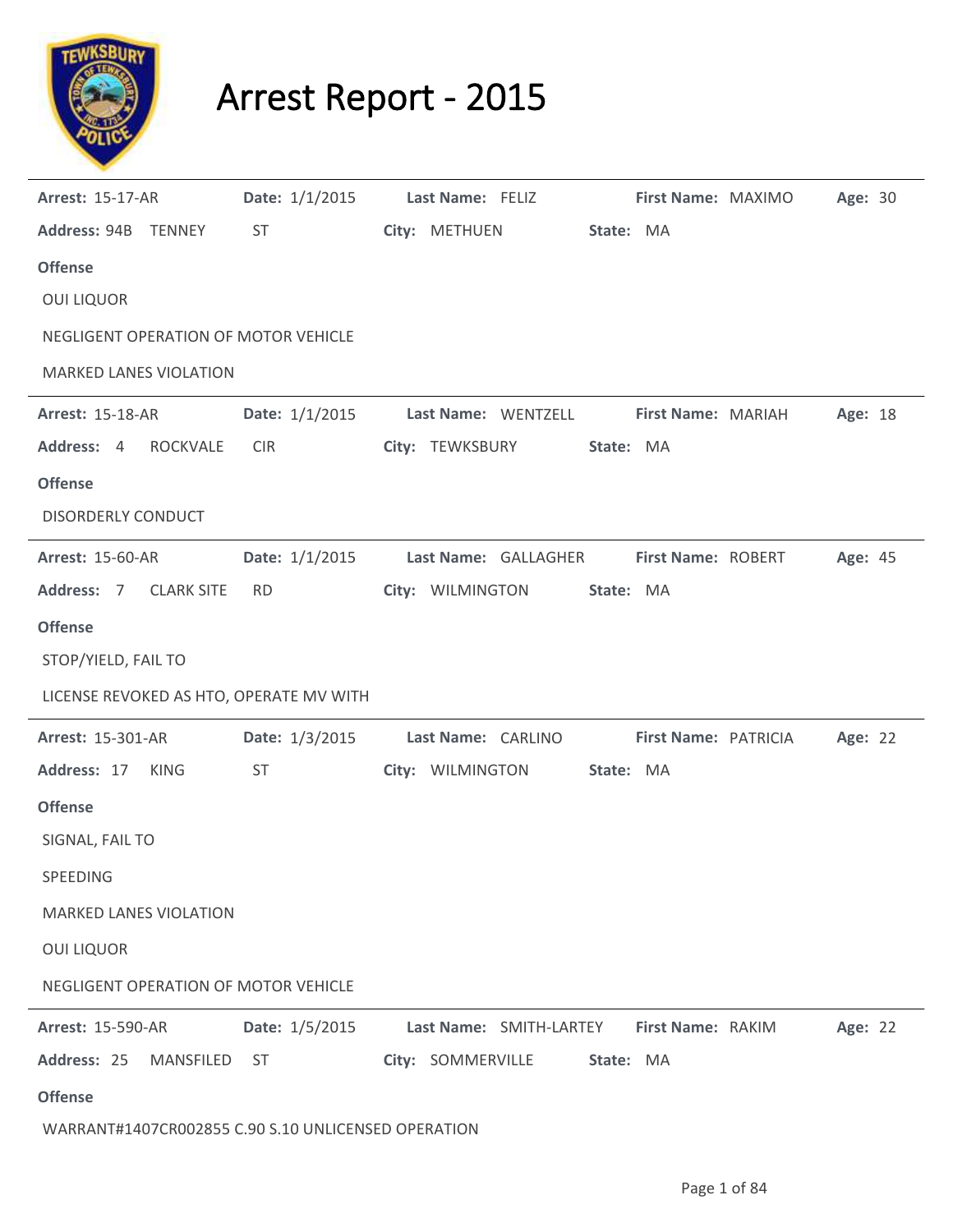| LICENSE SUSPENDED, OP MV WITH                |                 |                                          |           |                          |                              |                |  |
|----------------------------------------------|-----------------|------------------------------------------|-----------|--------------------------|------------------------------|----------------|--|
| <b>Arrest: 15-717-AR</b>                     | Date: 1/6/2015  | Last Name: CIESZYNSKI                    |           |                          | <b>First Name: MARYELLEN</b> | Age: 34        |  |
| Address: 11 EDDY                             | <b>ST</b>       | City: WEBSTER                            | State: MA |                          |                              |                |  |
| <b>Offense</b>                               |                 |                                          |           |                          |                              |                |  |
| SHOPLIFTING BY ASPORTATION                   |                 |                                          |           |                          |                              |                |  |
| <b>Arrest: 15-731-AR</b>                     | Date: 1/6/2015  | Last Name: BAKER                         |           | <b>First Name: SCOTT</b> |                              | Age: 36        |  |
| Address: 8<br>SHADEY HILL LN                 |                 | City: BILLERICA                          | State: MA |                          |                              |                |  |
| <b>Offense</b>                               |                 |                                          |           |                          |                              |                |  |
| <b>B&amp;E BUILDING NIGHTTIME FOR FELONY</b> |                 |                                          |           |                          |                              |                |  |
| <b>Arrest: 15-1141-AR</b>                    | Date: 1/9/2015  | Last Name: OCONNOR                       |           | First Name: BRIAN        |                              | Age: 41        |  |
| Address: 20F MERRIMAC                        | WAY             | City: TYNGSBOROUGH                       | State: MA |                          |                              |                |  |
| <b>Offense</b>                               |                 |                                          |           |                          |                              |                |  |
| DRUG, POSSESS CLASS A                        |                 |                                          |           |                          |                              |                |  |
| Arrest: 15-1146-AR                           | Date: 1/9/2015  | Last Name: JACKSON                       |           | First Name: MARK         |                              | <b>Age: 48</b> |  |
| Address: 40 EAGLE                            | DR              | City: TEWKSBURY                          | State: MA |                          |                              |                |  |
| <b>Offense</b>                               |                 |                                          |           |                          |                              |                |  |
| <b>COURTESY BOOKING</b>                      |                 |                                          |           |                          |                              |                |  |
| Arrest: 15-1383-A-AR                         | Date: 1/11/2015 | Last Name: HEFFERNAN First Name: TIMOTHY |           |                          |                              | Age: 28        |  |
| Address: 86<br><b>STATE</b>                  | <b>ST</b>       | City: TEWKSBURY                          | State: MA |                          |                              |                |  |
| <b>Offense</b>                               |                 |                                          |           |                          |                              |                |  |
| NEGLIGENT OPERATION OF MOTOR VEHICLE         |                 |                                          |           |                          |                              |                |  |
| <b>MARKED LANES VIOLATION</b>                |                 |                                          |           |                          |                              |                |  |
| <b>OUI LIQUOR</b>                            |                 |                                          |           |                          |                              |                |  |
| <b>Arrest: 15-1383-AR</b>                    | Date: 1/11/2015 | Last Name: CALLAHAN                      |           | <b>First Name: JAMES</b> |                              | Age: 24        |  |
| Address: 5309 ARCHSTONE AVE                  |                 | City: N TEWKSBURY                        | State: MA |                          |                              |                |  |
| <b>Offense</b>                               |                 |                                          |           |                          |                              |                |  |
| NEGLIGENT OPERATION OF MOTOR VEHICLE         |                 |                                          |           |                          |                              |                |  |
| STOP/YIELD, FAIL TO                          |                 |                                          |           |                          |                              |                |  |
| SPEEDING                                     |                 |                                          |           |                          |                              |                |  |
| <b>OUI LIQUOR</b>                            |                 |                                          |           |                          |                              |                |  |
|                                              |                 |                                          |           |                          |                              |                |  |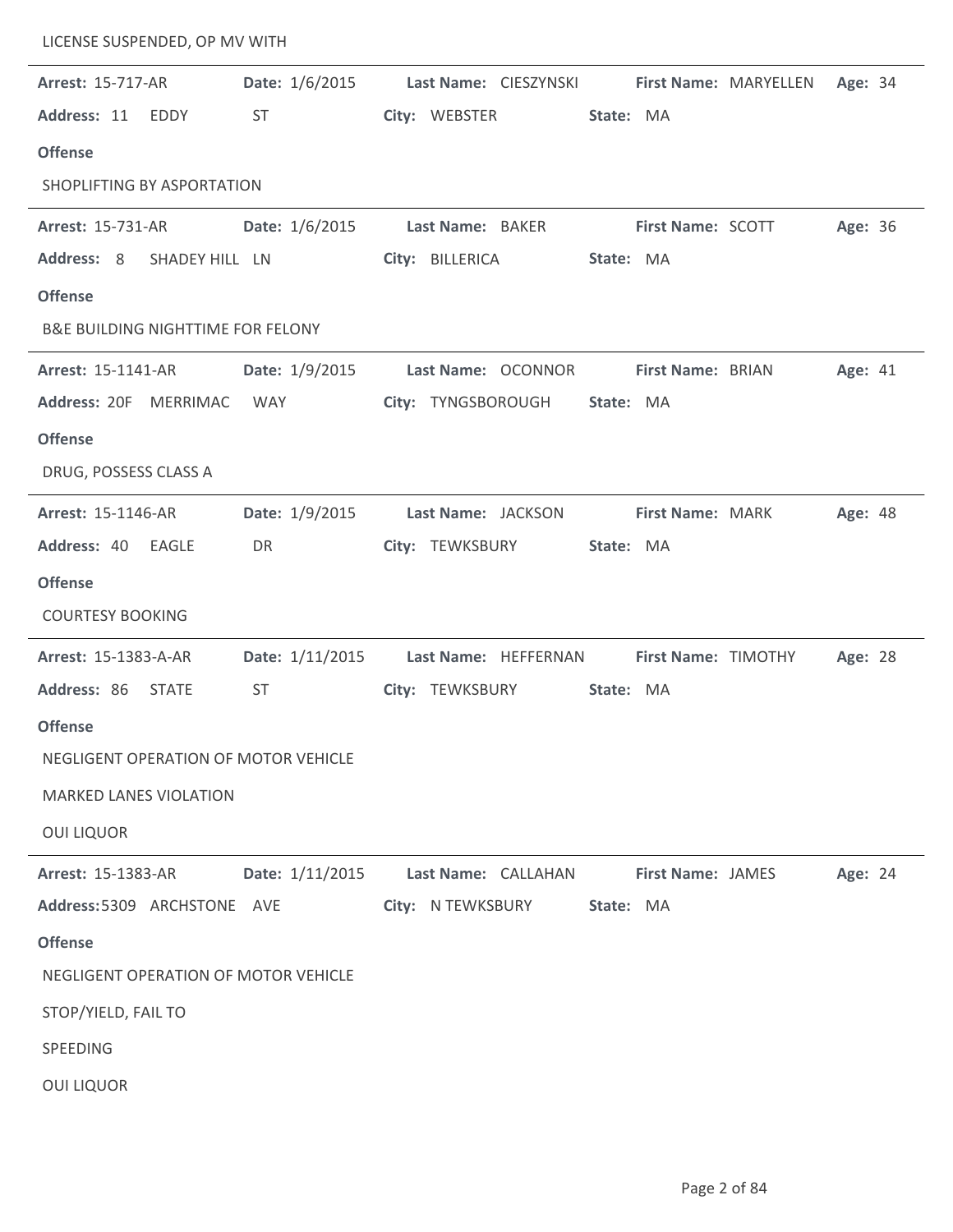| <b>Arrest: 15-1530-AR</b>                    | Date: 1/12/2015        | Last Name: GORDON   | First Name: JOSEPH          | Age: 31 |
|----------------------------------------------|------------------------|---------------------|-----------------------------|---------|
| Address: 14 SUNSET                           | AVE                    | City: CHELMSFORD    | State: MA                   |         |
| <b>Offense</b>                               |                        |                     |                             |         |
| EQUIPMENT VIOLATION, MISCELLANEOUS MV        |                        |                     |                             |         |
| OUI LIQUOR, 2ND OFFENSE                      |                        |                     |                             |         |
| <b>Arrest: 15-1558-AR</b>                    | Date: 1/12/2015        | Last Name: JOYNER   | <b>First Name: JEFFREY</b>  | Age: 25 |
| Address: 26 HILLSIDE                         | ST                     | City: LOWELL        | State: MA                   |         |
| <b>Offense</b>                               |                        |                     |                             |         |
| WARRANT - 1411CR003258 - OP MV W/ SUSP LIC   |                        |                     |                             |         |
| WARRANT-1311CR007066 - LARCENY OF MV         |                        |                     |                             |         |
| Arrest: 15-1867-AR                           | <b>Date:</b> 1/14/2015 | Last Name: BELSKY   | <b>First Name: STEPHEN</b>  | Age: 30 |
| Address: 1<br>KINGSBURY                      | ST                     | City: WORCESTER     | State: MA                   |         |
| <b>Offense</b>                               |                        |                     |                             |         |
| WARRANT-DOCKET#1265CR001664 DOM A&B          |                        |                     |                             |         |
| <b>Arrest: 15-2103-AR</b>                    | Date: 1/16/2015        | Last Name: MAHONEY  | <b>First Name: COURTNEY</b> | Age: 24 |
| Address: 100 CORINNE                         | WAY                    | City: TEWKSBURY     | State: MA                   |         |
| <b>Offense</b>                               |                        |                     |                             |         |
| <b>B&amp;E BUILDING NIGHTTIME FOR FELONY</b> |                        |                     |                             |         |
| <b>Arrest: 15-2462-AR</b>                    | Date: 1/18/2015        | Last Name: OK       | First Name: DARARITH        | Age: 29 |
| Address: 16 CATAMOUNT RD                     |                        | City: TEWKSBURY     | State: MA                   |         |
| <b>Offense</b>                               |                        |                     |                             |         |
| <b>OUI LIQUOR</b>                            |                        |                     |                             |         |
| Arrest: 15-2703-AR                           | Date: 1/19/2015        | Last Name: METCALFE | First Name: SHANNON         | Age: 24 |
| Address: 7<br><b>HARDIN</b>                  | <b>ST</b>              | City: WILMINGTON    | State: MA                   |         |
| <b>Offense</b>                               |                        |                     |                             |         |
| LICENSE SUSPENDED, OP MV WITH                |                        |                     |                             |         |
| <b>Arrest: 15-3180-AR</b>                    | Date: 1/22/2015        | Last Name: GSCHWIND | <b>First Name: JASON</b>    | Age: 31 |
| Address: 84 G                                | <b>ST</b>              | City: DRACUT        | State: MA                   |         |
| <b>Offense</b>                               |                        |                     |                             |         |
| LICENSE REVOKED, OPERATE MV WITH             |                        |                     |                             |         |
| LARCENY OVER \$250                           |                        |                     |                             |         |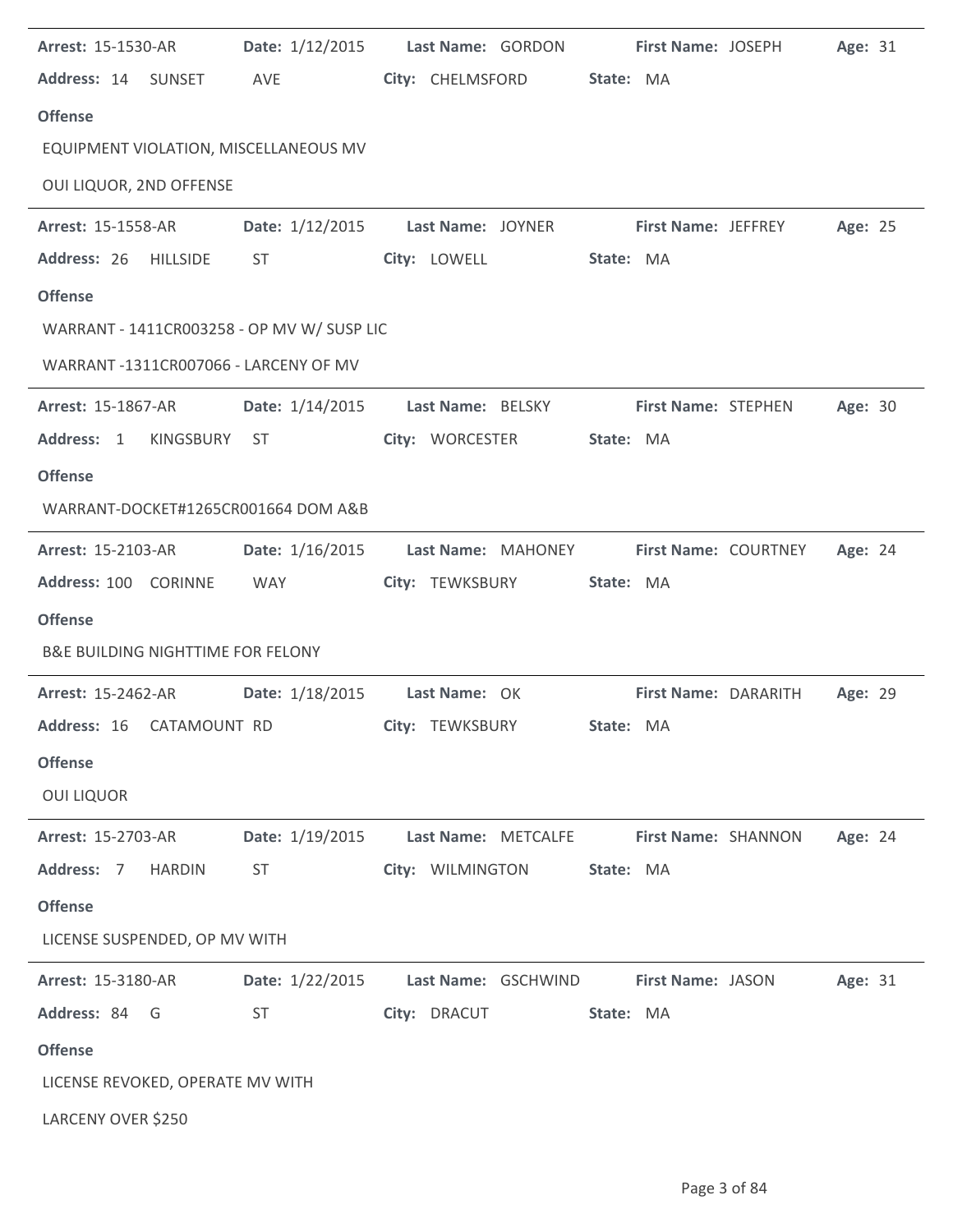|                                          | Arrest: 15-3445-A-AR | Date: 1/23/2015                          |                      | Last Name: MCPHERSON | First Name: SETH   |                                 | Age: 29 |  |
|------------------------------------------|----------------------|------------------------------------------|----------------------|----------------------|--------------------|---------------------------------|---------|--|
| Address: 32 ATLANTIC                     |                      | DR                                       | City: RINDGE         |                      | State: NH          |                                 |         |  |
| <b>Offense</b>                           |                      |                                          |                      |                      |                    |                                 |         |  |
| DRUG, POSSESS CLASS B                    |                      |                                          |                      |                      |                    |                                 |         |  |
| DRUG, POSSESS CLASS B                    |                      |                                          |                      |                      |                    |                                 |         |  |
| DRUG, POSSESS TO DISTRIB CLASS A         |                      |                                          |                      |                      |                    |                                 |         |  |
| <b>Arrest: 15-3445-AR</b>                |                      | Date: 1/23/2015                          | Last Name: STILSON   |                      | First Name: JUSTIN |                                 | Age: 31 |  |
| Address: 99 GRANT                        |                      | <b>RD</b>                                | City: NEWMARKET      |                      | State: NH          |                                 |         |  |
| <b>Offense</b>                           |                      |                                          |                      |                      |                    |                                 |         |  |
| DRUG, POSSESS TO DISTRIB CLASS A, SUBSQ. |                      |                                          |                      |                      |                    |                                 |         |  |
| DRUG, POSSESS TO DISTRIB CLASS E, SUBSQ. |                      |                                          |                      |                      |                    |                                 |         |  |
| WARRANT                                  |                      |                                          |                      |                      |                    |                                 |         |  |
| <b>Arrest: 15-3598-AR</b>                |                      | Date: 1/24/2015                          | Last Name: BENDEL    |                      | First Name: BRIAN  |                                 | Age: 22 |  |
| Address: 41 LUND                         |                      | DR                                       | City: HUDSON         |                      | State: NH          |                                 |         |  |
| <b>Offense</b>                           |                      |                                          |                      |                      |                    |                                 |         |  |
| WARRANT - 1318CR004375 - POSS CLASS A    |                      |                                          |                      |                      |                    |                                 |         |  |
| WARRANT - 1418CR000119 - POSS CLASS A    |                      |                                          |                      |                      |                    |                                 |         |  |
|                                          |                      |                                          |                      |                      |                    |                                 |         |  |
| Arrest: 15-3599-AR                       |                      | Date: 1/24/2015                          |                      | Last Name: ROBERTSON |                    | First Name: CHRISTOPHER Age: 30 |         |  |
| Address: 40                              | <b>WINDSOR</b>       | <b>RD</b>                                | City: TEWKSBURY      |                      | State: MA          |                                 |         |  |
| <b>Offense</b>                           |                      |                                          |                      |                      |                    |                                 |         |  |
| WARRANT - 111CR005712 - POSS CLASS B     |                      |                                          |                      |                      |                    |                                 |         |  |
| WARRANT - 1318CR001188 - POSS CLASS A    |                      |                                          |                      |                      |                    |                                 |         |  |
| <b>Arrest: 15-3697-AR</b>                |                      | Date: 1/25/2015                          | Last Name: PATTERSON |                      | First Name: JUSTIN |                                 | Age: 27 |  |
| Address: 40                              | <b>STURGIS</b>       | <b>ST</b>                                | City: WOBURN         |                      | State: MA          |                                 |         |  |
| <b>Offense</b>                           |                      |                                          |                      |                      |                    |                                 |         |  |
|                                          |                      | ALCOHOL IN MV, POSSESS OPEN CONTAINER OF |                      |                      |                    |                                 |         |  |
| <b>OUI LIQUOR</b>                        |                      |                                          |                      |                      |                    |                                 |         |  |
| NEGLIGENT OPERATION OF MOTOR VEHICLE     |                      |                                          |                      |                      |                    |                                 |         |  |
| STOP FOR POLICE, FAIL                    |                      |                                          |                      |                      |                    |                                 |         |  |
| SPEEDING                                 |                      |                                          |                      |                      |                    |                                 |         |  |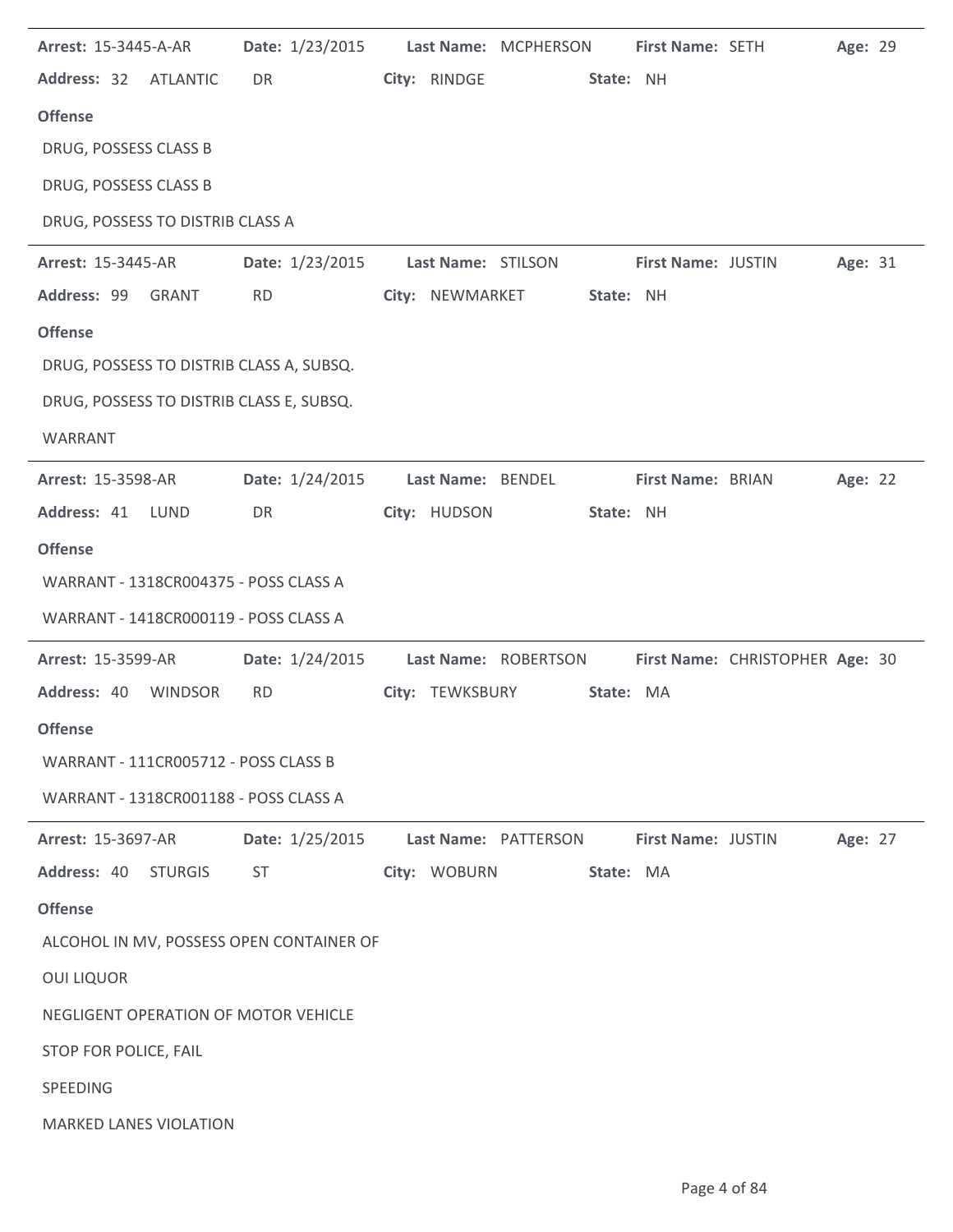|                                      | <b>Arrest: 15-3831-AR</b> |           | Date: 1/26/2015 |            |                  | Last Name: WOODS    |           | First Name: JOSHUA                         | Age: 32 |  |
|--------------------------------------|---------------------------|-----------|-----------------|------------|------------------|---------------------|-----------|--------------------------------------------|---------|--|
| Address: 15                          | GOV<br><b>HUTCHINSON</b>  | <b>RD</b> |                 |            | City: BILLERICA  |                     | State: MA |                                            |         |  |
| <b>Offense</b>                       |                           |           |                 |            |                  |                     |           |                                            |         |  |
| SPEEDING IN VIOL SPECIAL REGULATION  |                           |           |                 |            |                  |                     |           |                                            |         |  |
| NEGLIGENT OPERATION OF MOTOR VEHICLE |                           |           |                 |            |                  |                     |           |                                            |         |  |
| OUI LIQUOR, 2ND OFFENSE              |                           |           |                 |            |                  |                     |           |                                            |         |  |
| <b>Arrest: 15-3902-AR</b>            |                           |           | Date: 1/26/2015 |            | Last Name: FREDA |                     |           | First Name: KAYLA                          | Age: 20 |  |
| Address: 8                           | <b>ROSE</b>               | LN        |                 |            | City: STONEHAM   |                     | State: MA |                                            |         |  |
| <b>Offense</b>                       |                           |           |                 |            |                  |                     |           |                                            |         |  |
| WARRANT DCKT 1313CR001923            |                           |           |                 |            |                  |                     |           |                                            |         |  |
| WARRANT DCKT 1311CR001679            |                           |           |                 |            |                  |                     |           |                                            |         |  |
| WARRANT 1411CR002995                 |                           |           |                 |            |                  |                     |           |                                            |         |  |
| <b>Arrest: 15-4096-AR</b>            |                           |           | Date: 1/28/2015 |            |                  | Last Name: NELSON   |           | First Name: DAVID                          | Age: 27 |  |
| Address: 22 CIRCLE                   |                           | DR        |                 |            |                  | City: MERIDETH      | State: NH |                                            |         |  |
| <b>Offense</b>                       |                           |           |                 |            |                  |                     |           |                                            |         |  |
| SHOPLIFTING \$100+ BY ASPORTATION    |                           |           |                 |            |                  |                     |           |                                            |         |  |
| <b>Arrest: 15-4133-AR</b>            |                           |           | Date: 1/28/2015 |            |                  |                     |           | Last Name: GEORGOPOULOS First Name: DENISE | Age: 43 |  |
|                                      |                           |           |                 |            |                  |                     |           |                                            |         |  |
| Address: 112 HAMPSHIRE ST            |                           |           |                 |            | City: LOWELL     |                     | State: MA |                                            |         |  |
| <b>Offense</b>                       |                           |           |                 |            |                  |                     |           |                                            |         |  |
| SHOPLIFTING BY ASPORTATION           |                           |           |                 |            |                  |                     |           |                                            |         |  |
| DRUG, POSSESS CLASS E                |                           |           |                 |            |                  |                     |           |                                            |         |  |
| DRUG, POSSESS CLASS B                |                           |           |                 |            |                  |                     |           |                                            |         |  |
| DRUG, POSSESS CLASS E                |                           |           |                 |            |                  |                     |           |                                            |         |  |
| <b>Arrest: 15-4333-AR</b>            |                           |           | Date: 1/29/2015 |            | Last Name: ATTON |                     |           | First Name: JAMES                          | Age: 36 |  |
| Address: 418 SUMMER                  |                           | ST        |                 | City: LYNN |                  |                     | State: MA |                                            |         |  |
| <b>Offense</b>                       |                           |           |                 |            |                  |                     |           |                                            |         |  |
| 1418CR005609 LICENSE SUSPENDED       |                           |           |                 |            |                  |                     |           |                                            |         |  |
| 1418CR006063 LICENSE SUSPENDED       |                           |           |                 |            |                  |                     |           |                                            |         |  |
| <b>Arrest: 15-4955-AR</b>            |                           |           | Date: 2/3/2015  |            |                  | Last Name: ATKINSON |           | First Name: GLEORA                         | Age: 45 |  |

| ۰.<br>×<br>w<br>٧<br>×<br>۰,<br>٠ |  |
|-----------------------------------|--|
|-----------------------------------|--|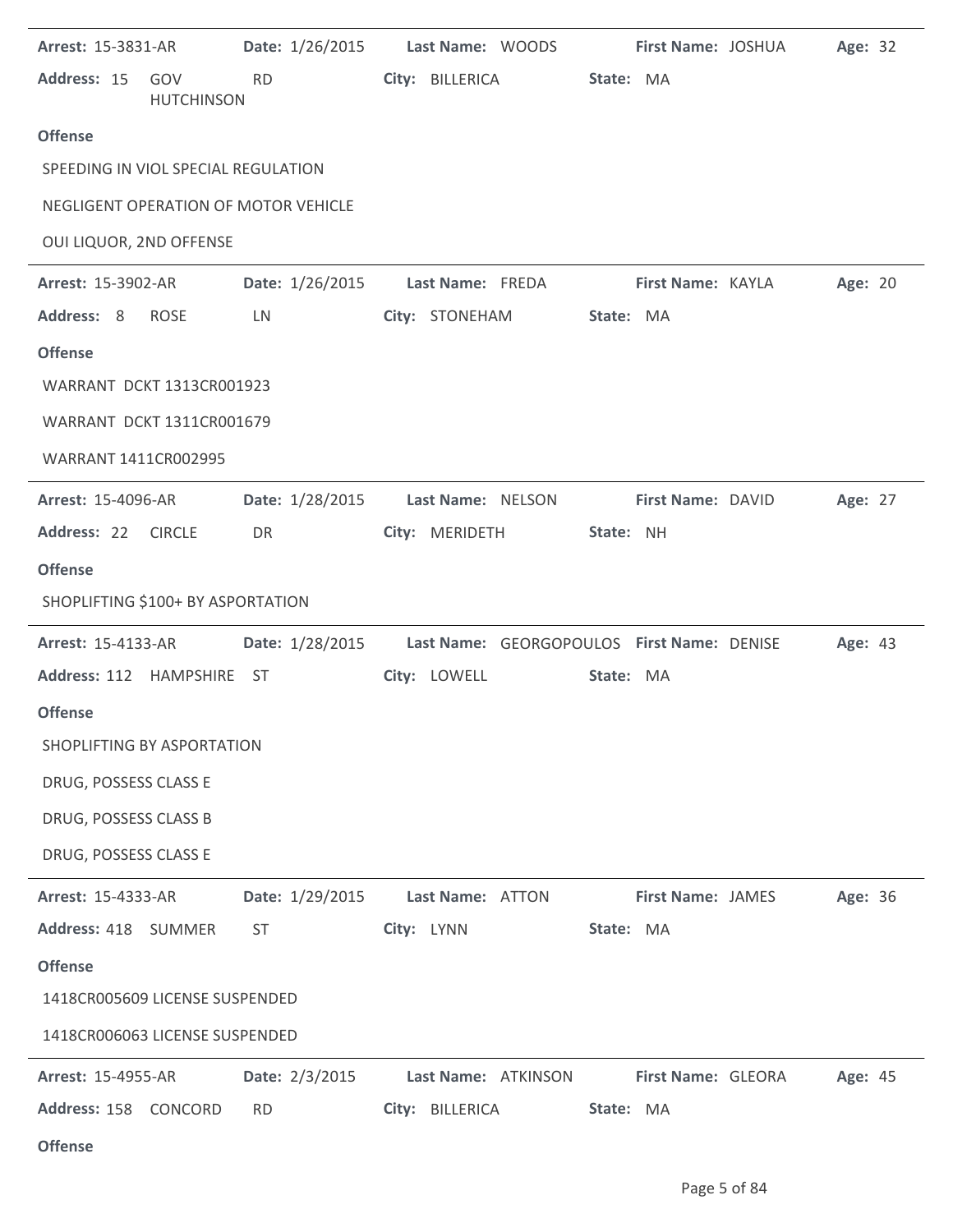| WARRANT - 1318CR003281 - POSS CLASS B DRUG |
|--------------------------------------------|
|--------------------------------------------|

| Arrest: 15-5027-A-AR                  | Date: 2/3/2015 | Last Name: MOR               | First Name: KEVIN<br>Age: 19         |
|---------------------------------------|----------------|------------------------------|--------------------------------------|
| Address: 51.5 BRANCH                  | <b>ST</b>      | City: LOWELL<br>State: MA    |                                      |
| <b>Offense</b>                        |                |                              |                                      |
| CONSPIRACY TO VIOLATE DRUG LAW        |                |                              |                                      |
| FALSE NAME/SSN, ARRESTEE FURNISH      |                |                              |                                      |
| POSSESSION OF AMMUNITION, NO LICENSE  |                |                              |                                      |
| DRUG, POSSESS TO DISTRIB CLASS A      |                |                              |                                      |
| <b>Arrest: 15-5027-AR</b>             | Date: 2/3/2015 | Last Name: RIVERA            | Age: 28<br><b>First Name: ERNEST</b> |
| Address: 342 PROSPECT                 | ST             | City: LAWRENCE<br>State: MA  |                                      |
| <b>Offense</b>                        |                |                              |                                      |
| DRUG, POSSESS TO DISTRIB CLASS A      |                |                              |                                      |
| <b>CONSPIRACY TO VIOLATE DRUG LAW</b> |                |                              |                                      |
| POSSESSION OF AMMUNITION, NO LICENSE  |                |                              |                                      |
| Arrest: 15-5027-B-AR                  | Date: 2/3/2015 | Last Name: MEASAMOM          | First Name: ANTHONY<br>Age: 20       |
| Address: 48<br><b>CROSBY</b>          | <b>ST</b>      | City: LAWRENCE<br>State: MA  |                                      |
| <b>Offense</b>                        |                |                              |                                      |
| <b>CONSPIRACY TO VIOLATE DRUG LAW</b> |                |                              |                                      |
| DRUG, POSSESS TO DISTRIB CLASS A      |                |                              |                                      |
|                                       |                |                              |                                      |
| Arrest: 15-5311-AR                    | Date: 2/5/2015 | Last Name: HARDING           | First Name: KEITH<br>Age: 29         |
| Address: 955 SOUTH                    | ST.            | City: TEWKSBURY<br>State: MA |                                      |
| <b>Offense</b>                        |                |                              |                                      |
| ATTEMPT TO COMMIT CRIME               |                |                              |                                      |
| <b>Arrest: 15-5371-AR</b>             | Date: 2/5/2015 | Last Name: SHANNON           | First Name: MICHAEL<br>Age: 21       |
| Address: 33 DEVONSHIRE DR             |                | City: BILLERICA<br>State: MA |                                      |
| <b>Offense</b>                        |                |                              |                                      |
| WARRANT                               |                |                              |                                      |
| DRUG, POSSESS CLASS A                 |                |                              |                                      |
| <b>Arrest: 15-5570-AR</b>             | Date: 2/7/2015 | Last Name: DEFARIAS          | <b>First Name: DIRLEI</b><br>Age: 35 |
| Address: 1360 MAIN                    | <b>ST</b>      | City: TEWKSBURY<br>State: MA |                                      |
| <b>Offense</b>                        |                |                              |                                      |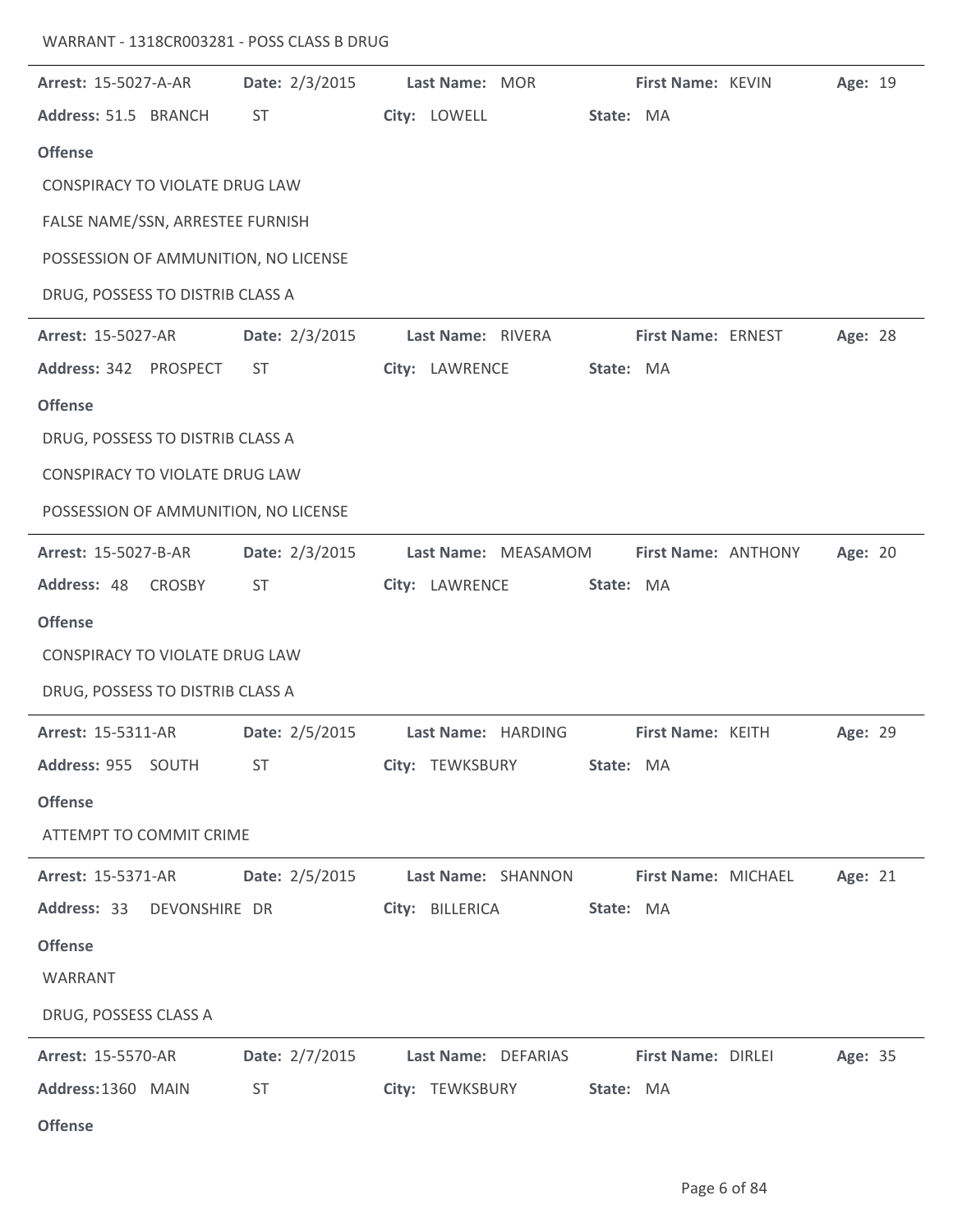| UNLICENSED OPERATION OF MV<br>SPEEDING |                |                                                          |                          |                                |
|----------------------------------------|----------------|----------------------------------------------------------|--------------------------|--------------------------------|
| <b>Arrest: 15-5579-AR</b>              | Date: 2/7/2015 | Last Name: MBUGUA                                        |                          | First Name: COSMASJAMESAge: 23 |
| Address: 5<br><b>HOWE</b>              | <b>CT</b>      | City: LAWRENCE                                           | State: MA                |                                |
| <b>Offense</b><br>A&B                  |                |                                                          |                          |                                |
| A&B ON POLICE OFFICER                  |                |                                                          |                          |                                |
| FIREFIGHTER, INTERFERE WITH            |                |                                                          |                          |                                |
| FIREFIGHTER, INTERFERE WITH            |                |                                                          |                          |                                |
| A&B ON POLICE OFFICER                  |                |                                                          |                          |                                |
| A&B ON POLICE OFFICER                  |                |                                                          |                          |                                |
| Arrest: 15-5643-AR                     | Date: 2/7/2015 | Last Name: WOOL                                          | First Name: BRITTANY     | Age: 25                        |
| Address: 122 COBURN                    | <b>ST</b>      | City: LOWELL                                             | State: MA                |                                |
| <b>Offense</b>                         |                |                                                          |                          |                                |
| SHOPLIFTING \$100+ BY CONCEALING MDSE  |                |                                                          |                          |                                |
| <b>Arrest: 15-5740-A-AR</b>            | Date: 2/8/2015 | Last Name: BOCK                                          | First Name: SARA         | Age: 27                        |
| Address: 2905 FLETCHER                 | ST.            | City: LOWELL                                             | State: MA                |                                |
| <b>Offense</b>                         |                |                                                          |                          |                                |
| SHOPLIFTING BY CONCEALING MDSE         |                |                                                          |                          |                                |
| <b>Arrest: 15-5740-AR</b>              | Date: 2/8/2015 | Last Name: ROJAS                                         | <b>First Name: NANCY</b> | <b>Age: 47</b>                 |
| Address: 205 FLETCHER ST               |                | City: LOWELL                                             | State: MA                |                                |
| <b>Offense</b>                         |                |                                                          |                          |                                |
| WARRANT #1211CR007662                  |                |                                                          |                          |                                |
| WARRANT #1111CR000341                  |                |                                                          |                          |                                |
| WARRANT #1418CR000293                  |                |                                                          |                          |                                |
| SHOPLIFTING BY CONCEALING MDSE         |                |                                                          |                          |                                |
|                                        |                | Arrest: 15-5742-A-AR   Date: 2/8/2015   Last Name: BERRY | <b>First Name: JAMES</b> | Age: 31                        |
| Address: 12 HIGHLAND VIE RD            |                | City: TEWKSBURY State: MA                                |                          |                                |
| <b>Offense</b>                         |                |                                                          |                          |                                |
| DRUG, POSSESS CLASS A                  |                |                                                          |                          |                                |
| CONSPIRACY TO VIOLATE DRUG LAW         |                |                                                          |                          |                                |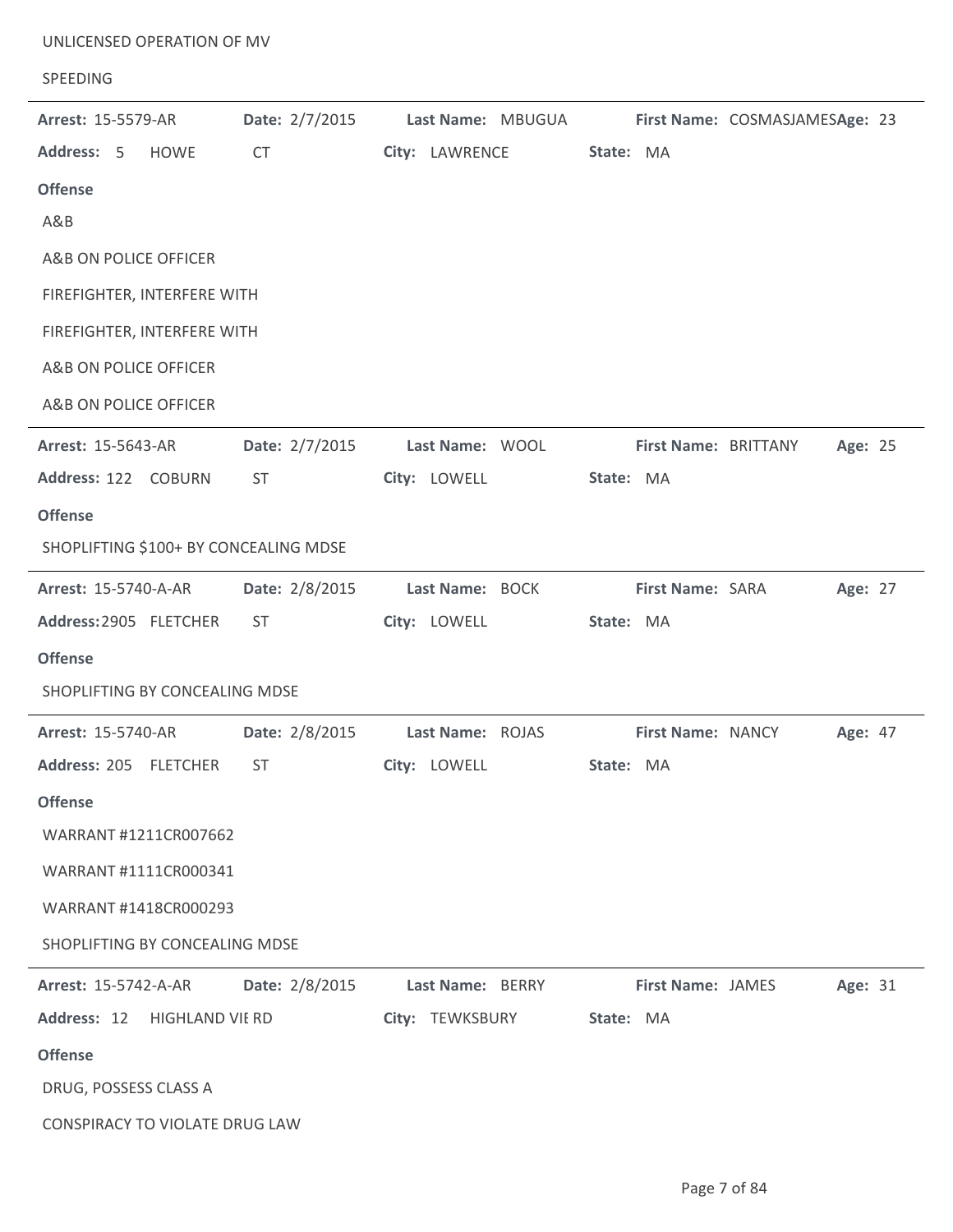| <b>Arrest: 15-5742-AR</b>                   |                 | Date: 2/8/2015 Last Name: GIOIOSO     | <b>First Name: LISA</b>    | Age: 27 |
|---------------------------------------------|-----------------|---------------------------------------|----------------------------|---------|
| Address: 1<br><b>INNIS DR D</b>             |                 | City: BILLERICA                       | State: MA                  |         |
| <b>Offense</b>                              |                 |                                       |                            |         |
| <b>CONSPIRACY TO VIOLATE DRUG LAW</b>       |                 |                                       |                            |         |
| DRUG, POSSESS CLASS A                       |                 |                                       |                            |         |
| Arrest: 15-5742-B-AR                        | Date: 2/8/2015  | Last Name: SULLIVAN First Name: JASON |                            | Age: 24 |
| Address: 22<br>RUSKIN                       | <b>RD</b>       | City: TEWKSBURY                       | State: MA                  |         |
| <b>Offense</b>                              |                 |                                       |                            |         |
| CONSPIRACY TO VIOLATE DRUG LAW              |                 |                                       |                            |         |
| DRUG, DISTRIBUTE CLASS A                    |                 |                                       |                            |         |
| DRUG, DISTRIBUTE CLASS A                    |                 |                                       |                            |         |
| <b>CONSPIRACY TO VIOLATE DRUG LAW</b>       |                 |                                       |                            |         |
| <b>Arrest: 15-5886-AR</b>                   | Date: 2/9/2015  | Last Name: BALBONI                    | <b>First Name: STACY</b>   | Age: 44 |
| Address: 2 HARJEAN                          | <b>RD</b>       | City: BILLERICA                       | State: MA                  |         |
| <b>Offense</b>                              |                 |                                       |                            |         |
| SHOPLIFTING BY CONCEALING MDSE              |                 |                                       |                            |         |
| WARRANT                                     |                 |                                       |                            |         |
| Arrest: 15-5988-A-AR                        |                 | Date: 2/10/2015 Last Name: OHEARN     | First Name: EDWARD         | Age: 28 |
| Address: 2<br>SAPLING                       | <b>CIR</b>      | City: NASHUA                          | State: NH                  |         |
| <b>Offense</b>                              |                 |                                       |                            |         |
| DRUG, POSSESS CLASS A                       |                 |                                       |                            |         |
| <b>Arrest: 15-5988-AR</b>                   | Date: 2/10/2015 | Last Name: RIDDLE                     | First Name: COLBY          | Age: 27 |
| Address: 48 SAUNDERS                        | <b>CIR</b>      | City: TEWKSBURY                       | State: MA                  |         |
| <b>Offense</b>                              |                 |                                       |                            |         |
| WARRANT#1448CR000495 C.90S.23 LICENSE SUSP. |                 |                                       |                            |         |
| WARRANT#1311CR006809 C.90S.34J UNINSURED MV |                 |                                       |                            |         |
| DRUG, DISTRIBUTE CLASS A                    |                 |                                       |                            |         |
| DRUG, POSSESS TO DISTRIB CLASS A            |                 |                                       |                            |         |
|                                             |                 |                                       |                            |         |
| Arrest: 15-5988-B-AR                        | Date: 2/10/2015 | Last Name: RIDDLE                     | <b>First Name: CHARLES</b> | Age: 64 |
| Address: 48<br>SAUNDERS                     | <b>CIR</b>      | City: TEWKSBURY                       | State: MA                  |         |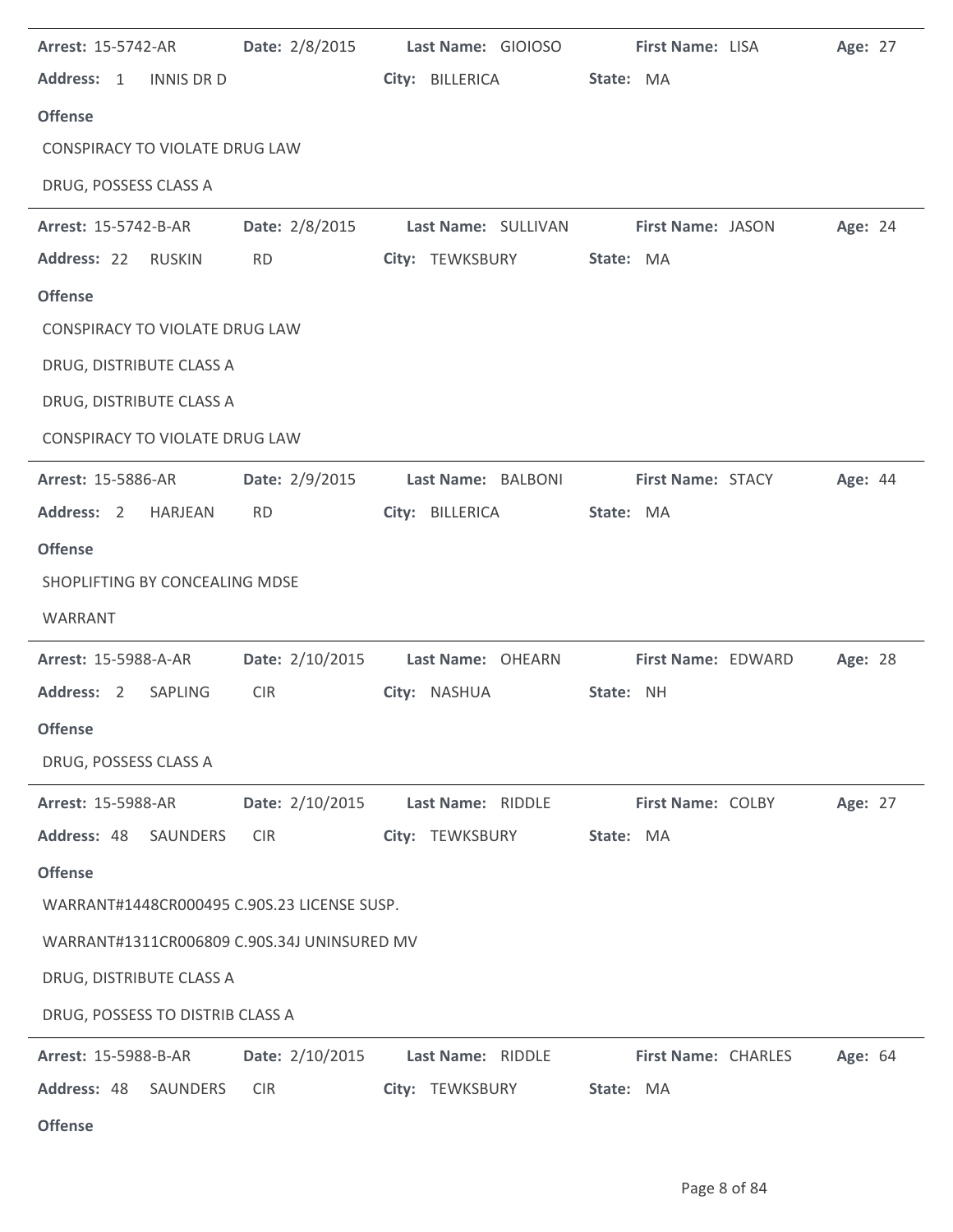| DRUG, POSSESS TO DISTRIB CLASS A                   |                                                                                                                                                                                                                                |                                   |                                                              |         |
|----------------------------------------------------|--------------------------------------------------------------------------------------------------------------------------------------------------------------------------------------------------------------------------------|-----------------------------------|--------------------------------------------------------------|---------|
| DRUG, POSSESS TO DISTRIB CLASS B                   |                                                                                                                                                                                                                                |                                   |                                                              |         |
| Arrest: 15-5988-C-AR                               | Date: 2/10/2015                                                                                                                                                                                                                | Last Name: WHEATON                | <b>First Name: CHRISTINE</b>                                 | Age: 22 |
| Address: 310 TRULL                                 | <b>RD</b>                                                                                                                                                                                                                      | City: TEWKSBURY                   | State: MA                                                    |         |
| <b>Offense</b>                                     |                                                                                                                                                                                                                                |                                   |                                                              |         |
| WARRANT#1411CR000145 C.265 S.13A ASSAULT & BATTERY |                                                                                                                                                                                                                                |                                   |                                                              |         |
| DRUG, POSSESS TO DISTRIB CLASS A                   |                                                                                                                                                                                                                                |                                   |                                                              |         |
| Arrest: 15-6159-A-AR                               | Date: 2/11/2015                                                                                                                                                                                                                | Last Name: MAGNETT                | <b>First Name: CHANNELLE</b>                                 | Age: 24 |
| Address: 20 CHESTNUT                               |                                                                                                                                                                                                                                | City: NORTH READING               | State: MA                                                    |         |
| <b>Offense</b>                                     |                                                                                                                                                                                                                                |                                   |                                                              |         |
| SHOPLIFTING BY ASPORTATION                         |                                                                                                                                                                                                                                |                                   |                                                              |         |
| <b>Arrest: 15-6159-AR</b>                          | Date: 2/11/2015                                                                                                                                                                                                                | Last Name: AHEARN                 | First Name: TIFFANY                                          | Age: 28 |
| Address: 179 LOWELL                                | <b>BLVD</b>                                                                                                                                                                                                                    | City: METHUEN                     | State: MA                                                    |         |
| <b>Offense</b>                                     |                                                                                                                                                                                                                                |                                   |                                                              |         |
| SHOPLIFTING BY ASPORTATION                         |                                                                                                                                                                                                                                |                                   |                                                              |         |
| <b>Arrest: 15-6457-AR</b>                          | Date: 2/13/2015                                                                                                                                                                                                                | Last Name: NDI                    | First Name: JOHNSON                                          | Age: 57 |
| Address: 25<br>PINE                                | <b>ST</b>                                                                                                                                                                                                                      | City: PEPPERELL                   | State: MA                                                    |         |
| <b>Offense</b>                                     |                                                                                                                                                                                                                                |                                   |                                                              |         |
| WARRANT-DOCKET# 0308CR000400 LARCENY OVER 250      |                                                                                                                                                                                                                                |                                   |                                                              |         |
| WARRANT-DOCKET# 0308CR000432 LARCENY OVER 250      |                                                                                                                                                                                                                                |                                   |                                                              |         |
| <b>Arrest: 15-6460-AR</b>                          |                                                                                                                                                                                                                                | Date: 2/13/2015 Last Name: WHITE  | <b>First Name: DANIEL</b>                                    | Age: 32 |
| Address: 35 SO RHODA                               | ST and the state of the state of the state of the state of the state of the state of the state of the state of the state of the state of the state of the state of the state of the state of the state of the state of the sta | City: TEWKSBURY                   | State: MA                                                    |         |
| <b>Offense</b>                                     |                                                                                                                                                                                                                                |                                   |                                                              |         |
| WARRANT-SUPERIOR COURT-GRAND JURY-WITNESS          |                                                                                                                                                                                                                                |                                   |                                                              |         |
| <b>Arrest: 15-6572-AR</b>                          |                                                                                                                                                                                                                                | Date: 2/14/2015 Last Name: HAJJAR | <b>First Name: KELLIE</b>                                    | Age: 48 |
| Address: 1021 AMES HILL                            | DR <sub>2</sub>                                                                                                                                                                                                                | City: TEWKSBURY                   | State: MA                                                    |         |
| <b>Offense</b>                                     |                                                                                                                                                                                                                                |                                   |                                                              |         |
| <b>OUI LIQUOR</b>                                  |                                                                                                                                                                                                                                |                                   |                                                              |         |
| <b>Arrest: 15-6908-AR</b>                          |                                                                                                                                                                                                                                |                                   | Date: 2/17/2015 Last Name: PERRY First Name: RACHAEL Age: 23 |         |
| Address: 24 ALGONQUIN DR                           |                                                                                                                                                                                                                                | City: TEWKSBURY                   | State: MA                                                    |         |
| <b>Offense</b>                                     |                                                                                                                                                                                                                                |                                   |                                                              |         |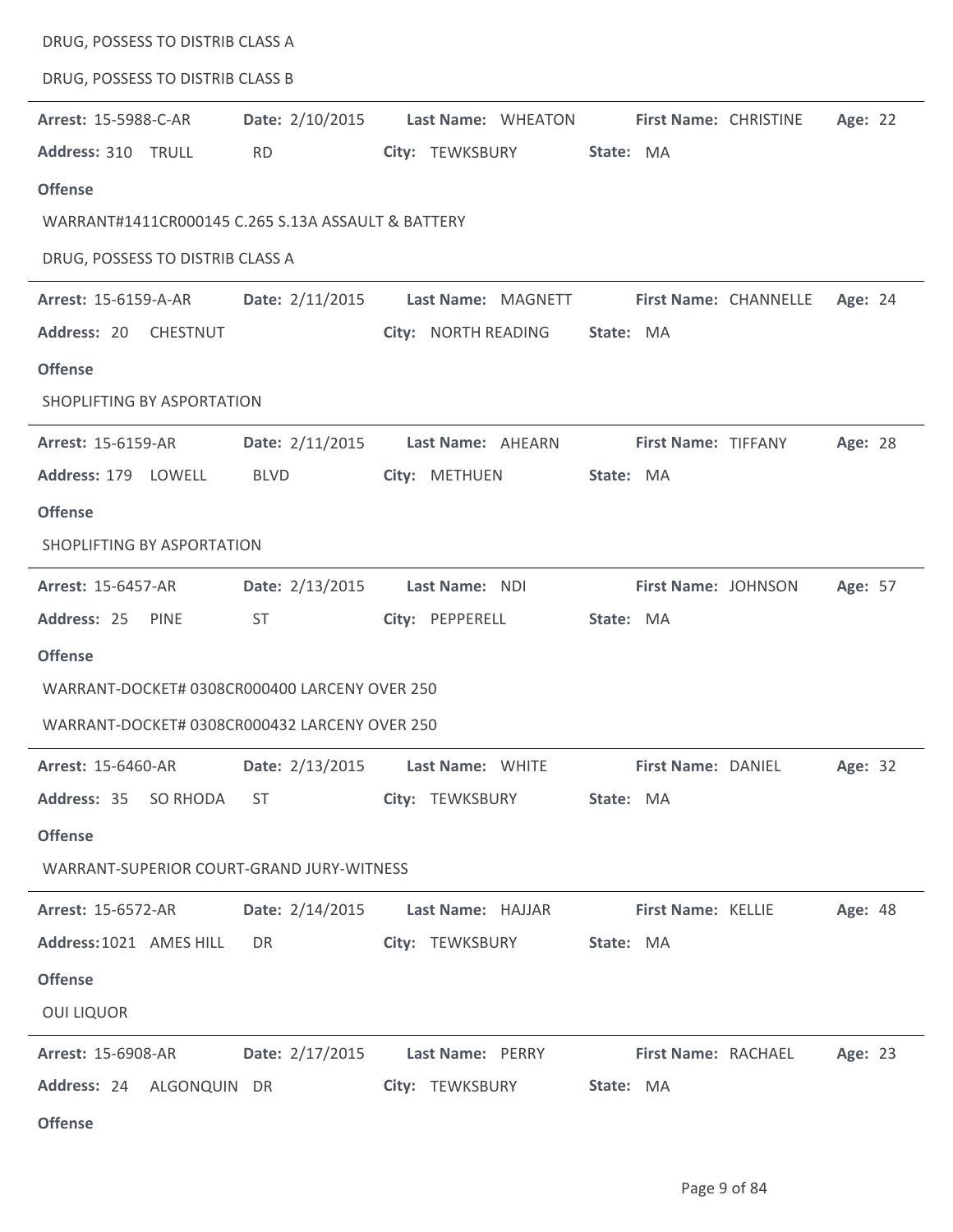| ALCOHOL IN MV, POSSESS OPEN CONTAINER OF            |                                                                                                                                                                                                                                |                  |           |                          |                            |         |
|-----------------------------------------------------|--------------------------------------------------------------------------------------------------------------------------------------------------------------------------------------------------------------------------------|------------------|-----------|--------------------------|----------------------------|---------|
| NEGLIGENT OPERATION OF MOTOR VEHICLE                |                                                                                                                                                                                                                                |                  |           |                          |                            |         |
| <b>Arrest: 15-7072-AR</b>                           | Date: 2/18/2015                                                                                                                                                                                                                | Last Name: JONES |           | First Name: LUCAS        |                            | Age: 27 |
| Address: 52<br>FRANK                                | <b>ST</b>                                                                                                                                                                                                                      | City: DRACUT     | State: MA |                          |                            |         |
| <b>Offense</b>                                      |                                                                                                                                                                                                                                |                  |           |                          |                            |         |
| WARRANT 1311CR005117 DRUG, POSS TO DIST. CLASS D    |                                                                                                                                                                                                                                |                  |           |                          |                            |         |
| <b>Arrest: 15-7520-AR</b>                           | Date: 2/20/2015 Last Name: CAMBLIN                                                                                                                                                                                             |                  |           | First Name: MICHAEL      |                            | Age: 34 |
| Address: 286 BURNHAM                                | <b>RD</b>                                                                                                                                                                                                                      | City: LOWELL     | State: MA |                          |                            |         |
| <b>Offense</b>                                      |                                                                                                                                                                                                                                |                  |           |                          |                            |         |
| WARRANT                                             |                                                                                                                                                                                                                                |                  |           |                          |                            |         |
| <b>Arrest: 15-7557-AR</b>                           | Date: 2/21/2015                                                                                                                                                                                                                | Last Name: REYES |           | First Name: FERNANDO     |                            | Age: 25 |
| Address: 256 MARKET                                 | <b>ST</b>                                                                                                                                                                                                                      | City: LOWELL     | State: MA |                          |                            |         |
| <b>Offense</b>                                      |                                                                                                                                                                                                                                |                  |           |                          |                            |         |
| <b>RESIST ARREST</b>                                |                                                                                                                                                                                                                                |                  |           |                          |                            |         |
| <b>DISORDERLY CONDUCT</b>                           |                                                                                                                                                                                                                                |                  |           |                          |                            |         |
| <b>Arrest: 15-7579-AR</b>                           | Date: 2/21/2015                                                                                                                                                                                                                | Last Name: GWIN  |           | <b>First Name: SARA</b>  |                            | Age: 32 |
| Address: 102 APPLETON                               | <b>ST</b>                                                                                                                                                                                                                      | City: LOWELL     | State: MA |                          |                            |         |
| <b>Offense</b>                                      |                                                                                                                                                                                                                                |                  |           |                          |                            |         |
| WARRANT#1453CR002373 SHOPLIFTING                    |                                                                                                                                                                                                                                |                  |           |                          |                            |         |
| <b>Arrest: 15-7605-AR</b>                           | Date: 2/21/2015 Last Name: MCLENNAN                                                                                                                                                                                            |                  |           | <b>First Name: JAMES</b> |                            | Age: 49 |
| Address: 1633 BRIDGE                                | ST and the state of the state of the state of the state of the state of the state of the state of the state of the state of the state of the state of the state of the state of the state of the state of the state of the sta | City: DRACUT     | State: MA |                          |                            |         |
| <b>Offense</b>                                      |                                                                                                                                                                                                                                |                  |           |                          |                            |         |
| WARRANT#1511CR000153 CH.265 S.13A ASSAULT & BATTERY |                                                                                                                                                                                                                                |                  |           |                          |                            |         |
| <b>Arrest: 15-7671-AR</b>                           | Date: 2/22/2015 Last Name: OSORIO                                                                                                                                                                                              |                  |           |                          | <b>First Name: ALBERTO</b> | Age: 23 |
| Address: 44 FLOYD                                   | ST                                                                                                                                                                                                                             | City: LOWELL     | State: MA |                          |                            |         |
| <b>Offense</b>                                      |                                                                                                                                                                                                                                |                  |           |                          |                            |         |
| WARRANT - 1311CR007978 - UNLICENSED OP OF MV        |                                                                                                                                                                                                                                |                  |           |                          |                            |         |
| WARRANT - 1411CR005539 - UNLICENSED OP OF MV        |                                                                                                                                                                                                                                |                  |           |                          |                            |         |
| WARRANT - 1311CR005884 - UNLICENSED OP OF MV        |                                                                                                                                                                                                                                |                  |           |                          |                            |         |

OUI LIQUOR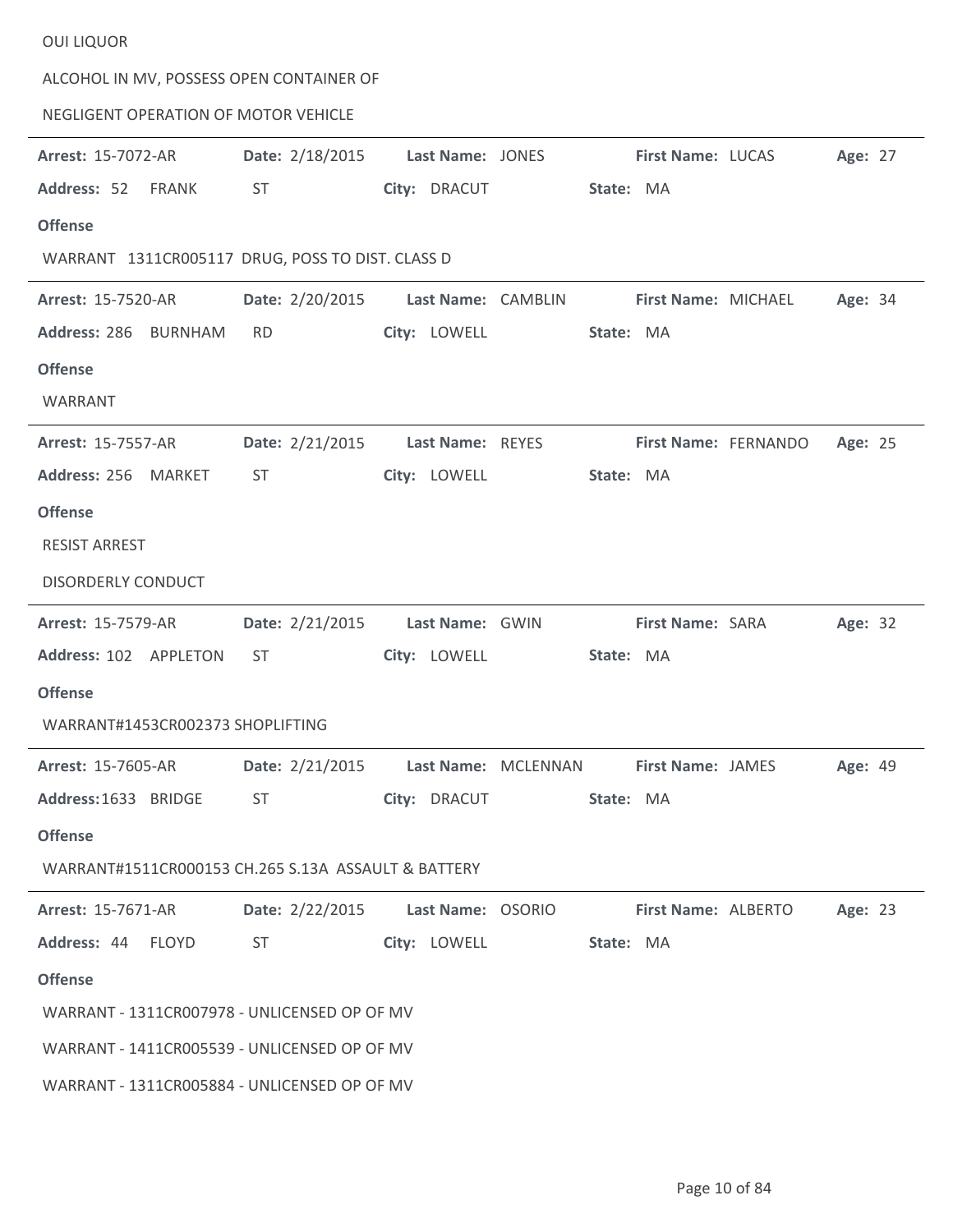| <b>Arrest: 15-7727-AR</b>                  | Date: 2/22/2015 | Last Name: HORTON                         | First Name: CHARLES        | Age: 37 |
|--------------------------------------------|-----------------|-------------------------------------------|----------------------------|---------|
| Address: 970 MAIN                          | ST              | City: TEWKSBURY                           | State: MA                  |         |
| <b>Offense</b>                             |                 |                                           |                            |         |
| DRUG, POSSESS CLASS A                      |                 |                                           |                            |         |
| DRUG, POSSESS CLASS E                      |                 |                                           |                            |         |
| <b>Arrest: 15-7762-AR</b>                  | Date: 2/23/2015 | Last Name: ANDREWS                        | First Name: MICHAEL        | Age: 30 |
| Address: 6<br><b>LINWOOD</b>               | AVE             | City: TEWKSBURY                           | State: MA                  |         |
| <b>Offense</b>                             |                 |                                           |                            |         |
| NEGLIGENT OPERATION OF MOTOR VEHICLE       |                 |                                           |                            |         |
| LICENSE SUSPENDED, OP MV WITH              |                 |                                           |                            |         |
| <b>OUI LIQUOR</b>                          |                 |                                           |                            |         |
| <b>MARKED LANES VIOLATION</b>              |                 |                                           |                            |         |
| <b>Arrest: 15-7784-AR</b>                  | Date: 2/23/2015 | Last Name: MORRIS                         | First Name: JOE            | Age: 31 |
| Address: 207 SCHOOL                        | ST.             | City: LOWELL                              | State: MA                  |         |
| <b>Offense</b>                             |                 |                                           |                            |         |
| WARRANT - 1411CR002796 - OP MV W/ SUSP LIC |                 |                                           |                            |         |
| WARRANT - 1411CR006304 - OP MV W/ SUSP LIC |                 |                                           |                            |         |
| <b>Arrest: 15-8012-AR</b>                  | Date: 2/24/2015 | Last Name: BALBA                          | <b>First Name: MICHAEL</b> | Age: 57 |
| Address: 41 LITTLE JOHN DR                 |                 | City: BILLERICA                           | State: MA                  |         |
| <b>Offense</b>                             |                 |                                           |                            |         |
| NEGLIGENT OPERATION OF MOTOR VEHICLE       |                 |                                           |                            |         |
| ALCOHOL IN MV, POSSESS OPEN CONTAINER OF   |                 |                                           |                            |         |
| <b>MARKED LANES VIOLATION</b>              |                 |                                           |                            |         |
| OUI LIQUOR, 2ND OFFENSE                    |                 |                                           |                            |         |
| <b>Arrest: 15-8027-AR</b>                  | Date: 2/24/2015 | Last Name: FALCON-GOMEZ First Name: SHAWN |                            | Age: 25 |
| Address: 9<br><b>INDEPENDEN(DR</b>         |                 | City: METHUEN                             | State: MA                  |         |
| <b>Offense</b>                             |                 |                                           |                            |         |
| STOP FOR POLICE, FAIL                      |                 |                                           |                            |         |
| DRUG, DISTRIBUTE CLASS A                   |                 |                                           |                            |         |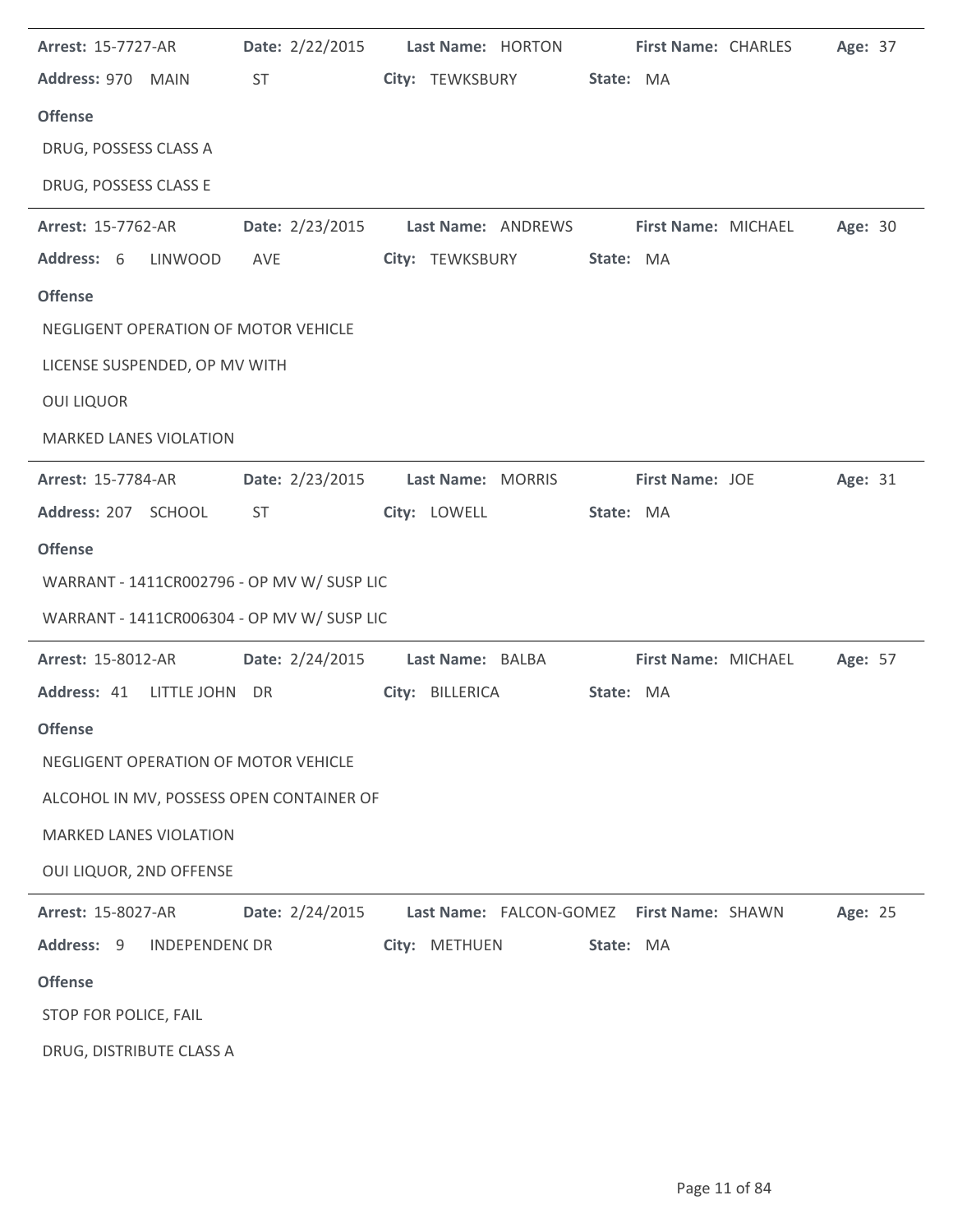| <b>Arrest: 15-8539-AR</b>                      |                         | Date: 2/27/2015 Last Name: BOYLE First Name: THERESA     |                             |                      | Age: 61 |
|------------------------------------------------|-------------------------|----------------------------------------------------------|-----------------------------|----------------------|---------|
| Address: 43 SUMMER                             | ST                      | City: LOWELL                                             | State: MA                   |                      |         |
| <b>Offense</b>                                 |                         |                                                          |                             |                      |         |
| WARRANT - 1211CR004927 - A&B +60/DISABLED      |                         |                                                          |                             |                      |         |
| <b>Arrest: 15-8738-AR</b>                      |                         | Date: 2/28/2015 Last Name: TATAROUNS First Name: STEPHEN |                             |                      | Age: 45 |
| Address: 24 FILLMORE                           | <b>DR</b>               | City: BILLERICA                                          | State: MA                   |                      |         |
| <b>Offense</b>                                 |                         |                                                          |                             |                      |         |
| WARRANT#1411CR006070 C.265 S.13 A&B            |                         |                                                          |                             |                      |         |
| <b>Arrest: 15-8862-AR</b>                      |                         | Date: 3/1/2015 Last Name: MUSE                           | First Name: KORRIE          |                      | Age: 43 |
| Address: 95 MAIN                               | ST                      | City: TEWKSBURY                                          | State: MA                   |                      |         |
| <b>Offense</b>                                 |                         |                                                          |                             |                      |         |
| WARRANT - OP MV W/ SUSP FOR OUI - 1411CR006657 |                         |                                                          |                             |                      |         |
| <b>Arrest: 15-8863-AR</b>                      | <b>Date:</b> $3/1/2015$ | Last Name: BAEZ                                          | <b>First Name: IVELISSE</b> |                      | Age: 29 |
| Address: 51 LANE                               | ST                      | City: LOWELL                                             | State: MA                   |                      |         |
| <b>Offense</b>                                 |                         |                                                          |                             |                      |         |
| WARRANT - 1411CR004491 - POSS CLASS B          |                         |                                                          |                             |                      |         |
| <b>Arrest: 15-9200-AR</b>                      |                         | Date: 3/3/2015 Last Name: KREIMER                        | <b>First Name: JAMES</b>    |                      | Age: 22 |
| Address: 227 WESTVIEW                          | <b>RD</b>               | City: LOWELL                                             | State: MA                   |                      |         |
| <b>Offense</b>                                 |                         |                                                          |                             |                      |         |
| WARRANT 1311CR004324 (265/13A/B)               |                         |                                                          |                             |                      |         |
| <b>Arrest: 15-9272-AR</b>                      | Date: 3/3/2015          | Last Name: GENTZEL                                       | <b>First Name: TRAVIS</b>   |                      | Age: 25 |
| Address: 123 WHITE                             | ST                      | City: LOWELL                                             | State: MA                   |                      |         |
| <b>Offense</b>                                 |                         |                                                          |                             |                      |         |
| SHOPLIFTING \$100+ BY ASPORTATION              |                         |                                                          |                             |                      |         |
| WARRANT                                        |                         |                                                          |                             |                      |         |
| <b>Arrest: 15-9536-AR</b>                      | Date: 3/5/2015          | Last Name: FERRER                                        | <b>First Name: JOHAN</b>    |                      | Age: 25 |
| Address: 34 WILLIE                             | <b>ST</b>               | City: LOWELL                                             | State: MA                   |                      |         |
| <b>Offense</b>                                 |                         |                                                          |                             |                      |         |
| WARRANT - 1218CR001771 - A&B                   |                         |                                                          |                             |                      |         |
| <b>Arrest: 15-9576-AR</b>                      | Date: 3/5/2015          | Last Name: ARDIZZONE                                     |                             | First Name: NICHOLAS | Age: 27 |
| Address: 10 WELLINGTON CIR                     |                         | City: TEWKSBURY                                          | State: MA                   |                      |         |
| <b>Offense</b>                                 |                         |                                                          |                             |                      |         |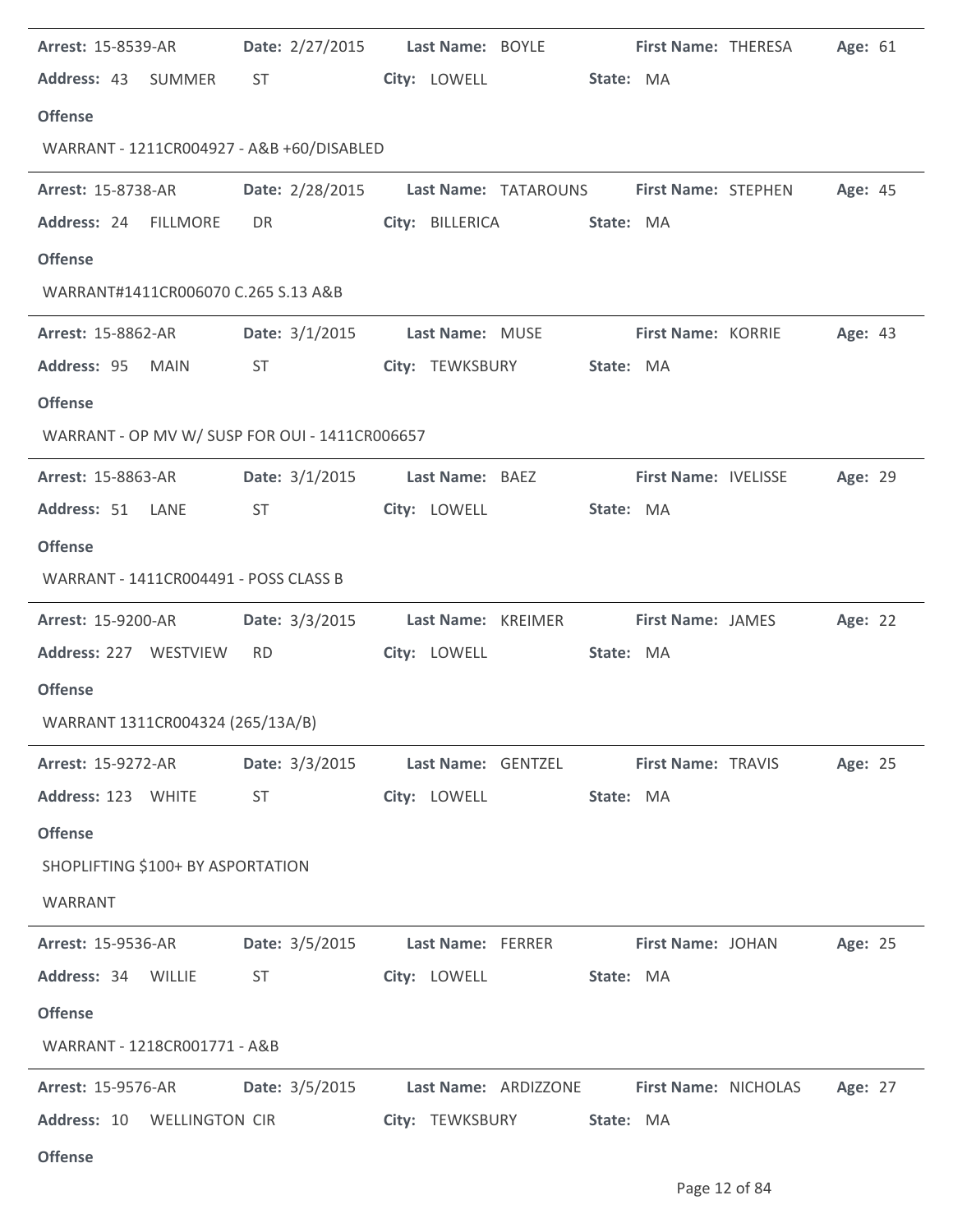| <b>Arrest: 15-9578-AR</b>     | Date: 3/5/2015                                        | Last Name: SOUSA      | First Name: MANUEL   | Age: 43 |
|-------------------------------|-------------------------------------------------------|-----------------------|----------------------|---------|
| Address: 121 HEIDENRICH DR    |                                                       | City: TEWKSBURY       | State: MA            |         |
| <b>Offense</b>                |                                                       |                       |                      |         |
|                               | WARRANT - 1411CR006250 - OP MV W/ SUSP LIC            |                       |                      |         |
|                               | WARRANT - 1411CR007372 - OP MV W/ SUSP LIC            |                       |                      |         |
| LICENSE SUSPENDED, OP MV WITH |                                                       |                       |                      |         |
| <b>Arrest: 15-9596-AR</b>     | Date: 3/5/2015                                        | Last Name: ELLIOTT    | First Name: JUSTIN   | Age: 31 |
| Address: 540 SOUTH            | ST                                                    | City: TEWKSBURY       | State: MA            |         |
| <b>Offense</b>                |                                                       |                       |                      |         |
|                               | WARRANT#1411CR003565 C.94C S.34 DRUG, POSSESS CLASS A |                       |                      |         |
| Arrest: 15-9622-AR            | Date: 3/5/2015                                        | Last Name: ULOTH-GOSS | First Name: JASON    | Age: 19 |
| Address: 127 WINTER           | <b>ST</b>                                             | City: HAVERHILL       | State: MA            |         |
| <b>Offense</b>                |                                                       |                       |                      |         |
| SHOPLIFTING BY ASPORTATION    |                                                       |                       |                      |         |
| Arrest: 15-9711-AR            | Date: 3/6/2015                                        | Last Name: ORTIZ      | First Name: HECTOR   | Age: 27 |
| Address: 197 HILDRETH         | <b>ST</b>                                             | City: LOWELL          | State: MA            |         |
| <b>Offense</b>                |                                                       |                       |                      |         |
|                               | WARRANT-DOCKET#1311CR007788-A&B                       |                       |                      |         |
| <b>Arrest: 15-9969-AR</b>     | Date: 3/7/2015                                        | Last Name: SIMMONS    | First Name: THOMAS   | Age: 40 |
| Address: 457 WESTMORELA AVE   |                                                       | City: SYRACUSE        | State: NY            |         |
| <b>Offense</b>                |                                                       |                       |                      |         |
| LARCENY OVER \$250            |                                                       |                       |                      |         |
|                               | <b>FALSE IMPERSONATION &amp; IDENTITY FRAUD</b>       |                       |                      |         |
| Arrest: 15-10072-AR           | Date: 3/8/2015                                        | Last Name: GOUDREAU   | First Name: GERALD   | Age: 76 |
| Address: 12 ANEX              | <b>WAY</b>                                            | City: DANVILLE        | State: NH            |         |
| <b>Offense</b>                |                                                       |                       |                      |         |
| SHOPLIFTING BY ASPORTATION    |                                                       |                       |                      |         |
| <b>Arrest: 15-9995-AR</b>     | Date: 3/8/2015                                        | Last Name: VALADE     | First Name: JENNIFER | Age: 24 |
| Address: 24<br>ABBOTT         | <b>RD</b>                                             | City: N READING       | State: MA            |         |
| <b>Offense</b>                |                                                       |                       |                      |         |
|                               |                                                       |                       |                      |         |

WARRANT - 1411CR006894 - A&B POLICE OFFICER

 $\overline{\phantom{a}}$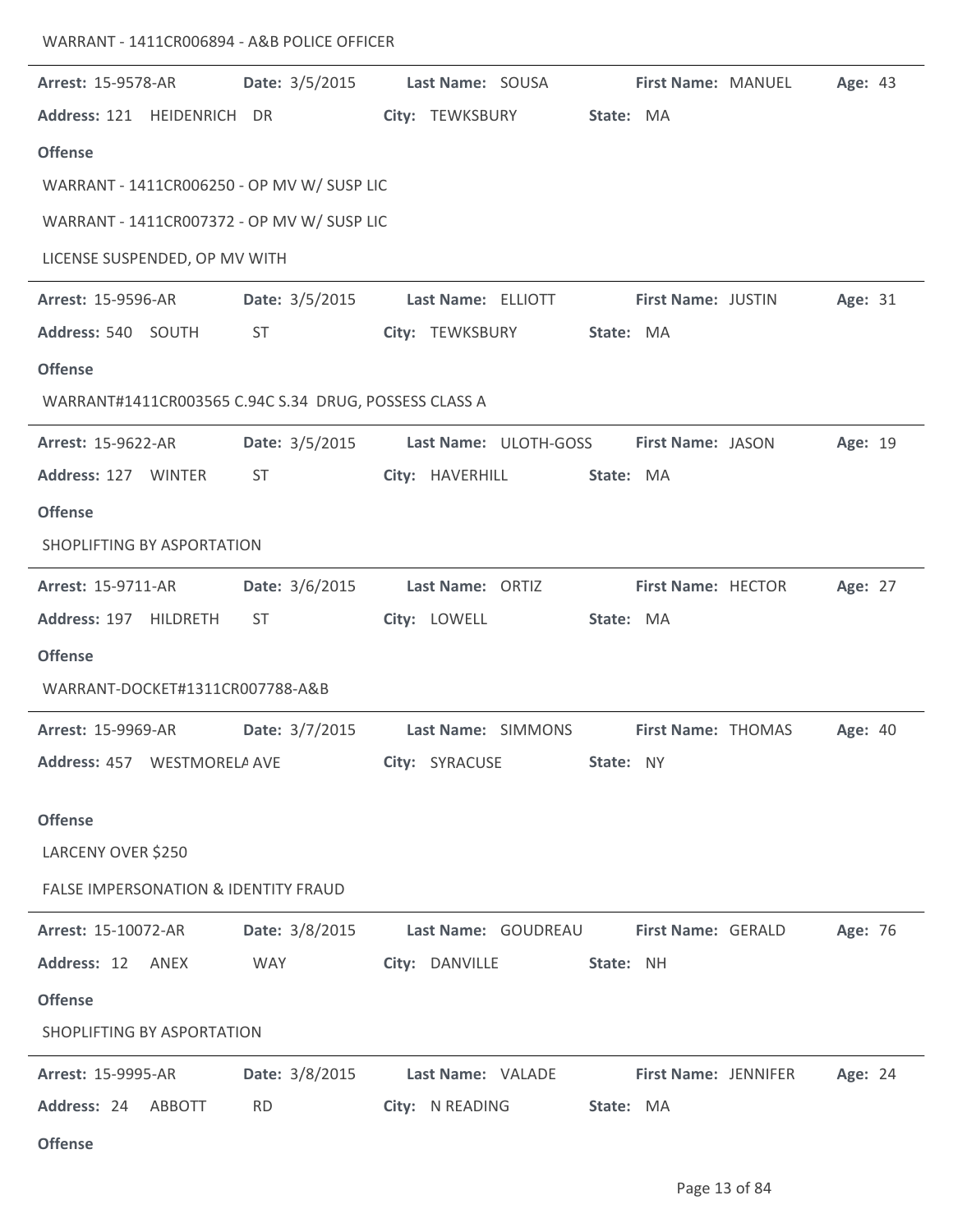| OUI LIQUOR, 2ND OFFENSE                                 |                 |                                     |                               |         |
|---------------------------------------------------------|-----------------|-------------------------------------|-------------------------------|---------|
| NEGLIGENT OPERATION OF MOTOR VEHICLE                    |                 |                                     |                               |         |
| <b>MARKED LANES VIOLATION</b>                           |                 |                                     |                               |         |
| Arrest: 15-10142-AR                                     | Date: 3/9/2015  | Last Name: GRACIA                   | First Name: FERDINAND         | Age: 26 |
| Address: 1835 MIDDLESEX                                 | ST              | City: LOWELL                        | State: MA                     |         |
| <b>Offense</b>                                          |                 |                                     |                               |         |
| WARRANT-DOCKET# 1418CR006631-UNLICENSED OP/FAIL TO STOP |                 |                                     |                               |         |
| Arrest: 15-10277-AR                                     | Date: 3/10/2015 | Last Name: DUGAN                    | <b>First Name: JAMES</b>      | Age: 32 |
| Address: 935 MT HOPE                                    | ST              | City: N ATTLEBOROUGH                | State: MA                     |         |
| <b>Offense</b>                                          |                 |                                     |                               |         |
| WARRANT-DOCKET# 1334CR001735-SHOPLIFTING/DEFAULT        |                 |                                     |                               |         |
| LICENSE SUSPENDED, OP MV WITH                           |                 |                                     |                               |         |
| <b>Arrest: 15-10405-AR</b>                              | Date: 3/10/2015 | Last Name: SIMMS                    | First Name: SHYEM             | Age: 26 |
| Address: 75<br>LINDEN                                   | <b>ST</b>       | City: LOWELL                        | State: MA                     |         |
| <b>Offense</b>                                          |                 |                                     |                               |         |
| DRUG, POSSESS TO DISTRIB CLASS B                        |                 |                                     |                               |         |
| Arrest: 15-10856-AR                                     | Date: 3/13/2015 | Last Name: MURPHY                   | <b>First Name: DEREK</b>      | Age: 25 |
| Address: 16<br>KENNETH                                  | LN.             | City: TEWKSBURY                     | State: MA                     |         |
| <b>Offense</b>                                          |                 |                                     |                               |         |
| LICENSE SUSPENDED, OP MV WITH                           |                 |                                     |                               |         |
| <b>Arrest: 15-10940-AR</b>                              |                 | Date: 3/13/2015    Last Name: BERRY | <b>First Name: JAMES</b>      | Age: 31 |
| Address: 12 HIGHLAND VIE RD                             |                 | City: TEWKSBURY                     | State: MA                     |         |
| <b>Offense</b>                                          |                 |                                     |                               |         |
| WARRANT                                                 |                 |                                     |                               |         |
| DRUG, POSSESS CLASS B                                   |                 |                                     |                               |         |
| <b>Arrest: 15-11185-AR</b>                              |                 | Date: 3/14/2015 Last Name: JOHNSON  | First Name: ANGELIQUE Age: 35 |         |
| Address: 20<br><b>MILL</b>                              | <b>ST</b>       | City: DRACUT                        | State: MA                     |         |
| <b>Offense</b>                                          |                 |                                     |                               |         |
| LARCENY OVER \$250                                      |                 |                                     |                               |         |
| DRUG, POSSESS CLASS E                                   |                 |                                     |                               |         |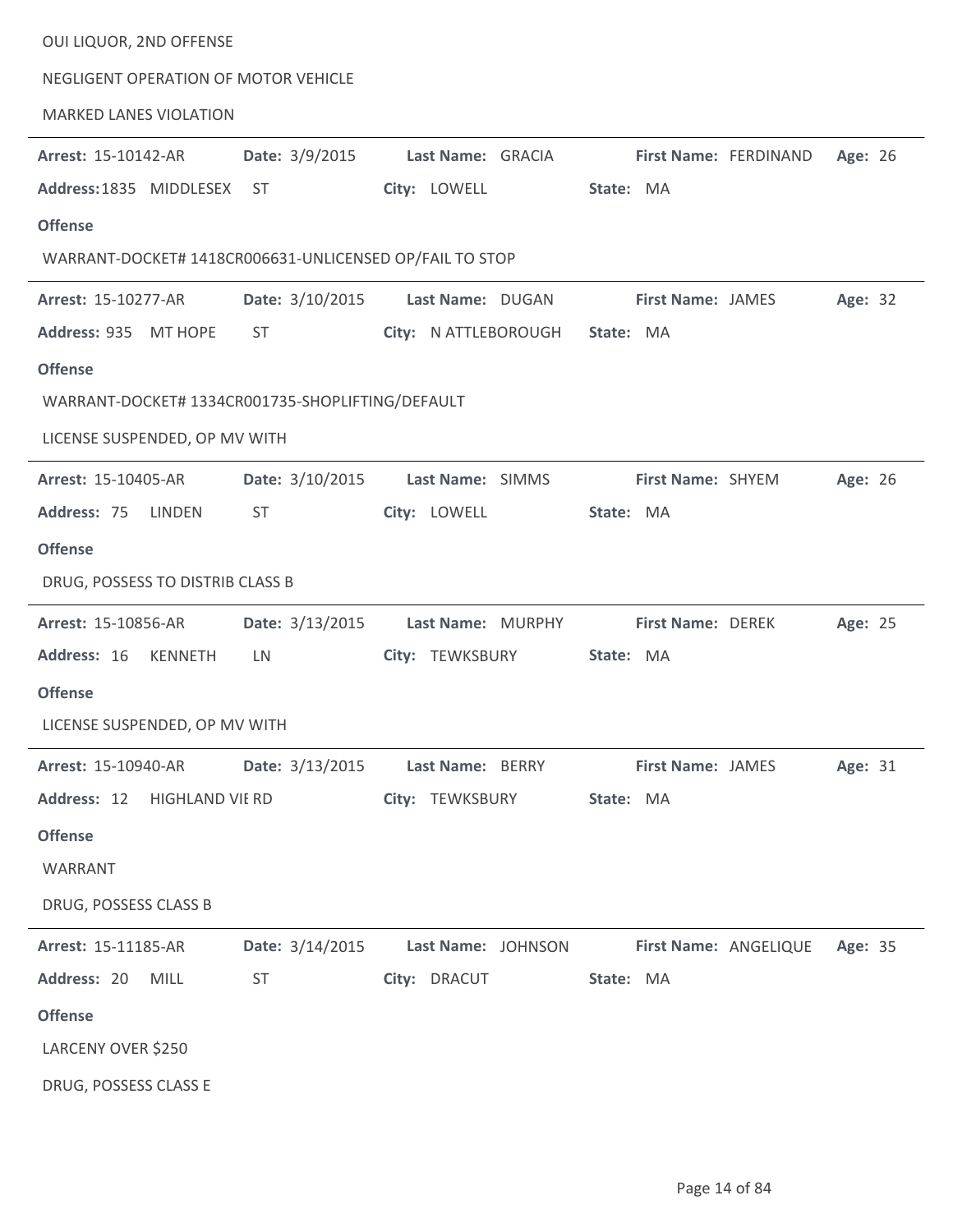| Arrest: 15-11198-AR                             | Date: 3/15/2015 | Last Name: DIXON     |           | First Name: DAVID     | Age: 54 |  |
|-------------------------------------------------|-----------------|----------------------|-----------|-----------------------|---------|--|
| Address: 44 NEWBURGH RD                         |                 | City: NASHUA         | State: NH |                       |         |  |
| <b>Offense</b>                                  |                 |                      |           |                       |         |  |
| <b>OUI DRUGS</b>                                |                 |                      |           |                       |         |  |
| REGISTRATION NOT IN POSSESSION                  |                 |                      |           |                       |         |  |
| NEGLIGENT OPERATION OF MOTOR VEHICLE            |                 |                      |           |                       |         |  |
| OUI LIQUOR, 3RD OFFENSE                         |                 |                      |           |                       |         |  |
| <b>MARKED LANES VIOLATION</b>                   |                 |                      |           |                       |         |  |
| Arrest: 15-11243-AR                             | Date: 3/15/2015 | Last Name: SGRULLONI |           | First Name: STEPHANIE | Age: 27 |  |
| Address: 109 FOSTER                             | <b>RD</b>       | City: TEWKSBURY      | State: MA |                       |         |  |
| <b>Offense</b>                                  |                 |                      |           |                       |         |  |
| WARRANT-DOCKET# 1411CR006775- DEFAULT-OUI DRUGS |                 |                      |           |                       |         |  |
| DRUG, POSSESS CLASS E                           |                 |                      |           |                       |         |  |
| Arrest: 15-11308-AR                             | Date: 3/15/2015 | Last Name: BEJIN     |           | First Name: SEBASTIEN | Age: 24 |  |
| Address: 5<br><b>KELLEY</b>                     | TER             | City: TEWKSBURY      | State: MA |                       |         |  |
| <b>Offense</b>                                  |                 |                      |           |                       |         |  |
| WARRANT                                         |                 |                      |           |                       |         |  |
| Arrest: 15-11531-A-AR                           | Date: 3/16/2015 | Last Name: VALENTINE |           | First Name: GINA      | Age: 32 |  |
| Address: 64 A BELMONT                           | <b>ST</b>       | City: WATERTOWN      | State: MA |                       |         |  |
| <b>Offense</b>                                  |                 |                      |           |                       |         |  |
| DRUG, POSSESS TO DISTRIB CLASS A                |                 |                      |           |                       |         |  |
| DRUG, POSSESS CLASS E                           |                 |                      |           |                       |         |  |
| DRUG, POSSESS CLASS E                           |                 |                      |           |                       |         |  |
| DRUG, POSSESS CLASS B                           |                 |                      |           |                       |         |  |
| DRUG, POSSESS CLASS E                           |                 |                      |           |                       |         |  |
| Arrest: 15-11531-AR                             | Date: 3/16/2015 | Last Name: REARDON   |           | First Name: MATTHEW   | Age: 34 |  |
| Address: 14<br><b>MALVERN</b>                   | AVE             | City: TYNGSBORO      | State: MA |                       |         |  |
| <b>Offense</b>                                  |                 |                      |           |                       |         |  |
| DRUG, POSSESS TO DISTRIB CLASS A                |                 |                      |           |                       |         |  |
| DRUG, POSSESS CLASS B                           |                 |                      |           |                       |         |  |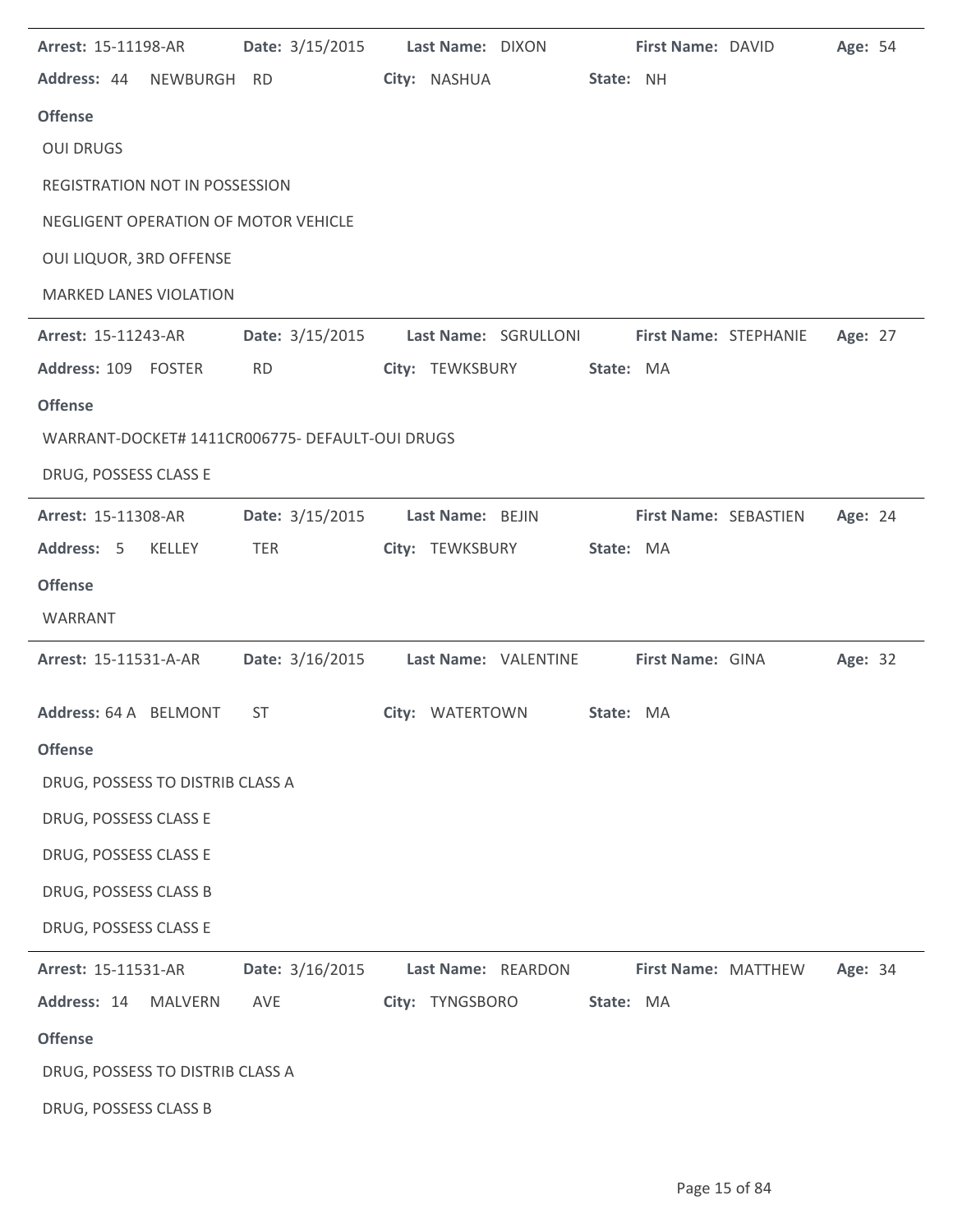| Arrest: 15-11620-AR                              | <b>Date:</b> 3/17/2015 | Last Name: HART                             |           | First Name: SOTONYE |                      | Age: 32 |  |
|--------------------------------------------------|------------------------|---------------------------------------------|-----------|---------------------|----------------------|---------|--|
| Address: 71 NEWPARK                              | ST                     | City: LYNN                                  | State: MA |                     |                      |         |  |
| <b>Offense</b>                                   |                        |                                             |           |                     |                      |         |  |
| WARRANT#1413CR006340 C.90 S.23 LICENSE SUSPENDED |                        |                                             |           |                     |                      |         |  |
| <b>Arrest: 15-11735-AR</b>                       | Date: 3/17/2015        | Last Name: SWEET                            |           | First Name: DAVID   |                      | Age: 25 |  |
| Address: 8<br><b>DUSTIN YOUN</b>                 |                        | City: BILLERICA                             | State: MA |                     |                      |         |  |
| <b>Offense</b>                                   |                        |                                             |           |                     |                      |         |  |
| OUI LIQUOR, 2ND OFFENSE                          |                        |                                             |           |                     |                      |         |  |
| DRUG, POSSESS CLASS B                            |                        |                                             |           |                     |                      |         |  |
| <b>Arrest: 15-12015-AR</b>                       | Date: 3/19/2015        | Last Name: ORTIZ-GONZALEZ First Name: JULIO |           |                     |                      | Age: 23 |  |
| Address: 9 TOPLIFF                               | <b>ST</b>              | City: DORCHESTER                            | State: MA |                     |                      |         |  |
| <b>Offense</b>                                   |                        |                                             |           |                     |                      |         |  |
| WARRANT - 1311CR005170 - OP MV W/ SUSP LIC       |                        |                                             |           |                     |                      |         |  |
| Arrest: 15-12070-AR                              | Date: 3/19/2015        | Last Name: RONDEAU                          |           | First Name: DANIEL  |                      | Age: 22 |  |
| Address: 861 MAIN                                | ST                     | City: S WEYMOUTH                            | State: MA |                     |                      |         |  |
| <b>Offense</b>                                   |                        |                                             |           |                     |                      |         |  |
| 1211CR007640 DRUG POSS CLASS A                   |                        |                                             |           |                     |                      |         |  |
| 1211CR005168 B&E BUILDING                        |                        |                                             |           |                     |                      |         |  |
| Arrest: 15-12075-A-AR                            | Date: 3/19/2015        | Last Name: JACKSON                          |           |                     | First Name: SAMANTHA | Age: 18 |  |
| Address: 8<br><b>SUMNER</b>                      | <b>RD</b>              | City: BILLERICA                             | State: MA |                     |                      |         |  |
| <b>Offense</b>                                   |                        |                                             |           |                     |                      |         |  |
| DRUG, POSSESS CLASS B                            |                        |                                             |           |                     |                      |         |  |
| Arrest: 15-12075-AR                              | Date: 3/19/2015        | Last Name: SUMMERLIN                        |           | First Name: ERIC    |                      | Age: 20 |  |
| Address: 8<br><b>SUMNER</b>                      | <b>RD</b>              | City: BILLERICA                             | State: MA |                     |                      |         |  |
| <b>Offense</b>                                   |                        |                                             |           |                     |                      |         |  |
| DRUG, POSSESS CLASS B                            |                        |                                             |           |                     |                      |         |  |
| Arrest: 15-12132-AR                              | Date: 3/19/2015        | Last Name: TAYLOR                           |           | First Name: LANCE   |                      | Age: 50 |  |
| Address: 40<br><b>ST JAMES</b>                   | <b>ST</b>              | City: LOWELL                                | State: MA |                     |                      |         |  |
| <b>Offense</b>                                   |                        |                                             |           |                     |                      |         |  |
| LICENSE REVOKED, OP MV WITH, SUBSQ.OFF           |                        |                                             |           |                     |                      |         |  |
| STOP/YIELD, FAIL TO                              |                        |                                             |           |                     |                      |         |  |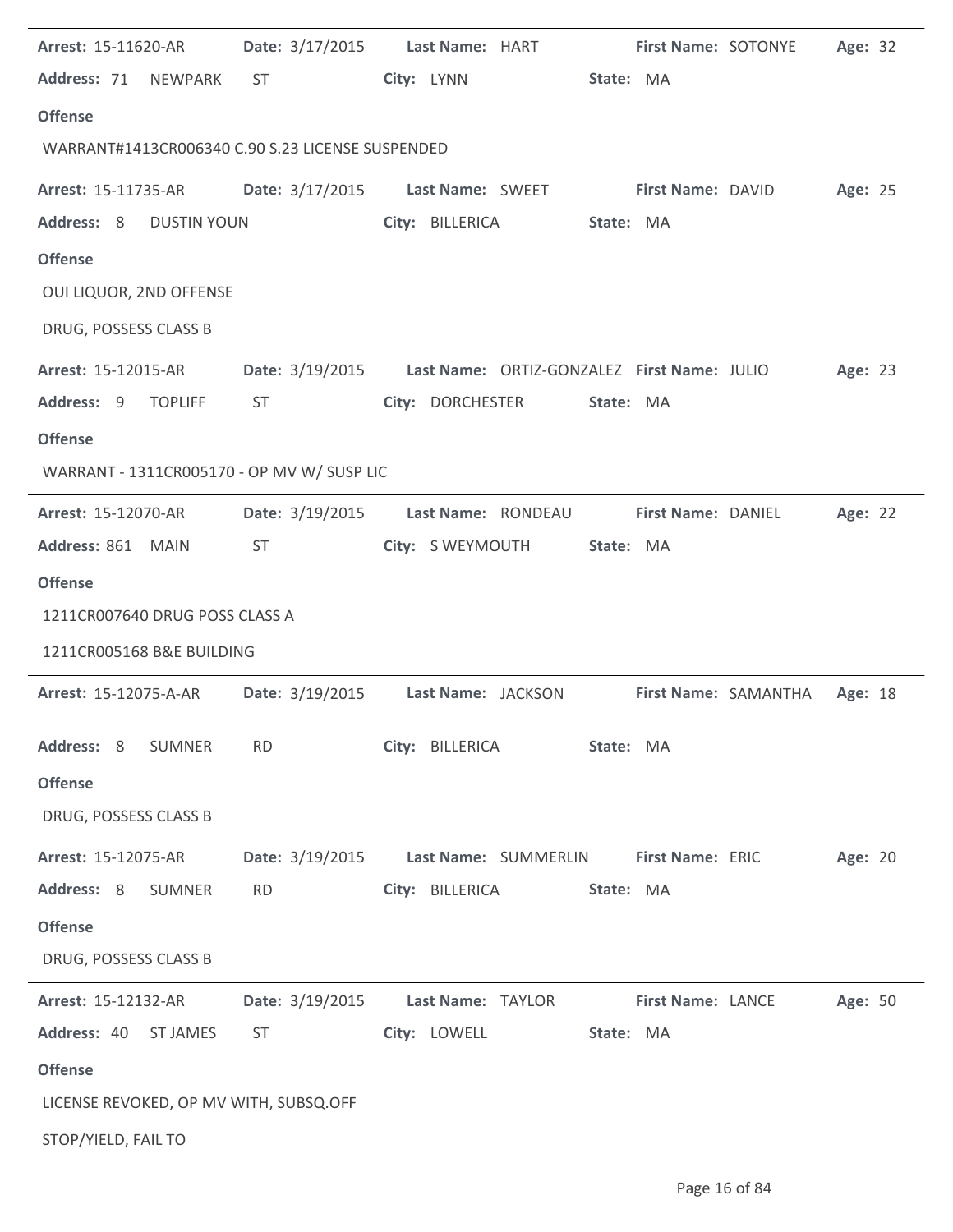| <b>Arrest: 15-12225-AR</b>                           |                                                                                                                                                                                                                                | Date: 3/20/2015    Last Name: REED                           | First Name: GERALD         | Age: 51 |
|------------------------------------------------------|--------------------------------------------------------------------------------------------------------------------------------------------------------------------------------------------------------------------------------|--------------------------------------------------------------|----------------------------|---------|
| Address: 4 WINDSOR                                   | ST and the state of the state of the state of the state of the state of the state of the state of the state of the state of the state of the state of the state of the state of the state of the state of the state of the sta | City: CHELMSFORD                                             | State: MA                  |         |
| <b>Offense</b>                                       |                                                                                                                                                                                                                                |                                                              |                            |         |
| WARRANT - 1511CR001086 - A&B +60/DISABLED            |                                                                                                                                                                                                                                |                                                              |                            |         |
| <b>Arrest: 15-12234-AR</b>                           |                                                                                                                                                                                                                                | Date: 3/20/2015    Last Name: WILLETTE    First Name: JUSTIN |                            | Age: 27 |
| Address: 1<br><b>TAREILA</b>                         | <b>CIR</b>                                                                                                                                                                                                                     | City: TEWKSBURY                                              | State: MA                  |         |
| <b>Offense</b>                                       |                                                                                                                                                                                                                                |                                                              |                            |         |
| 1411CR004974 B&E BUILDING                            |                                                                                                                                                                                                                                |                                                              |                            |         |
| 1318CR001519 POSSESS CLASS A                         |                                                                                                                                                                                                                                |                                                              |                            |         |
| <b>Arrest: 15-12317-AR</b>                           |                                                                                                                                                                                                                                | Date: 3/20/2015 Last Name: LEBRON                            | <b>First Name: ROBERT</b>  | Age: 36 |
| Address: 72 MAIN                                     | ST                                                                                                                                                                                                                             | City: WILMINGTON                                             | State: MA                  |         |
| <b>Offense</b>                                       |                                                                                                                                                                                                                                |                                                              |                            |         |
| <b>OUI LIQUOR</b>                                    |                                                                                                                                                                                                                                |                                                              |                            |         |
| NEGLIGENT OPERATION OF MOTOR VEHICLE                 |                                                                                                                                                                                                                                |                                                              |                            |         |
| <b>MARKED LANES VIOLATION</b>                        |                                                                                                                                                                                                                                |                                                              |                            |         |
| ALCOHOL IN MV, POSSESS OPEN CONTAINER OF             |                                                                                                                                                                                                                                |                                                              |                            |         |
| Arrest: 15-12534-AR                                  | Date: 3/22/2015                                                                                                                                                                                                                | Last Name: CARDINAL                                          | <b>First Name: JESSICA</b> | Age: 21 |
| Address: 18 B                                        | <b>ST</b>                                                                                                                                                                                                                      | City: BILLERICA                                              | State: MA                  |         |
| <b>Offense</b>                                       |                                                                                                                                                                                                                                |                                                              |                            |         |
| WARRANT-DOCKET# 1411CR004079-LARCENY OVER 250        |                                                                                                                                                                                                                                |                                                              |                            |         |
| WARRANT-DOCKET# 1411CR003842-DRUG POSSESSION CLASS E |                                                                                                                                                                                                                                |                                                              |                            |         |
| WARRANT-DOCKET# 1411CR001279-DRUG POSSESSION CLASS B |                                                                                                                                                                                                                                |                                                              |                            |         |
| DRUG, POSSESS CLASS A                                |                                                                                                                                                                                                                                |                                                              |                            |         |
| <b>Arrest: 15-12538-A-AR</b>                         | Date: 3/22/2015                                                                                                                                                                                                                | Last Name: RANDOLPH                                          | First Name: FELISHA        | Age: 21 |
| Address: 33 WEST                                     | <b>ST</b>                                                                                                                                                                                                                      | City: WESTFORD                                               | State: MA                  |         |
| <b>Offense</b>                                       |                                                                                                                                                                                                                                |                                                              |                            |         |
| WARRANT-DOCKET# 1411CR007527-DRUG POSSESSION CLASS A |                                                                                                                                                                                                                                |                                                              |                            |         |
| DRUG, POSSESS CLASS B                                |                                                                                                                                                                                                                                |                                                              |                            |         |
| <b>Arrest: 15-12538-AR</b>                           | Date: 3/22/2015                                                                                                                                                                                                                | Last Name: CANTIN                                            | First Name: ALEXANDER      | Age: 22 |
| Address: 125 PLAIN                                   | <b>RD</b>                                                                                                                                                                                                                      | City: WESTFORD                                               | State: MA                  |         |
|                                                      |                                                                                                                                                                                                                                |                                                              |                            |         |

**Offense**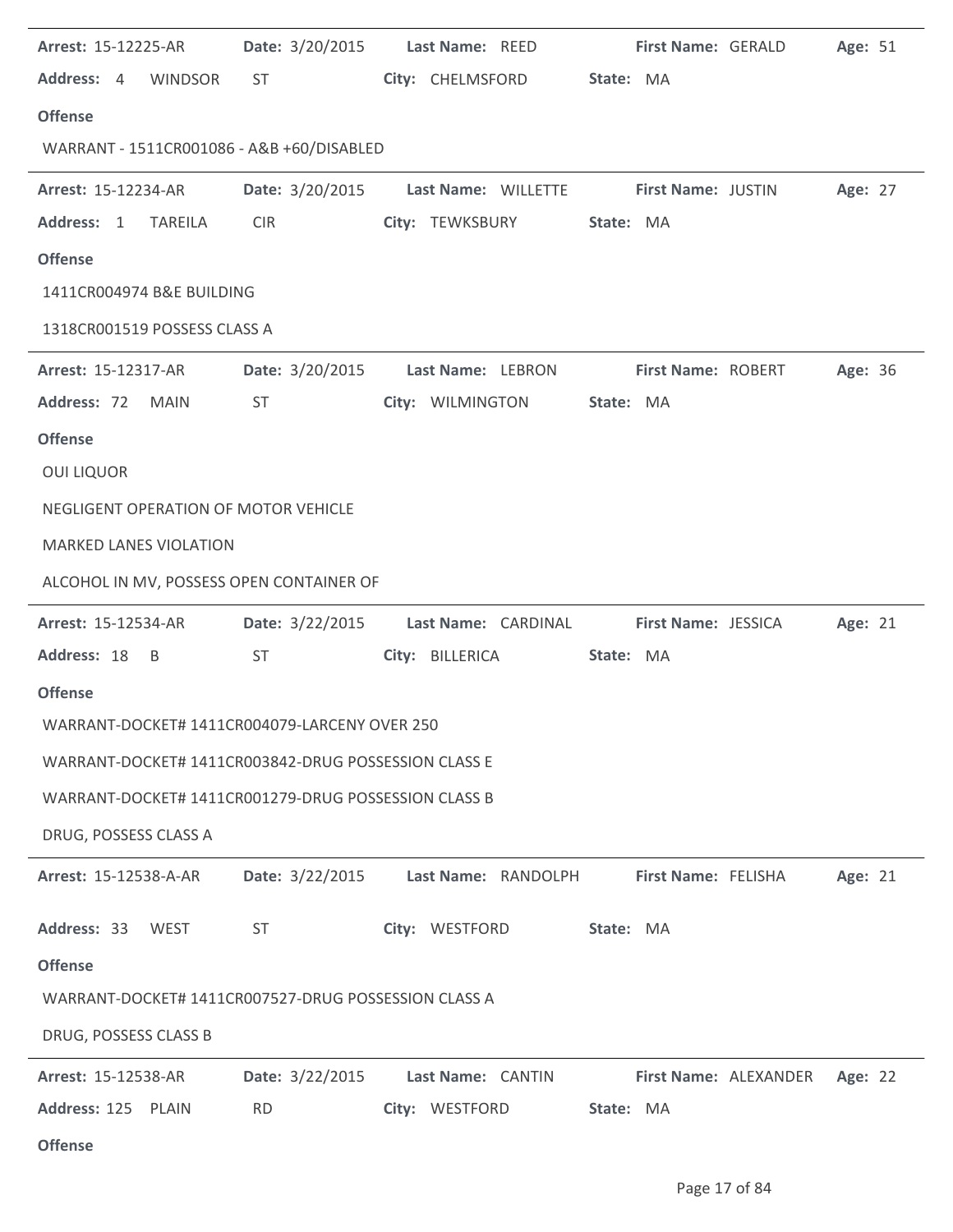| Arrest: 15-12586-AR                                          | Date: 3/22/2015                                                                                                                                                                                                                          | Last Name: LYONS                                    | <b>First Name: TYLER</b> | Age: 20                       |
|--------------------------------------------------------------|------------------------------------------------------------------------------------------------------------------------------------------------------------------------------------------------------------------------------------------|-----------------------------------------------------|--------------------------|-------------------------------|
| Address: 12 HIGH VALE                                        | LN                                                                                                                                                                                                                                       | City: ANDOVER                                       | State: MA                |                               |
| <b>Offense</b>                                               |                                                                                                                                                                                                                                          |                                                     |                          |                               |
| <b>DISORDERLY CONDUCT</b>                                    |                                                                                                                                                                                                                                          |                                                     |                          |                               |
| Arrest: 15-12594-A-AR                                        |                                                                                                                                                                                                                                          | Date: 3/22/2015 Last Name: KAPLAN                   | First Name: KIRILL       | Age: 42                       |
| Address: 60 BRIDGE                                           | <b>ST</b>                                                                                                                                                                                                                                | City: SALEM                                         | State: MA                |                               |
| <b>Offense</b>                                               |                                                                                                                                                                                                                                          |                                                     |                          |                               |
| DRUG, POSSESS CLASS C                                        |                                                                                                                                                                                                                                          |                                                     |                          |                               |
| DRUG, POSSESS CLASS E                                        |                                                                                                                                                                                                                                          |                                                     |                          |                               |
| Arrest: 15-12594-AR                                          | Date: 3/22/2015                                                                                                                                                                                                                          | Last Name: DEFREITAS                                |                          | First Name: CASSANDRA Age: 30 |
| Address: 21 ESSEX                                            | ST                                                                                                                                                                                                                                       | City: SALEM                                         | State: MA                |                               |
| <b>Offense</b>                                               |                                                                                                                                                                                                                                          |                                                     |                          |                               |
| LICENSE REVOKED, OPERATE MV WITH                             |                                                                                                                                                                                                                                          |                                                     |                          |                               |
| <b>MARKED LANES VIOLATION</b>                                |                                                                                                                                                                                                                                          |                                                     |                          |                               |
| Arrest: 15-13167-AR                                          | Date: 3/26/2015                                                                                                                                                                                                                          | Last Name: OLEKIBOLI                                | First Name: PETER        | Age: 40                       |
| Address: 30 ENNELL                                           | <b>ST</b>                                                                                                                                                                                                                                | City: LOWELL                                        | State: MA                |                               |
| <b>Offense</b>                                               |                                                                                                                                                                                                                                          |                                                     |                          |                               |
| WARRANT - 1418CR002912 - OP MV W/ SUSP LIC                   |                                                                                                                                                                                                                                          |                                                     |                          |                               |
| Arrest: 15-13471-AR    Date: 3/28/2015    Last Name: CARTIER |                                                                                                                                                                                                                                          |                                                     | First Name: ROBERT       | <b>Age: 36</b>                |
| Address: 131 LIBERTY ST 1 F RD City: LOWELL                  |                                                                                                                                                                                                                                          |                                                     | State: MA                |                               |
| <b>Offense</b>                                               |                                                                                                                                                                                                                                          |                                                     |                          |                               |
| <b>OUI LIQUOR</b>                                            |                                                                                                                                                                                                                                          |                                                     |                          |                               |
| NEGLIGENT OPERATION OF MOTOR VEHICLE                         |                                                                                                                                                                                                                                          |                                                     |                          |                               |
| MARKED LANES VIOLATION                                       |                                                                                                                                                                                                                                          |                                                     |                          |                               |
| LICENSE NOT IN POSSESSION                                    |                                                                                                                                                                                                                                          |                                                     |                          |                               |
| <b>Arrest: 15-13524-AR</b>                                   |                                                                                                                                                                                                                                          | Date: 3/28/2015 Last Name: WAIBLE First Name: JAMES |                          | Age: 22                       |
| Address: 60 RONALD                                           | DR <sub>2</sub> and the set of the set of the set of the set of the set of the set of the set of the set of the set of the set of the set of the set of the set of the set of the set of the set of the set of the set of the set of the | City: TEWKSBURY State: MA                           |                          |                               |
| <b>Offense</b>                                               |                                                                                                                                                                                                                                          |                                                     |                          |                               |
| LARCENY OVER \$250 BY FALSE PRETENSE                         |                                                                                                                                                                                                                                          |                                                     |                          |                               |

WARRANT-DOCKET# 1311CR005808-A&B

j.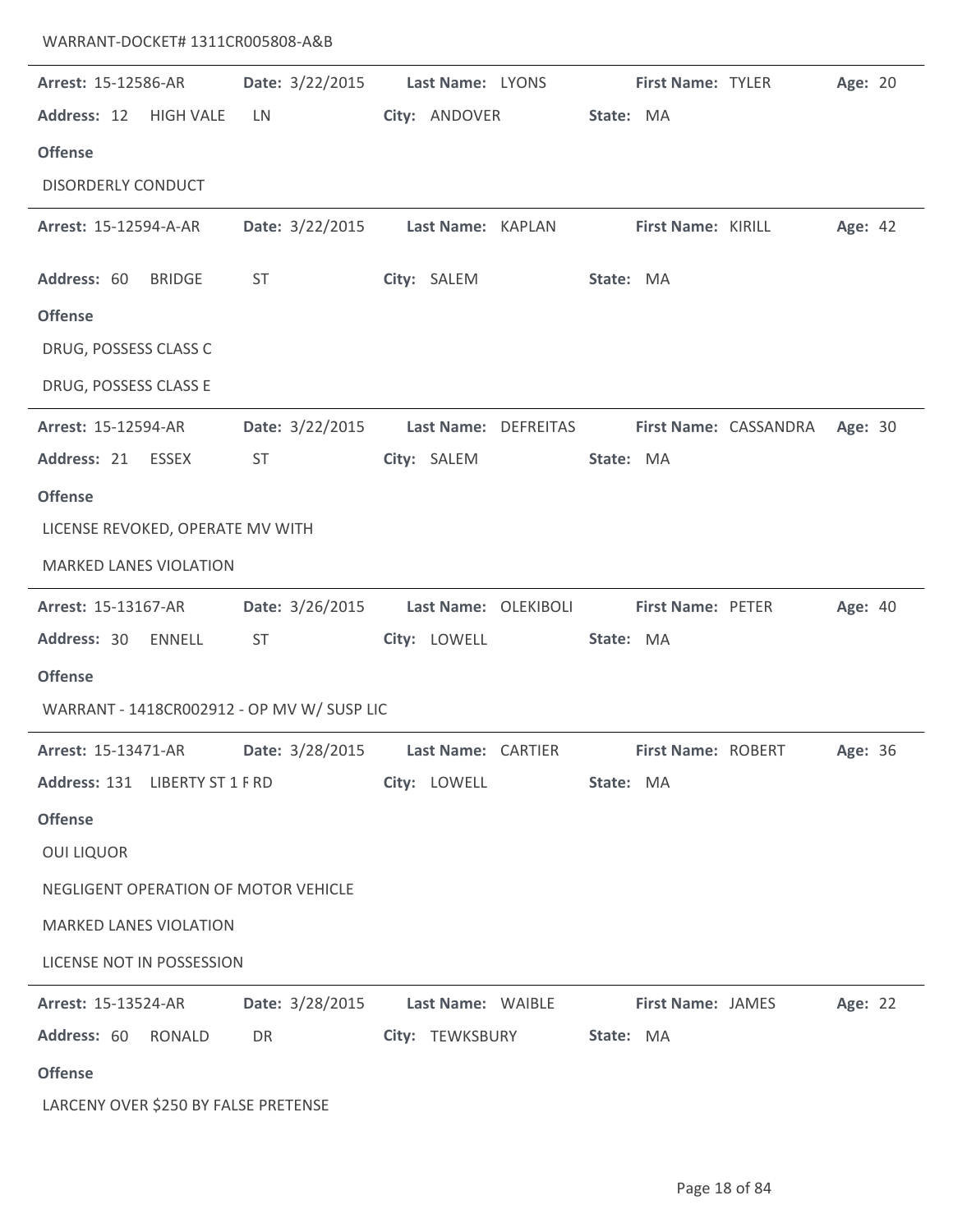| <b>Arrest: 15-13558-A-AR</b>      |                | Date: 3/28/2015                           |                  | Last Name: LARA-TEJEDA |           | First Name: RICHARD      | Age: 44 |  |
|-----------------------------------|----------------|-------------------------------------------|------------------|------------------------|-----------|--------------------------|---------|--|
| Address: 515 MONTAUK              |                | HWY                                       |                  | City: EAST HAMPTON     | State: NY |                          |         |  |
| <b>Offense</b>                    |                |                                           |                  |                        |           |                          |         |  |
| CONSPIRACY TO VIOLATE DRUG LAW    |                |                                           |                  |                        |           |                          |         |  |
| DRUG, POSSESS TO DISTRIB CLASS B  |                |                                           |                  |                        |           |                          |         |  |
| DRUG, POSSESS TO DISTRIB CLASS B  |                |                                           |                  |                        |           |                          |         |  |
| DRUG, POSSESS TO DISTRIB CLASS A  |                |                                           |                  |                        |           |                          |         |  |
| <b>Arrest: 15-13558-AR</b>        |                | Date: 3/28/2015                           | Last Name: LARA  |                        |           | <b>First Name: REYES</b> | Age: 42 |  |
| Address: 5                        | <b>CUNARD</b>  | WAY                                       | City: E BOSTON   |                        | State: MA |                          |         |  |
| <b>Offense</b>                    |                |                                           |                  |                        |           |                          |         |  |
| CONSPIRACY TO VIOLATE DRUG LAW    |                |                                           |                  |                        |           |                          |         |  |
| DRUG, POSSESS TO DISTRIB CLASS B  |                |                                           |                  |                        |           |                          |         |  |
| DRUG, POSSESS TO DISTRIB CLASS A  |                |                                           |                  |                        |           |                          |         |  |
| DRUG, POSSESS TO DISTRIB CLASS B  |                |                                           |                  |                        |           |                          |         |  |
| <b>Arrest: 15-14062-AR</b>        |                | Date: $4/1/2015$                          |                  | Last Name: MACKINNON   |           | First Name: DAVID        | Age: 47 |  |
| Address: 161 FERNCROFT            |                | RD                                        |                  | City: TEWKSBURY        | State: MA |                          |         |  |
| <b>Offense</b>                    |                |                                           |                  |                        |           |                          |         |  |
| OUI LIQUOR, 3RD OFFENSE           |                |                                           |                  |                        |           |                          |         |  |
| UNREGISTERED MOTOR VEHICLE        |                |                                           |                  |                        |           |                          |         |  |
| INSPECTION/STICKER, NO            |                |                                           |                  |                        |           |                          |         |  |
| <b>Arrest: 15-14082-AR</b>        |                | Date: 4/1/2015                            | Last Name: ROJAS |                        |           | First Name: NANCY        | Age: 47 |  |
| Address: 205 FLETCHER             |                | <b>ST</b>                                 | City: LOWELL     |                        | State: MA |                          |         |  |
| <b>Offense</b>                    |                |                                           |                  |                        |           |                          |         |  |
|                                   |                | WARRANT - 1418CR000293 - UNLICENSED OP MV |                  |                        |           |                          |         |  |
| Arrest: 15-14169-AR               |                | Date: 4/1/2015                            | Last Name: WEST  |                        |           | First Name: KELLY        | Age: 31 |  |
| Address: 87                       | <b>NESMITH</b> | <b>ST</b>                                 | City: LOWELL     |                        | State: MA |                          |         |  |
| <b>Offense</b>                    |                |                                           |                  |                        |           |                          |         |  |
| WARRANT DISORDERLY CONDUCT        |                |                                           |                  |                        |           |                          |         |  |
| <b>WARRANT CLASS A POSSESSION</b> |                |                                           |                  |                        |           |                          |         |  |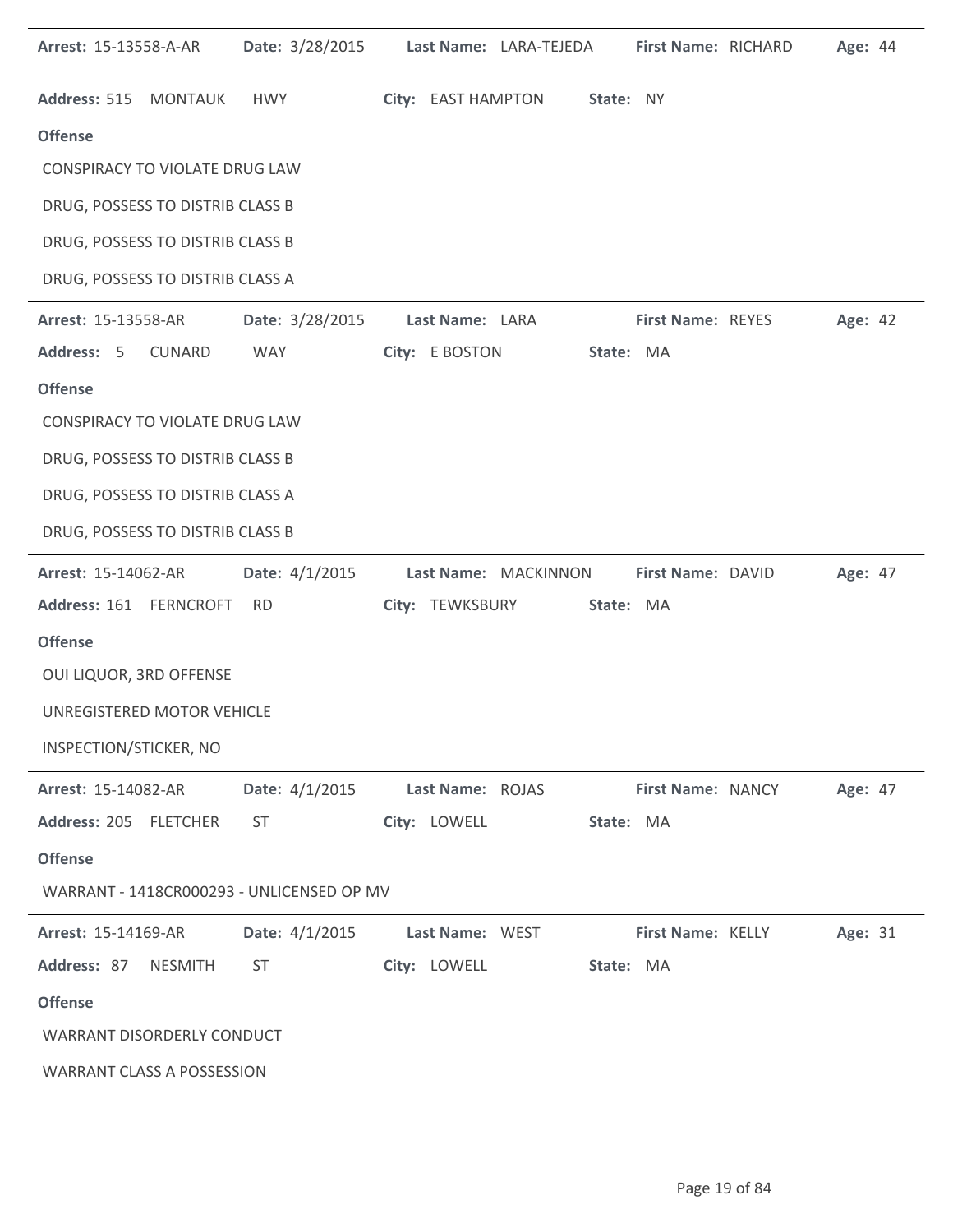| Arrest: 15-14275-AR                          | Date: $4/2/2015$ | Last Name: MAROIS                                       |           |                           | <b>First Name: ANDREW</b> | Age: 34 |  |
|----------------------------------------------|------------------|---------------------------------------------------------|-----------|---------------------------|---------------------------|---------|--|
| Address: 175 CENTRAL                         | ST               | City: GARDNER                                           | State: MA |                           |                           |         |  |
| <b>Offense</b>                               |                  |                                                         |           |                           |                           |         |  |
| SHOPLIFTING BY ASPORTATION                   |                  |                                                         |           |                           |                           |         |  |
| <b>Arrest: 15-14599-AR</b>                   |                  | Date: 4/4/2015 Last Name: SCHELLENBACH First Name: CORY |           |                           |                           | Age: 18 |  |
| Address: 5<br>RIO VISTA                      | ST               | City: BILLERICA                                         | State: MA |                           |                           |         |  |
| <b>Offense</b>                               |                  |                                                         |           |                           |                           |         |  |
| STOP/YIELD, FAIL TO                          |                  |                                                         |           |                           |                           |         |  |
| UNLICENSED OPERATION OF MV                   |                  |                                                         |           |                           |                           |         |  |
| Arrest: 15-14913-AR                          | Date: 4/6/2015   | Last Name: GRENIER                                      |           | <b>First Name: CARL</b>   |                           | Age: 42 |  |
| Address: 14 MEADOW                           | LN               | City: SALEM                                             | State: NH |                           |                           |         |  |
| <b>Offense</b>                               |                  |                                                         |           |                           |                           |         |  |
| LICENSE SUSPENDED, OP MV WITH                |                  |                                                         |           |                           |                           |         |  |
| <b>Arrest: 15-15081-AR</b>                   | Date: $4/7/2015$ | Last Name: GAUTHIER                                     |           | First Name: MICHAEL       |                           | Age: 20 |  |
| Address: 7B SINAI                            | <b>CIR</b>       | City: CHELMSFORD                                        | State: MA |                           |                           |         |  |
| <b>Offense</b>                               |                  |                                                         |           |                           |                           |         |  |
| SHOPLIFTING BY ASPORTATION                   |                  |                                                         |           |                           |                           |         |  |
| <b>Arrest: 15-15087-AR</b>                   | Date: $4/7/2015$ | Last Name: MORRISSEY First Name: JASON                  |           |                           |                           | Age: 24 |  |
| Address: 223 SHANNON                         | <b>RD</b>        | City: SALEM                                             | State: NH |                           |                           |         |  |
| <b>Offense</b>                               |                  |                                                         |           |                           |                           |         |  |
| SHOPLIFTING BY ASPORTATION                   |                  |                                                         |           |                           |                           |         |  |
| <b>Arrest: 15-15248-AR</b>                   | Date: 4/8/2015   | Last Name: GILES                                        |           | First Name: JOSEPH        |                           | Age: 36 |  |
| Address: 144 DALTON                          | ST               | City: LOWELL                                            | State: MA |                           |                           |         |  |
| <b>Offense</b>                               |                  |                                                         |           |                           |                           |         |  |
| WARRANT#1553CR000505 C.90 S.34J UNINSURED MV |                  |                                                         |           |                           |                           |         |  |
| <b>Arrest: 15-15339-AR</b>                   | Date: 4/8/2015   | Last Name: CABOZZI                                      |           | <b>First Name: STEVIE</b> |                           | Age: 22 |  |
| Address: 56 SECOND                           | AVE              | City: LOWELL                                            | State: MA |                           |                           |         |  |
| <b>Offense</b>                               |                  |                                                         |           |                           |                           |         |  |
| WARRANT (A&B DW)                             |                  |                                                         |           |                           |                           |         |  |
| Arrest: 15-15478-AR                          | Date: 4/9/2015   | Last Name: BROOKS                                       |           | <b>First Name: JAMES</b>  |                           | Age: 38 |  |
| Address: 32 WARD                             | ST               | City: TEWKSBURY                                         | State: MA |                           |                           |         |  |
| <b>Offense</b>                               |                  |                                                         |           |                           |                           |         |  |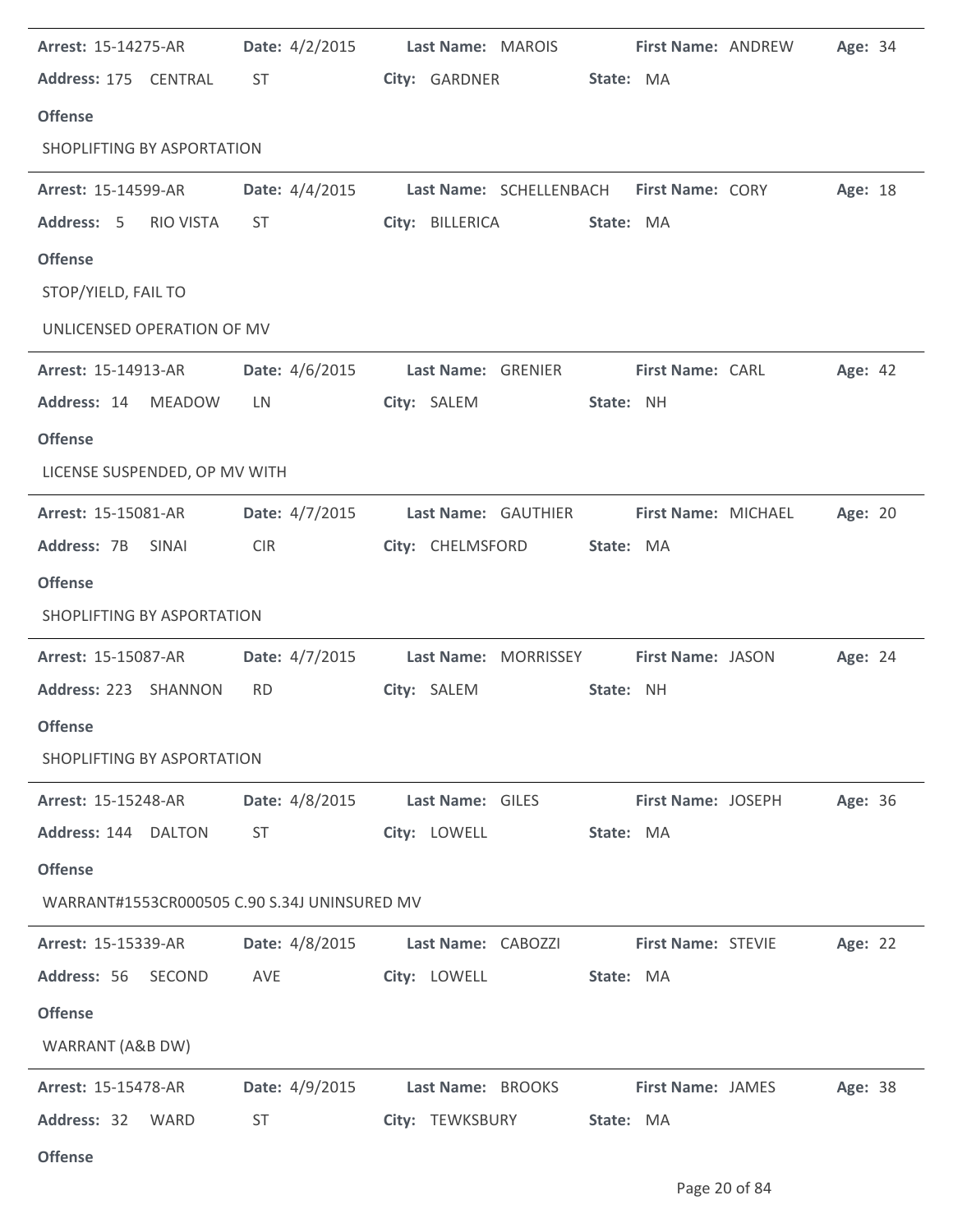| WILFUL AND MALICIOUS DESTRUCTION                     |                 |                                      |                           |         |
|------------------------------------------------------|-----------------|--------------------------------------|---------------------------|---------|
| THREAT TO COMMIT CRIME - TO WIT MURDER               |                 |                                      |                           |         |
| Arrest: 15-15565-AR                                  | Date: 4/10/2015 | Last Name: HAWKINS                   | First Name: AMANDA        | Age: 24 |
| Address: 82 GORHAM                                   | ST              | City: LOWELL                         | State: MA                 |         |
| <b>Offense</b>                                       |                 |                                      |                           |         |
| WARRANT - 1449CR000220 - A&B                         |                 |                                      |                           |         |
| <b>Arrest: 15-15568-AR</b>                           |                 | Date: 4/10/2015 Last Name: JOHNSON   | <b>First Name: DWAYNE</b> | Age: 55 |
| Address: 6<br>ARTHUR                                 | <b>ST</b>       | City: LOWELL                         | State: MA                 |         |
| <b>Offense</b>                                       |                 |                                      |                           |         |
| WARRANT - 0811CR006908 - OP MV W/ SUSP LIC           |                 |                                      |                           |         |
| <b>Arrest: 15-15569-AR</b>                           |                 | Date: 4/10/2015    Last Name: LITTLE | First Name: JOY           | Age: 52 |
| <b>Address:</b><br><b>HOMELESS</b>                   |                 | City: HOMELESS                       | State: MA                 |         |
| <b>Offense</b>                                       |                 |                                      |                           |         |
| WARRANT - 1311CR002386 - DISORDERLY CONDUCT          |                 |                                      |                           |         |
| <b>Arrest: 15-15613-AR</b>                           |                 | Date: 4/10/2015 Last Name: SANTIAGO  | First Name: CRYSTAL       | Age: 32 |
| Address: 13 DANSREAU PL                              |                 | City: MIDDLETON                      | State: MA                 |         |
| <b>Offense</b>                                       |                 |                                      |                           |         |
| 1318CR000130 REGISTRATION SUSPENDED                  |                 |                                      |                           |         |
| <b>Arrest: 15-15704-AR</b>                           |                 | Date: 4/11/2015    Last Name: CONLEY | First Name: SHAWN         | Age: 27 |
| Address: 116 TENTH                                   |                 |                                      | <b>State: MA</b>          |         |
| <b>Offense</b>                                       |                 |                                      |                           |         |
| A&B ON POLICE OFFICER                                |                 |                                      |                           |         |
| <b>RESIST ARREST</b>                                 |                 |                                      |                           |         |
| <b>DISORDERLY CONDUCT</b>                            |                 |                                      |                           |         |
| <b>Arrest: 15-15727-AR</b>                           | Date: 4/11/2015 | Last Name: DAY                       | First Name: SHANNON       | Age: 35 |
| Address: 32 WARD                                     | ST              | City: TEWKSBURY                      | State: MA                 |         |
| <b>Offense</b>                                       |                 |                                      |                           |         |
| DRUG, POSSESS TO DISTRIB CLASS C                     |                 |                                      |                           |         |
| WARRANT#1318CR--1169 C.94C S.34 DRUG, POSSES CLASS B |                 |                                      |                           |         |

A&B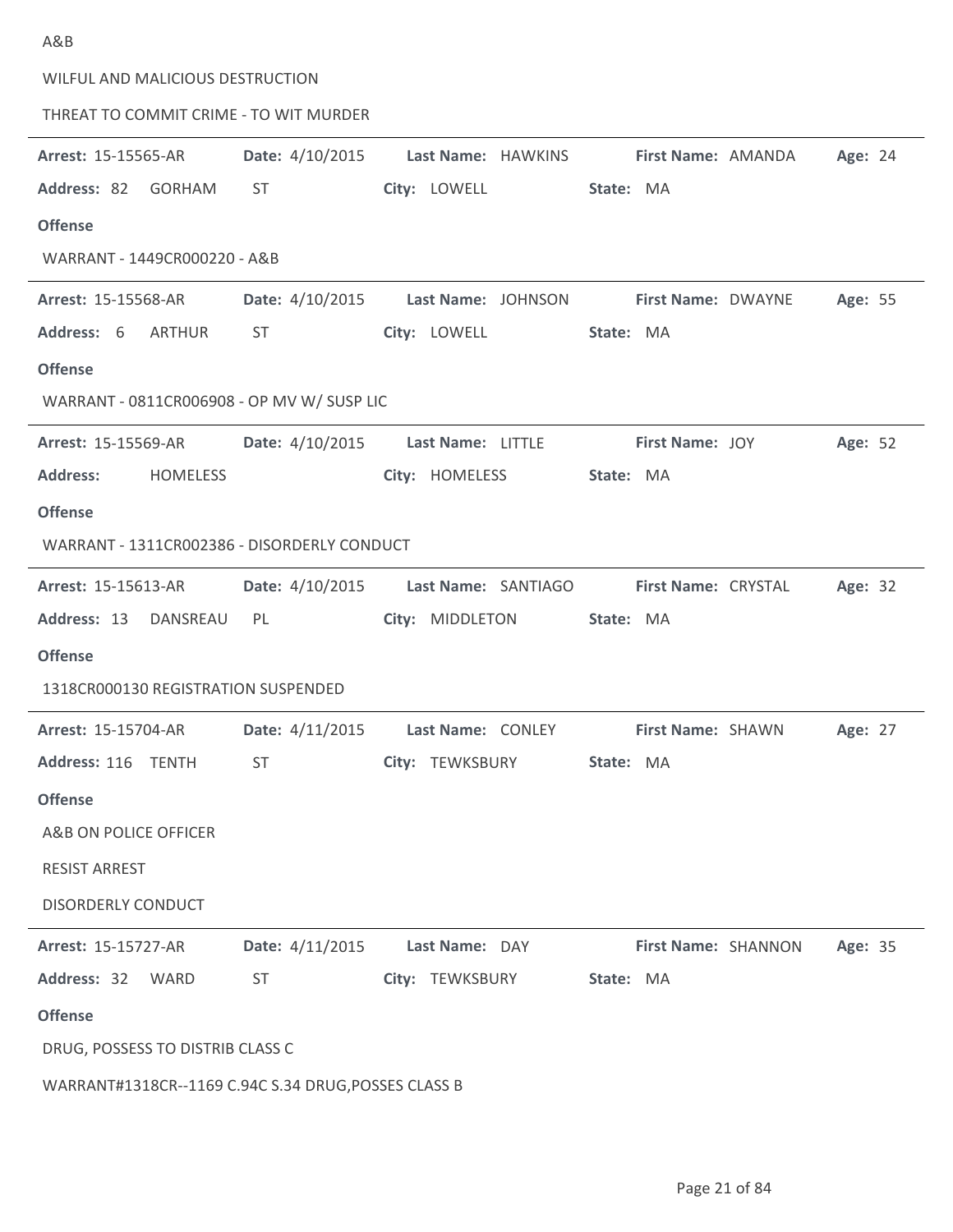| <b>Arrest: 15-15886-AR</b>                         |                 | Date: 4/12/2015 Last Name: HENRIQUEZ First Name: LAURA          |           |                    | Age: 25 |  |
|----------------------------------------------------|-----------------|-----------------------------------------------------------------|-----------|--------------------|---------|--|
| Address: 497 BROADWAY ST                           |                 | City: LYNNFIELD                                                 | State: MA |                    |         |  |
| <b>Offense</b>                                     |                 |                                                                 |           |                    |         |  |
| 0736CR003718 CREDIT CARD FRAUD                     |                 |                                                                 |           |                    |         |  |
| <b>Arrest: 15-16055-AR</b>                         |                 | Date: 4/13/2015 Last Name: BERRY First Name: JAMES              |           |                    | Age: 31 |  |
| Address: 12 HIGHLAND VII RD                        |                 | City: TEWKSBURY                                                 | State: MA |                    |         |  |
| <b>Offense</b>                                     |                 |                                                                 |           |                    |         |  |
| 1318CR006239 LICENSE SUSPENDED                     |                 |                                                                 |           |                    |         |  |
| 1418CR006420 RECKLESS OPERATION                    |                 |                                                                 |           |                    |         |  |
| 1318CR007940 RESIST ARREST                         |                 |                                                                 |           |                    |         |  |
| <b>Arrest: 15-16140-AR</b>                         |                 | Date: 4/13/2015 Last Name: GRIFFIN                              |           | First Name: KIM    | Age: 39 |  |
| Address: 3 CHARLOTTE                               | <b>RD</b>       | City: WILMINGTON                                                | State: MA |                    |         |  |
| <b>Offense</b>                                     |                 |                                                                 |           |                    |         |  |
| B&E VEHICLE/BOAT NIGHTTIME FOR FELONY              |                 |                                                                 |           |                    |         |  |
| LARCENY UNDER \$250                                |                 |                                                                 |           |                    |         |  |
| <b>Arrest: 15-16507-A-AR</b>                       |                 | Date: 4/15/2015 Last Name: TIRADO-RODRIGUEEirst Name: NATHANAEL |           |                    | Age: 25 |  |
| Address: 262 E HAVERHILL S<br><b>FLOOR</b>         |                 | City: LAWRENCE                                                  | State: MA |                    |         |  |
| <b>Offense</b>                                     |                 |                                                                 |           |                    |         |  |
| DRUG, POSSESS TO DISTRIB CLASS B, SUBSQ.           |                 |                                                                 |           |                    |         |  |
| DRUG, POSSESS TO DISTRIB CLASS B, SUBSQ.           |                 |                                                                 |           |                    |         |  |
| DRUG, POSSESS TO DISTRIB CLASS A, SUBSQ.           |                 |                                                                 |           |                    |         |  |
| Arrest: 15-16507-AR                                | Date: 4/15/2015 | Last Name: ORTEGA                                               |           | First Name: GIOMAR | Age: 21 |  |
| Address: 77 WESLEY                                 | <b>ST</b>       | City: LAWRENCE                                                  | State: MA |                    |         |  |
| <b>Offense</b>                                     |                 |                                                                 |           |                    |         |  |
| DRUG, POSSESS TO DISTRIB CLASS B                   |                 |                                                                 |           |                    |         |  |
| Possession of one ounce or less of Marijuana / THC |                 |                                                                 |           |                    |         |  |
| DRUG, POSSESS TO DISTRIB CLASS A                   |                 |                                                                 |           |                    |         |  |
| DRUG, POSSESS TO DISTRIB CLASS B                   |                 |                                                                 |           |                    |         |  |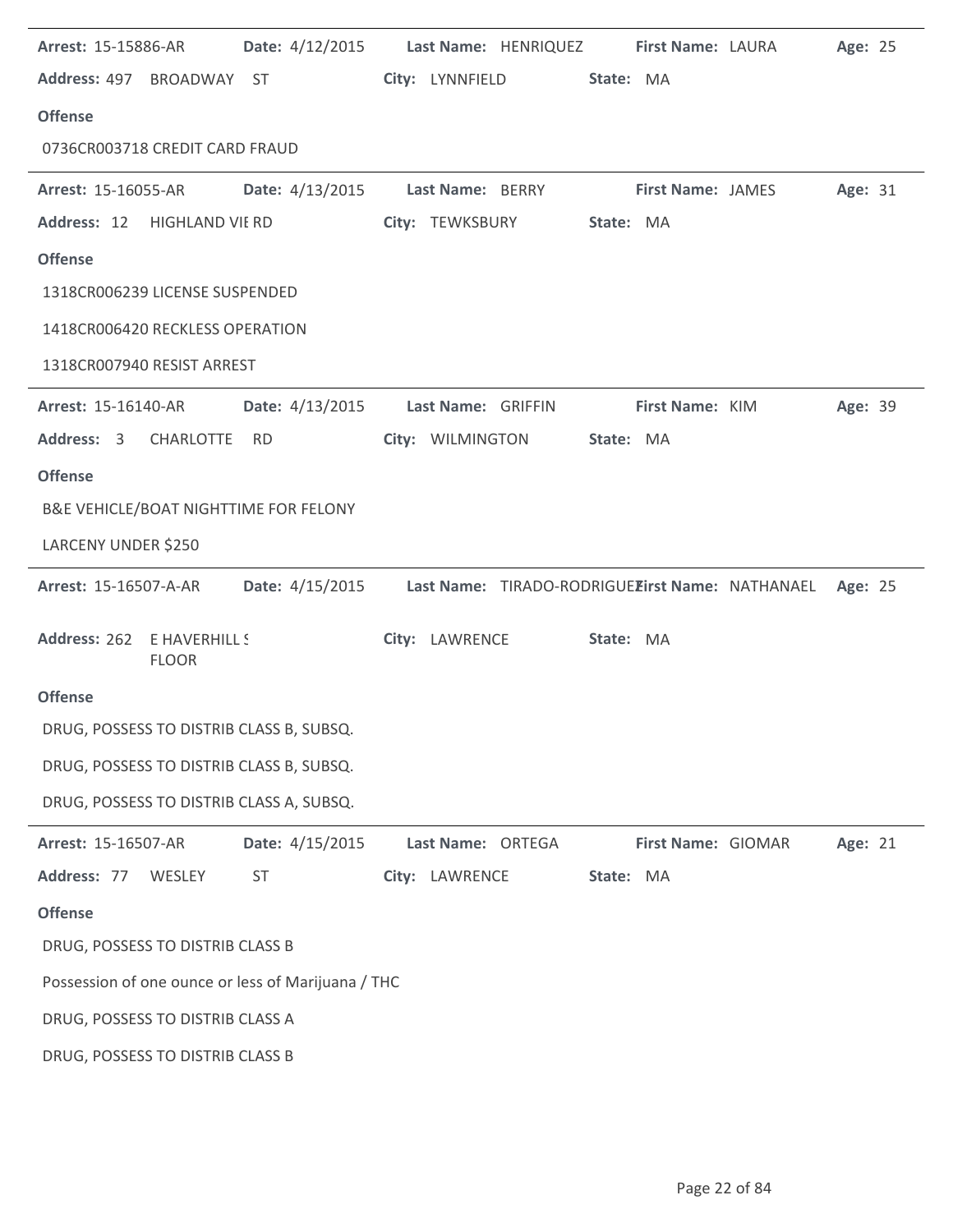| Arrest: 15-16618-AR                        | Date: 4/16/2015 | Last Name: THOMAS   | First Name: KIMBERLY | Age: 55 |
|--------------------------------------------|-----------------|---------------------|----------------------|---------|
| Address: 1036 CENTRAL                      | ST.             | City: LOWELL        | State: MA            |         |
| <b>Offense</b>                             |                 |                     |                      |         |
| SHOPLIFTING BY ASPORTATION                 |                 |                     |                      |         |
| Arrest: 15-16623-A-AR                      | Date: 4/16/2015 | Last Name: MONSON   | First Name: NICOLE   | Age: 34 |
| Address: 9<br><b>BEACON</b>                | <b>ST</b>       | City: DRACUT        | State: MA            |         |
| <b>Offense</b>                             |                 |                     |                      |         |
| DRUG, POSSESS CLASS A                      |                 |                     |                      |         |
| Arrest: 15-16623-AR                        | Date: 4/16/2015 | Last Name: CARROLL  | First Name: WARREN   | Age: 29 |
| Address: 29 VERNON                         | <b>ST</b>       | City: LOWELL        | State: MA            |         |
| <b>Offense</b>                             |                 |                     |                      |         |
| DRUG, POSSESS CLASS A                      |                 |                     |                      |         |
| DRUG, POSSESS CLASS C                      |                 |                     |                      |         |
| DRUG, POSSESS CLASS E                      |                 |                     |                      |         |
| Arrest: 15-16729-AR                        | Date: 4/17/2015 | Last Name: MERCADO  | First Name: WILMARI  | Age: 26 |
| Address: 5A DOVER                          | <b>ST</b>       | City: LOWELL        | State: MA            |         |
| <b>Offense</b>                             |                 |                     |                      |         |
| WARRANT - 1311CR004225 - DISTURBING ARREST |                 |                     |                      |         |
| Arrest: 15-16730-AR                        | Date: 4/17/2015 | Last Name: COUGHLIN | First Name: LINDA    | Age: 53 |
| Address: 869 LAFAYETTE                     | <b>RD</b>       | City: HAMPTON       | State: NH            |         |
| <b>Offense</b>                             |                 |                     |                      |         |
| WARRANT - 1418CR002999 - POSS CLASS A      |                 |                     |                      |         |
| <b>Arrest: 15-16741-AR</b>                 | Date: 4/17/2015 | Last Name: TURCOTTE | First Name: ROBERT   | Age: 53 |
| Address: 238 MARSHALL                      | ST.             | City: TEWKSBURY     | State: MA            |         |
| <b>Offense</b>                             |                 |                     |                      |         |
| <b>MARKED LANES VIOLATION</b>              |                 |                     |                      |         |
| <b>OUI DRUGS</b>                           |                 |                     |                      |         |
| NEGLIGENT OPERATION OF MOTOR VEHICLE       |                 |                     |                      |         |
| <b>Arrest: 15-16775-AR</b>                 | Date: 4/17/2015 | Last Name: GILLIS   | First Name: DONALD   | Age: 45 |
| Address: 96<br>TAYLOR                      | <b>ST</b>       | City: WALTHAM       | State: MA            |         |
|                                            |                 |                     |                      |         |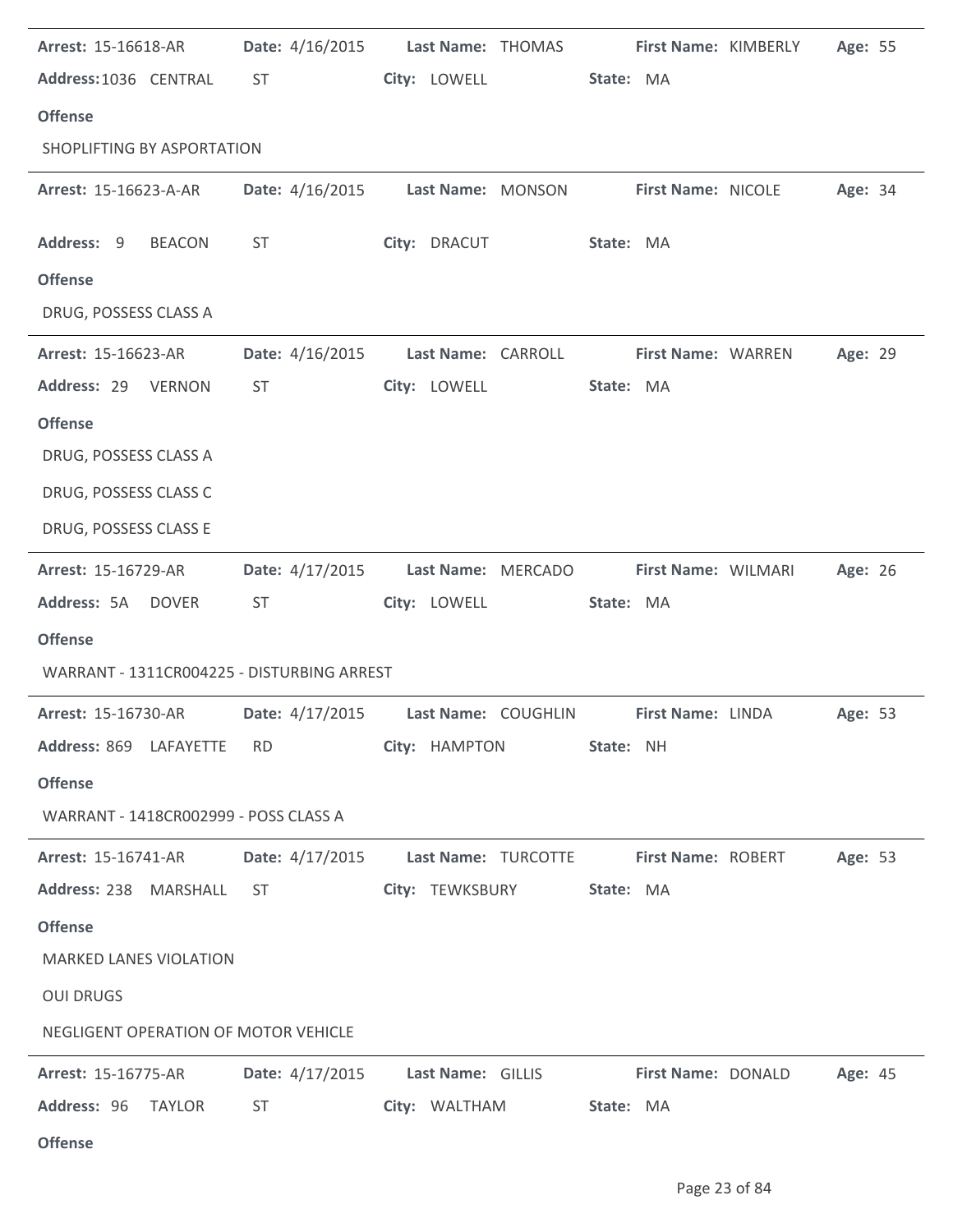| <b>B&amp;E BUILDING NIGHTTIME FOR FELONY</b>          |                 |                                                                   |                      |         |
|-------------------------------------------------------|-----------------|-------------------------------------------------------------------|----------------------|---------|
| LARCENY OVER \$250                                    |                 |                                                                   |                      |         |
| Arrest: 15-16874-AR                                   | Date: 4/18/2015 | Last Name: PONCIA                                                 | First Name: LAWRENCE | Age: 61 |
| Address: 36<br><b>CHURCH</b>                          | <b>ST</b>       | City: EVERETT                                                     | State: MA            |         |
| <b>Offense</b>                                        |                 |                                                                   |                      |         |
| WARRANT - 1552CR000335 - OP MV W/ SUSP LIC            |                 |                                                                   |                      |         |
| Arrest: 15-16987-AR                                   | Date: 4/19/2015 | Last Name: CHHIM                                                  | First Name: SARETH   | Age: 29 |
| <b>CROSBY ST 1S</b><br>Address: 46<br><b>FLOOR</b>    |                 | City: S LAWRENCE                                                  | State: MA            |         |
| <b>Offense</b>                                        |                 |                                                                   |                      |         |
| OUI LIQUOR, 2ND OFFENSE                               |                 |                                                                   |                      |         |
| NEGLIGENT OPERATION OF MOTOR VEHICLE                  |                 |                                                                   |                      |         |
| STOP/YIELD, FAIL TO                                   |                 |                                                                   |                      |         |
| Arrest: 15-17096-AR                                   | Date: 4/19/2015 | Last Name: NGO                                                    | First Name: CAN      | Age: 44 |
| Address: 402 ESSEX                                    | <b>ST</b>       | City: SALEM                                                       | State: MA            |         |
| <b>Offense</b>                                        |                 |                                                                   |                      |         |
| WARRANT 1036CR003225 ASSAULT & BATTERY                |                 |                                                                   |                      |         |
| Arrest: 15-17167-AR                                   | Date: 4/20/2015 | Last Name: ST JOHN                                                | First Name: FRANCIS  | Age: 26 |
| Address: 270 LITTLETON                                | <b>RD</b>       | City: CHELMSFORD                                                  | State: MA            |         |
| <b>Offense</b>                                        |                 |                                                                   |                      |         |
| LICENSE SUSPENDED, OP MV WITH, SUBSQ.OFF              |                 |                                                                   |                      |         |
| Arrest: 15-17309-AR                                   | Date: 4/21/2015 | Last Name: CONNORS                                                | First Name: MICHAEL  | Age: 35 |
| Address: 244 MAIN STREET                              |                 | City: DOUGLAS                                                     | State: MA            |         |
| <b>Offense</b>                                        |                 |                                                                   |                      |         |
| WARRANT-DOCKET# 1466CR001884 - THREAT TO COMMIT CRIME |                 |                                                                   |                      |         |
| WARRANT- DOCKET# 1462CR000403 - OP MV W SUSP LICENSE  |                 |                                                                   |                      |         |
| WARRANT- DOCKET# 1465CR000080 - OP MV W SUSP LICENSE  |                 |                                                                   |                      |         |
|                                                       |                 | WARRANT- DOCKET# 1466CR000199 - CARRY LOADED RIFLE/SHOTGUN ON WAY |                      |         |
| THREAT TO COMMIT CRIME                                |                 |                                                                   |                      |         |
| Arrest: 15-17328-AR                                   | Date: 4/21/2015 | Last Name: DONOGHUE                                               | First Name: TIMOTHY  | Age: 30 |
| Address: 11<br><b>ERICA</b>                           | LN              | City: TEWKSBURY                                                   | State: MA            |         |
| <b>Offense</b>                                        |                 |                                                                   |                      |         |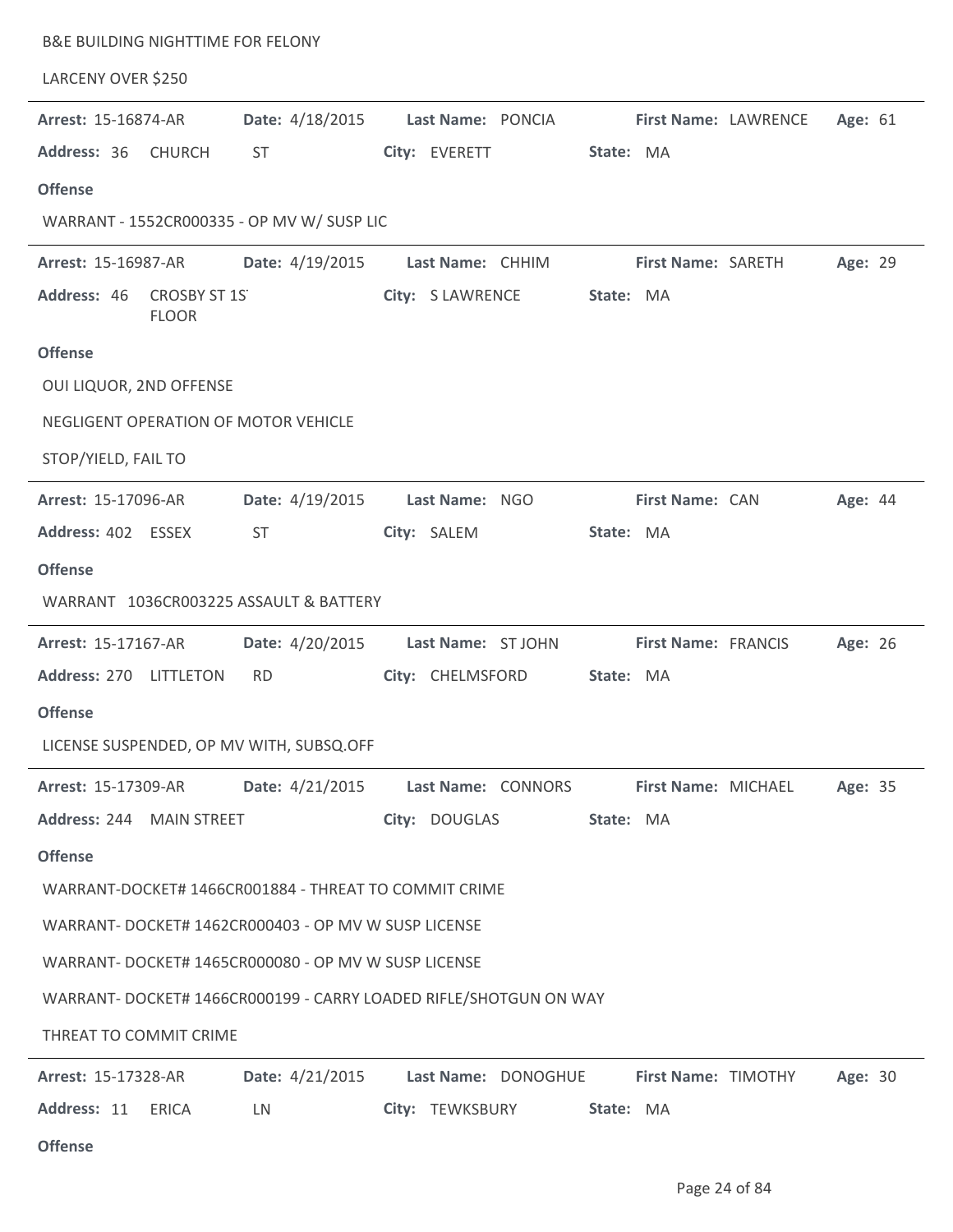| DRUG, POSSESS CLASS A                        |                 |                      |                    |         |
|----------------------------------------------|-----------------|----------------------|--------------------|---------|
| DRUG, POSSESS CLASS C                        |                 |                      |                    |         |
| Arrest: 15-17552-AR                          | Date: 4/22/2015 | Last Name: GRIFFIN   | First Name: KIM    | Age: 39 |
| Address: 1388 MAIN                           | <b>ST</b>       | City: TEWKSBURY      | State: MA          |         |
| <b>Offense</b>                               |                 |                      |                    |         |
| A&B ON +60/DISABLED WITH INJURY              |                 |                      |                    |         |
| A&B ON POLICE OFFICER                        |                 |                      |                    |         |
| <b>RESIST ARREST</b>                         |                 |                      |                    |         |
| WILFUL AND MALICIOUS DESTRUCTION             |                 |                      |                    |         |
| <b>B&amp;E BUILDING NIGHTTIME FOR FELONY</b> |                 |                      |                    |         |
| Arrest: 15-17596-AR                          | Date: 4/23/2015 | Last Name: BONICA    | First Name: LAUREN | Age: 27 |
| Address: 5<br>EDGEWORTH ST                   |                 | City: WILMINGTON     | State: MA          |         |
| <b>Offense</b>                               |                 |                      |                    |         |
| <b>OUI LIQUOR</b>                            |                 |                      |                    |         |
| NEGLIGENT OPERATION OF MOTOR VEHICLE         |                 |                      |                    |         |
| <b>MARKED LANES VIOLATION</b>                |                 |                      |                    |         |
| Arrest: 15-17713-AR                          | Date: 4/23/2015 | Last Name: FLORIO    | First Name: DAVID  | Age: 40 |
| Address: 19<br>GARDNER                       | <b>ST</b>       | City: WALTHAM        | State: MA          |         |
| <b>Offense</b>                               |                 |                      |                    |         |
| 1511CR002326 LARCENY OVER \$250.             |                 |                      |                    |         |
| Arrest: 15-17977-AR                          | Date: 4/25/2015 | Last Name: BALDASARO | First Name: MARINA | Age: 49 |
| Address: 107 GROVE                           | <b>ST</b>       | City: MEDFORD        | State: MA          |         |
| <b>Offense</b>                               |                 |                      |                    |         |
| USE MV WITHOUT AUTHORITY                     |                 |                      |                    |         |
|                                              |                 |                      |                    |         |
| FALSE NAME TO A POLICE OFFICER, MV OPERATOR  |                 |                      |                    |         |
| LICENSE SUSPENDED, OP MV WITH                |                 |                      |                    |         |
| SPEEDING                                     |                 |                      |                    |         |
| <b>OUI LIQUOR</b>                            |                 |                      |                    |         |
| NEGLIGENT OPERATION OF MOTOR VEHICLE         |                 |                      |                    |         |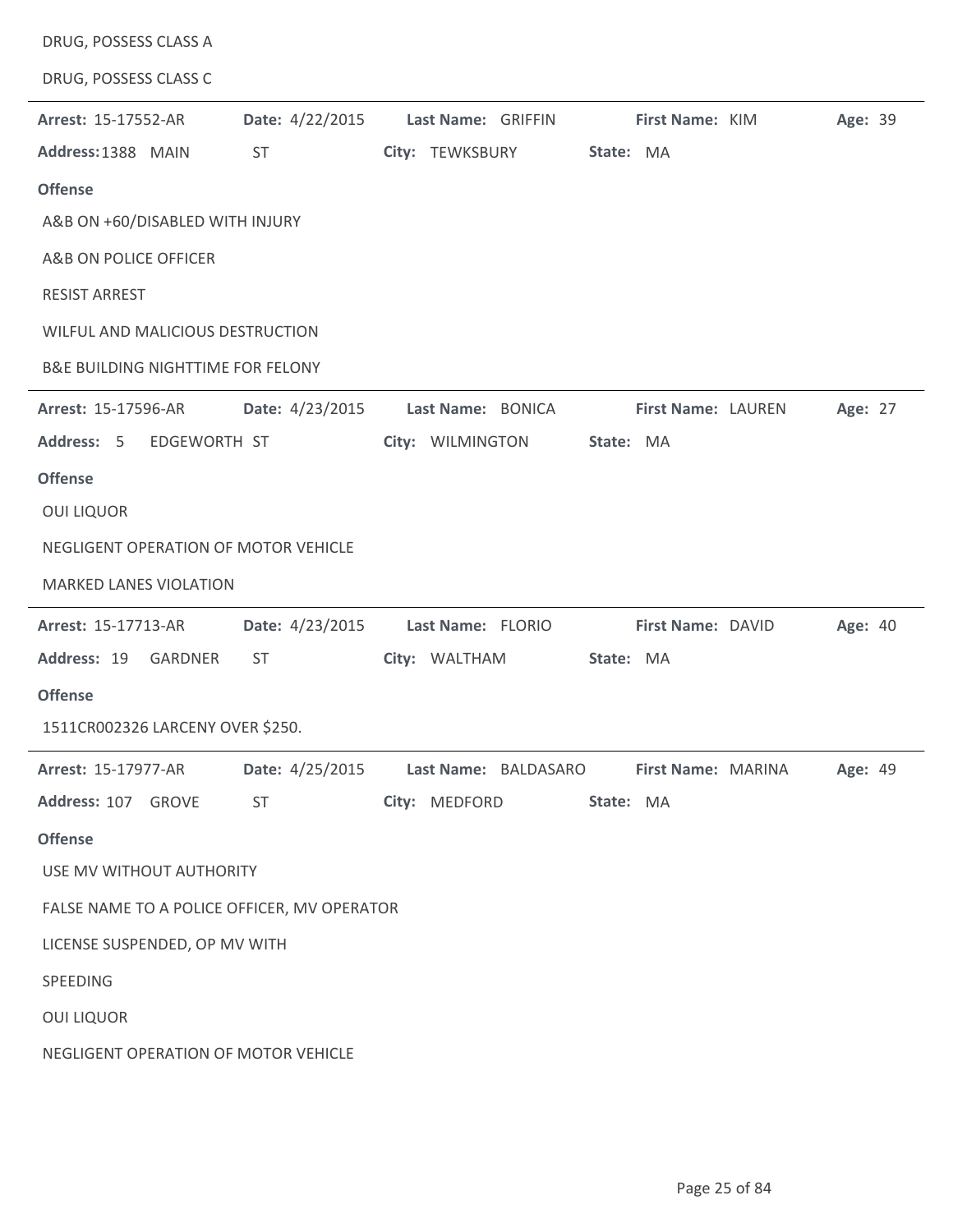| Arrest: 15-18066-AR                                   | Date: 4/25/2015                                                                                                                                                                                                                | Last Name: SANTOS                | First Name: CARLOS                                           | Age: 46 |
|-------------------------------------------------------|--------------------------------------------------------------------------------------------------------------------------------------------------------------------------------------------------------------------------------|----------------------------------|--------------------------------------------------------------|---------|
| Address: 24 SHERIDAN                                  | LN.                                                                                                                                                                                                                            | City: TEWKSBURY State: MA        |                                                              |         |
| <b>Offense</b>                                        |                                                                                                                                                                                                                                |                                  |                                                              |         |
| <b>MARKED LANES VIOLATION</b>                         |                                                                                                                                                                                                                                |                                  |                                                              |         |
| OUI LIQUOR, 2ND OFFENSE                               |                                                                                                                                                                                                                                |                                  |                                                              |         |
| NEGLIGENT OPERATION OF MOTOR VEHICLE                  |                                                                                                                                                                                                                                |                                  |                                                              |         |
| <b>Arrest: 15-18144-AR</b>                            |                                                                                                                                                                                                                                |                                  | Date: 4/26/2015    Last Name: TORRES    First Name: FEDERICO | Age: 21 |
| Address: 25 MEADOWVIE\ DR                             |                                                                                                                                                                                                                                | City: LOWELL                     | State: MA                                                    |         |
|                                                       |                                                                                                                                                                                                                                |                                  |                                                              |         |
| <b>Offense</b><br>WARRANT- DOCKET# 1311CR007869 - A&B |                                                                                                                                                                                                                                |                                  |                                                              |         |
|                                                       |                                                                                                                                                                                                                                |                                  |                                                              |         |
| WARRANT-DOCKET# 1311CR007868-A&B                      |                                                                                                                                                                                                                                |                                  |                                                              |         |
| <b>Arrest: 15-18161-AR</b>                            | Date: 4/26/2015                                                                                                                                                                                                                | Last Name: GILLETTE              | First Name: MARK                                             | Age: 35 |
| <b>Address:</b><br><b>HOMELESS</b>                    |                                                                                                                                                                                                                                | City: HOMELESS                   | State: MA                                                    |         |
| <b>Offense</b>                                        |                                                                                                                                                                                                                                |                                  |                                                              |         |
| SHOPLIFTING BY CONCEALING MDSE                        |                                                                                                                                                                                                                                |                                  |                                                              |         |
| <b>Arrest: 15-18169-AR</b>                            | Date: 4/26/2015                                                                                                                                                                                                                | Last Name: BARNES                | First Name: RYAN                                             | Age: 29 |
| Address: 393 PLEASANT                                 | ST                                                                                                                                                                                                                             | City: DUNSTABLE                  | State: MA                                                    |         |
| <b>Offense</b>                                        |                                                                                                                                                                                                                                |                                  |                                                              |         |
| SHOPLIFTING BY CONCEALING MDSE                        |                                                                                                                                                                                                                                |                                  |                                                              |         |
| <b>Arrest: 15-18364-A-AR</b>                          |                                                                                                                                                                                                                                | Date: 4/27/2015 Last Name: ONEIL | <b>First Name: RYAN</b>                                      | Age: 25 |
| Address: 15 WHIPPLE                                   | ST and the set of the set of the set of the set of the set of the set of the set of the set of the set of the set of the set of the set of the set of the set of the set of the set of the set of the set of the set of the se | City: LOWELL                     | State: MA                                                    |         |
| <b>Offense</b>                                        |                                                                                                                                                                                                                                |                                  |                                                              |         |
| DRUG, POSSESS CLASS B, SUBSQ.OFF.                     |                                                                                                                                                                                                                                |                                  |                                                              |         |
| DRUG, POSSESS TO DISTRIB CLASS A, SUBSQ.              |                                                                                                                                                                                                                                |                                  |                                                              |         |
| CONSPIRACY TO VIOLATE DRUG LAW                        |                                                                                                                                                                                                                                |                                  |                                                              |         |
| <b>Arrest: 15-18364-AR</b>                            | Date: 4/27/2015                                                                                                                                                                                                                | Last Name: FICHERA               | <b>First Name: ASHLEY</b>                                    | Age: 20 |
| Address: 15 WHIPPLE                                   | <b>ST</b>                                                                                                                                                                                                                      | City: LOWELL                     | State: MA                                                    |         |
| <b>Offense</b>                                        |                                                                                                                                                                                                                                |                                  |                                                              |         |
| DRUG, POSSESS TO DISTRIB CLASS A                      |                                                                                                                                                                                                                                |                                  |                                                              |         |
|                                                       |                                                                                                                                                                                                                                |                                  |                                                              |         |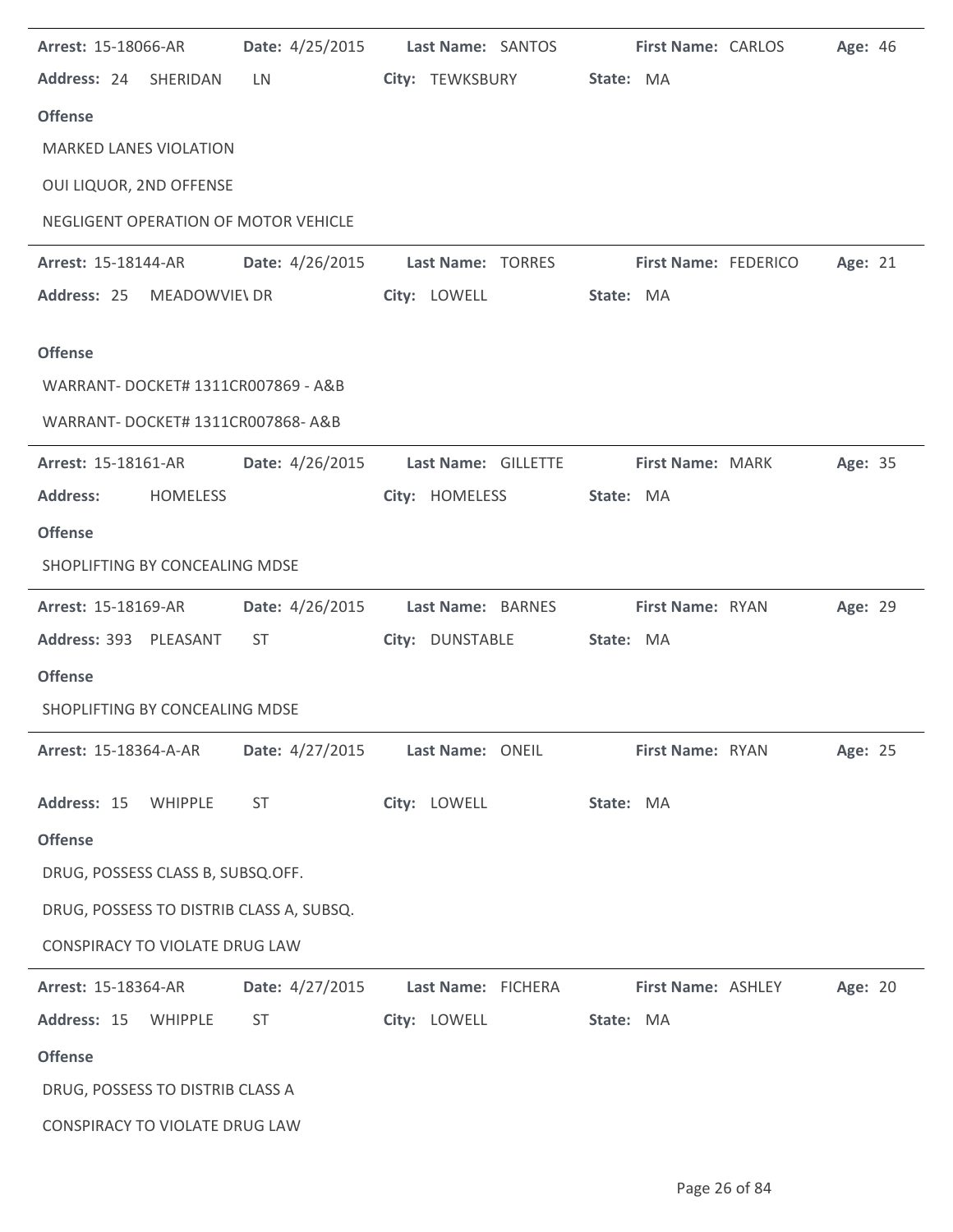| Arrest: 15-18480-AR                                         |                  | Date: 4/28/2015 Last Name: TURAY | First Name: ABDUL        |                            | Age: 61        |
|-------------------------------------------------------------|------------------|----------------------------------|--------------------------|----------------------------|----------------|
| Address: 131 LONDON                                         | <b>ST</b>        | City: LOWELL State: MA           |                          |                            |                |
| <b>Offense</b>                                              |                  |                                  |                          |                            |                |
| <b>MARKED LANES VIOLATION</b>                               |                  |                                  |                          |                            |                |
| OUI LIQUOR, 2ND OFFENSE                                     |                  |                                  |                          |                            |                |
| STOP FOR POLICE, FAIL                                       |                  |                                  |                          |                            |                |
| <b>Arrest: 15-18944-AR</b>                                  |                  | Date: 5/1/2015 Last Name: KANAN  | <b>First Name: ANNIE</b> |                            | Age: 30        |
| Address: 52 LAWRENCE                                        | DR               | City: LOWELL                     | State: MA                |                            |                |
| <b>Offense</b>                                              |                  |                                  |                          |                            |                |
| SHOPLIFTING BY CONCEALING MDSE                              |                  |                                  |                          |                            |                |
| Arrest: 15-18998-AR                                         |                  | Date: 5/2/2015 Last Name: GROSSI | First Name: ANNE         |                            | Age: 43        |
| Address: 100 MAIN                                           |                  | City: OTHER                      | State: MA                |                            |                |
| <b>Offense</b>                                              |                  |                                  |                          |                            |                |
| WARRANT- DOCKET#1150CR001570 - OUI LIQUOR                   |                  |                                  |                          |                            |                |
| WARRANT- DOCKET#1114CR000760 - OUI LIQUOR                   |                  |                                  |                          |                            |                |
| <b>Arrest: 15-19009-AR</b>                                  | Date: $5/2/2015$ | Last Name: WHITCOMB              |                          | <b>First Name: VALERIE</b> | Age: 51        |
| Address: 95 MAIN                                            | ST.              | City: TEWKSBURY                  | State: MA                |                            |                |
| <b>Offense</b>                                              |                  |                                  |                          |                            |                |
| WARRANT- DOCKET# 1511CR002405 - INTIMIDATE WITNESS          |                  |                                  |                          |                            |                |
| Arrest: 15-19234-A-AR    Date: 5/3/2015    Last Name: BREEN |                  |                                  | <b>First Name: CAROL</b> |                            | <b>Age: 30</b> |
| Address: 2 COLSON                                           | <b>ST</b>        | City: N BILLERICA State: MA      |                          |                            |                |
|                                                             |                  |                                  |                          |                            |                |
| <b>Offense</b>                                              |                  |                                  |                          |                            |                |
| DRUG, POSSESS CLASS E                                       |                  |                                  |                          |                            |                |
| DRUG, POSSESS CLASS B                                       |                  |                                  |                          |                            |                |
| CONSPIRACY TO VIOLATE DRUG LAW                              |                  |                                  |                          |                            |                |
| <b>Arrest: 15-19234-AR</b>                                  | Date: 5/3/2015   | Last Name: MATTE                 | <b>First Name: DEREK</b> |                            | Age: 34        |
| Address: 82 BRICK KILN                                      | <b>RD</b>        | City: CHELMSFORD State: MA       |                          |                            |                |
| <b>Offense</b>                                              |                  |                                  |                          |                            |                |
| DRUG, POSSESS TO DISTRIB CLASS B                            |                  |                                  |                          |                            |                |
| DRUG, POSSESS TO DISTRIB CLASS E                            |                  |                                  |                          |                            |                |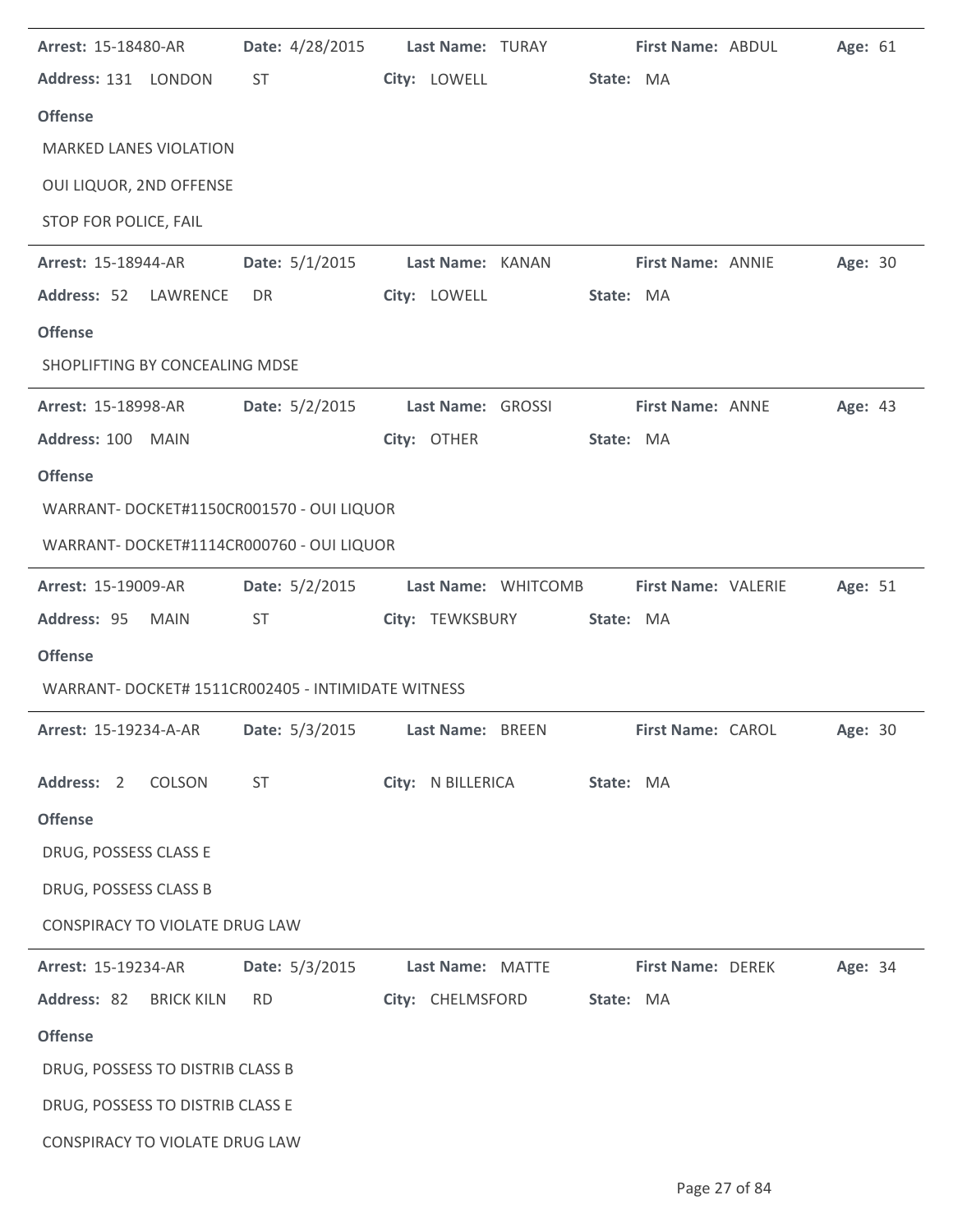| Arrest: 15-19234-B-AR                      | Date: 5/3/2015                                   |                     | Last Name: HARTMANN |           | First Name: PHILIP        |                       | Age: 22 |  |
|--------------------------------------------|--------------------------------------------------|---------------------|---------------------|-----------|---------------------------|-----------------------|---------|--|
| Address: 17 PUTNAM                         | <b>RD</b>                                        | City: BEDFORD       |                     | State: MA |                           |                       |         |  |
| <b>Offense</b>                             |                                                  |                     |                     |           |                           |                       |         |  |
| DRUG, POSSESS TO DISTRIB CLASS E           |                                                  |                     |                     |           |                           |                       |         |  |
| <b>CONSPIRACY TO VIOLATE DRUG LAW</b>      |                                                  |                     |                     |           |                           |                       |         |  |
| DRUG, POSSESS TO DISTRIB CLASS B           |                                                  |                     |                     |           |                           |                       |         |  |
| DRUG, DISTRIBUTE CLASS E                   |                                                  |                     |                     |           |                           |                       |         |  |
| DRUG, DISTRIBUTE CLASS B                   |                                                  |                     |                     |           |                           |                       |         |  |
| DRUG, POSSESS TO DISTRIB CLASS C           |                                                  |                     |                     |           |                           |                       |         |  |
| Arrest: 15-19218-AR                        | Date: 5/4/2015                                   | Last Name: FROST    |                     |           | First Name: NICHOLAS      |                       | Age: 24 |  |
| Address: 1280 MIDDLESEX ST                 |                                                  | City: LOWELL        |                     | State: MA |                           |                       |         |  |
| <b>Offense</b>                             |                                                  |                     |                     |           |                           |                       |         |  |
| <b>B&amp;E BUILDING DAYTIME FOR FELONY</b> |                                                  |                     |                     |           |                           |                       |         |  |
| LARCENY OVER \$250                         |                                                  |                     |                     |           |                           |                       |         |  |
| <b>B&amp;E BUILDING DAYTIME FOR FELONY</b> |                                                  |                     |                     |           |                           |                       |         |  |
| LARCENY OVER \$250                         |                                                  |                     |                     |           |                           |                       |         |  |
| Arrest: 15-19300-AR                        | Date: 5/4/2015                                   | Last Name: SAVAGE   |                     |           |                           | First Name: BAMIEKOLE | Age: 40 |  |
| Address: 230 GORHAM                        | <b>ST</b>                                        | City: LOWELL        |                     | State: MA |                           |                       |         |  |
| <b>Offense</b>                             |                                                  |                     |                     |           |                           |                       |         |  |
| WARRANT - 1411CR005428 - A&B               |                                                  |                     |                     |           |                           |                       |         |  |
| <b>Arrest: 15-19360-AR</b>                 | Date: 5/4/2015 Last Name: HUBBARD                |                     |                     |           |                           | First Name: KIMBERLY  | Age: 35 |  |
|                                            | Address: 18 GEORGE BRO\ ST                       | City: BILLERICA     |                     | State: MA |                           |                       |         |  |
| <b>Offense</b>                             |                                                  |                     |                     |           |                           |                       |         |  |
|                                            | WARRANT - 1318CR000084 - DRUG POSSESSION CLASS A |                     |                     |           |                           |                       |         |  |
| SHOPLIFTING BY ASPORTATION                 |                                                  |                     |                     |           |                           |                       |         |  |
|                                            | WARRANT - 1311CR007238 - LARCENY BY CHECK        |                     |                     |           |                           |                       |         |  |
| <b>Arrest: 15-19376-AR</b>                 | Date: 5/4/2015                                   | Last Name: PERGAKIS |                     |           | <b>First Name: ELAINE</b> |                       | Age: 53 |  |
| Address:185A STACKPOLE                     | ST                                               | City: LOWELL        |                     | State: MA |                           |                       |         |  |
| <b>Offense</b>                             |                                                  |                     |                     |           |                           |                       |         |  |
| SHOPLIFTING BY ASPORTATION                 |                                                  |                     |                     |           |                           |                       |         |  |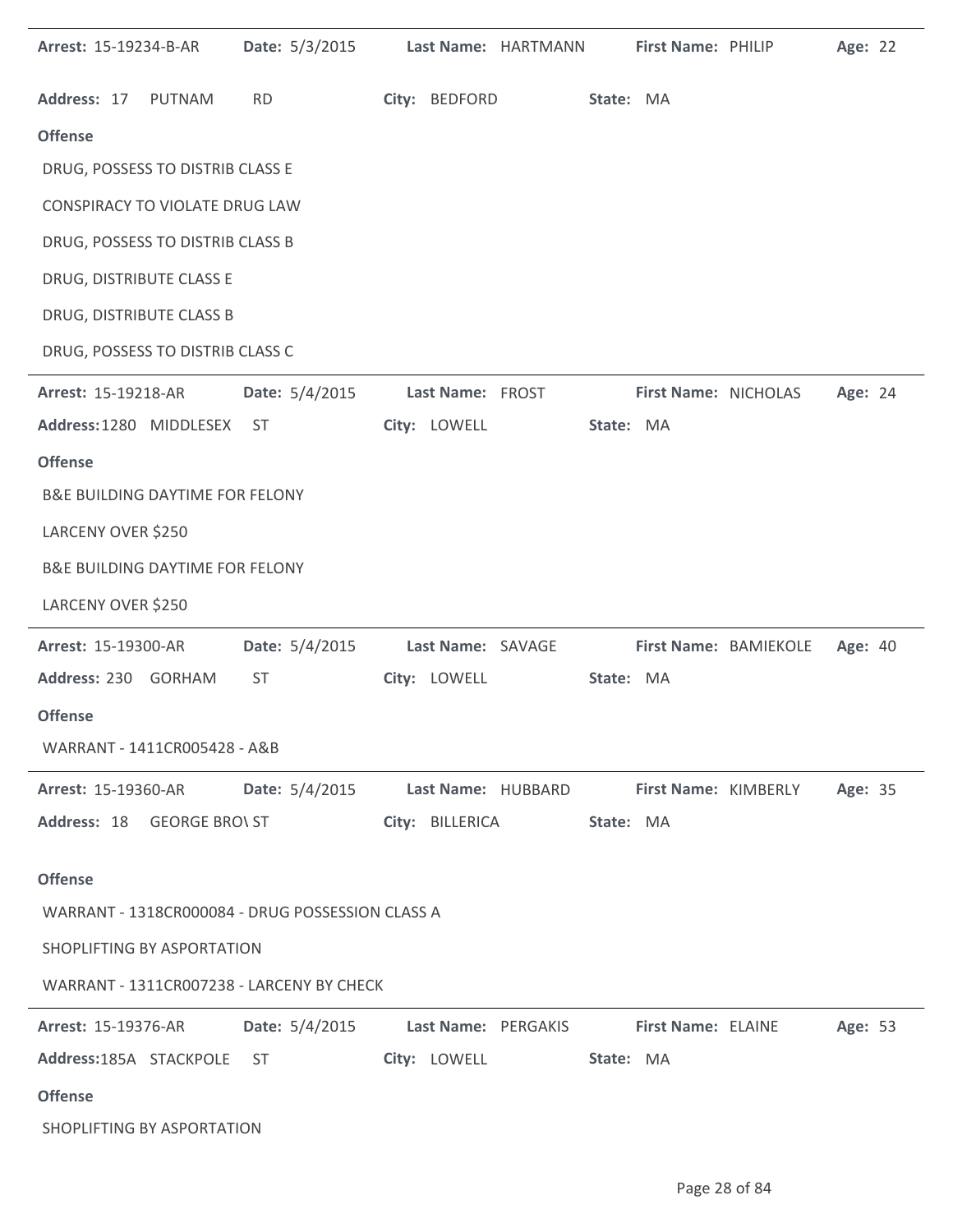| <b>Arrest: 15-19433-AR</b>                         | Date: 5/5/2015 Last Name: RODRIGUEZ |                    | <b>SANTIAGO</b>                            | First Name: ADRIENNE      |                            | Age: 23 |  |
|----------------------------------------------------|-------------------------------------|--------------------|--------------------------------------------|---------------------------|----------------------------|---------|--|
| Address: 131 SYCAMORE                              |                                     | City: NEW BEDFORD  |                                            | State: MA                 |                            |         |  |
| <b>Offense</b>                                     |                                     |                    |                                            |                           |                            |         |  |
| WARRANT - 1447CR001458 - OP MV W/ SUSP LIC         |                                     |                    |                                            |                           |                            |         |  |
| Arrest: 15-19607-AR                                | Date: 5/6/2015                      |                    | Last Name: FERRAGAMO                       | First Name: RAYMOND       |                            | Age: 24 |  |
| Address: 590 MAIN                                  | <b>ST</b>                           | City: SANDOWN      |                                            | State: NH                 |                            |         |  |
| <b>Offense</b>                                     |                                     |                    |                                            |                           |                            |         |  |
| 1238CR000199                                       |                                     |                    |                                            |                           |                            |         |  |
| Arrest: 15-19658-AR                                | Date: 5/6/2015                      |                    | Last Name: SALVANESCHI First Name: MICHELE |                           |                            | Age: 51 |  |
| Address: 100 PRINCETON                             | BLVD                                | City: LOWELL       |                                            | State: MA                 |                            |         |  |
| <b>Offense</b>                                     |                                     |                    |                                            |                           |                            |         |  |
| WARRANT 1511CR001781 SHOPLIFTING                   |                                     |                    |                                            |                           |                            |         |  |
| Arrest: 15-19707-AR                                | Date: 5/7/2015                      | Last Name: FALES   |                                            | <b>First Name: ROBERT</b> |                            | Age: 41 |  |
| Address:199R MARSHALL                              | ST                                  | City: TEWKSBURY    |                                            | State: MA                 |                            |         |  |
| <b>Offense</b>                                     |                                     |                    |                                            |                           |                            |         |  |
| DRUG, POSSESS CLASS E                              |                                     |                    |                                            |                           |                            |         |  |
| Possession of one ounce or less of Marijuana / THC |                                     |                    |                                            |                           |                            |         |  |
| LICENSE SUSPENDED, OP MV WITH                      |                                     |                    |                                            |                           |                            |         |  |
| UNREGISTERED MOTOR VEHICLE                         |                                     |                    |                                            |                           |                            |         |  |
| <b>Arrest: 15-19811-AR</b>                         | Date: 5/7/2015                      |                    | Last Name: EARLE                           |                           | <b>First Name: RUSSELL</b> | Age: 47 |  |
| Address: 422 SOUTH                                 | <b>ST</b>                           | City: TEWKSBURY    |                                            | State: MA                 |                            |         |  |
| <b>Offense</b>                                     |                                     |                    |                                            |                           |                            |         |  |
| DRUG, POSSESS TO DISTRIB CLASS B                   |                                     |                    |                                            |                           |                            |         |  |
| DRUG, POSSESS TO DISTRIB CLASS A                   |                                     |                    |                                            |                           |                            |         |  |
| <b>Arrest: 15-20130-AR</b>                         | Date: 5/9/2015                      | Last Name: SANCHEZ |                                            | <b>First Name: JORGE</b>  |                            | Age: 56 |  |
| Address: 2 SOUTHERLANI                             |                                     | City: LOWELL       |                                            | State: MA                 |                            |         |  |
| <b>Offense</b>                                     |                                     |                    |                                            |                           |                            |         |  |
| UNLICENSED OPERATION OF MV                         |                                     |                    |                                            |                           |                            |         |  |
| SPEEDING IN VIOL SPECIAL REGULATION                |                                     |                    |                                            |                           |                            |         |  |

l.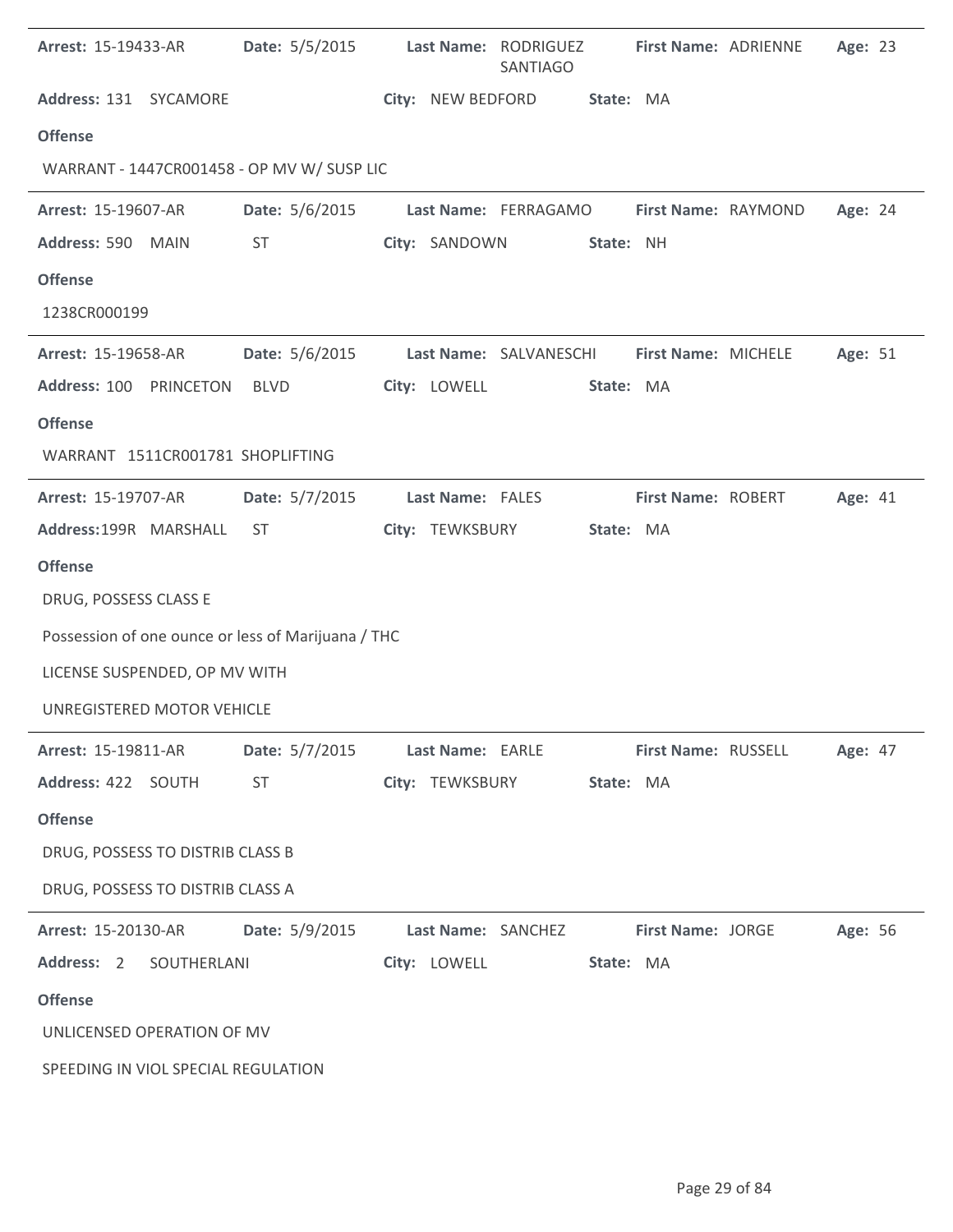| Arrest: 15-20167-AR                        | Date: 5/9/2015  |                    | Last Name: HARRINGTON                       | First Name: SHANE  | Age: 27 |  |
|--------------------------------------------|-----------------|--------------------|---------------------------------------------|--------------------|---------|--|
| Address: 16 CHAMPION                       | <b>ST</b>       | City: TEWKSBURY    | State: MA                                   |                    |         |  |
| <b>Offense</b>                             |                 |                    |                                             |                    |         |  |
| <b>DISORDERLY CONDUCT</b>                  |                 |                    |                                             |                    |         |  |
| A&B ON POLICE OFFICER                      |                 |                    |                                             |                    |         |  |
| <b>RESIST ARREST</b>                       |                 |                    |                                             |                    |         |  |
| Arrest: 15-20254-AR                        | Date: 5/10/2015 | Last Name: PARKER  |                                             | First Name: KEITH  | Age: 34 |  |
| Address: 31 ELLINGTON                      | <b>RD</b>       | City: TEWKSBURY    | State: MA                                   |                    |         |  |
| <b>Offense</b>                             |                 |                    |                                             |                    |         |  |
| OUI LIQUOR, 2ND OFFENSE                    |                 |                    |                                             |                    |         |  |
| NEGLIGENT OPERATION OF MOTOR VEHICLE       |                 |                    |                                             |                    |         |  |
| Arrest: 15-20259-AR                        | Date: 5/10/2015 | Last Name: PERALTA |                                             | First Name: ELBA   | Age: 24 |  |
| Address: 73 MARKET                         | ST              | City: LOWELL       | State: MA                                   |                    |         |  |
| <b>Offense</b>                             |                 |                    |                                             |                    |         |  |
| WARRANT - 1511CR000415 - OP MV W/ SUSP LIC |                 |                    |                                             |                    |         |  |
| Arrest: 15-20338-A-AR                      | Date: 5/10/2015 |                    | Last Name: ORTIZ-GONZALEZ First Name: JULIO |                    | Age: 23 |  |
| Address: 19 TOPLIFF                        | <b>ST</b>       | City: DORCHESTER   | State: MA                                   |                    |         |  |
| <b>Offense</b>                             |                 |                    |                                             |                    |         |  |
| 1311CR005170 LICENSE SUSPENDED             |                 |                    |                                             |                    |         |  |
| LICENSE SUSPENDED, OP MV WITH              |                 |                    |                                             |                    |         |  |
| UNREGISTERED MOTOR VEHICLE                 |                 |                    |                                             |                    |         |  |
| UNINSURED MOTOR VEHICLE                    |                 |                    |                                             |                    |         |  |
| Arrest: 15-20338-AR                        | Date: 5/10/2015 | Last Name: SUY     |                                             | First Name: ELIZA  | Age: 22 |  |
| Address: 20<br>POWELL                      | <b>ST</b>       | City: LOWELL       | State: MA                                   |                    |         |  |
| <b>Offense</b>                             |                 |                    |                                             |                    |         |  |
| 1411CR007548 SEXUAL CONDUCT FOR FEE        |                 |                    |                                             |                    |         |  |
| Arrest: 15-20672-AR                        | Date: 5/12/2015 | Last Name: ADAMES  |                                             | First Name: LUCERY | Age: 21 |  |
| Address: 32<br><b>ENNELL</b>               | <b>ST</b>       | City: LOWELL       | State: MA                                   |                    |         |  |
| <b>Offense</b>                             |                 |                    |                                             |                    |         |  |
| WITNESS, INTIMIDATE                        |                 |                    |                                             |                    |         |  |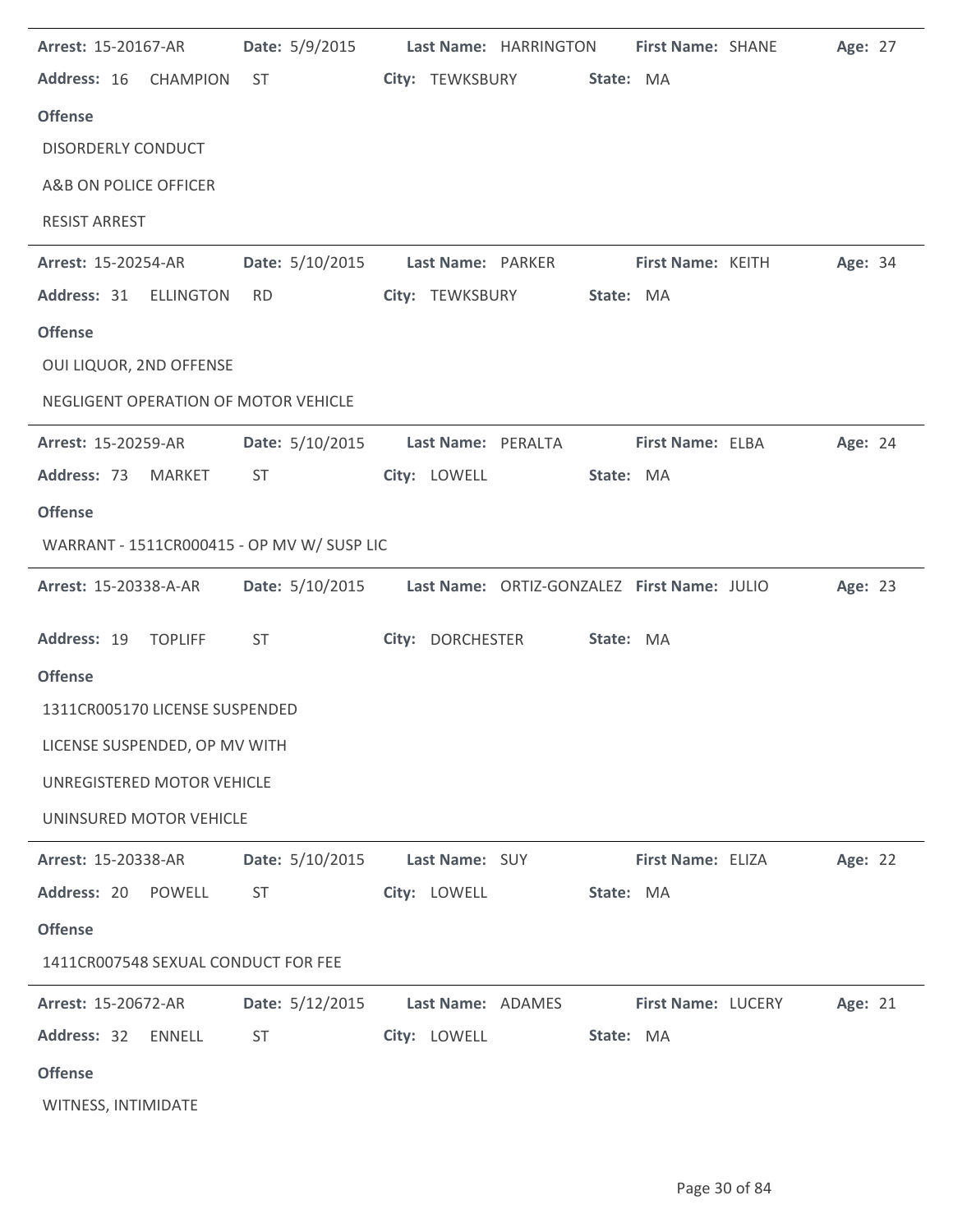| <b>Arrest: 15-21013-AR</b>          |                                                       | Date: 5/14/2015 Last Name: AMATO | First Name: GIA            | Age: 24 |
|-------------------------------------|-------------------------------------------------------|----------------------------------|----------------------------|---------|
| Address: 749 NORTH                  | <b>ST</b>                                             | City: TEWKSBURY                  | State: MA                  |         |
| <b>Offense</b>                      |                                                       |                                  |                            |         |
| SHOPLIFTING BY CONCEALING MDSE      |                                                       |                                  |                            |         |
| <b>Arrest: 15-21036-AR</b>          | Date: 5/14/2015                                       | Last Name: GARRON                | <b>First Name: HAROLD</b>  | Age: 55 |
| Address: 400 DUNSTABLE RD           |                                                       | City: TYNGSBORO                  | State: MA                  |         |
| <b>Offense</b>                      |                                                       |                                  |                            |         |
| SPEEDING IN VIOL SPECIAL REGULATION |                                                       |                                  |                            |         |
| LICENSE SUSPENDED, OP MV WITH       |                                                       |                                  |                            |         |
| <b>Arrest: 15-21209-AR</b>          |                                                       | Date: 5/15/2015 Last Name: WELCH | First Name: CHAD           | Age: 34 |
| Address: 47 HANCOCK                 | AVE                                                   | City: MEDFORD                    | State: MA                  |         |
| <b>Offense</b>                      |                                                       |                                  |                            |         |
| DRUG, POSSESS CLASS E               |                                                       |                                  |                            |         |
| DRUG, POSSESS CLASS B               |                                                       |                                  |                            |         |
| Arrest: 15-21214-AR                 | Date: 5/15/2015                                       | Last Name: CARDINAL              | <b>First Name: JESSICA</b> | Age: 21 |
| Address: 18 B                       | <b>ST</b>                                             | City: BILLERICA                  | State: MA                  |         |
| <b>Offense</b>                      |                                                       |                                  |                            |         |
|                                     | WARRANT#1411CR003166 C.266 S.LARCENY UNDER \$250      |                                  |                            |         |
|                                     | WARRANT#1511CR001666 C.94C S.34 DRUG, POSSESS CLASS A |                                  |                            |         |
|                                     | WARRANT#1411CR003842 C.94C S.34 DRUG, POSSESS CLASS E |                                  |                            |         |
|                                     | WARRANT#1411CR004079 C.266 S.30 LARCENY OVER \$250    |                                  |                            |         |
| Arrest: 15-21295-AR                 | Date: 5/15/2015                                       | Last Name: ROSARIO               | First Name: KEVIN          | Age: 18 |
| Address: 96 SECOND                  | <b>ST</b>                                             | City: NORTH ANDOVER              | State: MA                  |         |
| <b>Offense</b>                      |                                                       |                                  |                            |         |
| STOP FOR POLICE, FAIL               |                                                       |                                  |                            |         |
| LICENSE SUSPENDED, OP MV WITH       |                                                       |                                  |                            |         |
| <b>Arrest: 15-21307-A-AR</b>        | Date: 5/15/2015                                       | Last Name: DREHLE                | First Name: AMANDA         | Age: 33 |
| Address: 55 LINCOLN                 | LN                                                    | City: DRACUT                     | State: MA                  |         |
| <b>Offense</b>                      |                                                       |                                  |                            |         |
| DRUG, POSSESS CLASS A, SUBSQ.OFF.   |                                                       |                                  |                            |         |
| STOP FOR POLICE, FAIL               |                                                       |                                  |                            |         |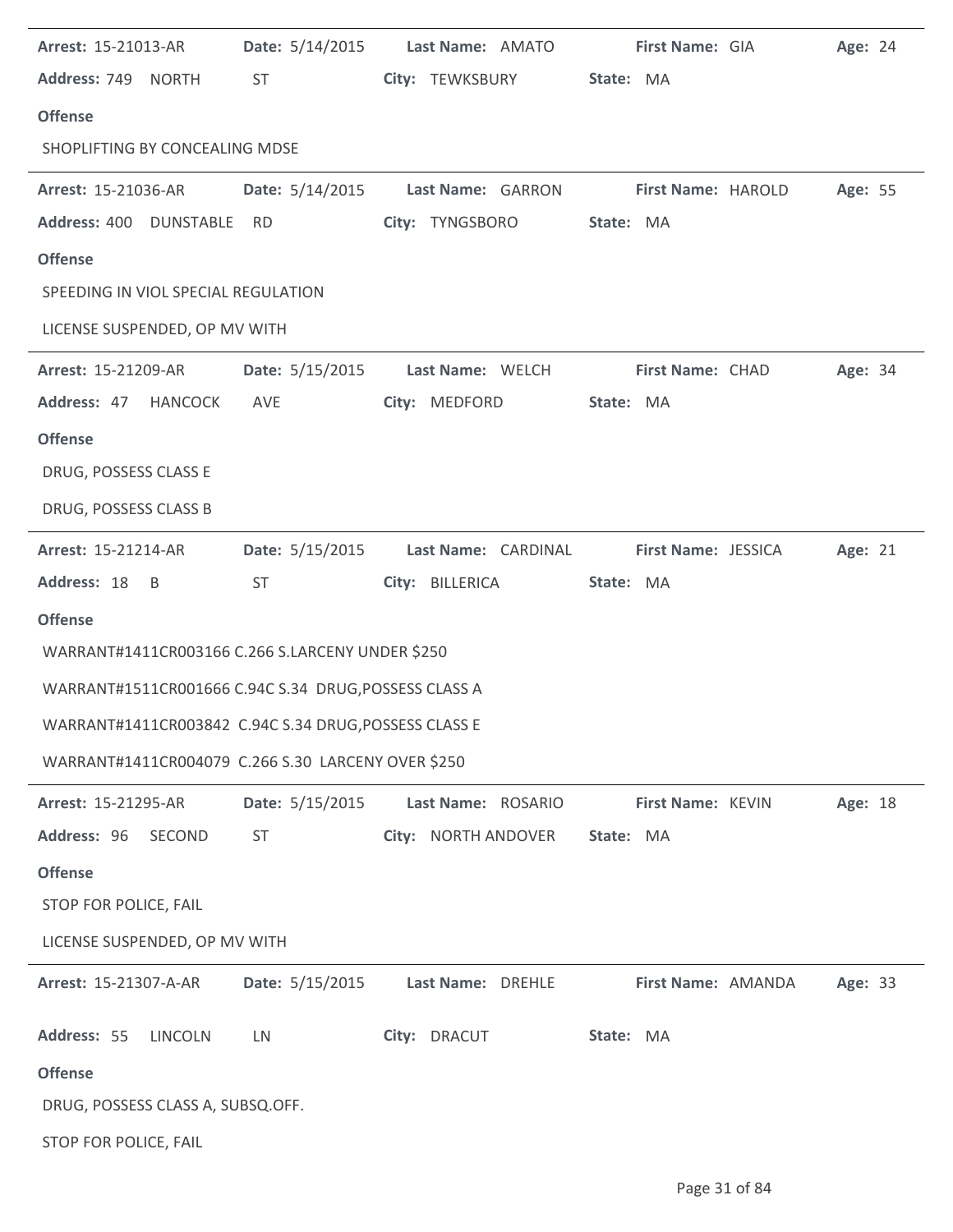| <b>BRAKES VIOLATION, MV</b>                       |                 |                                   |                      |                           |         |  |
|---------------------------------------------------|-----------------|-----------------------------------|----------------------|---------------------------|---------|--|
| Arrest: 15-21307-AR                               | Date: 5/15/2015 | Last Name: TAMIR                  |                      | <b>First Name: LEE</b>    | Age: 37 |  |
| Address: 1129 LAKEVIEW                            | AVE             | City: DRACUT                      |                      | State: MA                 |         |  |
| <b>Offense</b>                                    |                 |                                   |                      |                           |         |  |
| DRUG, POSSESS CLASS A, SUBSQ.OFF.                 |                 |                                   |                      |                           |         |  |
| Arrest: 15-21378-AR                               | Date: 5/16/2015 |                                   | Last Name: MACELLARI | First Name: DOMINIC       | Age: 49 |  |
| Address: 13<br>FALKINBURG DR                      |                 | City: LITTLE EGG HARBOR State: MA |                      |                           |         |  |
| <b>Offense</b>                                    |                 |                                   |                      |                           |         |  |
| WARRANT- DOCKET# 1015CR002747 - OP MV W/ SUSP LIC |                 |                                   |                      |                           |         |  |
| Arrest: 15-21457-AR                               | Date: 5/16/2015 | Last Name: GORSKI                 |                      | <b>First Name: ROBERT</b> | Age: 23 |  |
| Address: 85<br><b>BAYSTATE</b>                    | <b>RD</b>       | City: TEWKSBURY                   |                      | State: MA                 |         |  |
| <b>Offense</b>                                    |                 |                                   |                      |                           |         |  |
| 1511CR002942 BURGLARY, UNARMED                    |                 |                                   |                      |                           |         |  |
| <b>DISTURBING THE PEACE</b>                       |                 |                                   |                      |                           |         |  |
| <b>RESIST ARREST</b>                              |                 |                                   |                      |                           |         |  |
| LICENSE SUSPENDED, OP MV WITH                     |                 |                                   |                      |                           |         |  |
| <b>OUI DRUGS</b>                                  |                 |                                   |                      |                           |         |  |
| STOP FOR POLICE, FAIL                             |                 |                                   |                      |                           |         |  |
| Arrest: 15-21462-AR                               | Date: 5/16/2015 | Last Name: COX                    |                      | First Name: TRAVIS        | Age: 39 |  |
| <b>Address:</b> 4 THURSTON HI RD                  |                 | City: RUTLAND                     |                      | State: MA                 |         |  |
| <b>Offense</b>                                    |                 |                                   |                      |                           |         |  |
| DRUG, POSSESS CLASS A, SUBSQ.OFF.                 |                 |                                   |                      |                           |         |  |
| <b>Arrest: 15-21466-AR</b>                        | Date: 5/16/2015 | Last Name: STONE                  |                      | First Name: BENJAMIN      | Age: 37 |  |
| Address: 48<br>MCDONALD                           | RD              | City: WILMINGTON                  |                      | State: MA                 |         |  |
| <b>Offense</b>                                    |                 |                                   |                      |                           |         |  |
| SHOPLIFTING BY ASPORTATION                        |                 |                                   |                      |                           |         |  |
| Arrest: 15-21486-AR                               | Date: 5/17/2015 | Last Name: FALCONE                |                      | <b>First Name: NICOLA</b> | Age: 18 |  |
| Address: 60<br><b>GEDDES</b>                      | DR              | City: TEWKSBURY                   |                      | State: MA                 |         |  |
| <b>Offense</b>                                    |                 |                                   |                      |                           |         |  |
| NEGLIGENT OPERATION OF MOTOR VEHICLE              |                 |                                   |                      |                           |         |  |
| <b>OUI LIQUOR</b>                                 |                 |                                   |                      |                           |         |  |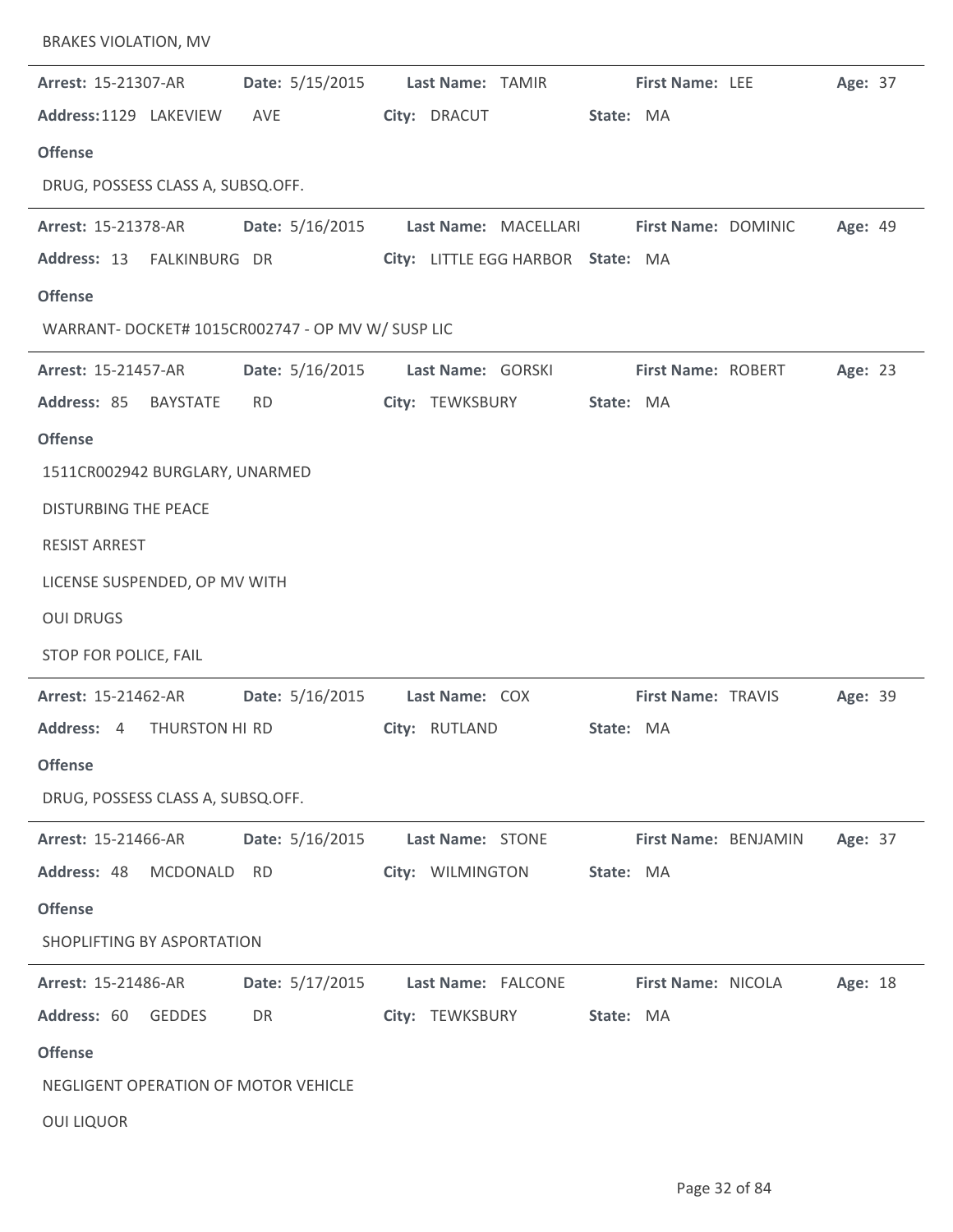| Arrest: 15-21811-AR                              |                 | Date: 5/18/2015 Last Name: PINTO                       | First Name: FABIO          | Age: 42                     |
|--------------------------------------------------|-----------------|--------------------------------------------------------|----------------------------|-----------------------------|
| Address:1610 WORCESTER RD                        |                 | City: FRAMINGHAM                                       | State: MA                  |                             |
| <b>Offense</b>                                   |                 |                                                        |                            |                             |
| LICENSE REVOKED, OPERATE MV WITH                 |                 |                                                        |                            |                             |
| STOP/YIELD, FAIL TO                              |                 |                                                        |                            |                             |
| <b>Arrest: 15-21925-AR</b>                       |                 | Date: 5/19/2015 Last Name: ARNAULT First Name: RICHARD |                            | Age: 62                     |
| Address: 521 ROGERS                              | <b>ST</b>       | City: LOWELL                                           | State: MA                  |                             |
| <b>Offense</b>                                   |                 |                                                        |                            |                             |
| WARRANT - 1411CR004418 - TRESSPASS               |                 |                                                        |                            |                             |
| <b>Arrest: 15-22013-AR</b>                       |                 | Date: 5/19/2015    Last Name: MULVANEY                 | <b>First Name: MATTHEW</b> | Age: 32                     |
| Address: 51 HANCOCK                              | ST              | City: STONEHAM                                         | State: MA                  |                             |
| <b>Offense</b>                                   |                 |                                                        |                            |                             |
| OUI DRUGS, 3RD OFFENSE                           |                 |                                                        |                            |                             |
| NEGLIGENT OPERATION OF MOTOR VEHICLE             |                 |                                                        |                            |                             |
| <b>MARKED LANES VIOLATION</b>                    |                 |                                                        |                            |                             |
| Arrest: 15-22208-AR                              | Date: 5/20/2015 | Last Name: SMITH                                       | First Name: MICHAEL        | Age: 40                     |
| Address: 158 CONCORD                             | <b>RD</b>       | City: BILLERICA                                        | State: MA                  |                             |
| <b>Offense</b>                                   |                 |                                                        |                            |                             |
| LICENSE REVOKED, OPERATE MV WITH                 |                 |                                                        |                            |                             |
| SPEEDING IN VIOL SPECIAL REGULATION              |                 |                                                        |                            |                             |
| Arrest: 15-22306-AR                              |                 | Date: 5/21/2015 Last Name: CEPEDA                      | <b>First Name: CARLOS</b>  | Age: 37                     |
| Address: 209 SUMMER                              | ST.             | City: LOWELL                                           | State: MA                  |                             |
| <b>Offense</b>                                   |                 |                                                        |                            |                             |
| WARRANT- DOCKET# 1411CR005175 - OP MV W SUSP LIC |                 |                                                        |                            |                             |
| DRUG, POSSESS TO DISTRIB CLASS D                 |                 |                                                        |                            |                             |
| Arrest: 15-22433-AR                              |                 | Date: 5/21/2015 Last Name: VEILLETTE                   |                            | First Name: MATTHEW Age: 27 |
| Address: 43 OLD MILFORD RD                       |                 | City: BROOKLINE                                        | State: NH                  |                             |
| <b>Offense</b>                                   |                 |                                                        |                            |                             |
| DRUG, POSSESS TO DISTRIB CLASS B                 |                 |                                                        |                            |                             |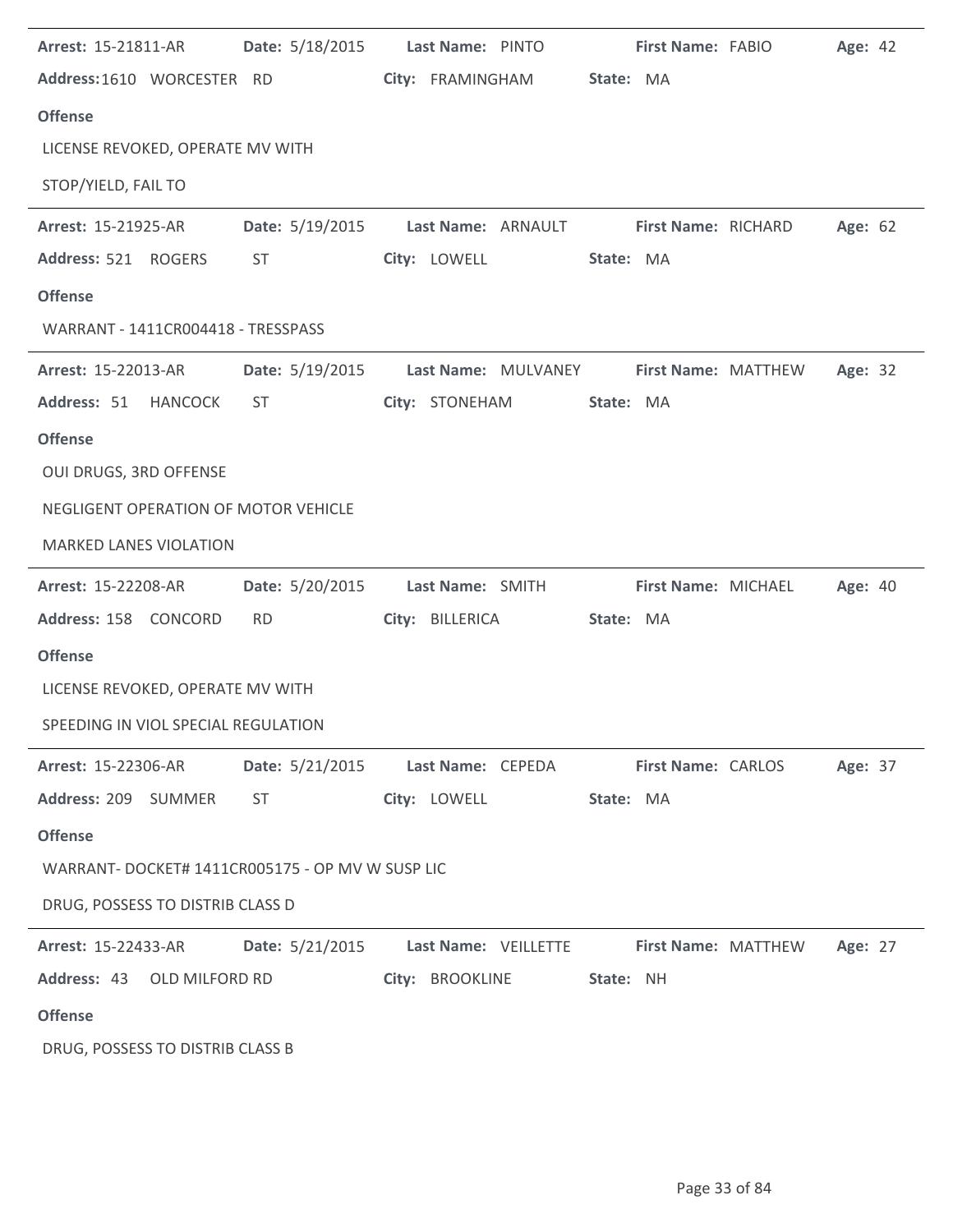| Arrest: 15-22473-AR                   |                 | Date: 5/22/2015 Last Name: BEAUREGARD First Name: JESSICA |                           |                      | Age: 35 |
|---------------------------------------|-----------------|-----------------------------------------------------------|---------------------------|----------------------|---------|
| Address: 1301 MAIN                    | ST <sub>1</sub> | City: TEWKSBURY                                           | State: MA                 |                      |         |
| <b>Offense</b>                        |                 |                                                           |                           |                      |         |
| <b>DISORDERLY CONDUCT</b>             |                 |                                                           |                           |                      |         |
| <b>RESIST ARREST</b>                  |                 |                                                           |                           |                      |         |
| <b>Arrest: 15-22649-AR</b>            |                 | Date: 5/22/2015 Last Name: STROBEL                        | <b>First Name: THOMAS</b> |                      | Age: 36 |
| Address: 17 LUPINE                    | ST              | City: LOWELL                                              | State: MA                 |                      |         |
| <b>Offense</b>                        |                 |                                                           |                           |                      |         |
| DRUG, POSSESS TO DISTRIB CLASS A      |                 |                                                           |                           |                      |         |
| <b>Arrest: 15-22731-AR</b>            |                 | Date: 5/23/2015 Last Name: REUTHER                        | <b>First Name: PALMER</b> |                      | Age: 39 |
| Address: 44 TILLROCK                  | LN.             | City: NORWELL                                             | State: MA                 |                      |         |
| <b>Offense</b>                        |                 |                                                           |                           |                      |         |
| <b>DISTURBING THE PEACE</b>           |                 |                                                           |                           |                      |         |
| DRUG, POSSESS CLASS B                 |                 |                                                           |                           |                      |         |
| STOP FOR POLICE, FAIL                 |                 |                                                           |                           |                      |         |
| <b>RESIST ARREST</b>                  |                 |                                                           |                           |                      |         |
| <b>Arrest: 15-22823-AR</b>            |                 | Date: 5/24/2015 Last Name: SOUSA                          |                           | First Name: MICHAEL  | Age: 37 |
| Address: 178 PLEASANT                 | ST              | City: LOWELL                                              | State: MA                 |                      |         |
| <b>Offense</b>                        |                 |                                                           |                           |                      |         |
| <b>CRACKED WINDSHIELD</b>             |                 |                                                           |                           |                      |         |
| <b>REGISTRATION NOT IN POSSESSION</b> |                 |                                                           |                           |                      |         |
| LICENSE SUSPENDED, OP MV WITH         |                 |                                                           |                           |                      |         |
| Arrest: 15-22848-AR                   | Date: 5/24/2015 | Last Name: TREACY                                         | First Name: KEITH         |                      | Age: 43 |
| Address: 95<br><b>MAIN</b>            | <b>ST</b>       | City: TEWKSBURY                                           | State: MA                 |                      |         |
| <b>Offense</b>                        |                 |                                                           |                           |                      |         |
| WARRANT - 1138CR002222 - OUI DRUGS    |                 |                                                           |                           |                      |         |
| Arrest: 15-23072-AR                   | Date: 5/25/2015 | Last Name: BEVIS                                          |                           | First Name: LAWRENCE | Age: 62 |
| Address: 155 IPSWICH                  | <b>RD</b>       | City: BILLERICA                                           | State: MA                 |                      |         |
| <b>Offense</b>                        |                 |                                                           |                           |                      |         |
| A&B                                   |                 |                                                           |                           |                      |         |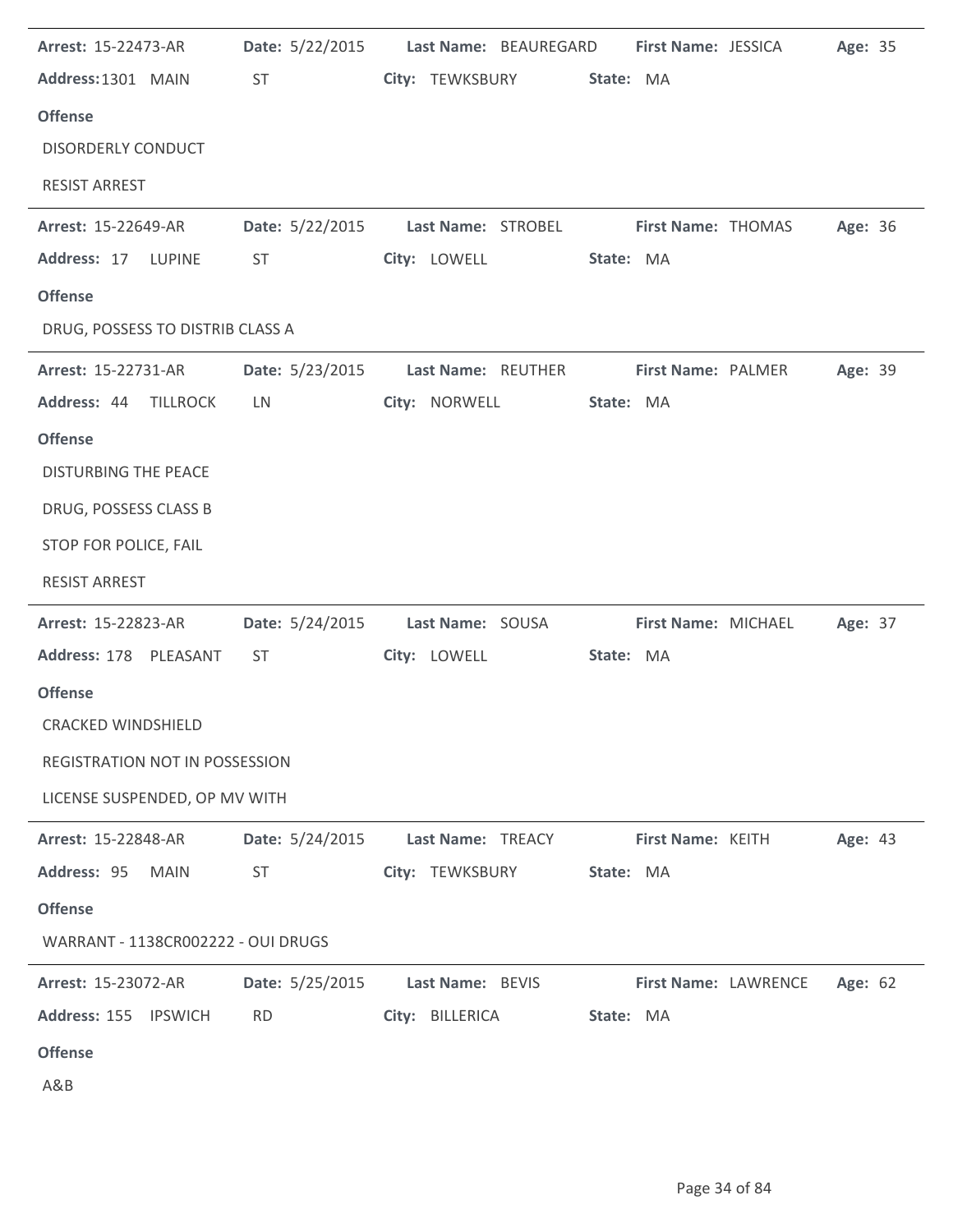| <b>Arrest: 15-23232-AR</b>                             |                                                                                                                                                                                                                                |                                   | Date: 5/26/2015 Last Name: LOVEWINE First Name: KIYUNNIA     | Age: 31 |  |  |  |  |  |  |  |
|--------------------------------------------------------|--------------------------------------------------------------------------------------------------------------------------------------------------------------------------------------------------------------------------------|-----------------------------------|--------------------------------------------------------------|---------|--|--|--|--|--|--|--|
| Address: 760 MERRIMACK ST                              |                                                                                                                                                                                                                                | City: LOWELL                      | State: MA                                                    |         |  |  |  |  |  |  |  |
| <b>Offense</b>                                         |                                                                                                                                                                                                                                |                                   |                                                              |         |  |  |  |  |  |  |  |
| WARRANT DOCKET #1111CR002800 (LARCENY UNDER \$250)     |                                                                                                                                                                                                                                |                                   |                                                              |         |  |  |  |  |  |  |  |
| <b>Arrest: 15-23639-AR</b>                             |                                                                                                                                                                                                                                |                                   | Date: 5/29/2015    Last Name: MEDUGNO    First Name: WILLIAM | Age: 25 |  |  |  |  |  |  |  |
| Address: 18 PRINGLE                                    | ST and the state of the state of the state of the state of the state of the state of the state of the state of the state of the state of the state of the state of the state of the state of the state of the state of the sta | City: TEWKSBURY                   | State: MA                                                    |         |  |  |  |  |  |  |  |
| <b>Offense</b>                                         |                                                                                                                                                                                                                                |                                   |                                                              |         |  |  |  |  |  |  |  |
| WARRANT - 1211CR006876 - B&E DAYTIME FOR FELONY        |                                                                                                                                                                                                                                |                                   |                                                              |         |  |  |  |  |  |  |  |
| WARRANT - 1111CR004230 - OP MV W/ SUSP LIC             |                                                                                                                                                                                                                                |                                   |                                                              |         |  |  |  |  |  |  |  |
| <b>Arrest: 15-23714-AR</b>                             |                                                                                                                                                                                                                                |                                   | Date: 5/29/2015 Last Name: SCUTURIO First Name: DONALD       | Age: 56 |  |  |  |  |  |  |  |
| Address: 12 CALIFORNIA RD                              |                                                                                                                                                                                                                                | City: TEWKSBURY                   | State: MA                                                    |         |  |  |  |  |  |  |  |
| <b>Offense</b>                                         |                                                                                                                                                                                                                                |                                   |                                                              |         |  |  |  |  |  |  |  |
| WARRANT#1311CR006417 C.90 S.23 LICENSE SUSPENED, OP MV |                                                                                                                                                                                                                                |                                   |                                                              |         |  |  |  |  |  |  |  |
| <b>Arrest: 15-23901-AR</b>                             |                                                                                                                                                                                                                                | Date: 5/31/2015 Last Name: POWERS | First Name: NICHOLAS                                         | Age: 22 |  |  |  |  |  |  |  |
| Address: 7R CONCORD                                    | ST and the state of the state of the state of the state of the state of the state of the state of the state of the state of the state of the state of the state of the state of the state of the state of the state of the sta | City: WILMINGTON                  | State: MA                                                    |         |  |  |  |  |  |  |  |
| <b>Offense</b>                                         |                                                                                                                                                                                                                                |                                   |                                                              |         |  |  |  |  |  |  |  |
| 1153CR002929 B&M MOTOR VEHICLE                         |                                                                                                                                                                                                                                |                                   |                                                              |         |  |  |  |  |  |  |  |
| 1253CR000046 POSSESS CLASS D                           |                                                                                                                                                                                                                                |                                   |                                                              |         |  |  |  |  |  |  |  |
| <b>Arrest: 15-24255-AR</b>                             |                                                                                                                                                                                                                                |                                   | Date: 6/1/2015 Last Name: SOSTILLO First Name: ROBERT        | Age: 42 |  |  |  |  |  |  |  |
| Address: 970 MAIN                                      |                                                                                                                                                                                                                                |                                   |                                                              |         |  |  |  |  |  |  |  |
| <b>Offense</b>                                         |                                                                                                                                                                                                                                |                                   |                                                              |         |  |  |  |  |  |  |  |
| WARRANT CHILD PORN #201112530015                       |                                                                                                                                                                                                                                |                                   |                                                              |         |  |  |  |  |  |  |  |
| <b>Arrest: 15-24364-AR</b>                             | Date: $6/2/2015$                                                                                                                                                                                                               | Last Name: TIGHE                  | First Name: JASON                                            | Age: 44 |  |  |  |  |  |  |  |
| Address: 54 COLONIAL                                   | DR                                                                                                                                                                                                                             | City: TEWKSBURY                   | State: MA                                                    |         |  |  |  |  |  |  |  |
| <b>Offense</b>                                         |                                                                                                                                                                                                                                |                                   |                                                              |         |  |  |  |  |  |  |  |
| DRUG, POSSESS CLASS B: SUBOXONE                        |                                                                                                                                                                                                                                |                                   |                                                              |         |  |  |  |  |  |  |  |
| OUI LIQUOR, 2ND OFFENSE                                |                                                                                                                                                                                                                                |                                   |                                                              |         |  |  |  |  |  |  |  |
| THREAT TO COMMIT CRIME; SMASH WITNESSES HEAD IN        |                                                                                                                                                                                                                                |                                   |                                                              |         |  |  |  |  |  |  |  |
| Arrest: 15-24386-A-AR                                  | Date: $6/2/2015$                                                                                                                                                                                                               | Last Name: PEPE                   | <b>First Name: FREDERICK</b>                                 | Age: 45 |  |  |  |  |  |  |  |
| Address: 124 LILLEY                                    | AVE                                                                                                                                                                                                                            | City: LOWELL                      | State: MA                                                    |         |  |  |  |  |  |  |  |

**Offense**

l.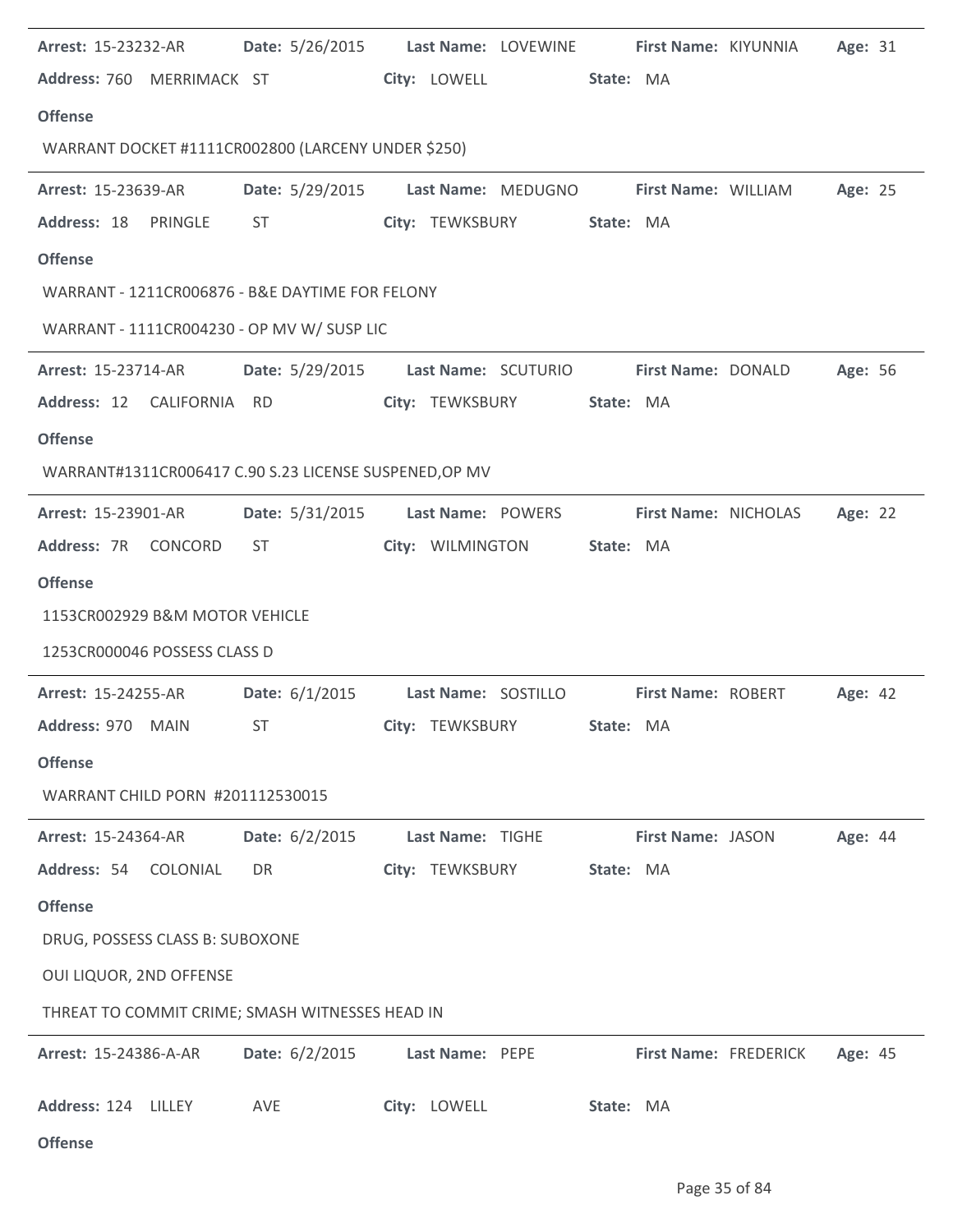DRUG, DISTRIBUTE CLASS A, SUBSQ.OFF.

DRUG, POSSESS TO DISTRIB CLASS A, SUBSQ.

DRUG, POSSESS CLASS B, SUBSQ.OFF.

DRUG, DISTRIBUTE CLASS B, SUBSQ.OFF.

| Arrest: 15-24386-AR                      | Date: $6/2/2015$ | Last Name: ANDREWS |                        | First Name: ARMOND       |                       | Age: 47 |  |
|------------------------------------------|------------------|--------------------|------------------------|--------------------------|-----------------------|---------|--|
| Address: 754 LAKEVIEW                    | AVE              | City: LOWELL       | State: MA              |                          |                       |         |  |
| <b>Offense</b>                           |                  |                    |                        |                          |                       |         |  |
| DRUG, DISTRIBUTE CLASS B, SUBSQ.OFF.     |                  |                    |                        |                          |                       |         |  |
| DRUG, DISTRIBUTE CLASS A, SUBSQ.OFF.     |                  |                    |                        |                          |                       |         |  |
| DRUG, POSSESS TO DISTRIB CLASS A, SUBSQ. |                  |                    |                        |                          |                       |         |  |
| Arrest: 15-24386-B-AR                    | Date: $6/2/2015$ | Last Name: SPROUL  |                        |                          | First Name: DOMINIQUE | Age: 18 |  |
| Address: 189<br>MIDDLESEX                | <b>ST</b>        | City: LOWELL       | State: MA              |                          |                       |         |  |
| <b>Offense</b>                           |                  |                    |                        |                          |                       |         |  |
| DRUG, POSSESS CLASS A                    |                  |                    |                        |                          |                       |         |  |
| DRUG, POSSESS CLASS B                    |                  |                    |                        |                          |                       |         |  |
| Arrest: 15-24400-AR                      | Date: $6/2/2015$ |                    | Last Name: ELEFTHERIOU |                          | First Name: ALEXANDRA | Age: 24 |  |
| Address: 17<br>SAWMILL RIDI RD           |                  | City: HAVERHILL    | State: MA              |                          |                       |         |  |
| <b>Offense</b>                           |                  |                    |                        |                          |                       |         |  |
| LICENSE REVOKED, OPERATE MV WITH         |                  |                    |                        |                          |                       |         |  |
| Arrest: 15-24402-A-AR                    | Date: 6/2/2015   | Last Name: HAN     |                        | First Name: SHUYUN       |                       | Age: 50 |  |
| Address: 69<br>APTHORP                   | <b>ST</b>        | City: QUINCY       | State: MA              |                          |                       |         |  |
| <b>Offense</b>                           |                  |                    |                        |                          |                       |         |  |
| SEXUAL CONDUCT FOR FEE                   |                  |                    |                        |                          |                       |         |  |
| <b>Arrest: 15-24535-AR</b>               | Date: 6/3/2015   | Last Name: GAGNE   |                        | <b>First Name: SCOTT</b> |                       | Age: 19 |  |
| Address: 14 POLLARD                      | ST               | City: N BILLERICA  | State: MA              |                          |                       |         |  |
| <b>Offense</b>                           |                  |                    |                        |                          |                       |         |  |
| SHOPLIFTING BY ASPORTATION               |                  |                    |                        |                          |                       |         |  |
| <b>Arrest: 15-24554-AR</b>               | Date: 6/3/2015   | Last Name: HINES   |                        | First Name: JASON        |                       | Age: 41 |  |
| Address: 14 CLAIRE                       | <b>ST</b>        | City: TEWKSBURY    | State: MA              |                          |                       |         |  |
| <b>Offense</b>                           |                  |                    |                        |                          |                       |         |  |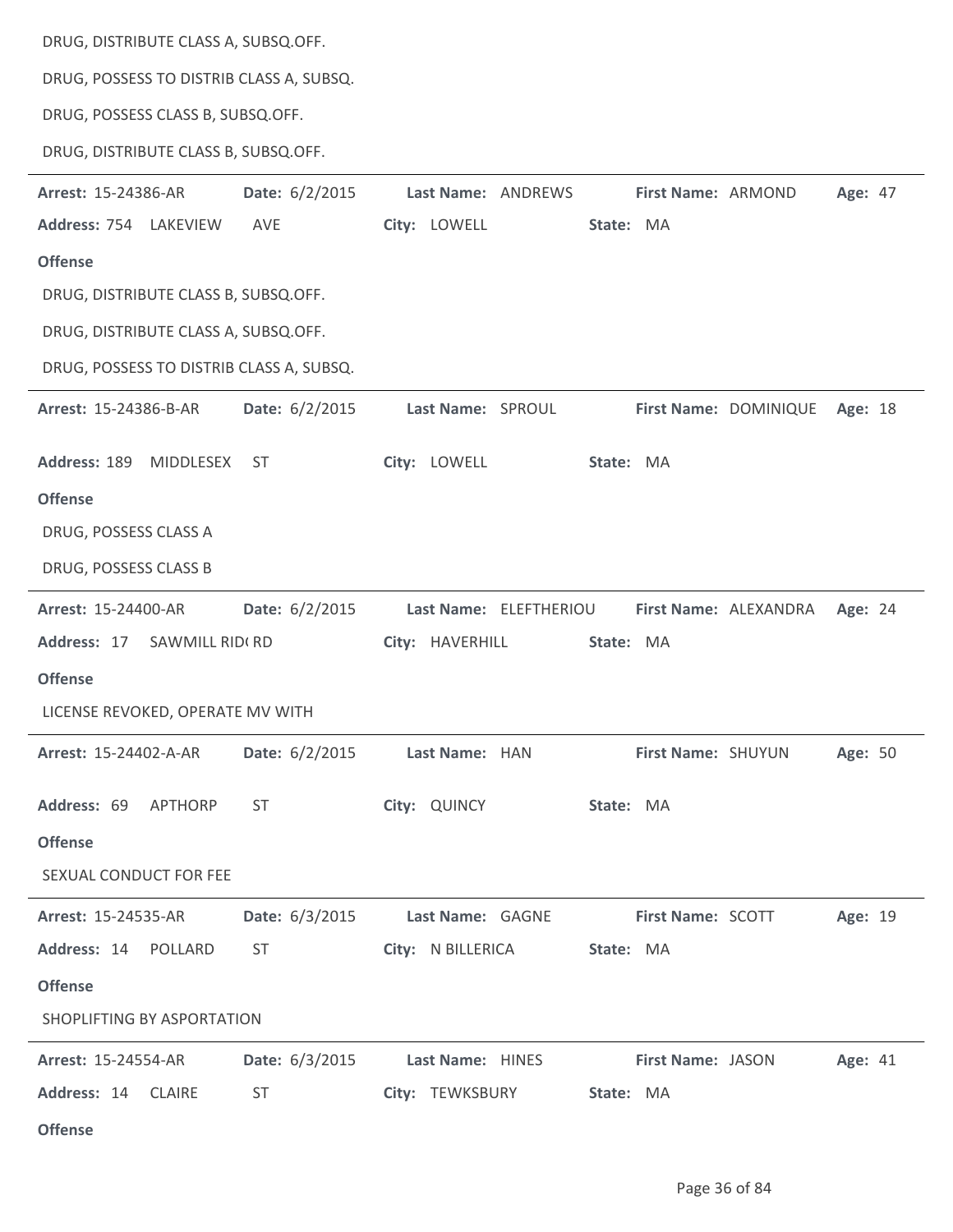| <b>Arrest: 15-24555-AR</b>                      | <b>Date:</b> 6/3/2015 | Last Name: DIAZ           |           | First Name: GEOFFREY | Age: 37 |  |
|-------------------------------------------------|-----------------------|---------------------------|-----------|----------------------|---------|--|
| Address: 213 CABOT                              | <b>RD</b>             | City: TEWKSBURY State: MA |           |                      |         |  |
| <b>Offense</b>                                  |                       |                           |           |                      |         |  |
| DRUG, POSSESS CLASS E                           |                       |                           |           |                      |         |  |
| DRUG, DISTRIBUTE CLASS A                        |                       |                           |           |                      |         |  |
| DRUG, POSSESS TO DISTRIB CLASS A                |                       |                           |           |                      |         |  |
| DRUG, POSSESS TO DISTRIB CLASS B                |                       |                           |           |                      |         |  |
| DRUG, POSSESS TO DISTRIB CLASS C                |                       |                           |           |                      |         |  |
| <b>Arrest: 15-24559-AR</b>                      | Date: 6/3/2015        | Last Name: DIAZ           |           | First Name: JEFFREY  | Age: 39 |  |
| Address: 213 CABOT                              | <b>RD</b>             | City: TEWKSBURY           | State: MA |                      |         |  |
| <b>Offense</b>                                  |                       |                           |           |                      |         |  |
| DRUG, POSSESS CLASS C                           |                       |                           |           |                      |         |  |
| Arrest: 15-24601-AR                             | Date: 6/4/2015        | Last Name: CARPENITO      |           | First Name: ANTHONY  | Age: 50 |  |
| Address: 46 WAVERLY                             | PL                    | City: MELROSE             | State: MA |                      |         |  |
| <b>Offense</b>                                  |                       |                           |           |                      |         |  |
| WARRANT - 1353CR000194 - RESIST ARREST          |                       |                           |           |                      |         |  |
| WARRANT - 1450CRCR002408 - A&B DW               |                       |                           |           |                      |         |  |
| A&B ON POLICE OFFICER                           |                       |                           |           |                      |         |  |
| <b>RESIST ARREST</b>                            |                       |                           |           |                      |         |  |
| A&B ON POLICE OFFICER                           |                       |                           |           |                      |         |  |
| WARRANT - 1353CR000195 - THREAT TO COMMIT CRIME |                       |                           |           |                      |         |  |
| Arrest: 15-24794-AR                             | Date: 6/5/2015        | Last Name: SUSSENBERGER   |           | First Name: JACOB    | Age: 38 |  |
| Address: 410 PINNACLE                           | <b>ST</b>             | City: TEWKSBURY           | State: MA |                      |         |  |
| <b>Offense</b>                                  |                       |                           |           |                      |         |  |
| LICENSE SUSPENDED FOR OUI, OPER MV WITH         |                       |                           |           |                      |         |  |
| Arrest: 15-25439-AR                             | Date: 6/10/2015       | Last Name: LABARRE        |           | First Name: ADAM     | Age: 31 |  |
| Address: 418 COLLEGE                            | HWY                   | City: SOUTHWICK           | State: MA |                      |         |  |
| <b>Offense</b>                                  |                       |                           |           |                      |         |  |
| LICENSE REVOKED AS HTO, OPERATE MV WITH         |                       |                           |           |                      |         |  |
| SAFETY STANDARDS, MV NOT MEETING RMV            |                       |                           |           |                      |         |  |

DRUG, POSSESS CLASS A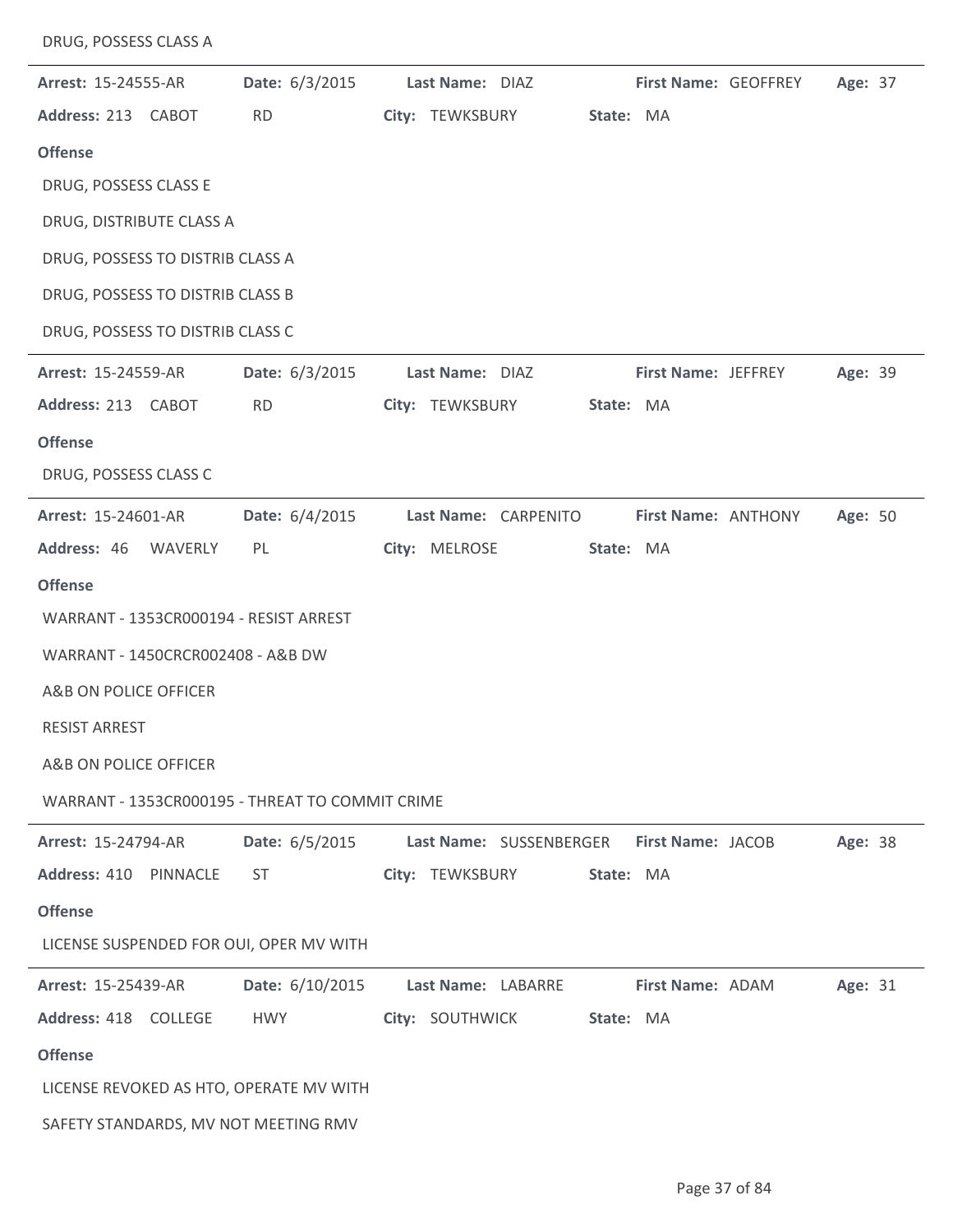| Arrest: 15-25501-AR                                      | Date: 6/10/2015 | Last Name: YOST    |           | First Name: JOSHUA | Age: 24 |  |
|----------------------------------------------------------|-----------------|--------------------|-----------|--------------------|---------|--|
| Address: 418 WALKER                                      | <b>ST</b>       | City: LOWELL       | State: MA |                    |         |  |
| <b>Offense</b>                                           |                 |                    |           |                    |         |  |
| INSPECTION/STICKER, NO                                   |                 |                    |           |                    |         |  |
| LICENSE SUSPENDED, OP MV WITH                            |                 |                    |           |                    |         |  |
| Arrest: 15-25786-AR                                      | Date: 6/12/2015 | Last Name: LANE    |           | First Name: LAURA  | Age: 33 |  |
| Address: 56<br>SPARHAWK                                  | DR              | City: AMESBURY     | State: MA |                    |         |  |
| <b>Offense</b>                                           |                 |                    |           |                    |         |  |
| STOP/YIELD, FAIL TO                                      |                 |                    |           |                    |         |  |
| LICENSE REVOKED, OPERATE MV WITH                         |                 |                    |           |                    |         |  |
| EQUIPMENT VIOLATION, MISCELLANEOUS MV                    |                 |                    |           |                    |         |  |
| Arrest: 15-25902-AR                                      | Date: 6/13/2015 | Last Name: CADIGAN |           | First Name: CONOR  | Age: 19 |  |
| Address: 41 WESCOTT                                      | <b>CIR</b>      | City: TEWKSBURY    | State: MA |                    |         |  |
| <b>Offense</b>                                           |                 |                    |           |                    |         |  |
| THREAT TO COMMIT CRIME                                   |                 |                    |           |                    |         |  |
| Arrest: 15-26005-AR                                      | Date: 6/14/2015 | Last Name: GRIBBIN |           | First Name: AARON  | Age: 21 |  |
| Address: 73<br><b>POMFRET</b>                            | <b>RD</b>       | City: TEWKSBURY    | State: MA |                    |         |  |
| <b>Offense</b>                                           |                 |                    |           |                    |         |  |
| DRUG, POSSESS CLASS A                                    |                 |                    |           |                    |         |  |
| DRUG, POSSESS CLASS E                                    |                 |                    |           |                    |         |  |
| DRUG, POSSESS CLASS E                                    |                 |                    |           |                    |         |  |
| Arrest: 15-26127-AR                                      | Date: 6/15/2015 | Last Name: BLADES  |           | First Name: EDWARD | Age: 49 |  |
| Address: 862 EAST                                        | <b>ST</b>       | City: TEWKSBURY    | State: MA |                    |         |  |
| <b>Offense</b>                                           |                 |                    |           |                    |         |  |
| LICENSE REVOKED, OPERATE MV WITH                         |                 |                    |           |                    |         |  |
| <b>ATTACHING PLATES</b>                                  |                 |                    |           |                    |         |  |
| INSPECTION/STICKER, NO                                   |                 |                    |           |                    |         |  |
| Arrest: 15-26184-AR                                      | Date: 6/15/2015 | Last Name: BURK    |           | First Name: JOSHUA | Age: 28 |  |
| Address: 17<br><b>WILDER</b>                             |                 | City: LOWELL       | State: MA |                    |         |  |
| <b>Offense</b>                                           |                 |                    |           |                    |         |  |
| WARRANT#1111CR007461 C.94C S.32C DRUG, POSSESS TO DISTR. |                 |                    |           |                    |         |  |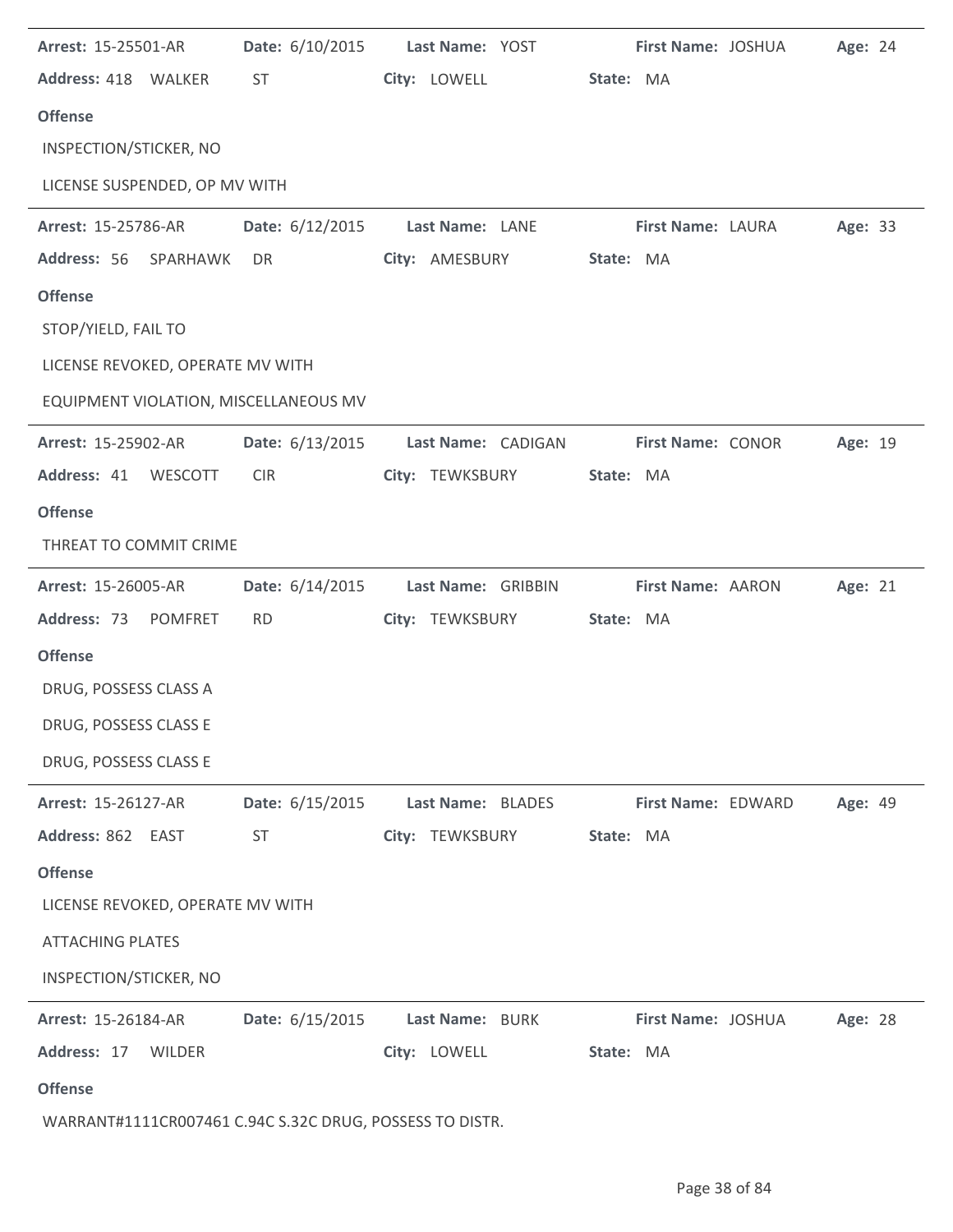## WARRANT#1411CR005041 C.90 S.23 LICENSE SUSPENDED

| Arrest: 15-26200-AR                 |              | Date: 6/15/2015 Last Name: VEGA                       |                  |                        |           |                          | <b>First Name: JEFFREY</b> | Age: 27 |  |
|-------------------------------------|--------------|-------------------------------------------------------|------------------|------------------------|-----------|--------------------------|----------------------------|---------|--|
| Address: 62 BELLFLOWER RD           |              |                                                       | City: BILLERICA  |                        | State: MA |                          |                            |         |  |
| <b>Offense</b>                      |              |                                                       |                  |                        |           |                          |                            |         |  |
| LICENSE SUSPENDED, OP MV WITH       |              |                                                       |                  |                        |           |                          |                            |         |  |
| SEAT BELT, FAIL WEAR                |              |                                                       |                  |                        |           |                          |                            |         |  |
| Arrest: 15-26426-AR                 |              | Date: 6/16/2015 Last Name: JONES                      |                  |                        |           | <b>First Name: PAUL</b>  |                            | Age: 52 |  |
| Address: 1535 MAIN                  |              | ST                                                    |                  | City: TEWKSBURY        | State: MA |                          |                            |         |  |
| <b>Offense</b>                      |              |                                                       |                  |                        |           |                          |                            |         |  |
|                                     |              | 1410CR002294A COMPULSORY INSURANCE VIOLATION          |                  |                        |           |                          |                            |         |  |
| Arrest: 15-26736-AR                 |              | Date: 6/18/2015 Last Name: STANICHUK                  |                  |                        |           | <b>First Name: JASON</b> |                            | Age: 39 |  |
| Address: 2 WOODLAND DR              |              |                                                       |                  | City: TEWKSBURY        | State: MA |                          |                            |         |  |
| <b>Offense</b>                      |              |                                                       |                  |                        |           |                          |                            |         |  |
| SPEEDING IN VIOL SPECIAL REGULATION |              |                                                       |                  |                        |           |                          |                            |         |  |
| LICENSE SUSPENDED, OP MV WITH       |              |                                                       |                  |                        |           |                          |                            |         |  |
|                                     |              | ALCOHOL IN MV, POSSESS OPEN CONTAINER OF              |                  |                        |           |                          |                            |         |  |
| Arrest: 15-26766-AR                 |              | Date: 6/19/2015    Last Name: DEVINCENT               |                  |                        |           | <b>First Name: SCOTT</b> |                            | Age: 38 |  |
| Address: 250 POND                   |              | <b>ST</b>                                             |                  | City: TEWKSBURY        | State: MA |                          |                            |         |  |
| <b>Offense</b>                      |              |                                                       |                  |                        |           |                          |                            |         |  |
|                                     |              | LICENSE REVOKED, OP MV WITH, SUBSQ.OFF                |                  |                        |           |                          |                            |         |  |
| LIGHTS VIOLATION, MV                |              |                                                       |                  |                        |           |                          |                            |         |  |
| Arrest: 15-26845-AR                 |              | Date: 6/19/2015                                       |                  | Last Name: DELOSSANTOS |           | First Name: JUAN         |                            | Age: 27 |  |
| Address: 411 HIGH ST, 2ND           | <b>FLOOR</b> |                                                       | City: LAWRENCE   |                        | State: MA |                          |                            |         |  |
| <b>Offense</b>                      |              |                                                       |                  |                        |           |                          |                            |         |  |
|                                     |              | Trafficking in Cocaine over 18 grams but less than 36 |                  |                        |           |                          |                            |         |  |
| DRUG, DISTRIBUTE CLASS B            |              |                                                       |                  |                        |           |                          |                            |         |  |
| LICENSE SUSPENDED, OP MV WITH       |              |                                                       |                  |                        |           |                          |                            |         |  |
| Arrest: 15-26965-AR                 |              | Date: 6/20/2015                                       | Last Name: MOORE |                        |           | First Name: JOSEPH       |                            | Age: 26 |  |
| Address: 742 FIRST                  |              | <b>ST</b>                                             | City: LOWELL     |                        | State: MA |                          |                            |         |  |
| <b>Offense</b>                      |              |                                                       |                  |                        |           |                          |                            |         |  |
|                                     |              | WARRANT-DOCKET#1511CR000517 - UNLICENSED OP OF MV     |                  |                        |           |                          |                            |         |  |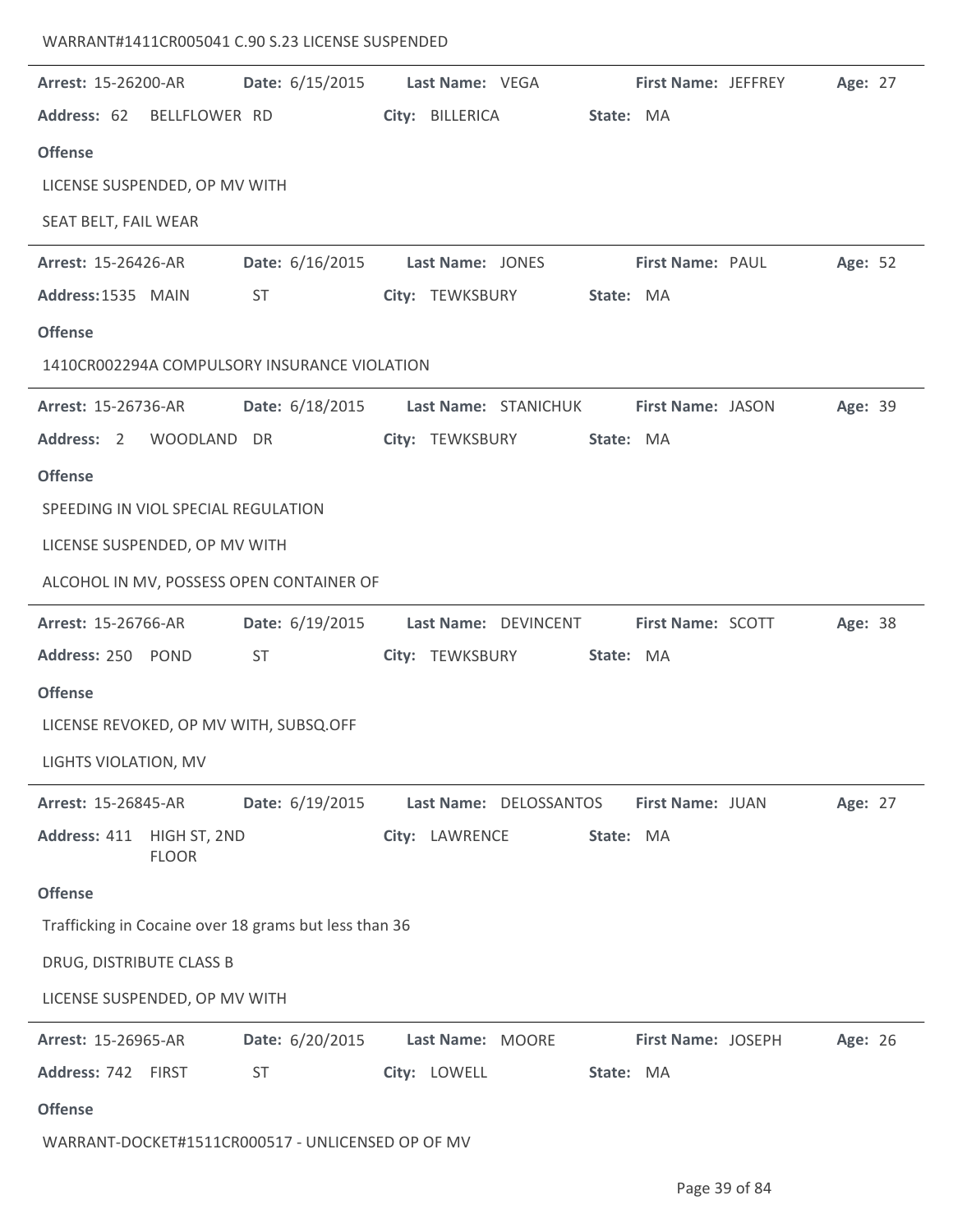| <b>Arrest: 15-27054-AR</b>                 | Date: 6/20/2015 Last Name: COELHO First Name: WEDSON |                   |           |                          | Age: 26 |  |
|--------------------------------------------|------------------------------------------------------|-------------------|-----------|--------------------------|---------|--|
| Address: 352 LAWRENCE ST                   |                                                      | City: LOWELL      | State: MA |                          |         |  |
| <b>Offense</b>                             |                                                      |                   |           |                          |         |  |
| 1267CR001361 LICENSE SUSPENDED             |                                                      |                   |           |                          |         |  |
| 1422CR001890 UNLICENSED OPERATION          |                                                      |                   |           |                          |         |  |
| <b>Arrest: 15-27056-A-AR</b>               | Date: 6/20/2015                                      | Last Name: LAKE   |           | First Name: BENJAMIN     | Age: 31 |  |
| Address: 62 HILLTOP                        | DR                                                   | City: KEENE       | State: NH |                          |         |  |
| <b>Offense</b>                             |                                                      |                   |           |                          |         |  |
| DRUG, POSSESS TO DISTRIB CLASS A           |                                                      |                   |           |                          |         |  |
| CONSPIRACY TO VIOLATE DRUG LAW             |                                                      |                   |           |                          |         |  |
| Arrest: 15-27056-AR                        | Date: 6/20/2015                                      | Last Name: GORDON |           | First Name: DEVAN        | Age: 30 |  |
| Address: 413 ROUTE                         |                                                      | City: SPOFFORD    | State: NH |                          |         |  |
| <b>Offense</b>                             |                                                      |                   |           |                          |         |  |
| DRUG, POSSESS TO DISTRIB CLASS A           |                                                      |                   |           |                          |         |  |
| CONSPIRACY TO VIOLATE DRUG LAW             |                                                      |                   |           |                          |         |  |
| <b>Arrest: 15-27056-B-AR</b>               | Date: 6/20/2015    Last Name: GUNSETH                |                   |           | First Name: CODY         | Age: 29 |  |
| Address: 26 MONADNOCK HWY                  |                                                      | City: KEENE       | State: NH |                          |         |  |
| <b>Offense</b>                             |                                                      |                   |           |                          |         |  |
| CONSPIRACY TO VIOLATE DRUG LAW             |                                                      |                   |           |                          |         |  |
| DRUG, POSSESS TO DISTRIB CLASS A           |                                                      |                   |           |                          |         |  |
| Arrest: 15-27122-AR                        | Date: 6/21/2015                                      | Last Name: ROMAN  |           | First Name: MARIO        | Age: 25 |  |
| Address: 16<br><b>MIDDLE</b>               | ST                                                   | City: LOWELL      | State: MA |                          |         |  |
| <b>Offense</b>                             |                                                      |                   |           |                          |         |  |
| WARRANT - 1511CR001680 - OP MV W/ SUSP LIC |                                                      |                   |           |                          |         |  |
| Arrest: 15-27229-AR                        | Date: 6/22/2015                                      | Last Name: RIPLEY |           | <b>First Name: SCOTT</b> | Age: 21 |  |
| Address: 1123 CHANDLER                     | ST.                                                  | City: TEWKSBURY   | State: MA |                          |         |  |
| <b>Offense</b>                             |                                                      |                   |           |                          |         |  |
| LICENSE REVOKED, OPERATE MV WITH           |                                                      |                   |           |                          |         |  |

WARRANT-DOCKET# 1211CR003393 - UNLICENSED OP OF MV

 $\overline{a}$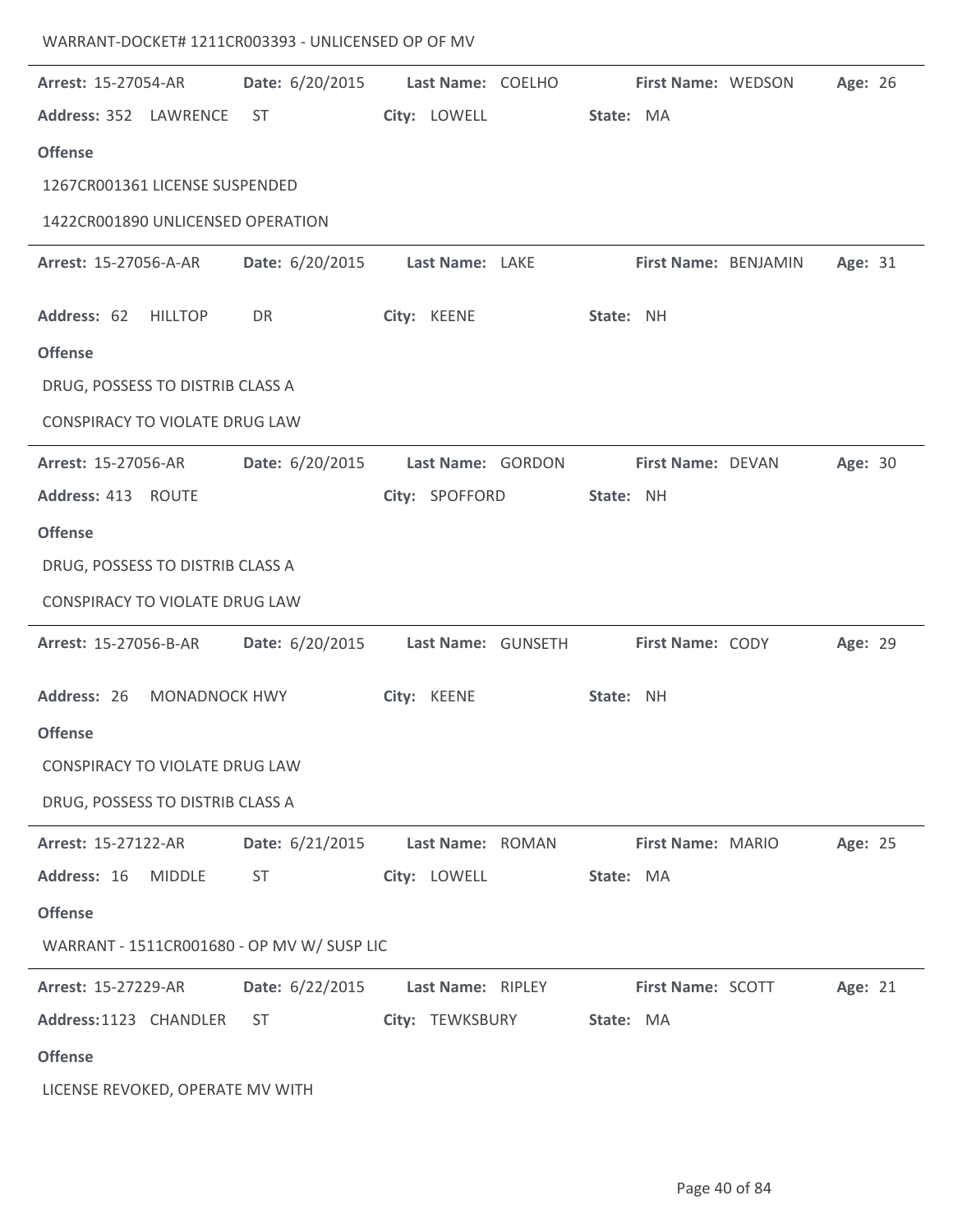|                       | Arrest: 15-27313-A-AR               |           | Date: 6/22/2015 Last Name: STIMPSON               |                 |                     |           | First Name: HAILEY | Age: 21 |  |
|-----------------------|-------------------------------------|-----------|---------------------------------------------------|-----------------|---------------------|-----------|--------------------|---------|--|
|                       | Address: 27 CHAMPA                  | <b>RD</b> |                                                   |                 | City: BILLERICA     | State: MA |                    |         |  |
| <b>Offense</b>        |                                     |           |                                                   |                 |                     |           |                    |         |  |
| PASSING VIOLATION     |                                     |           |                                                   |                 |                     |           |                    |         |  |
| STOP/YIELD, FAIL TO   |                                     |           |                                                   |                 |                     |           |                    |         |  |
|                       | RECKLESS OPERATION OF MOTOR VEHICLE |           |                                                   |                 |                     |           |                    |         |  |
| STOP FOR POLICE, FAIL |                                     |           |                                                   |                 |                     |           |                    |         |  |
| STOP/YIELD, FAIL TO   |                                     |           |                                                   |                 |                     |           |                    |         |  |
|                       | <b>MARKED LANES VIOLATION</b>       |           |                                                   |                 |                     |           |                    |         |  |
|                       |                                     |           | CREATING RISK OF SERIOUS BODILY INJURY TO A CHILD |                 |                     |           |                    |         |  |
|                       | SPEEDING IN VIOL SPECIAL REGULATION |           |                                                   |                 |                     |           |                    |         |  |
|                       |                                     |           | CREATING RISK OF SERIOUS BODILY INJURY TO A CHILD |                 |                     |           |                    |         |  |
| <b>RESIST ARREST</b>  |                                     |           |                                                   |                 |                     |           |                    |         |  |
| STOP FOR POLICE, FAIL |                                     |           |                                                   |                 |                     |           |                    |         |  |
|                       | DRUG, POSSESS CLASS A               |           |                                                   |                 |                     |           |                    |         |  |
|                       | SPEEDING IN VIOL SPECIAL REGULATION |           |                                                   |                 |                     |           |                    |         |  |
| PASSING VIOLATION     |                                     |           |                                                   |                 |                     |           |                    |         |  |
|                       | RECKLESS OPERATION OF MOTOR VEHICLE |           |                                                   |                 |                     |           |                    |         |  |
| STOP/YIELD, FAIL TO   |                                     |           |                                                   |                 |                     |           |                    |         |  |
| STOP/YIELD, FAIL TO   |                                     |           |                                                   |                 |                     |           |                    |         |  |
|                       | <b>MARKED LANES VIOLATION</b>       |           |                                                   |                 |                     |           |                    |         |  |
|                       | DRUG, POSSESS CLASS A               |           |                                                   |                 |                     |           |                    |         |  |
| <b>RESIST ARREST</b>  |                                     |           |                                                   |                 |                     |           |                    |         |  |
| Arrest: 15-27313-AR   |                                     |           | Date: 6/22/2015                                   |                 | Last Name: STIMPSON |           | First Name: LINDA  | Age: 44 |  |
|                       | Address: 27 CHAMPA                  | <b>RD</b> |                                                   | City: BILLERICA |                     | State: MA |                    |         |  |
| <b>Offense</b>        |                                     |           |                                                   |                 |                     |           |                    |         |  |
|                       | DRUG, POSSESS CLASS A               |           |                                                   |                 |                     |           |                    |         |  |
| RESIST ARREST         |                                     |           |                                                   |                 |                     |           |                    |         |  |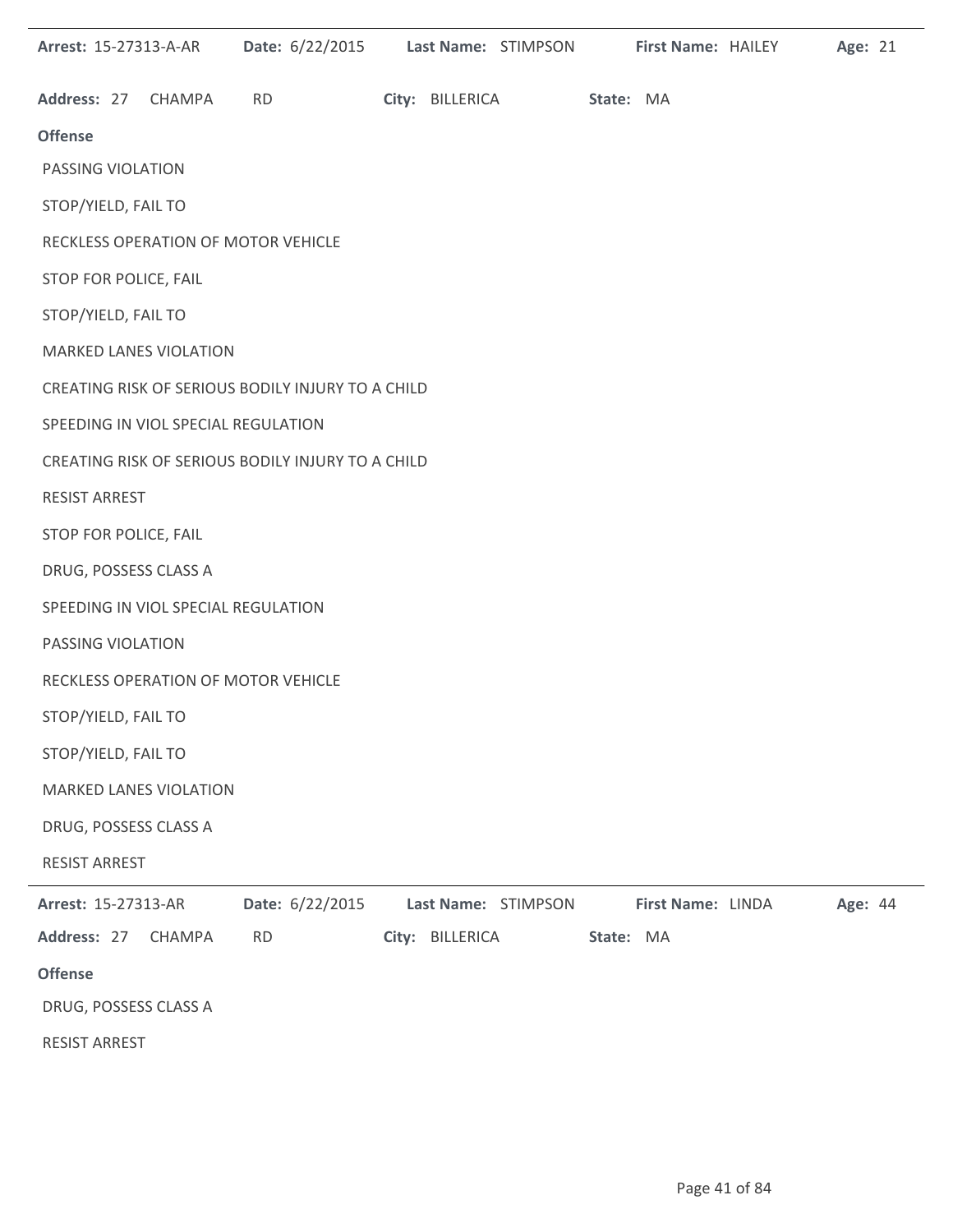| Arrest: 15-27319-A-AR |                                     | Date: 6/22/2015 Last Name: SIMMONS     |                    |                     |           | First Name: BRIAN    |                                 | Age: 34 |  |
|-----------------------|-------------------------------------|----------------------------------------|--------------------|---------------------|-----------|----------------------|---------------------------------|---------|--|
| Address: 7            | COTTAGE                             | ST                                     | City: WAREHAM      |                     | State: MA |                      |                                 |         |  |
| <b>Offense</b>        |                                     |                                        |                    |                     |           |                      |                                 |         |  |
|                       |                                     | ATTEMPT TO COMMIT CRIME TO WIT LARCENY |                    |                     |           |                      |                                 |         |  |
|                       | MOTOR VEH, RECEIVE STOLEN           |                                        |                    |                     |           |                      |                                 |         |  |
| Arrest: 15-27319-AR   |                                     | Date: 6/22/2015 Last Name: GREELEY     |                    |                     |           | First Name: ANTHONY  |                                 | Age: 29 |  |
| <b>Address:</b>       | <b>HOMELESS</b>                     |                                        | City: HOMELESS     |                     | State: MA |                      |                                 |         |  |
| <b>Offense</b>        |                                     |                                        |                    |                     |           |                      |                                 |         |  |
|                       |                                     | ATTEMPT TO COMMIT CRIME TO WIT LARCENY |                    |                     |           |                      |                                 |         |  |
|                       | MOTOR VEH, RECEIVE STOLEN           |                                        |                    |                     |           |                      |                                 |         |  |
| Arrest: 15-27346-AR   |                                     | Date: 6/22/2015                        | Last Name: BRIDGES |                     |           | First Name: ROBERT   |                                 | Age: 61 |  |
|                       | Address: 85 PURCHASE                | ST                                     | City: MILFORD      |                     | State: MA |                      |                                 |         |  |
| <b>Offense</b>        |                                     |                                        |                    |                     |           |                      |                                 |         |  |
| <b>OUI LIQUOR</b>     |                                     |                                        |                    |                     |           |                      |                                 |         |  |
|                       | <b>MARKED LANES VIOLATION</b>       |                                        |                    |                     |           |                      |                                 |         |  |
| Arrest: 15-27429-AR   |                                     | Date: 6/23/2015                        |                    | Last Name: CHANDLER |           |                      | First Name: MARY BETH           | Age: 50 |  |
|                       | Address: 437 CHANDLER               | ST                                     | City: TEWKSBURY    |                     | State: MA |                      |                                 |         |  |
| <b>Offense</b>        |                                     |                                        |                    |                     |           |                      |                                 |         |  |
|                       | SHOPLIFTING BY CONCEALING MDSE      |                                        |                    |                     |           |                      |                                 |         |  |
| Arrest: 15-27746-AR   |                                     | Date: 6/25/2015                        | Last Name: HAYDEN  |                     |           | First Name: GRETCHEN |                                 | Age: 38 |  |
| Address: 70 BROOK     |                                     | ST                                     | City: DRACUT       |                     | State: MA |                      |                                 |         |  |
| <b>Offense</b>        |                                     |                                        |                    |                     |           |                      |                                 |         |  |
|                       | LICENSE SUSPENDED, OP MV WITH       |                                        |                    |                     |           |                      |                                 |         |  |
|                       | REGISTRATION REVOKED, OP MV WITH    |                                        |                    |                     |           |                      |                                 |         |  |
|                       | UNINSURED MOTOR VEHICLE             |                                        |                    |                     |           |                      |                                 |         |  |
|                       | SPEEDING IN VIOL SPECIAL REGULATION |                                        |                    |                     |           |                      |                                 |         |  |
|                       | UNREGISTERED MOTOR VEHICLE          |                                        |                    |                     |           |                      |                                 |         |  |
| Arrest: 15-27882-AR   |                                     | Date: 6/26/2015                        | Last Name: MAIATO  |                     |           |                      | First Name: CHRISTOPHER Age: 27 |         |  |
| Address: 6            | OAK                                 | <b>ST</b>                              | City: TEWKSBURY    |                     | State: MA |                      |                                 |         |  |
| <b>Offense</b>        |                                     |                                        |                    |                     |           |                      |                                 |         |  |
|                       | <b>MARKED LANES VIOLATION</b>       |                                        |                    |                     |           |                      |                                 |         |  |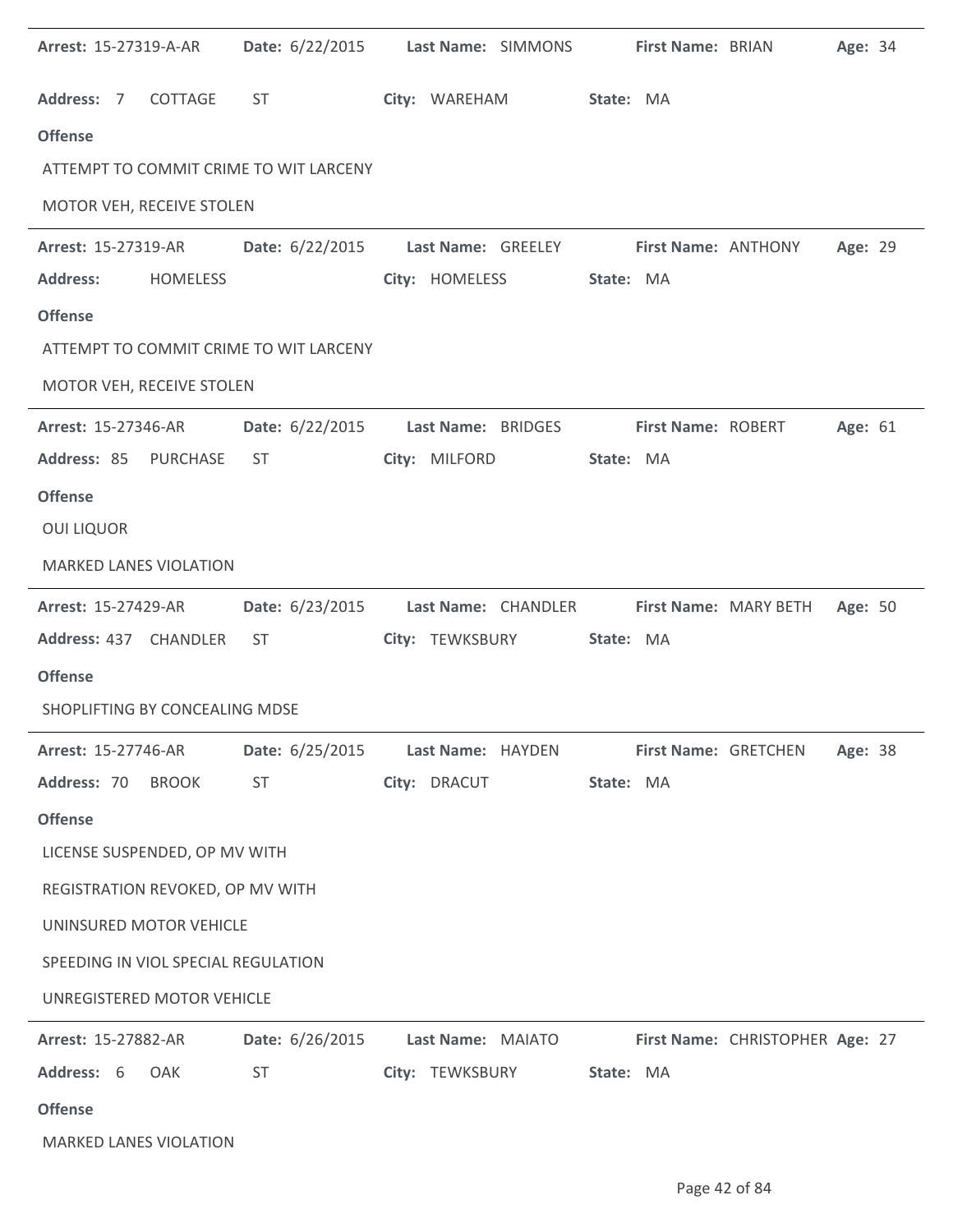| NEGLIGENT OPERATION OF MOTOR VEHICLE                                                     |                 |                      |           |                            |         |
|------------------------------------------------------------------------------------------|-----------------|----------------------|-----------|----------------------------|---------|
| <b>OUI DRUGS</b>                                                                         |                 |                      |           |                            |         |
| DRUG, POSSESS CLASS A                                                                    |                 |                      |           |                            |         |
| Arrest: 15-27963-AR                                                                      | Date: 6/27/2015 | Last Name: CHERUBINO |           | First Name: JENNIFER       | Age: 24 |
| Address: 58 DECAROLIS                                                                    | DR              | City: TEWKSBURY      | State: MA |                            |         |
| <b>Offense</b>                                                                           |                 |                      |           |                            |         |
| <b>RESIST ARREST</b>                                                                     |                 |                      |           |                            |         |
| <b>DISORDERLY CONDUCT</b>                                                                |                 |                      |           |                            |         |
| Arrest: 15-28358-AR                                                                      | Date: 6/30/2015 | Last Name: HATCH     |           | First Name: ROBERT         | Age: 24 |
| Address: 45<br>MERRIMAC                                                                  | ST              | City: WOBURN         | State: MA |                            |         |
| <b>Offense</b>                                                                           |                 |                      |           |                            |         |
| <b>OUI LIQUOR</b>                                                                        |                 |                      |           |                            |         |
| <b>OUI DRUGS</b>                                                                         |                 |                      |           |                            |         |
| NEGLIGENT OPERATION OF MOTOR VEHICLE                                                     |                 |                      |           |                            |         |
| <b>MARKED LANES VIOLATION</b>                                                            |                 |                      |           |                            |         |
| Arrest: 15-28417-AR                                                                      | Date: 6/30/2015 | Last Name: GUAMAN    |           | <b>First Name: JOSE</b>    | Age: 35 |
| Address: 4 OLIVER                                                                        | ST.             | City: MILFORD        | State: MA |                            |         |
| <b>Offense</b>                                                                           |                 |                      |           |                            |         |
| LICENSE REVOKED AS HTO, OPERATE MV WITH                                                  |                 |                      |           |                            |         |
| Arrest: 15-28471-AR                Date: 6/30/2015                       Last Name: NIES |                 |                      |           | First Name: PAMELA Age: 46 |         |
| Address: 51 CARLISLE                                                                     | <b>ST</b>       | City: CHELMSFORD     | State: MA |                            |         |
| <b>Offense</b>                                                                           |                 |                      |           |                            |         |
| SPEEDING IN VIOL SPECIAL REGULATION                                                      |                 |                      |           |                            |         |
| UNINSURED MOTOR VEHICLE                                                                  |                 |                      |           |                            |         |
| UNREGISTERED MOTOR VEHICLE                                                               |                 |                      |           |                            |         |
| LICENSE SUSPENDED, OP MV WITH                                                            |                 |                      |           |                            |         |
| 1518CR000100 LARCENY UNDER                                                               |                 |                      |           |                            |         |
| <b>Arrest: 15-28712-AR</b>                                                               | Date: 7/2/2015  | Last Name: CORMIER   |           | <b>First Name: CHELSEA</b> | Age: 24 |
| Address: 84 WALKER                                                                       | <b>ST</b>       | City: LOWELL         | State: MA |                            |         |
| <b>Offense</b>                                                                           |                 |                      |           |                            |         |
| WARRANT- DOCKET# 1438CR000342- LARCENY OVER\$250                                         |                 |                      |           |                            |         |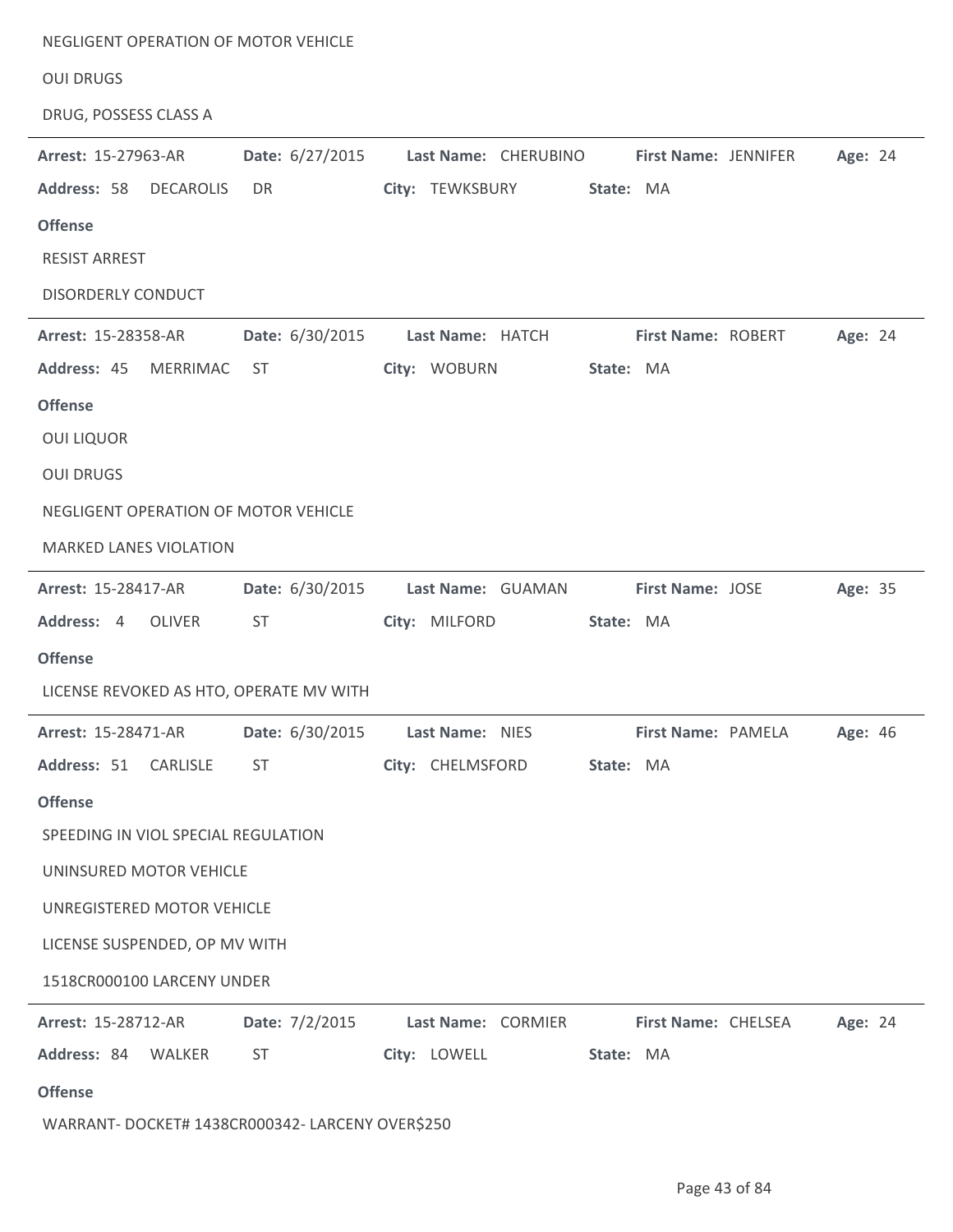| Arrest: 15-28792-AR                    | Date: 7/2/2015 | Last Name: TORRES  | First Name: ALFREDO<br>Age: 29 |  |
|----------------------------------------|----------------|--------------------|--------------------------------|--|
| Address: 14 VARNEY                     | ST             | City: LOWELL       | State: MA                      |  |
| <b>Offense</b>                         |                |                    |                                |  |
| FIREARM, CARRY WITHOUT LICENSE         |                |                    |                                |  |
| POSSESSION OF AMMUNITION, NO LICENSE   |                |                    |                                |  |
| FIREARM, LARCENY OF                    |                |                    |                                |  |
| Arrest: 15-28817-AR                    | Date: 7/2/2015 | Last Name: LINDSEY | Age: 47<br>First Name: DAVID   |  |
| Address: 4<br>TANGLEWOOI AVE           |                | City: TEWKSBURY    | State: MA                      |  |
| <b>Offense</b>                         |                |                    |                                |  |
| LICENSE REVOKED, OP MV WITH, SUBSQ.OFF |                |                    |                                |  |
| <b>Arrest: 15-28855-A-AR</b>           | Date: 7/2/2015 | Last Name: GLEATON | First Name: JEREMY<br>Age: 23  |  |
| Address: 697 SHAWSHEEN ST              |                | City: TEWKSBURY    | State: MA                      |  |
| <b>Offense</b>                         |                |                    |                                |  |
| DRUG, POSSESS CLASS A                  |                |                    |                                |  |
| DRUG, POSSESS CLASS B                  |                |                    |                                |  |
| Arrest: 15-28855-AR                    | Date: 7/2/2015 | Last Name: CONLEY  | First Name: SHAWN<br>Age: 27   |  |
| Address: 116 TENTH                     | <b>ST</b>      | City: TEWKSBURY    | State: MA                      |  |
| <b>Offense</b>                         |                |                    |                                |  |
| DRUG, POSSESS CLASS B                  |                |                    |                                |  |
| DRUG, POSSESS CLASS A                  |                |                    |                                |  |
| Arrest: 15-28855-B-AR                  | Date: 7/2/2015 | Last Name: RICH    | First Name: STEVEN<br>Age: 25  |  |
| Address: 22<br>HIGHLAND                | AVE            | City: TEWKSBURY    | State: MA                      |  |
| <b>Offense</b>                         |                |                    |                                |  |
| DRUG, POSSESS CLASS A                  |                |                    |                                |  |
|                                        |                |                    |                                |  |
| DRUG, POSSESS CLASS B                  |                |                    |                                |  |
| Arrest: 15-28861-AR                    | Date: 7/2/2015 | Last Name: LEAHY   | First Name: ROBIN<br>Age: 52   |  |
| Address: 74<br>WEBSTER                 | <b>ST</b>      | City: MARSHFIELD   | State: MA                      |  |
| <b>Offense</b>                         |                |                    |                                |  |
| WARRANT 1359CR003950 SUSPENDED LICENSE |                |                    |                                |  |

 $\overline{a}$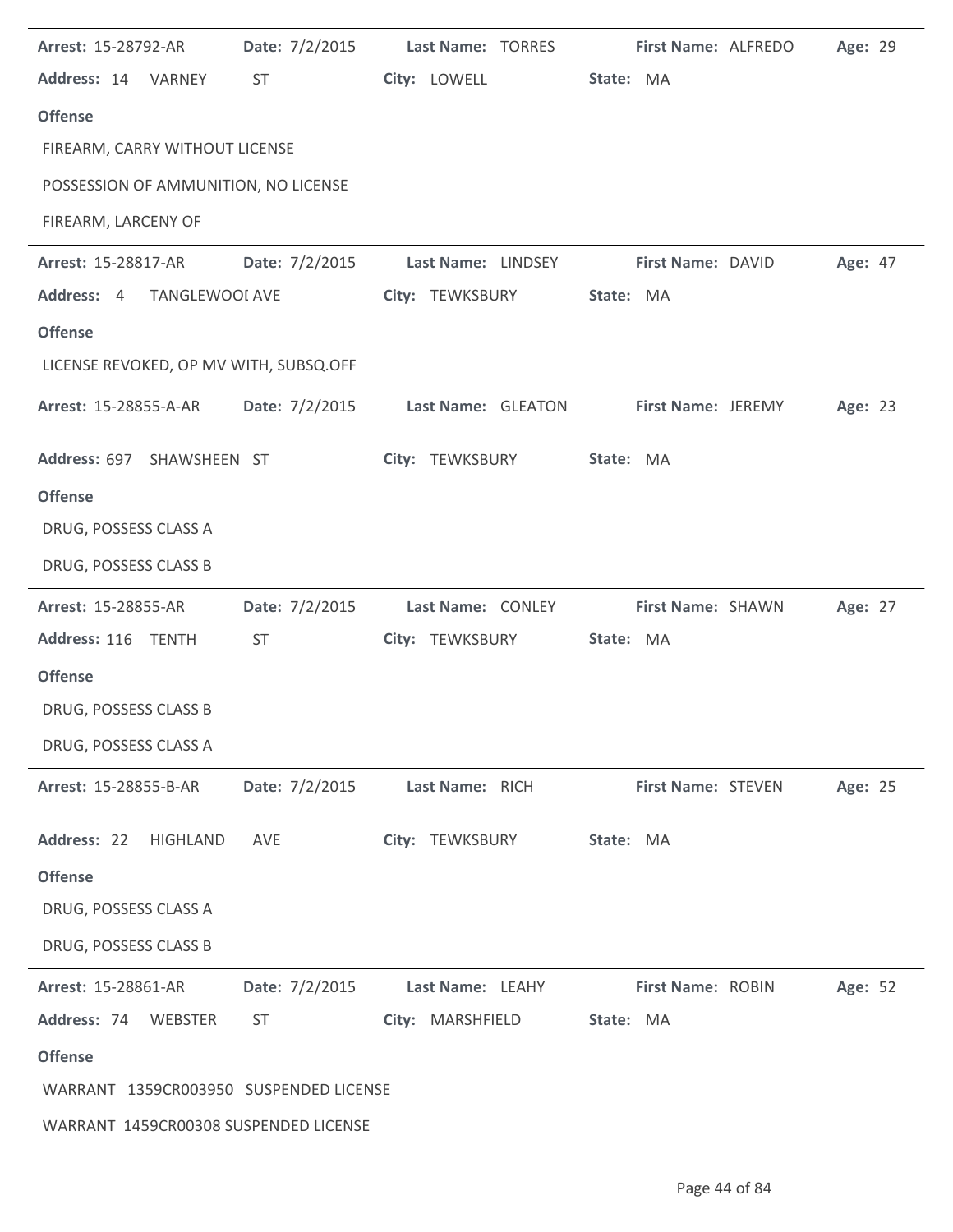| Arrest: 15-29320-AR               | Date: 7/5/2015                              | Last Name: CROWTHER                     |           | First Name: MICHAEL           | Age: 36 |
|-----------------------------------|---------------------------------------------|-----------------------------------------|-----------|-------------------------------|---------|
| Address: 14 TRIDENT               | AVE                                         | City: WINTHROP                          | State: MA |                               |         |
| <b>Offense</b>                    |                                             |                                         |           |                               |         |
|                                   | LARCENY UNDER \$250 BY SINGLE SCHEME        |                                         |           |                               |         |
| <b>Arrest: 15-29404-AR</b>        | Date: 7/6/2015                              | Last Name: KLOPPENBURG First Name: JILL |           |                               | Age: 38 |
| Address: 28 GLEN MEADO RD         |                                             | City: HAVERHILL                         | State: MA |                               |         |
| <b>Offense</b>                    |                                             |                                         |           |                               |         |
| WARRANT 1418CR007838 TRESSPASSING |                                             |                                         |           |                               |         |
| 1418CR005912 LICENSE SUSPENDED    |                                             |                                         |           |                               |         |
|                                   | WARRANT 1518CR003554 LICENSE SUISPENDED     |                                         |           |                               |         |
| <b>Arrest: 15-29587-AR</b>        | Date: 7/7/2015                              | Last Name: DUBORD                       |           | First Name: JOHNATHON Age: 25 |         |
| Address: 9 DELL HOLLOW RD         |                                             | City: BILLERICA                         | State: MA |                               |         |
| <b>Offense</b>                    |                                             |                                         |           |                               |         |
| LICENSE SUSPENDED, OP MV WITH     |                                             |                                         |           |                               |         |
|                                   | FALSE NAME TO A POLICE OFFICER, MV OPERATOR |                                         |           |                               |         |
| INSPECTION/STICKER, NO            |                                             |                                         |           |                               |         |
| Arrest: 15-29624-AR               | Date: 7/7/2015                              | Last Name: MITCHELL                     |           | First Name: ALEXANDER         | Age: 24 |
| Address: 7<br><b>BALD HILL</b>    | LN                                          | City: PEABODY                           | State: MA |                               |         |
| <b>Offense</b>                    |                                             |                                         |           |                               |         |
| LICENSE REVOKED, OPERATE MV WITH  |                                             |                                         |           |                               |         |
| INSPECTION/STICKER, NO            |                                             |                                         |           |                               |         |
|                                   | WARRANT 1410CR002260 LICENSE SUSPENEDED     |                                         |           |                               |         |
| WARRANT                           |                                             |                                         |           |                               |         |
| Arrest: 15-29801-AR               | Date: 7/8/2015                              | Last Name: WANGUGI                      |           | First Name: NONALITI          | Age: 25 |
| Address: 23<br><b>TEMPLE</b>      | <b>ST</b>                                   | City: NASHUA                            | State: NH |                               |         |
| <b>Offense</b>                    |                                             |                                         |           |                               |         |
| WARRANT                           |                                             |                                         |           |                               |         |
| WARRANT                           |                                             |                                         |           |                               |         |
| Arrest: 15-26379-AR               | Date: 7/9/2015                              | Last Name: WEIR                         |           | First Name: CHRISTINE         | Age: 58 |
| Address: 36<br><b>TRASK</b>       | <b>RD</b>                                   | City: PEABODY                           | State: MA |                               |         |
| <b>Offense</b>                    |                                             |                                         |           |                               |         |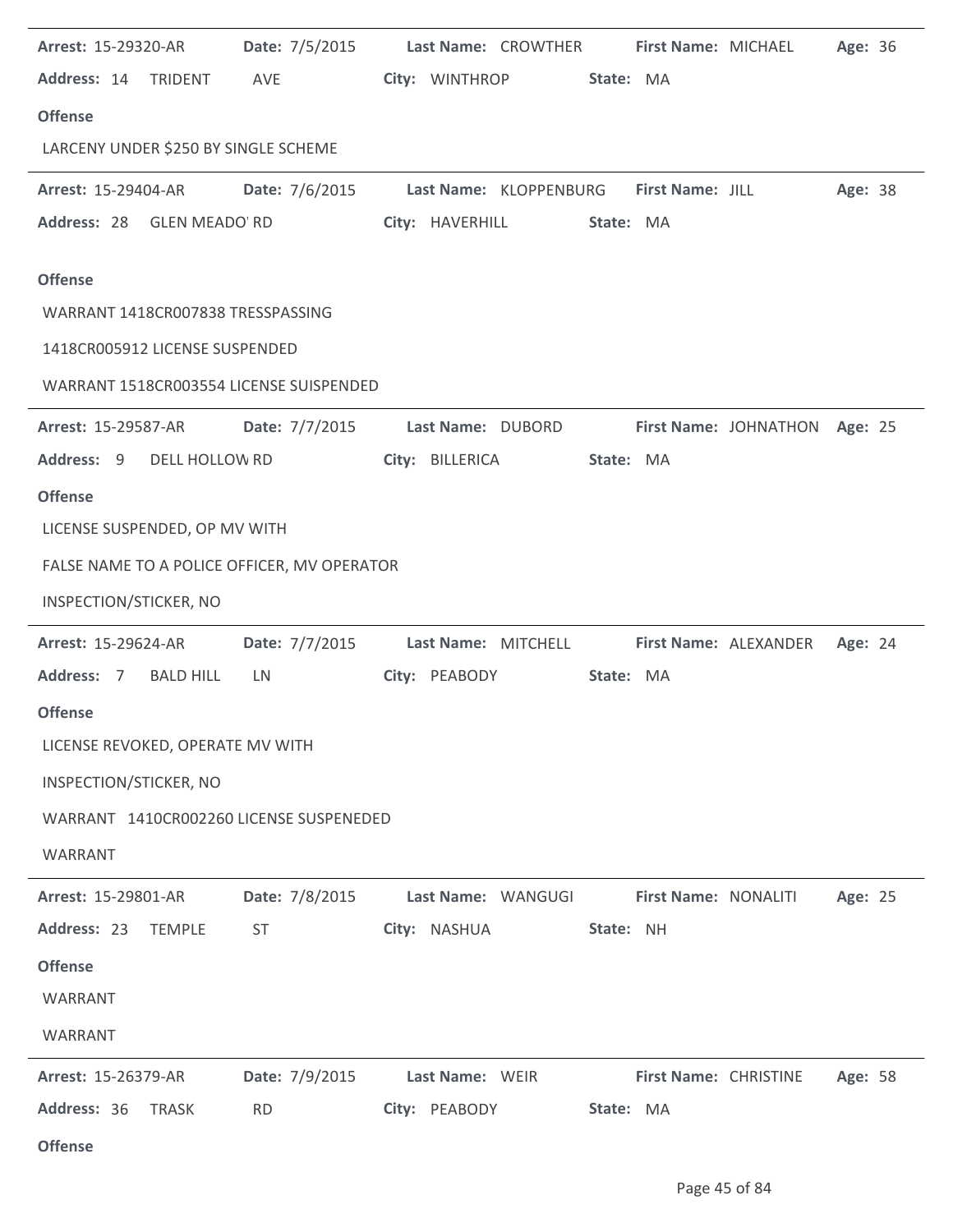| LARCENY UNDER \$250                                     |                 |                     |                              |         |
|---------------------------------------------------------|-----------------|---------------------|------------------------------|---------|
| Arrest: 15-29865-AR                                     | Date: 7/9/2015  | Last Name: LAGRASSE | <b>First Name: FREDERICK</b> | Age: 52 |
| Address: 14<br>HARTFORD                                 | ST.             | City: BEDFORD       | State: MA                    |         |
| <b>Offense</b>                                          |                 |                     |                              |         |
| WARRANT-DOCKET#0222CR000903-A&B                         |                 |                     |                              |         |
| WARRANT-DOCKET# 0118CR000993 - SUSP LIC                 |                 |                     |                              |         |
| WARRANT-DOCKET#0322CR002088-DISORDERLY CONDUCT          |                 |                     |                              |         |
| Arrest: 15-29889-AR                                     | Date: 7/9/2015  | Last Name: ELLIOTT  | First Name: JUSTIN           | Age: 32 |
| Address: 540 SOUTH                                      | ST              | City: TEWKSBURY     | State: MA                    |         |
| <b>Offense</b>                                          |                 |                     |                              |         |
| WARRANT - DOCKET 1411CR003565 (POSSESSION CLASS A DRUG) |                 |                     |                              |         |
| Arrest: 15-30123-A-AR                                   | Date: 7/10/2015 | Last Name: LEWIS    | First Name: TIFFANY          | Age: 33 |
| LINCON ST 1ST<br>Address: 3<br><b>FLOOR</b>             |                 | City: HAVERHILL     | State: MA                    |         |
| <b>Offense</b>                                          |                 |                     |                              |         |
| SHOPLIFTING \$100+ BY CONCEALING MDSE                   |                 |                     |                              |         |
| Arrest: 15-30123-AR                                     | Date: 7/10/2015 | Last Name: DEVANEY  | First Name: APRIL            | Age: 32 |
| Address: 42<br><b>PORTLAND ST</b><br><b>FLOOR</b>       |                 | City: HAVERHILL     | State: MA                    |         |
| <b>Offense</b>                                          |                 |                     |                              |         |
| SHOPLIFTING BY CONCEALING MDSE                          |                 |                     |                              |         |
| Arrest: 15-30133-AR                                     | Date: 7/10/2015 | Last Name: GIORDANO | First Name: MATTHEW          | Age: 30 |
| Address: 6<br><b>LILAC</b>                              | <b>RD</b>       | City: BILLERICA     | State: MA                    |         |
| <b>Offense</b>                                          |                 |                     |                              |         |
| <b>OUI DRUGS</b>                                        |                 |                     |                              |         |
| NEGLIGENT OPERATION OF MOTOR VEHICLE                    |                 |                     |                              |         |
| MARKED LANES VIOLATION                                  |                 |                     |                              |         |
| DRUG, POSSESS CLASS B                                   |                 |                     |                              |         |
| DRUG, POSSESS CLASS C                                   |                 |                     |                              |         |
| Arrest: 15-30482-AR                                     | Date: 7/13/2015 | Last Name: CALLERY  | First Name: SEAN             | Age: 30 |
| Address: 36<br>PARK                                     | <b>ST</b>       | City: LOWELL        | State: MA                    |         |
| <b>Offense</b>                                          |                 |                     |                              |         |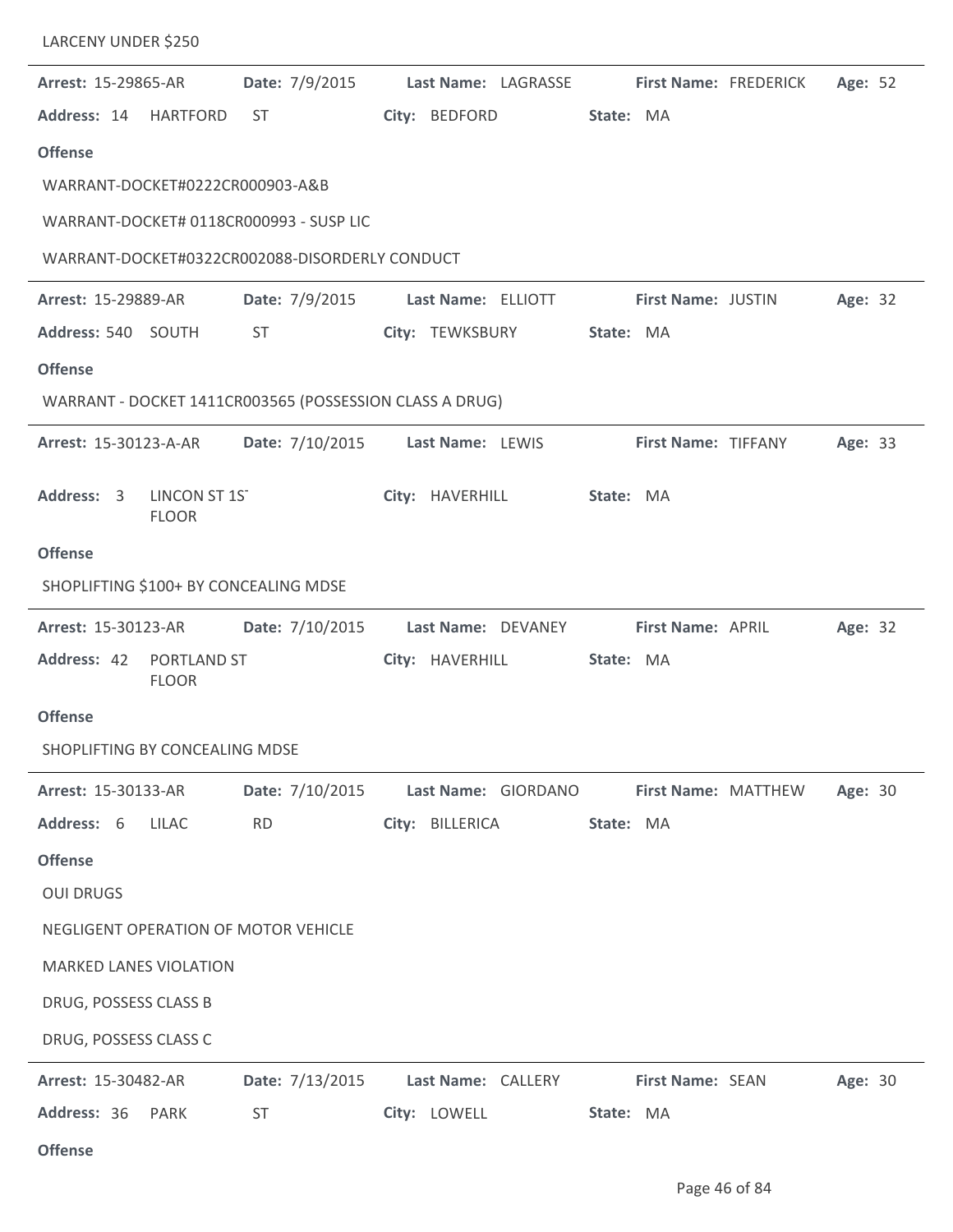| Arrest: 15-30611-AR                                  | Date: 7/14/2015 | Last Name: LONGTIN                                                        | First Name: ROBERT | Age: 47 |
|------------------------------------------------------|-----------------|---------------------------------------------------------------------------|--------------------|---------|
| Address: 4<br><b>ROBERTA</b>                         | LN.             | City: LAWRENCE                                                            | State: MA          |         |
| <b>Offense</b>                                       |                 |                                                                           |                    |         |
| LARCENY OVER \$250                                   |                 |                                                                           |                    |         |
| Arrest: 15-30834-A-AR                                |                 | Date: 7/15/2015    Last Name: CAMPBELL                                    | First Name: JOSHUA | Age: 18 |
| Address: 17 LAKEVIEW                                 | DR              | City: BILLERICA                                                           | State: MA          |         |
| <b>Offense</b>                                       |                 |                                                                           |                    |         |
| DRUG, POSSESS TO DISTRIB CLASS B                     |                 |                                                                           |                    |         |
| Arrest: 15-30834-AR                                  | Date: 7/15/2015 | Last Name: BENTON                                                         | First Name: ROBIN  | Age: 34 |
| Address: 95<br><b>MAIN</b>                           | <b>ST</b>       | City: TEWKSBURY                                                           | State: MA          |         |
| <b>Offense</b>                                       |                 |                                                                           |                    |         |
| DRUG, DISTRIBUTE CLASS B                             |                 |                                                                           |                    |         |
| DRUG, POSSESS TO DISTRIB CLASS B                     |                 |                                                                           |                    |         |
| Arrest: 15-31186-AR                                  | Date: 7/18/2015 | Last Name: COLE                                                           | First Name: GEORGE | Age: 20 |
| Address: 72 ALLEN                                    | <b>RD</b>       | City: TEWKSBURY                                                           | State: MA          |         |
| <b>Offense</b>                                       |                 |                                                                           |                    |         |
| WARRANT DOCKET 1522CR000751 OPER AFTER LICENSE SUSP. |                 |                                                                           |                    |         |
| SPEEDING IN VIOL SPECIAL REGULATION                  |                 |                                                                           |                    |         |
| LICENSE SUSPENDED, OP MV WITH                        |                 |                                                                           |                    |         |
|                                                      |                 | Arrest: 15-31214-AR Date: 7/18/2015 Last Name: CARRIGAN First Name: KEITH |                    | Age: 43 |
| Address: 807 SHAWSHEEN ST                            |                 | City: TEWKSBURY State: MA                                                 |                    |         |
| <b>Offense</b>                                       |                 |                                                                           |                    |         |
| 1411CR001676 LICENSE SUSPENDED                       |                 |                                                                           |                    |         |
| 1410CR001457 LICENSE SUSPENDED                       |                 |                                                                           |                    |         |
|                                                      |                 | Arrest: 15-31228-AR Date: 7/18/2015 Last Name: ROBBINS First Name: SCOTT  |                    | Age: 50 |
| Address:1225 PAWTUCKET BLVD                          |                 | City: LOWELL State: MA                                                    |                    |         |
| <b>Offense</b>                                       |                 |                                                                           |                    |         |
| WARRANT 1450CR002004 A&B                             |                 |                                                                           |                    |         |
| A&B ON POLICE OFFICER                                |                 |                                                                           |                    |         |
| <b>RESIST ARREST</b>                                 |                 |                                                                           |                    |         |
|                                                      |                 |                                                                           |                    |         |

LARCENY OVER \$250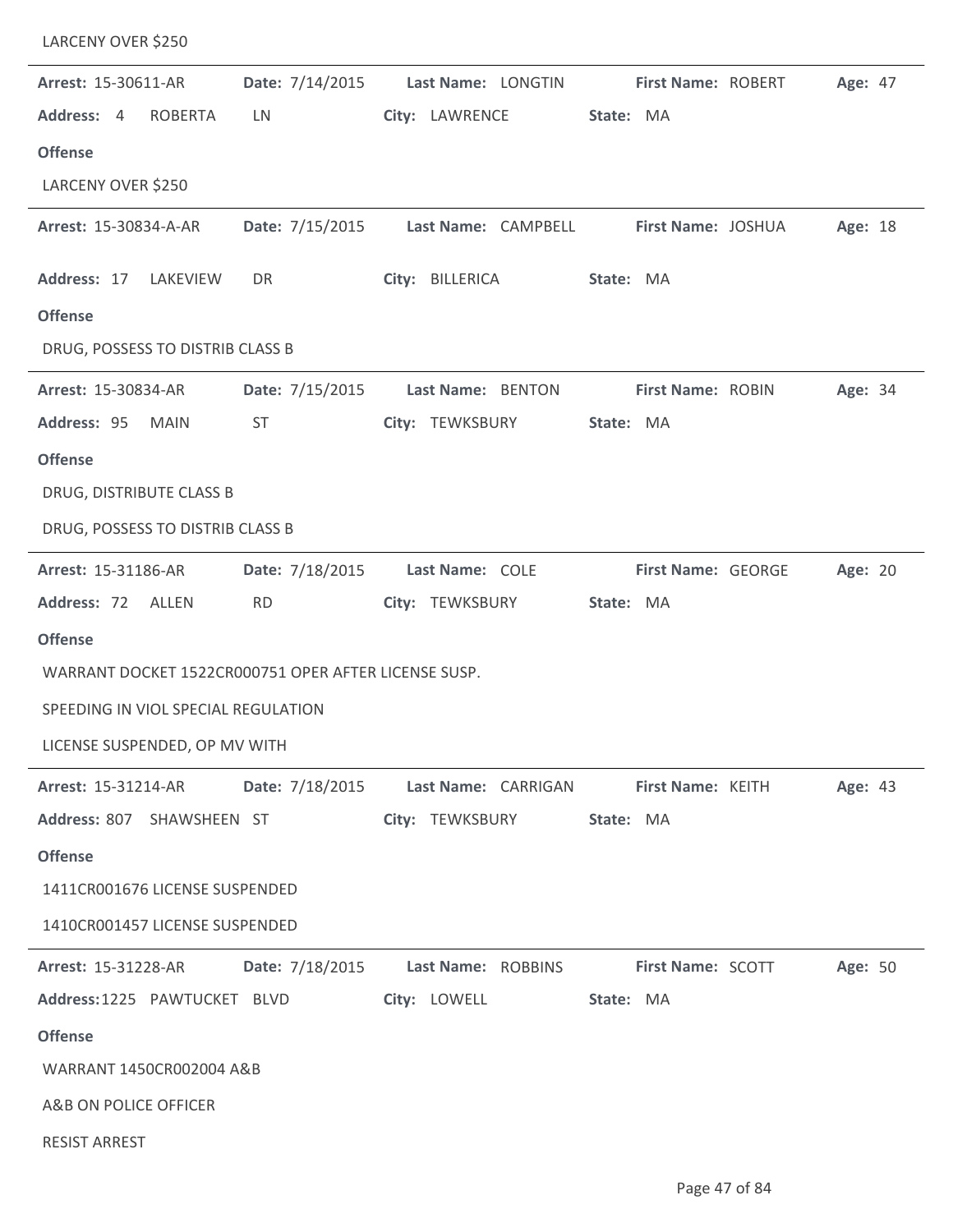| Arrest: 15-31352-AR                 |                                               |                  | Date: 7/19/2015    Last Name: PORTER                | <b>First Name: LISA</b> | Age: 48 |  |
|-------------------------------------|-----------------------------------------------|------------------|-----------------------------------------------------|-------------------------|---------|--|
| Address:1386 GORHAM                 | ST <sub>2</sub>                               | City: LOWELL     | State: MA                                           |                         |         |  |
| <b>Offense</b>                      |                                               |                  |                                                     |                         |         |  |
| SHOPLIFTING BY ASPORTATION          |                                               |                  |                                                     |                         |         |  |
| <b>Arrest: 15-31358-AR</b>          |                                               |                  | Date: 7/19/2015 Last Name: HOANG First Name: JUSTIN |                         | Age: 26 |  |
| Address: 28<br>CENTRAL              | <b>ST</b>                                     | City: HUDSON     | State: NH                                           |                         |         |  |
| <b>Offense</b>                      |                                               |                  |                                                     |                         |         |  |
| <b>DISORDERLY CONDUCT</b>           |                                               |                  |                                                     |                         |         |  |
| SHOPLIFTING BY ASPORTATION          |                                               |                  |                                                     |                         |         |  |
| <b>Arrest: 15-31651-AR</b>          |                                               |                  | Date: 7/21/2015    Last Name: GRIGG                 | First Name: RICHARD     | Age: 53 |  |
|                                     | Address: 148 HIGH ST 2ND FL                   | City: LOWELL     | State: MA                                           |                         |         |  |
| <b>Offense</b>                      |                                               |                  |                                                     |                         |         |  |
|                                     | WARRANT - 0611CR001635 - OP MV W/ SUSP REG    |                  |                                                     |                         |         |  |
| <b>Arrest: 15-31708-AR</b>          | Date: 7/21/2015                               |                  | Last Name: RIVERARIVERA                             | First Name: RAFAEL      | Age: 33 |  |
| Address: 22 ENNELL                  | ST                                            | City: LOWELL     | State: MA                                           |                         |         |  |
| <b>Offense</b>                      |                                               |                  |                                                     |                         |         |  |
|                                     | WARRANT#1511CR000100 LICENSE SUSPENDED, OP MV |                  |                                                     |                         |         |  |
| INSPECTION/STICKER, NO              |                                               |                  |                                                     |                         |         |  |
| LICENSE SUSPENDED, OP MV WITH       |                                               |                  |                                                     |                         |         |  |
| SPEEDING IN VIOL SPECIAL REGULATION |                                               |                  |                                                     |                         |         |  |
| Arrest: 15-31740-AR                 | Date: 7/21/2015                               |                  | Last Name: SANCHEZ-MELENDEZrst Name: YESSENIA       |                         | Age: 27 |  |
| Address: 22<br><b>ENNELL</b>        | <b>ST</b>                                     | City: LOWELL     | State: MA                                           |                         |         |  |
| <b>Offense</b>                      |                                               |                  |                                                     |                         |         |  |
|                                     | WARRANT 1511CR001619 UNLINSURED M/V           |                  |                                                     |                         |         |  |
| Arrest: 15-31756-A-AR               | Date: 7/21/2015                               | Last Name: DOYLE |                                                     | First Name: SHAWN       | Age: 48 |  |
| Address: 1323 SOUTH                 | <b>ST</b>                                     | City: TEWKSBURY  | State: MA                                           |                         |         |  |
| <b>Offense</b>                      |                                               |                  |                                                     |                         |         |  |
| DRUG, POSSESS TO DISTRIB CLASS B    |                                               |                  |                                                     |                         |         |  |
| DRUG, DISTRIBUTE CLASS B            |                                               |                  |                                                     |                         |         |  |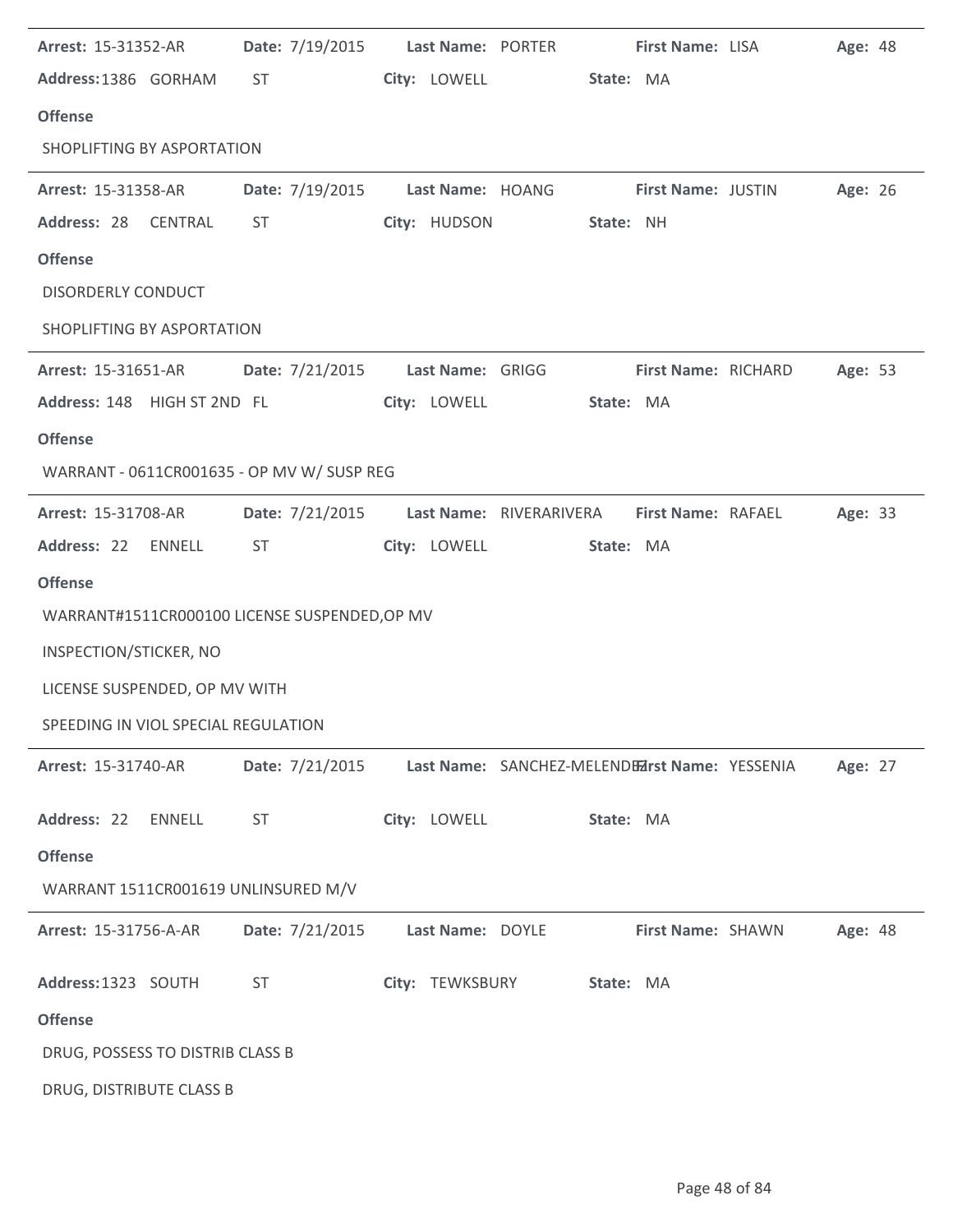| <b>Arrest: 15-31756-AR</b>            |                                                                                                                                                                                                                                | Date: 7/21/2015 Last Name: BUTLER First Name: JAMES                             |           |                     |                           | Age: 36 |  |
|---------------------------------------|--------------------------------------------------------------------------------------------------------------------------------------------------------------------------------------------------------------------------------|---------------------------------------------------------------------------------|-----------|---------------------|---------------------------|---------|--|
| Address: 1323 SOUTH                   | ST and the state of the state of the state of the state of the state of the state of the state of the state of the state of the state of the state of the state of the state of the state of the state of the state of the sta | City: TEWKSBURY                                                                 | State: MA |                     |                           |         |  |
| <b>Offense</b>                        |                                                                                                                                                                                                                                |                                                                                 |           |                     |                           |         |  |
| DRUG, POSSESS CLASS B, SUBSQ.OFF.     |                                                                                                                                                                                                                                |                                                                                 |           |                     |                           |         |  |
| Arrest: 15-31764-AR Date: 7/21/2015   |                                                                                                                                                                                                                                | Last Name: COMPOS                                                               |           |                     | <b>First Name: JOSHUA</b> | Age: 29 |  |
| Address: 49 MANCHESTER ST             |                                                                                                                                                                                                                                | City: MANCHESTER                                                                | State: NH |                     |                           |         |  |
| <b>Offense</b>                        |                                                                                                                                                                                                                                |                                                                                 |           |                     |                           |         |  |
| DRUG, POSSESS CLASS A                 |                                                                                                                                                                                                                                |                                                                                 |           |                     |                           |         |  |
| <b>Arrest: 15-31934-AR</b>            |                                                                                                                                                                                                                                | Date: 7/22/2015 Last Name: CROWTHER First Name: MICHAEL                         |           |                     |                           | Age: 36 |  |
| Address: 14 TRIDENT                   | AVE                                                                                                                                                                                                                            | City: WINTHROP                                                                  | State: MA |                     |                           |         |  |
| <b>Offense</b>                        |                                                                                                                                                                                                                                |                                                                                 |           |                     |                           |         |  |
| WARRANT 1511CR004207 LARCENY UNDER    |                                                                                                                                                                                                                                |                                                                                 |           |                     |                           |         |  |
| DRUG, POSSESS CLASS B                 |                                                                                                                                                                                                                                |                                                                                 |           |                     |                           |         |  |
| LARCENY UNDER \$250 BY FALSE PRETENSE |                                                                                                                                                                                                                                |                                                                                 |           |                     |                           |         |  |
| <b>Arrest: 15-31953-AR</b>            |                                                                                                                                                                                                                                | Date: 7/22/2015 Last Name: SMITH                                                |           |                     | First Name: RAYMOND       | Age: 28 |  |
| Address: 35 SANSON                    | <b>CT</b>                                                                                                                                                                                                                      | City: BOXBOROUGH                                                                | State: MA |                     |                           |         |  |
| <b>Offense</b>                        |                                                                                                                                                                                                                                |                                                                                 |           |                     |                           |         |  |
| <b>OUI LIQUOR</b>                     |                                                                                                                                                                                                                                |                                                                                 |           |                     |                           |         |  |
| NEGLIGENT OPERATION OF MOTOR VEHICLE  |                                                                                                                                                                                                                                |                                                                                 |           |                     |                           |         |  |
|                                       |                                                                                                                                                                                                                                | Arrest: 15-31993-AR Date: 7/23/2015 Last Name: HUARD First Name: ASHLEY Age: 20 |           |                     |                           |         |  |
| Address: 24 DOBSON                    | <b>ST</b>                                                                                                                                                                                                                      | City: WILMINGTON State: MA                                                      |           |                     |                           |         |  |
| <b>Offense</b>                        |                                                                                                                                                                                                                                |                                                                                 |           |                     |                           |         |  |
| UNLICENSED OPERATION OF MV            |                                                                                                                                                                                                                                |                                                                                 |           |                     |                           |         |  |
| USE MV WITHOUT AUTHORITY              |                                                                                                                                                                                                                                |                                                                                 |           |                     |                           |         |  |
| <b>Arrest: 15-32016-A-AR</b>          | Date: 7/23/2015                                                                                                                                                                                                                | Last Name: DIAZ                                                                 |           | First Name: JEFFREY |                           | Age: 39 |  |
| Address: 213 CABOT                    | <b>RD</b>                                                                                                                                                                                                                      | City: TEWKSBURY State: MA                                                       |           |                     |                           |         |  |
| <b>Offense</b>                        |                                                                                                                                                                                                                                |                                                                                 |           |                     |                           |         |  |
| STOP FOR POLICE, FAIL                 |                                                                                                                                                                                                                                |                                                                                 |           |                     |                           |         |  |
| CONSPIRACY TO VIOLATE DRUG LAW        |                                                                                                                                                                                                                                |                                                                                 |           |                     |                           |         |  |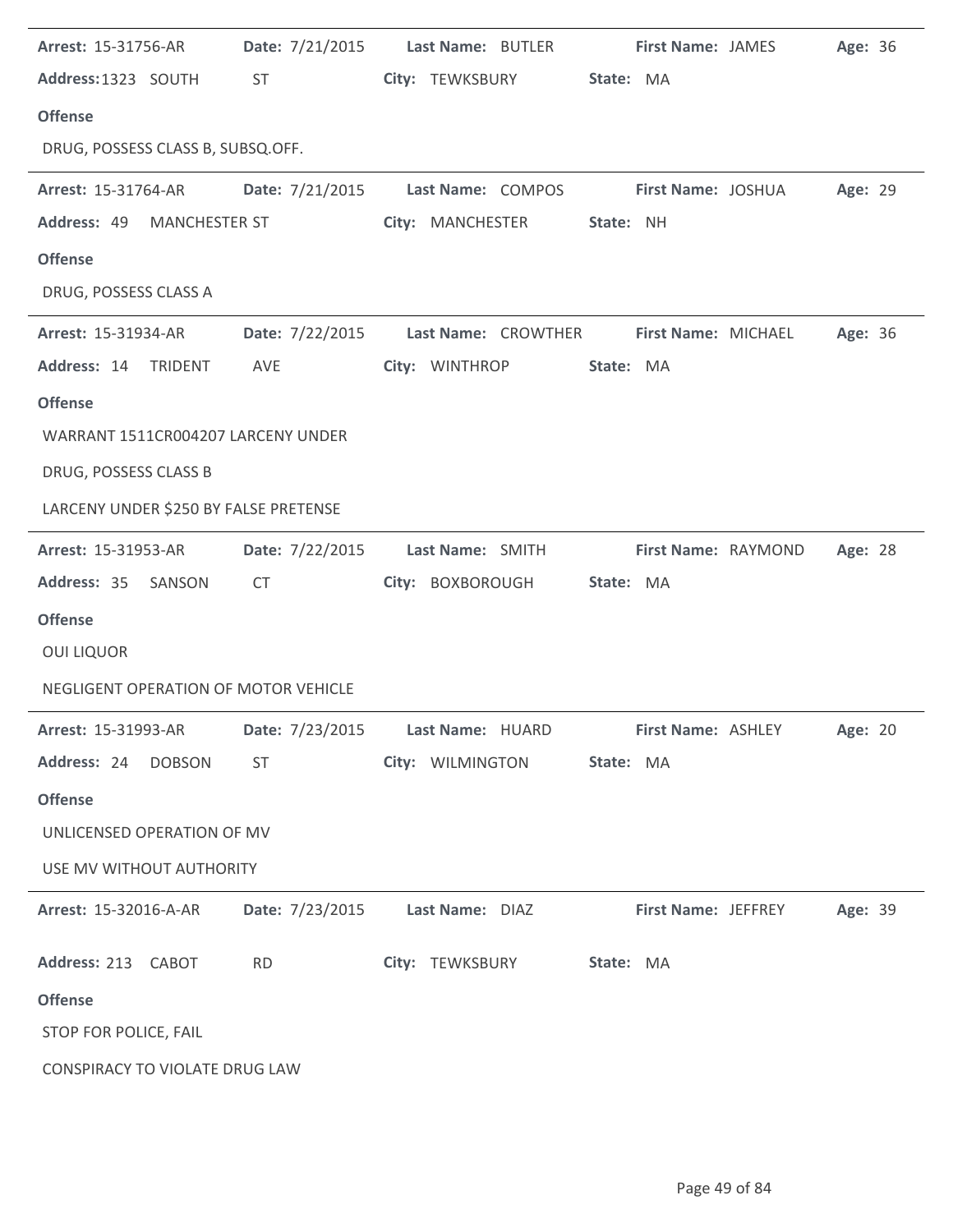| Arrest: 15-32016-AR                    | Date: 7/23/2015                    | Last Name: LEBRON  |                       | First Name: ROBERTO        | Age: 25 |  |
|----------------------------------------|------------------------------------|--------------------|-----------------------|----------------------------|---------|--|
| Address: 26 INMAN                      | <b>ST</b>                          | City: LAWRENCE     | State: MA             |                            |         |  |
| <b>Offense</b>                         |                                    |                    |                       |                            |         |  |
| LICENSE REVOKED, OPERATE MV WITH       |                                    |                    |                       |                            |         |  |
| <b>CONSPIRACY TO VIOLATE DRUG LAW</b>  |                                    |                    |                       |                            |         |  |
| STOP FOR POLICE, FAIL                  |                                    |                    |                       |                            |         |  |
| Arrest: 15-32016-B-AR                  | Date: 7/23/2015 Last Name: ELLIOTT |                    |                       | <b>First Name: JUSTIN</b>  | Age: 32 |  |
| Address: 540 SOUTH                     | ST                                 | City: TEWKSBURY    | State: MA             |                            |         |  |
| <b>Offense</b>                         |                                    |                    |                       |                            |         |  |
| <b>CONSPIRACY TO VIOLATE DRUG LAW</b>  |                                    |                    |                       |                            |         |  |
| Arrest: 15-32016-C-AR                  | Date: 7/23/2015                    | Last Name: DIAZ    |                       | First Name: GEOFFREY       | Age: 37 |  |
| Address: 213 CABOT                     | <b>RD</b>                          | City: TEWKSBURY    | State: MA             |                            |         |  |
| <b>Offense</b>                         |                                    |                    |                       |                            |         |  |
| <b>CONSPIRACY TO VIOLATE DRUG LAW</b>  |                                    |                    |                       |                            |         |  |
| Arrest: 15-32062-AR                    | Date: 7/23/2015                    |                    | Last Name: LEWANDOSKI | First Name: JOHN           | Age: 63 |  |
| Address: 85 QUAIL                      | <b>RUN</b>                         | City: TEWKSBURY    | State: MA             |                            |         |  |
| <b>Offense</b>                         |                                    |                    |                       |                            |         |  |
| OUI LIQUOR, 3RD OFFENSE                |                                    |                    |                       |                            |         |  |
| NEGLIGENT OPERATION OF MOTOR VEHICLE   |                                    |                    |                       |                            |         |  |
| <b>MARKED LANES VIOLATION</b>          |                                    |                    |                       |                            |         |  |
| <b>Arrest: 15-32244-AR</b>             | Date: 7/24/2015 Last Name: ROUX    |                    |                       | <b>First Name: MATTHEW</b> | Age: 35 |  |
| Address: 6<br><b>BOISVERT</b>          | <b>RD</b>                          | City: TEWKSBURY    | State: MA             |                            |         |  |
| <b>Offense</b>                         |                                    |                    |                       |                            |         |  |
| WARRANT (1551CR001151)                 |                                    |                    |                       |                            |         |  |
| <b>Arrest: 15-32309-AR</b>             | Date: 7/25/2015                    | Last Name: MACKLIN |                       | First Name: RICHIE         | Age: 48 |  |
| Address:1095 CHANDLER                  | ST                                 | City: TEWKSBURY    | State: MA             |                            |         |  |
| <b>Offense</b>                         |                                    |                    |                       |                            |         |  |
| WARRANT 1411CR003875 LICENSE SUSPENDED |                                    |                    |                       |                            |         |  |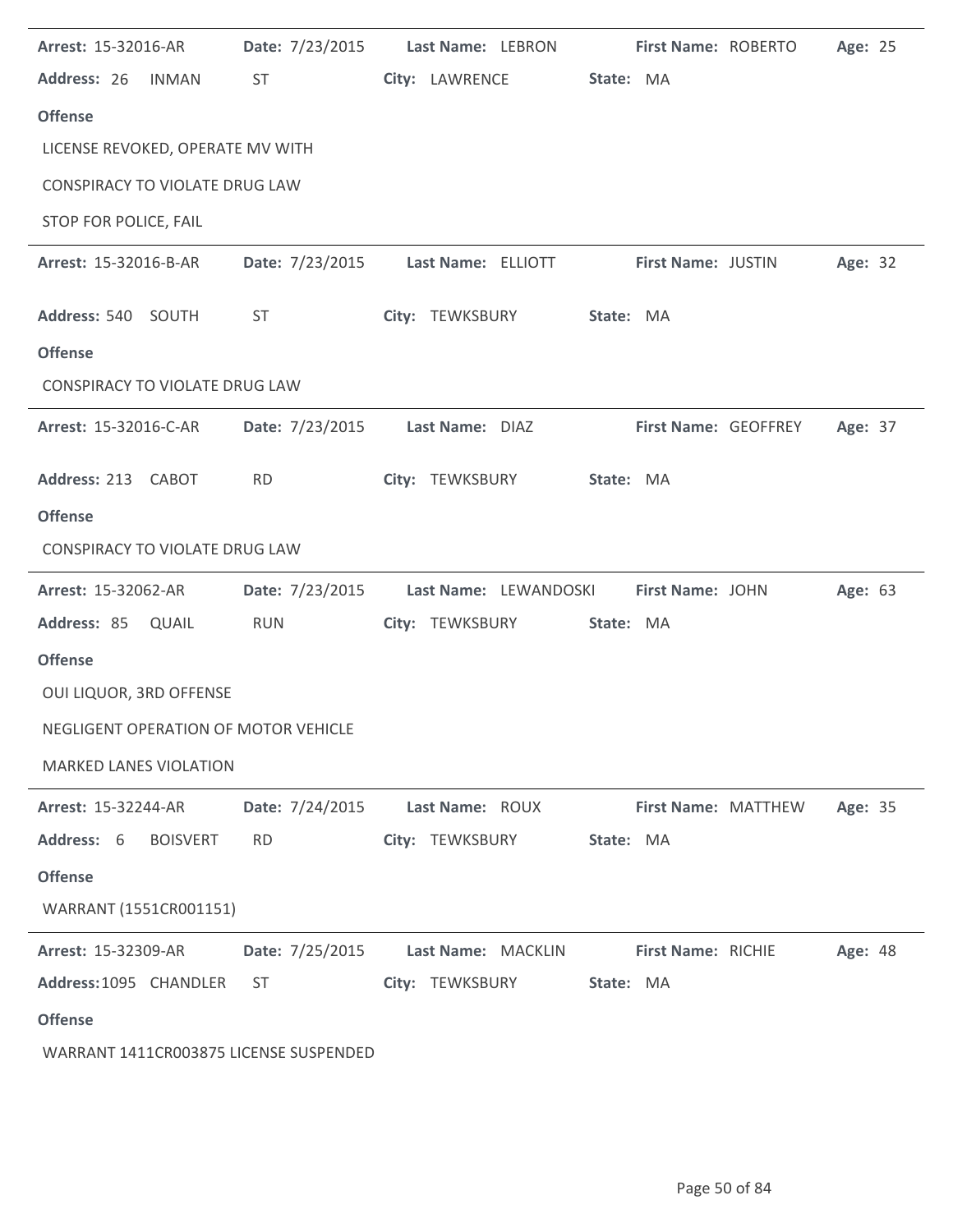| Arrest: 15-32430-AR                                   | Date: 7/26/2015                                                                                                                                                                                                                |                    | Last Name: TAMBONE                                        | <b>First Name: JAMES</b> | Age: 24 |  |
|-------------------------------------------------------|--------------------------------------------------------------------------------------------------------------------------------------------------------------------------------------------------------------------------------|--------------------|-----------------------------------------------------------|--------------------------|---------|--|
| Address:167B PLEASANT                                 | ST and the state of the state of the state of the state of the state of the state of the state of the state of the state of the state of the state of the state of the state of the state of the state of the state of the sta | City: TEWKSBURY    | State: MA                                                 |                          |         |  |
| <b>Offense</b>                                        |                                                                                                                                                                                                                                |                    |                                                           |                          |         |  |
| WARRANT#1522CR000607 LICENSE SUSPENDED SUBSQ. OFFENSE |                                                                                                                                                                                                                                |                    |                                                           |                          |         |  |
| CREDIT CARD, LARCENY OF                               |                                                                                                                                                                                                                                |                    |                                                           |                          |         |  |
| LARCENY UNDER \$250                                   |                                                                                                                                                                                                                                |                    |                                                           |                          |         |  |
| <b>Arrest: 15-32529-AR</b>                            |                                                                                                                                                                                                                                |                    | Date: 7/27/2015 Last Name: GALVIN First Name: SAMANTHA    |                          | Age: 25 |  |
| Address: 52 WILLOWDALE AVE                            |                                                                                                                                                                                                                                | City: TYNGSBOROUGH | State: MA                                                 |                          |         |  |
| <b>Offense</b>                                        |                                                                                                                                                                                                                                |                    |                                                           |                          |         |  |
| WARRANT - 1411CR006083 - OP MV W/ SUSP LIC            |                                                                                                                                                                                                                                |                    |                                                           |                          |         |  |
| Arrest: 15-32533-AR                                   |                                                                                                                                                                                                                                |                    | Date: 7/27/2015 Last Name: PHONGVICHITH First Name: ATXAY |                          | Age: 55 |  |
| Address: 189 MIDDLESEX ST                             |                                                                                                                                                                                                                                | City: LOWELL       | State: MA                                                 |                          |         |  |
| <b>Offense</b>                                        |                                                                                                                                                                                                                                |                    |                                                           |                          |         |  |
| WARRANT - 1411CR000169 - SHOPLIFTING                  |                                                                                                                                                                                                                                |                    |                                                           |                          |         |  |
| WARRANT - 1311CR001828 - SHOPLIFTING                  |                                                                                                                                                                                                                                |                    |                                                           |                          |         |  |
| <b>Arrest: 15-32671-AR</b>                            | Date: 7/28/2015                                                                                                                                                                                                                | Last Name: MCKEON  |                                                           | <b>First Name: JAMES</b> | Age: 22 |  |
| Address: 120 CASTLE                                   | <b>RD</b>                                                                                                                                                                                                                      | City: LOWELL       | State: MA                                                 |                          |         |  |
| <b>Offense</b>                                        |                                                                                                                                                                                                                                |                    |                                                           |                          |         |  |
| WARRANT#1411CR000243 B&E MV NIGHT FELONY              |                                                                                                                                                                                                                                |                    |                                                           |                          |         |  |
| WARRANT#1211CR002992 UNLICENSED OPERATION             |                                                                                                                                                                                                                                |                    |                                                           |                          |         |  |
| Arrest: 15-32950-AR                                   | Date: 7/30/2015                                                                                                                                                                                                                | Last Name: MARTEL  |                                                           | First Name: DANIEL       | Age: 20 |  |
| Address: 1390 MAIN                                    | <b>ST</b>                                                                                                                                                                                                                      | City: TEWKSBURY    | State: MA                                                 |                          |         |  |
| <b>Offense</b>                                        |                                                                                                                                                                                                                                |                    |                                                           |                          |         |  |
| LARCENY OVER \$250                                    |                                                                                                                                                                                                                                |                    |                                                           |                          |         |  |
| LARCENY UNDER \$250                                   |                                                                                                                                                                                                                                |                    |                                                           |                          |         |  |
| LARCENY OVER \$250                                    |                                                                                                                                                                                                                                |                    |                                                           |                          |         |  |
| <b>LARCENY UNDER \$250</b>                            |                                                                                                                                                                                                                                |                    |                                                           |                          |         |  |
| LARCENY OVER \$250                                    |                                                                                                                                                                                                                                |                    |                                                           |                          |         |  |
| Arrest: 15-33078-AR                                   | Date: 8/1/2015                                                                                                                                                                                                                 | Last Name: RIVERA  |                                                           | First Name: TYRELL       | Age: 23 |  |
| Address: 189<br>MIDDLESEX                             | <b>ST</b>                                                                                                                                                                                                                      | City: LOWELL       | State: MA                                                 |                          |         |  |
| <b>Offense</b>                                        |                                                                                                                                                                                                                                |                    |                                                           |                          |         |  |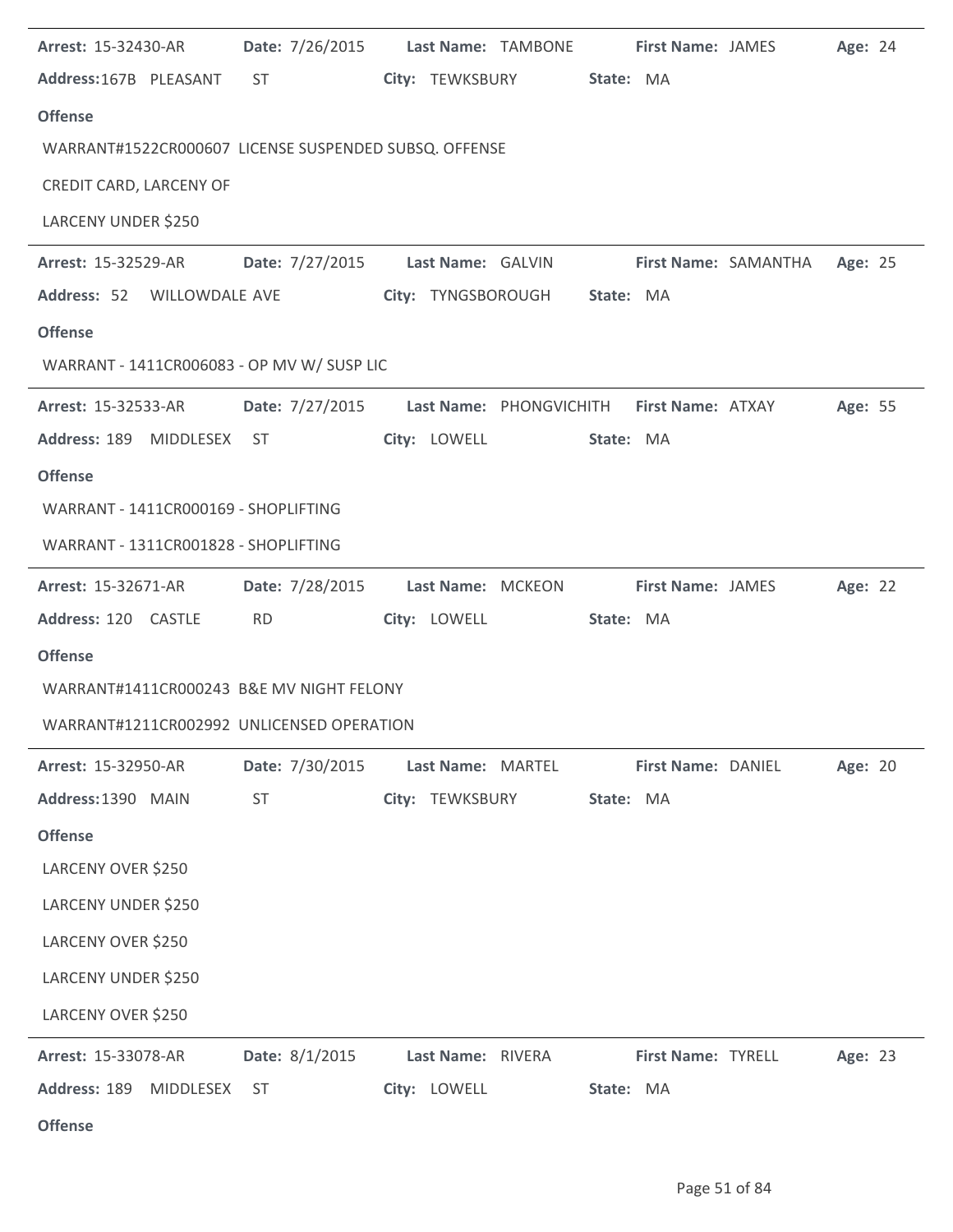| WARRANT 1511CR000880 VIOLATION OF R/O         |                |                                                    |           |                     |                       |         |  |
|-----------------------------------------------|----------------|----------------------------------------------------|-----------|---------------------|-----------------------|---------|--|
| Arrest: 15-33150-AR                           | Date: 8/1/2015 | Last Name: PARADISO                                |           | First Name: CRAIG   |                       | Age: 21 |  |
| Address: 143 BALDWIN                          | <b>RD</b>      | City: BILLERICA                                    | State: MA |                     |                       |         |  |
| <b>Offense</b>                                |                |                                                    |           |                     |                       |         |  |
| FOLLOWING TOO CLOSELY                         |                |                                                    |           |                     |                       |         |  |
| NEGLIGENT OPERATION OF MOTOR VEHICLE          |                |                                                    |           |                     |                       |         |  |
| <b>OUI DRUGS</b>                              |                |                                                    |           |                     |                       |         |  |
| Arrest: 15-33154-AR                           | Date: 8/1/2015 | Last Name: ORTIZ                                   |           | First Name: JOHN    |                       | Age: 21 |  |
| Address: 46<br>CAMPBELL                       | <b>ST</b>      | City: WOBURN                                       | State: MA |                     |                       |         |  |
| <b>Offense</b>                                |                |                                                    |           |                     |                       |         |  |
| DRUG, POSSESS CLASS E                         |                |                                                    |           |                     |                       |         |  |
| <b>DISORDERLY CONDUCT</b>                     |                |                                                    |           |                     |                       |         |  |
| <b>RESIST ARREST</b>                          |                |                                                    |           |                     |                       |         |  |
| Arrest: 15-33336-AR                           | Date: 8/2/2015 | Last Name: FRATUS                                  |           |                     | First Name: CATHERINE | Age: 56 |  |
| Address: 425 SHAWMUT                          | AVE            | City: BOSTON                                       | State: MA |                     |                       |         |  |
| <b>Offense</b>                                |                |                                                    |           |                     |                       |         |  |
| WARRANT                                       |                |                                                    |           |                     |                       |         |  |
| Arrest: 15-33201-AR                           | Date: 8/3/2015 | Last Name: ROUX                                    |           | First Name: MATTHEW |                       | Age: 35 |  |
| Address: 6<br><b>BOISVERT</b>                 | <b>RD</b>      | City: TEWKSBURY                                    | State: MA |                     |                       |         |  |
| <b>Offense</b>                                |                |                                                    |           |                     |                       |         |  |
| STRANGULATION OR SUFFOCATION                  |                |                                                    |           |                     |                       |         |  |
| <b>Arrest: 15-33425-AR</b>                    |                | Date: 8/3/2015 Last Name: GALLINARO                |           |                     | First Name: NICHOLAS  | Age: 23 |  |
| Address: 99 MARSHALL ST                       |                | City: BILLERICA                                    | State: MA |                     |                       |         |  |
| <b>Offense</b>                                |                |                                                    |           |                     |                       |         |  |
| WARRANT - 1518CR000571 - CON VIOLATE DRUG LAW |                |                                                    |           |                     |                       |         |  |
| <b>Arrest: 15-33436-AR</b>                    |                | Date: 8/3/2015 Last Name: PROCTOR First Name: KIRK |           |                     |                       | Age: 23 |  |
| Address: 221 SHORELINE                        | DR             | City: TEWKSBURY State: MA                          |           |                     |                       |         |  |
| <b>Offense</b>                                |                |                                                    |           |                     |                       |         |  |
| WARRANT -1311CR007061 - ASSAULT W/ DW         |                |                                                    |           |                     |                       |         |  |
| WARRANT - 1211CR005201 - LARCENY UNDER \$250  |                |                                                    |           |                     |                       |         |  |
| WARRANT - 1111CR006967 - UNREG MV             |                |                                                    |           |                     |                       |         |  |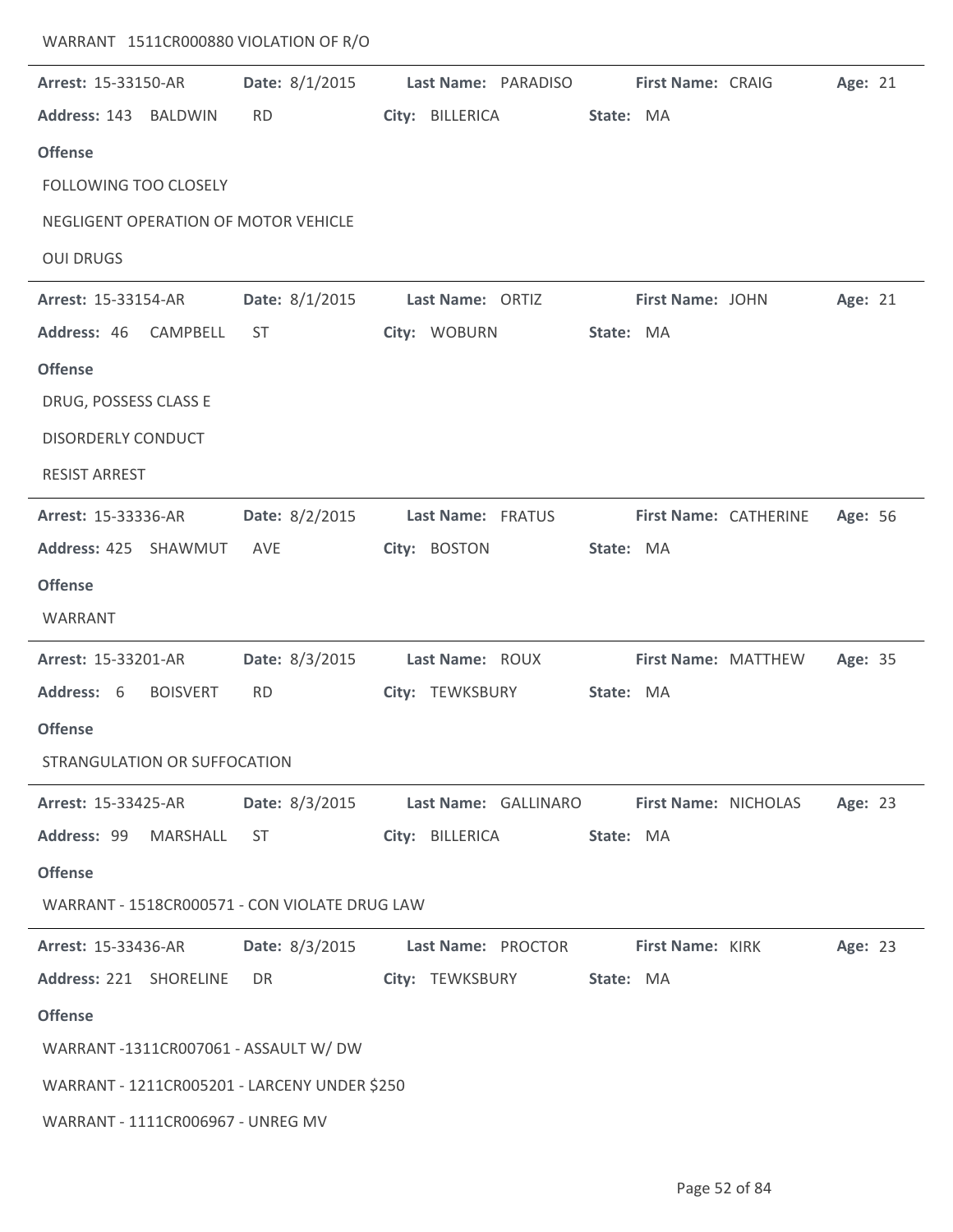| WARRANT - 1411CR003088 - OP MV W/ LIC SUSP |  |
|--------------------------------------------|--|
|--------------------------------------------|--|

| Arrest: 15-34008-AR           |       | Date: 8/7/2015                                           | Last Name: MORRIS  |                      |           | First Name: DAVID        | Age: 20 |  |
|-------------------------------|-------|----------------------------------------------------------|--------------------|----------------------|-----------|--------------------------|---------|--|
| Address: 32 WARD              |       | <b>ST</b>                                                | City: TEWKSBURY    |                      | State: MA |                          |         |  |
| <b>Offense</b>                |       |                                                          |                    |                      |           |                          |         |  |
|                               |       | NEGLIGENT OPERATION OF MOTOR VEHICLE                     |                    |                      |           |                          |         |  |
|                               |       | EMERGENCY VEHICLE, WILFULLY OBSTRUCT, 3D                 |                    |                      |           |                          |         |  |
| <b>MARKED LANES VIOLATION</b> |       |                                                          |                    |                      |           |                          |         |  |
| <b>OUI LIQUOR</b>             |       |                                                          |                    |                      |           |                          |         |  |
|                               |       | ALCOHOL IN MV, POSSESS OPEN CONTAINER OF                 |                    |                      |           |                          |         |  |
| LICENSE NOT IN POSSESSION     |       |                                                          |                    |                      |           |                          |         |  |
| Arrest: 15-34081-AR           |       | Date: 8/7/2015                                           |                    | Last Name: BERGERSON |           | First Name: DAVID        | Age: 55 |  |
| Address: 27 SPRING COVE RD    |       |                                                          | City: NASHUA       |                      | State: NH |                          |         |  |
| <b>Offense</b>                |       |                                                          |                    |                      |           |                          |         |  |
|                               |       | WARRANT (DOCKET 8413CR004096, 90/10 UNLICENSED OP OF MV) |                    |                      |           |                          |         |  |
| Arrest: 15-34119-AR           |       | Date: 8/7/2015                                           | Last Name: THEUS   |                      |           | <b>First Name: JAMES</b> | Age: 32 |  |
| Address: 36                   | LYMAN | <b>ST</b>                                                | City: LYNN         |                      | State: MA |                          |         |  |
| <b>Offense</b>                |       |                                                          |                    |                      |           |                          |         |  |
| LIGHTS VIOLATION, MV          |       |                                                          |                    |                      |           |                          |         |  |
| LICENSE SUSPENDED, OP MV WITH |       |                                                          |                    |                      |           |                          |         |  |
| Arrest: 15-34123-AR           |       | Date: 8/7/2015                                           |                    | Last Name: BUCKLEY   |           | First Name: TIMOTHY      | Age: 51 |  |
| Address: 63 LAKE              |       | <b>ST</b>                                                | City: TEWKSBURY    |                      | State: MA |                          |         |  |
| <b>Offense</b>                |       |                                                          |                    |                      |           |                          |         |  |
| OUI LIQUOR, 3RD OFFENSE       |       |                                                          |                    |                      |           |                          |         |  |
| LIGHTS VIOLATION, MV          |       |                                                          |                    |                      |           |                          |         |  |
| <b>Arrest: 15-34142-AR</b>    |       | Date: 8/8/2015                                           | Last Name: KETSITH |                      |           | First Name: MANKONE      | Age: 27 |  |
| Address: 407 WALKER           |       | ST                                                       | City: LOWELL       |                      | State: MA |                          |         |  |
| <b>Offense</b>                |       |                                                          |                    |                      |           |                          |         |  |
| <b>OUI LIQUOR</b>             |       |                                                          |                    |                      |           |                          |         |  |
| Arrest: 15-34300-AR           |       | Date: 8/9/2015                                           | Last Name: NUNEZ   |                      |           | First Name: NELCIO       | Age: 61 |  |
| Address: 15                   | 2ND   | AVE                                                      | City: LOWELL       |                      | State: MA |                          |         |  |
| <b>Offense</b>                |       |                                                          |                    |                      |           |                          |         |  |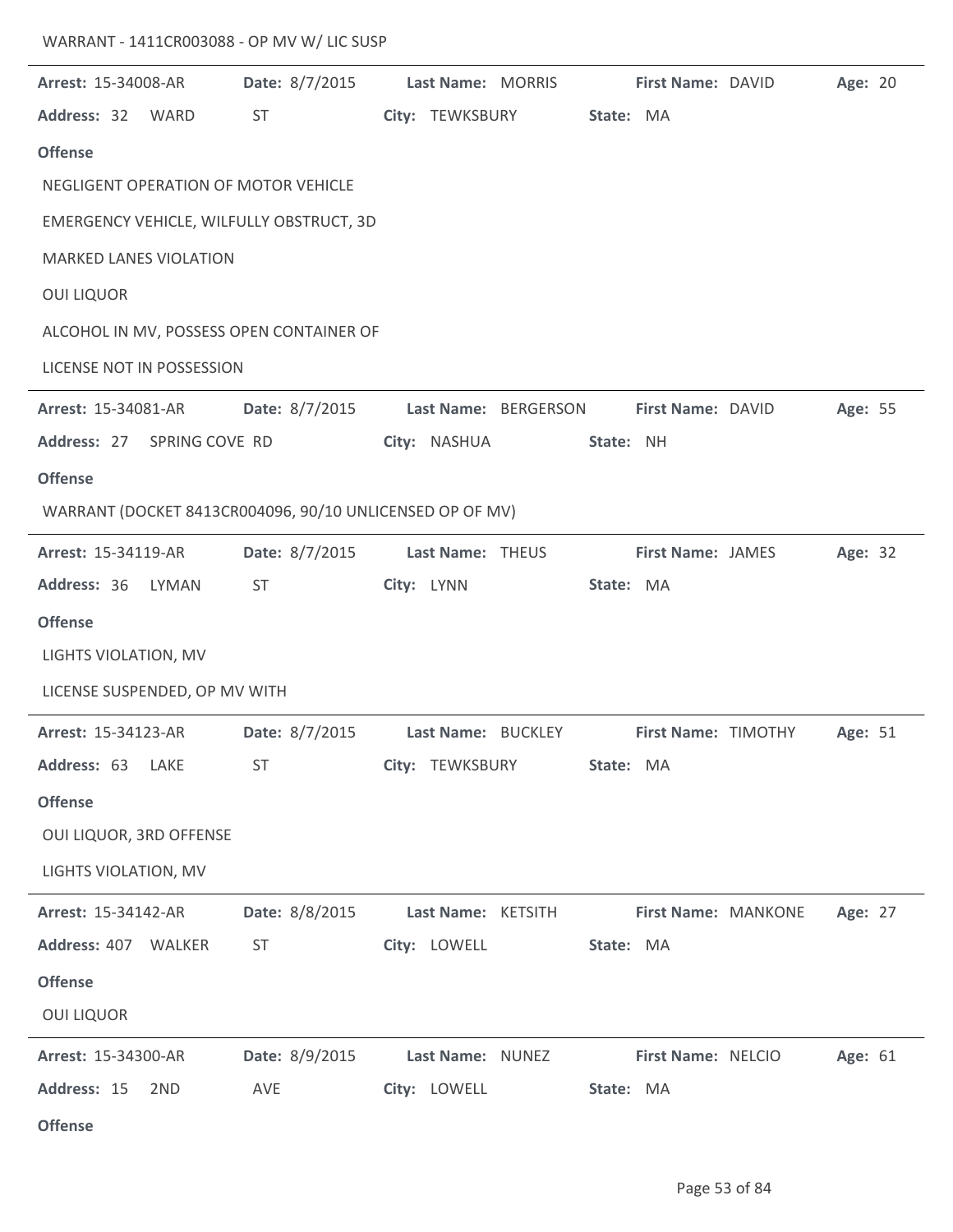| <b>MARKED LANES VIOLATION</b>                   |                 |                     |                    |         |  |
|-------------------------------------------------|-----------------|---------------------|--------------------|---------|--|
| Arrest: 15-34319-AR                             | Date: 8/9/2015  | Last Name: PROCTOR  | First Name: SHARON | Age: 41 |  |
| Address: 221 SHORELINE                          | DR.             | City: TEWKSBURY     | State: MA          |         |  |
| <b>Offense</b>                                  |                 |                     |                    |         |  |
| WARRANT - 1411CR001295 - B&E DAYTIME FOR FELONY |                 |                     |                    |         |  |
| WARRANT - 1411CR002285 - A&B                    |                 |                     |                    |         |  |
| <b>Arrest: 15-34463-AR</b>                      | Date: 8/10/2015 | Last Name: NATALE   | First Name: PHILIP | Age: 35 |  |
| Address: 48 LOWELL                              | <b>ST</b>       | City: TEWKSBURY     | State: MA          |         |  |
| <b>Offense</b>                                  |                 |                     |                    |         |  |
| WARRANT - 1211CR001997 - OUI LIQUOR             |                 |                     |                    |         |  |
| <b>Arrest: 15-34468-AR</b>                      | Date: 8/10/2015 | Last Name: GRULLON  | First Name: JULIAN | Age: 22 |  |
| Address: 156 CHAPEL                             | AVE             | City: LOWELL        | State: MA          |         |  |
| <b>Offense</b>                                  |                 |                     |                    |         |  |
| LARCENY OVER \$250                              |                 |                     |                    |         |  |
| LARCENY OVER \$250                              |                 |                     |                    |         |  |
| LARCENY OVER \$250                              |                 |                     |                    |         |  |
| LARCENY OVER \$250                              |                 |                     |                    |         |  |
| LARCENY OVER \$250                              |                 |                     |                    |         |  |
| Arrest: 15-34789-A-AR                           | Date: 8/12/2015 | Last Name: PILOTE   | First Name: MARK   | Age: 25 |  |
| Address: 34 LOCUST                              | <b>ST</b>       | City: BURLINGTON    | State: MA          |         |  |
| <b>Offense</b>                                  |                 |                     |                    |         |  |
| DRUG, POSSESS CLASS E                           |                 |                     |                    |         |  |
| WARRANT #1453CR002453                           |                 |                     |                    |         |  |
| Arrest: 15-34789-AR                             | Date: 8/12/2015 | Last Name: CHRISTIE | First Name: BRYAN  | Age: 24 |  |
| Address: 35<br><b>BERNIER</b>                   | <b>ST</b>       | City: LOWELL        | State: MA          |         |  |
| <b>Offense</b>                                  |                 |                     |                    |         |  |
| DRUG, POSSESS TO DISTRIB CLASS E                |                 |                     |                    |         |  |
| LICENSE SUSPENDED, OP MV WITH                   |                 |                     |                    |         |  |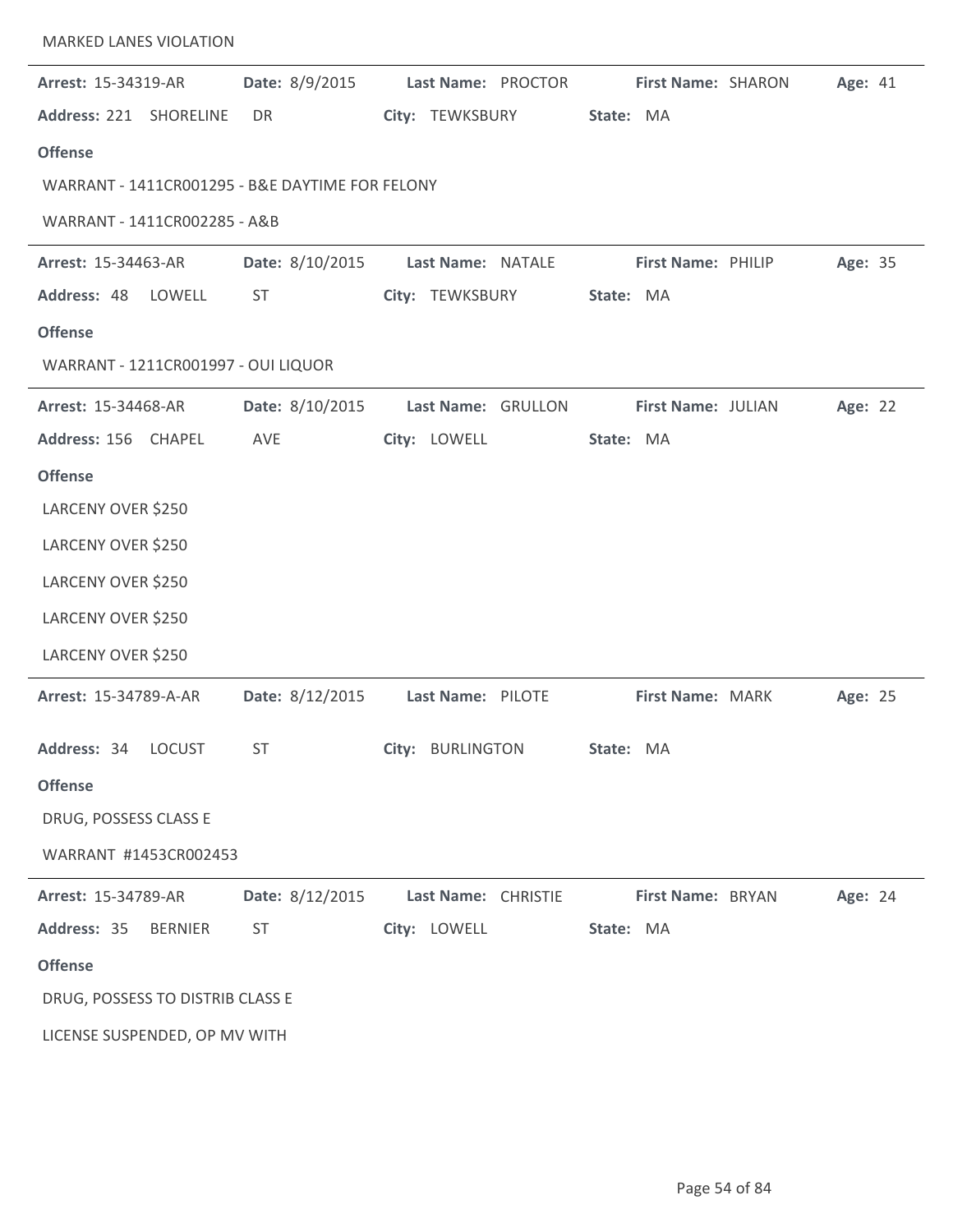| Arrest: 15-34789-B-AR            |                 | Date: 8/12/2015 Last Name: CLEGG                     | First Name: ALAN                                                 | Age: 27 |
|----------------------------------|-----------------|------------------------------------------------------|------------------------------------------------------------------|---------|
| Address: 72 HEATH                | <b>ST</b>       | City: TEWKSBURY                                      | State: MA                                                        |         |
| <b>Offense</b>                   |                 |                                                      |                                                                  |         |
| DRUG, POSSESS TO DISTRIB CLASS E |                 |                                                      |                                                                  |         |
| Arrest: 15-34879-AR              | Date: 8/13/2015 | Last Name: DELSAS                                    | First Name: MANUEL                                               | Age: 47 |
| Address: 291 REVERE              | ST              | City: REVERE                                         | State: MA                                                        |         |
| <b>Offense</b>                   |                 |                                                      |                                                                  |         |
| LARCENY OVER \$250               |                 |                                                      |                                                                  |         |
| Arrest: 15-34897-AR              | Date: 8/13/2015 | Last Name: DODGE                                     | First Name: PETER                                                | Age: 32 |
| Address: 14 LOCKE                | <b>RD</b>       | City: BILLERICA                                      | State: MA                                                        |         |
| <b>Offense</b>                   |                 |                                                      |                                                                  |         |
| INSPECTION/STICKER, NO           |                 |                                                      |                                                                  |         |
| LICENSE SUSPENDED, OP MV WITH    |                 |                                                      |                                                                  |         |
| <b>Arrest: 15-34926-A-AR</b>     | Date: 8/13/2015 | Last Name: RIDDLE                                    | First Name: COLBY                                                | Age: 27 |
| Address: 48<br>SAUNDERS          | <b>CIR</b>      | City: TEWKSBURY                                      | State: MA                                                        |         |
| <b>Offense</b>                   |                 |                                                      |                                                                  |         |
| DRUG, POSSESS CLASS A            |                 |                                                      |                                                                  |         |
| <b>WARRANT</b>                   |                 |                                                      |                                                                  |         |
| Arrest: 15-34926-AR              |                 |                                                      | Date: 8/13/2015 Last Name: WHEATON First Name: CHRISTINE Age: 22 |         |
| Address: 310 TRULL               | RD              | City: TEWKSBURY                                      | State: MA                                                        |         |
| <b>Offense</b>                   |                 |                                                      |                                                                  |         |
| DRUG, POSSESS CLASS A            |                 |                                                      |                                                                  |         |
| <b>Arrest: 15-34987-AR</b>       | Date: 8/14/2015 | Last Name: PETERS                                    | <b>First Name: SCOTT</b>                                         | Age: 27 |
| Address: 112 VALE                | <b>ST</b>       | City: TEWKSBURY                                      | State: MA                                                        |         |
| <b>Offense</b>                   |                 |                                                      |                                                                  |         |
| <b>B&amp;E FOR MISDEMEANOR</b>   |                 |                                                      |                                                                  |         |
| <b>Arrest: 15-35078-AR</b>       |                 | Date: 8/14/2015 Last Name: CONWAY First Name: JAKLYN |                                                                  | Age: 26 |
| Address: 15<br><b>ROPER</b>      | ST              | City: LOWELL                                         | State: MA                                                        |         |
| <b>Offense</b>                   |                 |                                                      |                                                                  |         |
| <b>OUI LIQUOR</b>                |                 |                                                      |                                                                  |         |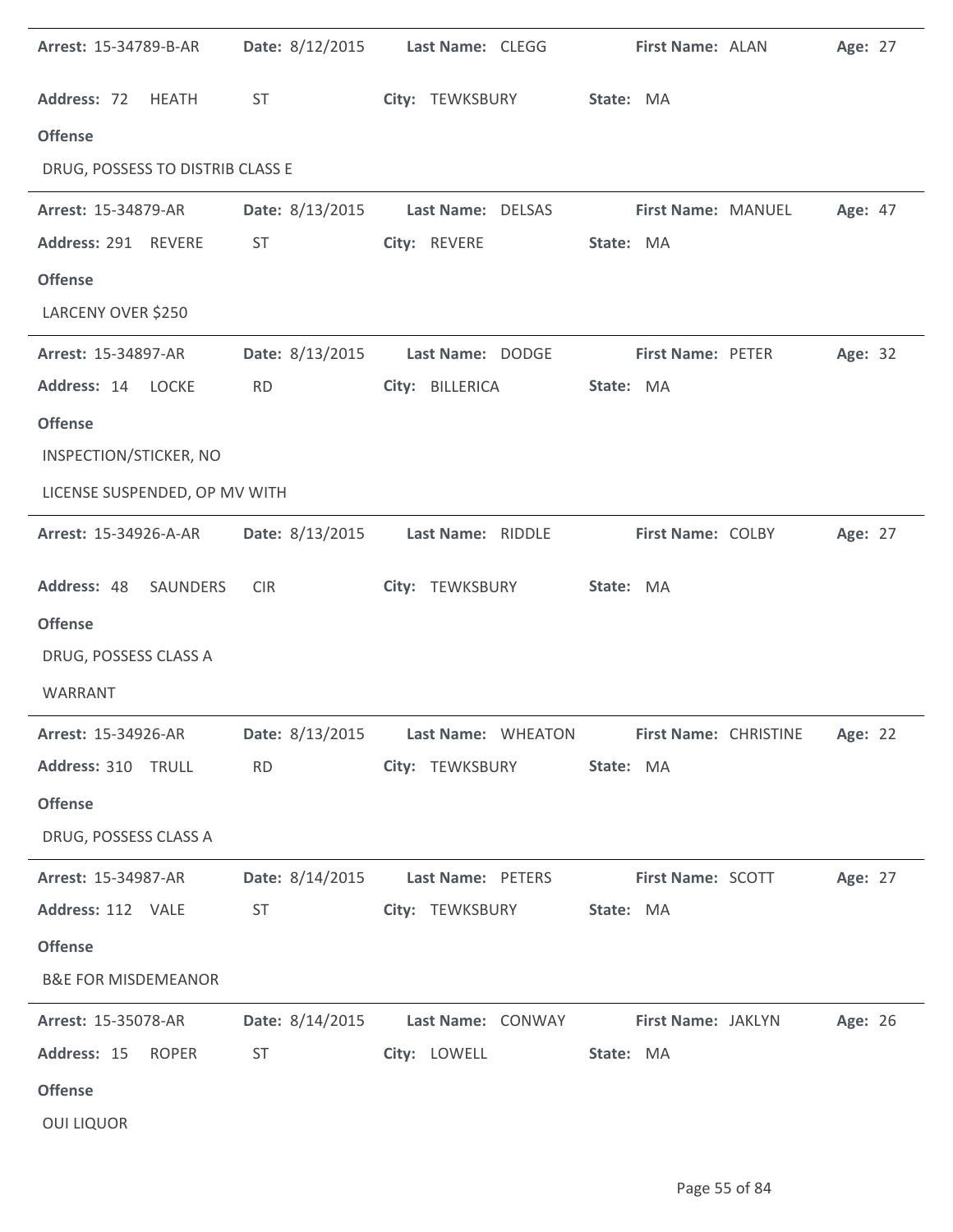| <b>OUI DRUGS</b>                          |                                       |                 |                           |           |                           |         |  |
|-------------------------------------------|---------------------------------------|-----------------|---------------------------|-----------|---------------------------|---------|--|
| NEGLIGENT OPERATION OF MOTOR VEHICLE      |                                       |                 |                           |           |                           |         |  |
| DRUG, POSSESS CLASS E                     |                                       |                 |                           |           |                           |         |  |
| <b>MARKED LANES VIOLATION</b>             |                                       |                 |                           |           |                           |         |  |
| <b>Arrest: 15-35217-AR</b>                | Date: 8/15/2015                       |                 | Last Name: MOLINARI       |           | First Name: JOHN          | Age: 41 |  |
| Address: 110 MAUREEN                      | DR                                    |                 | City: TEWKSBURY           | State: MA |                           |         |  |
| <b>Offense</b>                            |                                       |                 |                           |           |                           |         |  |
| LICENSE REVOKED, OPERATE MV WITH          |                                       |                 |                           |           |                           |         |  |
| ALCOHOL IN MV, POSSESS OPEN CONTAINER OF  |                                       |                 |                           |           |                           |         |  |
| WARRANT                                   |                                       |                 |                           |           |                           |         |  |
| OUI LIQUOR, 3RD OFFENSE                   |                                       |                 |                           |           |                           |         |  |
| NEGLIGENT OPERATION OF MOTOR VEHICLE      |                                       |                 |                           |           |                           |         |  |
| <b>Arrest: 15-35358-AR</b>                | Date: 8/17/2015                       |                 | Last Name: DONOVAN        |           | First Name: ELIZABETH     | Age: 39 |  |
| Address: 311 LOWELL                       | ST.                                   | City: ANDOVER   |                           | State: MA |                           |         |  |
| <b>Offense</b>                            |                                       |                 |                           |           |                           |         |  |
| 1318CR006168 LICENSE SUSPENDED            |                                       |                 |                           |           |                           |         |  |
| 1318CR000761 LICENSE SUSPENDED            |                                       |                 |                           |           |                           |         |  |
| 1318CR000157 LICENSE SUSPENDED            |                                       |                 |                           |           |                           |         |  |
| <b>Arrest: 15-35497-AR</b>                | Date: 8/18/2015    Last Name: MCLAINE |                 |                           |           | First Name: VINCENT       | Age: 22 |  |
| Address:1284 WHIPPLE RD                   |                                       |                 | City: TEWKSBURY State: MA |           |                           |         |  |
| <b>Offense</b>                            |                                       |                 |                           |           |                           |         |  |
| WARRANT-DOCKET#1511CR003941 - SHOPLIFTING |                                       |                 |                           |           |                           |         |  |
| Arrest: 15-35734-AR                       | Date: 8/19/2015                       | Last Name: HALL |                           |           | First Name: BRYAN         | Age: 37 |  |
| Address: 7 FILLMORE                       | DR                                    | City: BILLERICA |                           | State: MA |                           |         |  |
| <b>Offense</b>                            |                                       |                 |                           |           |                           |         |  |
| INSPECTION/STICKER, NO                    |                                       |                 |                           |           |                           |         |  |
| LICENSE SUSPENDED, OP MV WITH             |                                       |                 |                           |           |                           |         |  |
| Arrest: 15-35835-AR                       | Date: 8/20/2015                       |                 | Last Name: BURNS          |           | <b>First Name: DEBBIE</b> | Age: 50 |  |
| <b>Address:</b><br><b>PO BOX 524</b>      |                                       | City: LAWRENCE  |                           | State: MA |                           |         |  |
| <b>Offense</b>                            |                                       |                 |                           |           |                           |         |  |
| CREDIT CARD FRAUD OVER \$250              |                                       |                 |                           |           |                           |         |  |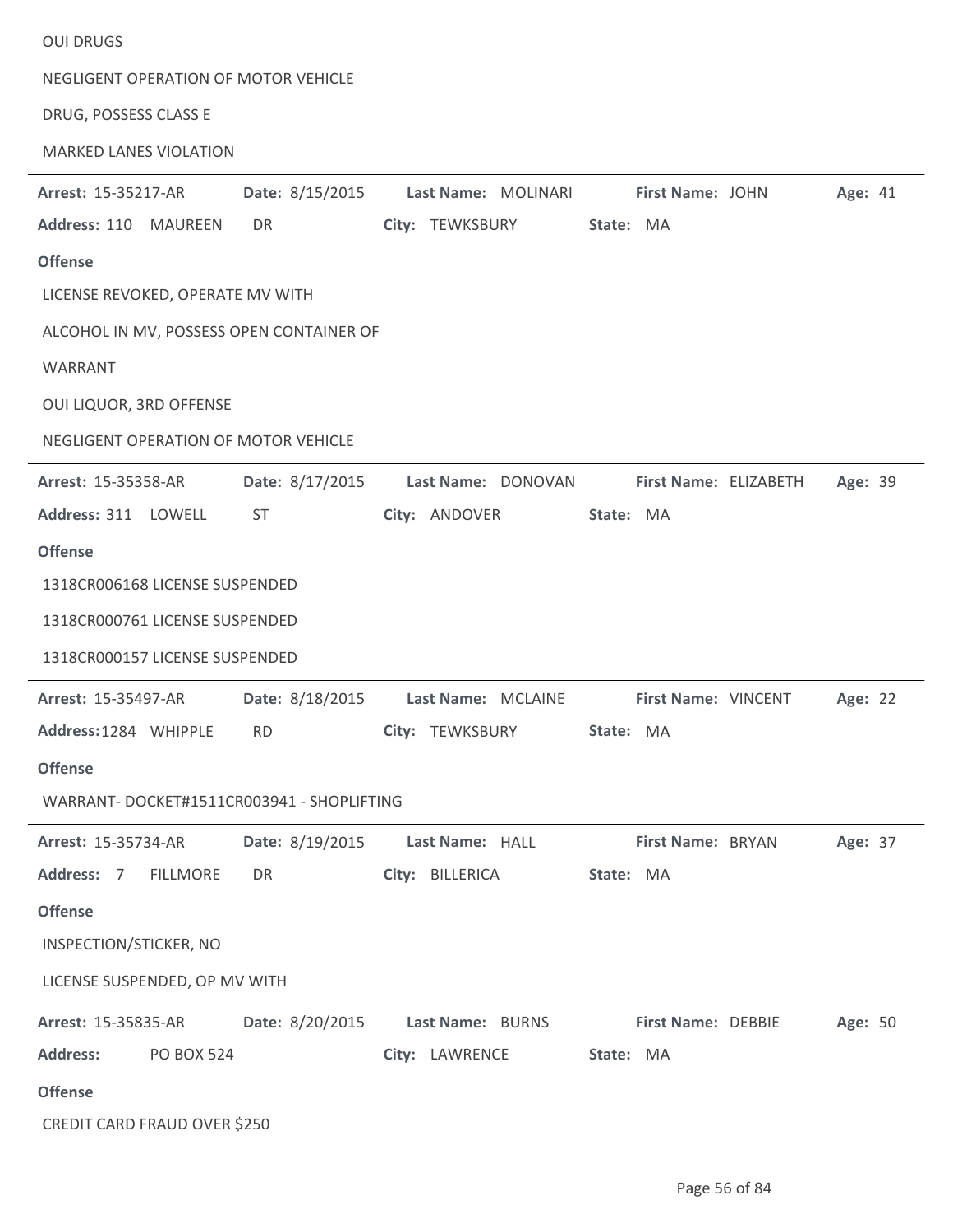| CREDIT CARD FRAUD OVER \$250                    |                                      |                     |           |                       |  |         |  |  |  |
|-------------------------------------------------|--------------------------------------|---------------------|-----------|-----------------------|--|---------|--|--|--|
| CREDIT CARD FRAUD OVER \$250                    |                                      |                     |           |                       |  |         |  |  |  |
| CREDIT CARD, POSSESS COUNTERFEIT PRESS          |                                      |                     |           |                       |  |         |  |  |  |
| <b>FALSE IMPERSONATION &amp; IDENTITY FRAUD</b> |                                      |                     |           |                       |  |         |  |  |  |
| <b>FALSE IMPERSONATION &amp; IDENTITY FRAUD</b> |                                      |                     |           |                       |  |         |  |  |  |
| <b>FALSE IMPERSONATION &amp; IDENTITY FRAUD</b> |                                      |                     |           |                       |  |         |  |  |  |
| LICENSE REVOKED, OPERATE MV WITH                |                                      |                     |           |                       |  |         |  |  |  |
| <b>Arrest: 15-35846-AR</b>                      | Date: 8/20/2015                      | Last Name: GREENLAW |           | First Name: SHAUN     |  | Age: 32 |  |  |  |
| Address: 5 ROBINWOOD AVE                        |                                      | City: BILLERICA     | State: MA |                       |  |         |  |  |  |
| <b>Offense</b>                                  |                                      |                     |           |                       |  |         |  |  |  |
| LICENSE SUSPENDED, OP MV WITH                   |                                      |                     |           |                       |  |         |  |  |  |
| <b>Arrest: 15-35867-AR</b>                      | Date: 8/20/2015                      | Last Name: STINNETT |           | First Name: LORI      |  | Age: 54 |  |  |  |
| Address: 47<br><b>BILLERICA</b>                 | <b>RD</b>                            | City: CHELMSFORD    | State: MA |                       |  |         |  |  |  |
| <b>Offense</b>                                  |                                      |                     |           |                       |  |         |  |  |  |
| OUI LIQUOR, 2ND OFFENSE                         |                                      |                     |           |                       |  |         |  |  |  |
|                                                 | NEGLIGENT OPERATION OF MOTOR VEHICLE |                     |           |                       |  |         |  |  |  |
| Arrest: 15-35890-AR                             | Date: 8/20/2015                      | Last Name: MITRANO  |           | First Name: JOSEPH    |  | Age: 26 |  |  |  |
| Address: 2<br>SANGER                            | ST                                   | City: MEDFORD       | State: MA |                       |  |         |  |  |  |
| <b>Offense</b>                                  |                                      |                     |           |                       |  |         |  |  |  |
| DRUG, POSSESS TO DISTRIB CLASS E                |                                      |                     |           |                       |  |         |  |  |  |
| Arrest: 15-35900-AR                             | Date: 8/20/2015                      | Last Name: SMITH    |           | First Name: THOMAS    |  | Age: 53 |  |  |  |
| Address: 47 TANGELWOOI DR                       |                                      | City: TEATICKET     | State: MA |                       |  |         |  |  |  |
| <b>Offense</b>                                  |                                      |                     |           |                       |  |         |  |  |  |
| DRUG, DISTRIBUTE CLASS E                        |                                      |                     |           |                       |  |         |  |  |  |
| 1211CR003883 LARCENY OVER                       |                                      |                     |           |                       |  |         |  |  |  |
| 1389CR001644 B&E BUILDING NIGHTTIME             |                                      |                     |           |                       |  |         |  |  |  |
| Arrest: 15-35910-AR                             | Date: 8/21/2015                      | Last Name: DODGE    |           | First Name: BRIDGETTE |  | Age: 24 |  |  |  |
| Address: 157 NESMITH                            | <b>ST</b>                            | City: LOWELL        | State: MA |                       |  |         |  |  |  |
| <b>Offense</b>                                  |                                      |                     |           |                       |  |         |  |  |  |
| STOP FOR POLICE, FAIL                           |                                      |                     |           |                       |  |         |  |  |  |
| <b>OUI LIQUOR</b>                               |                                      |                     |           |                       |  |         |  |  |  |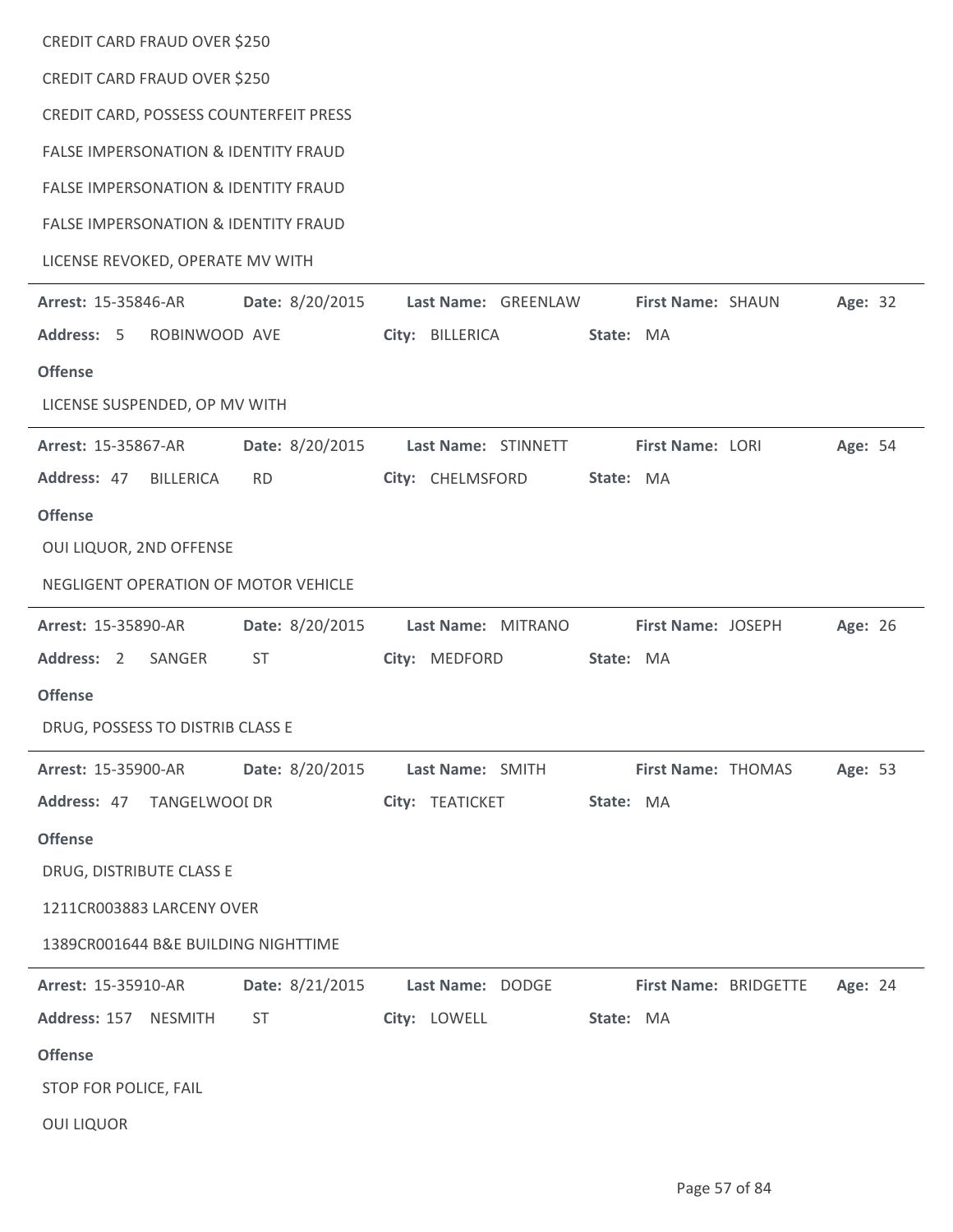| NEGLIGENT OPERATION OF MOTOR VEHICLE            |                 |                                    |                           |         |
|-------------------------------------------------|-----------------|------------------------------------|---------------------------|---------|
| Arrest: 15-36229-AR                             | Date: 8/23/2015 | Last Name: CARTER                  | First Name: COLLEEN       | Age: 48 |
| Address: 5<br>PONDVIEW                          | LN              | City: TEWKSBURY                    | State: MA                 |         |
| <b>Offense</b>                                  |                 |                                    |                           |         |
| <b>MARKED LANES VIOLATION</b>                   |                 |                                    |                           |         |
| <b>OUI LIQUOR</b>                               |                 |                                    |                           |         |
| UNLICENSED OPERATION OF MV                      |                 |                                    |                           |         |
| <b>Arrest: 15-36240-AR</b>                      | Date: 8/24/2015 | Last Name: CAPPELLO                | First Name: WILLIAM       | Age: 57 |
| Address: 10<br>PEARL                            | <b>ST</b>       | City: TEWKSBURY                    | State: MA                 |         |
| <b>Offense</b>                                  |                 |                                    |                           |         |
| THREAT TO COMMIT CRIME TO WIT/ MURDER           |                 |                                    |                           |         |
| <b>B&amp;E BUILDING NIGHTTIME FOR FELONY</b>    |                 |                                    |                           |         |
| A&B                                             |                 |                                    |                           |         |
| Arrest: 15-36491-AR                             | Date: 8/25/2015 | Last Name: DIAMOND                 | First Name: NATHAN        | Age: 35 |
| Address: PO<br><b>BOX</b>                       |                 | City: LIBERTY                      | State: ME                 |         |
| <b>Offense</b>                                  |                 |                                    |                           |         |
| SHOPLIFTING BY ASPORTATION                      |                 |                                    |                           |         |
| <b>TRESPASS</b>                                 |                 |                                    |                           |         |
| Arrest: 15-36497-AR                             |                 | Date: 8/25/2015 Last Name: CIFREDO | First Name: DAVID         | Age: 28 |
| Address: 50 CHESTNUT ST                         |                 | City: LOWELL                       | State: MA                 |         |
| <b>Offense</b>                                  |                 |                                    |                           |         |
| WARRANT 1511CR001593 NEGLIGENT OPERATION OF M/V |                 |                                    |                           |         |
| <b>Arrest: 15-36596-AR</b>                      |                 | Date: 8/26/2015 Last Name: KEEFE   | <b>First Name: JOANNE</b> | Age: 54 |
| Address: 2580 MAIN                              | <b>ST</b>       | City: TEWKSBURY                    | State: MA                 |         |
| <b>Offense</b>                                  |                 |                                    |                           |         |
| WARRANT - 1211CR000160 - LARCENY OVER \$250.00  |                 |                                    |                           |         |
| <b>Arrest: 15-36676-AR</b>                      |                 | Date: 8/26/2015 Last Name: PERRY   | <b>First Name: JAMES</b>  | Age: 26 |
| Address: 21 SECOR                               | <b>WAY</b>      | City: TEWKSBURY State: MA          |                           |         |
| <b>Offense</b>                                  |                 |                                    |                           |         |
| STRANGULATION OR SUFFOCATION                    |                 |                                    |                           |         |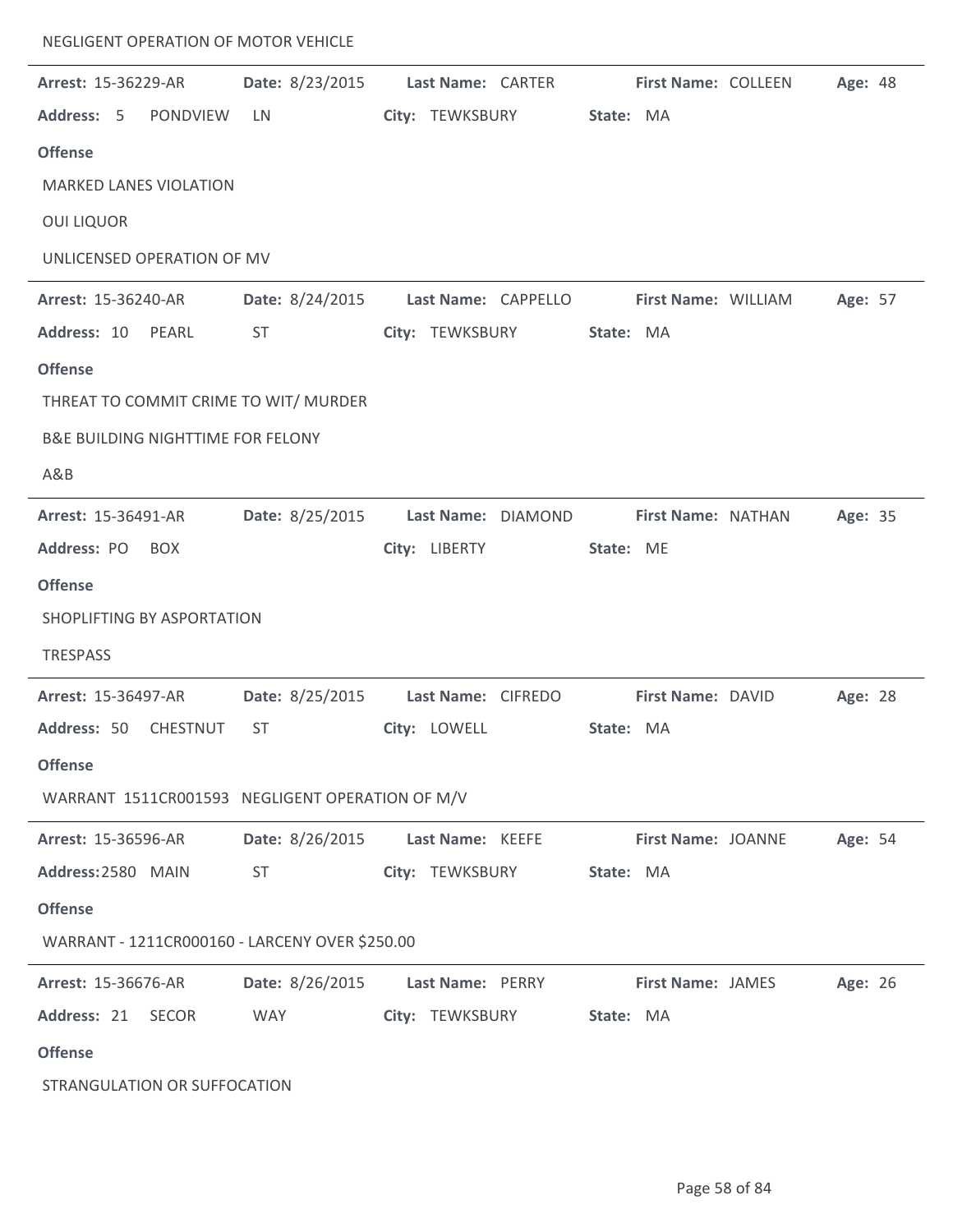| <b>Arrest: 15-36765-AR</b>             |             | Date: 8/27/2015 Last Name: RODRIQUEZ First Name: PEDRO |                  |                      |           |                          | Age: 22 |  |
|----------------------------------------|-------------|--------------------------------------------------------|------------------|----------------------|-----------|--------------------------|---------|--|
| Address: 43 BROOKDALE AVE              |             |                                                        |                  | City: HAVERHILL      | State: MA |                          |         |  |
| <b>Offense</b>                         |             |                                                        |                  |                      |           |                          |         |  |
| <b>COURTESY BOOKING</b>                |             |                                                        |                  |                      |           |                          |         |  |
| <b>Arrest: 15-36862-AR</b>             |             | Date: 8/28/2015 Last Name: CATALDO First Name: DOMENIC |                  |                      |           |                          | Age: 29 |  |
| Address: 26                            | MARKET      | ST                                                     |                  | City: LAWRENCE       | State: MA |                          |         |  |
| <b>Offense</b>                         |             |                                                        |                  |                      |           |                          |         |  |
| <b>OUI LIQUOR &amp; SERIOUS INJURY</b> |             |                                                        |                  |                      |           |                          |         |  |
| NEGLIGENT OPERATION OF MOTOR VEHICLE   |             |                                                        |                  |                      |           |                          |         |  |
| LICENSE REVOKED, OPERATE MV WITH       |             |                                                        |                  |                      |           |                          |         |  |
| Arrest: 15-36917-AR                    |             | Date: 8/28/2015 Last Name: HEMBREE                     |                  |                      |           | <b>First Name: JAMES</b> | Age: 26 |  |
| Address: 749 NORTH                     |             | ST                                                     |                  | City: TEWKSBURY      | State: MA |                          |         |  |
| <b>Offense</b>                         |             |                                                        |                  |                      |           |                          |         |  |
| 1311CR007229 THREAT TO COMMIT CRIME    |             |                                                        |                  |                      |           |                          |         |  |
| 1511CR001204 DRUG, POSSESS CLASS B     |             |                                                        |                  |                      |           |                          |         |  |
| <b>Arrest: 15-36958-AR</b>             |             | Date: 8/29/2015 Last Name: QUINTANA                    |                  |                      |           | First Name: ANTHONY      | Age: 23 |  |
| Address: 43 STARBIRD                   |             | ST                                                     | City: LOWELL     |                      | State: MA |                          |         |  |
| <b>Offense</b>                         |             |                                                        |                  |                      |           |                          |         |  |
| <b>OUI LIQUOR</b>                      |             |                                                        |                  |                      |           |                          |         |  |
| NEGLIGENT OPERATION OF MOTOR VEHICLE   |             |                                                        |                  |                      |           |                          |         |  |
| LICENSE SUSPENDED, OP MV WITH          |             |                                                        |                  |                      |           |                          |         |  |
| <b>Arrest: 15-37045-AR</b>             |             | Date: 8/29/2015                                        |                  | Last Name: CLIFFORD  |           | <b>First Name: JAMES</b> | Age: 60 |  |
| Address: 257 SHAWSHEEN AVE             |             |                                                        | City: WILMINGTON |                      | State: MA |                          |         |  |
| <b>Offense</b>                         |             |                                                        |                  |                      |           |                          |         |  |
| <b>TRESPASS</b>                        |             |                                                        |                  |                      |           |                          |         |  |
| Arrest: 15-37064-AR                    |             | Date: 8/29/2015                                        |                  | Last Name: NICKERSON |           | First Name: LYNNE        | Age: 57 |  |
| Address: 408                           | <b>MAIN</b> | <b>ST</b>                                              | City: HAVERHILL  |                      | State: MA |                          |         |  |
| <b>Offense</b>                         |             |                                                        |                  |                      |           |                          |         |  |
|                                        |             | WARRANT 1538CR000256 DISORDERLY HOUSE                  |                  |                      |           |                          |         |  |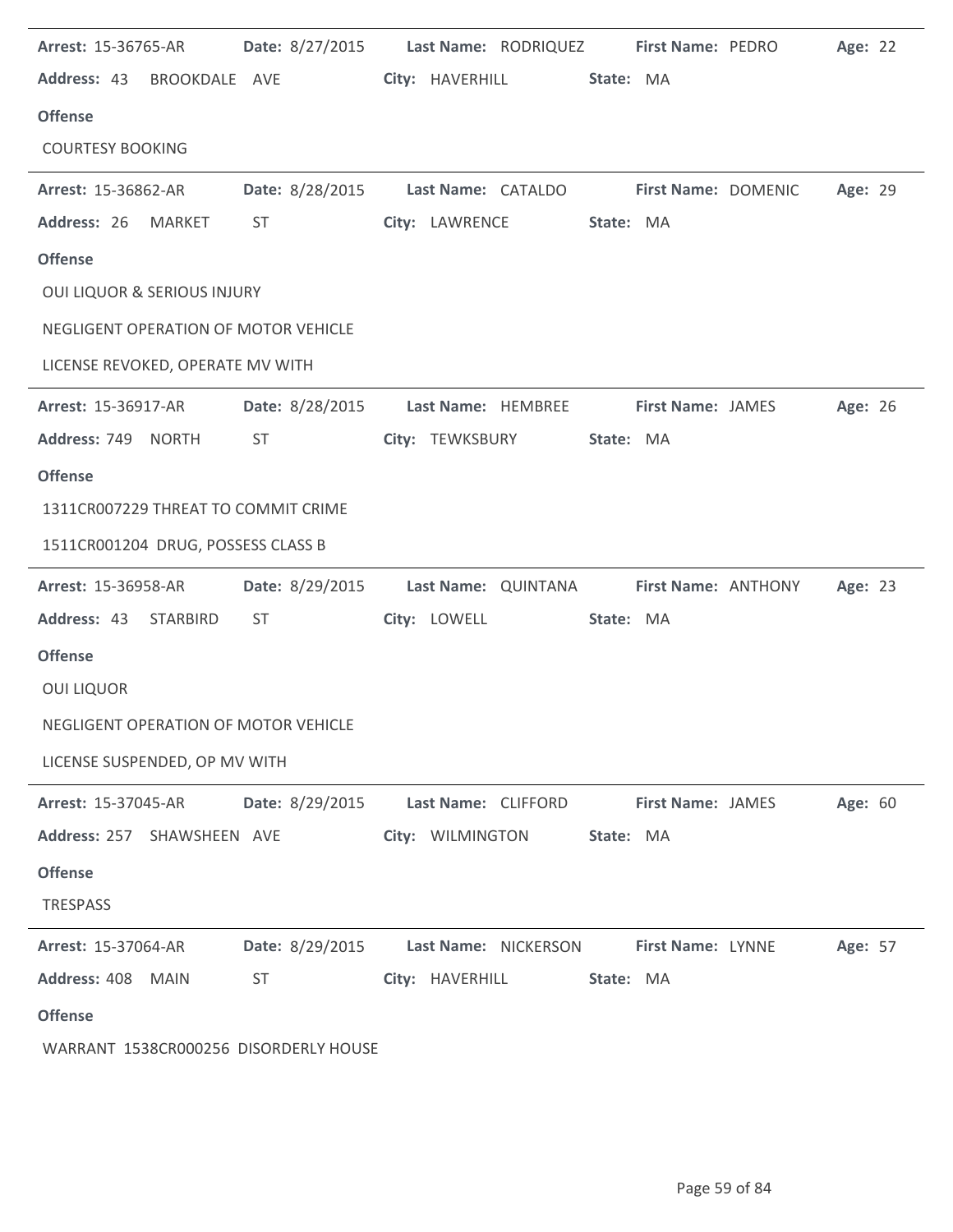| Arrest: 15-37331-AR                        |                | Date: 8/31/2015 Last Name: HIGGINS                                  |           | First Name: THOMAS       |                                 | Age: 55 |  |
|--------------------------------------------|----------------|---------------------------------------------------------------------|-----------|--------------------------|---------------------------------|---------|--|
| Address: 664 MAIN                          | <b>ST</b>      | City: ROLLINSFORD                                                   | State: NH |                          |                                 |         |  |
| <b>Offense</b>                             |                |                                                                     |           |                          |                                 |         |  |
|                                            |                | WARRANT#1364CR001675 C.90 S.23 LICENSE SUSPENDED, OP MV, SUBSQ.OFF. |           |                          |                                 |         |  |
| <b>Arrest: 15-37414-AR</b>                 | Date: 9/1/2015 | Last Name: RIVERA                                                   |           | <b>First Name: JESUS</b> |                                 | Age: 27 |  |
| Address: 47<br>MAIN                        | ST             | City: PEABODY                                                       | State: MA |                          |                                 |         |  |
| <b>Offense</b>                             |                |                                                                     |           |                          |                                 |         |  |
| WARRANT - 1413CR004750 - OP MV W/ SUSP LIC |                |                                                                     |           |                          |                                 |         |  |
| Arrest: 15-37478-AR                        | Date: 9/1/2015 | Last Name: QUINN                                                    |           | First Name: MICHAEL      |                                 | Age: 34 |  |
| Address: 11 GASSETT                        | <b>RD</b>      | City: WESTFORD                                                      | State: MA |                          |                                 |         |  |
| <b>Offense</b>                             |                |                                                                     |           |                          |                                 |         |  |
| DRUG, POSSESS CLASS A                      |                |                                                                     |           |                          |                                 |         |  |
| <b>Arrest: 15-37627-AR</b>                 | Date: 9/2/2015 | Last Name: HALL                                                     |           | <b>First Name: JASON</b> |                                 | Age: 39 |  |
| Address: 21<br>CRANBERRY<br><b>MEADOW</b>  | DR.            | City: BELLINGHAM                                                    | State: MA |                          |                                 |         |  |
| <b>Offense</b>                             |                |                                                                     |           |                          |                                 |         |  |
| <b>MARKED LANES VIOLATION</b>              |                |                                                                     |           |                          |                                 |         |  |
| NEGLIGENT OPERATION OF MOTOR VEHICLE       |                |                                                                     |           |                          |                                 |         |  |
| DRUG, POSSESS CLASS C                      |                |                                                                     |           |                          |                                 |         |  |
| OUI DRUGS, 2ND OFFENSE                     |                |                                                                     |           |                          |                                 |         |  |
| DRUG, POSSESS CLASS A                      |                |                                                                     |           |                          |                                 |         |  |
| DRUG, POSSESS CLASS B                      |                |                                                                     |           |                          |                                 |         |  |
| Arrest: 15-37741-AR                        | Date: 9/3/2015 | Last Name: ARIAS SANTANA                                            |           |                          | First Name: MARCIAL AMAURge: 38 |         |  |
| Address: 108 E PLEASANT                    | <b>ST</b>      | City: LAWRENCE                                                      | State: MA |                          |                                 |         |  |
| <b>Offense</b>                             |                |                                                                     |           |                          |                                 |         |  |
| DRUG, POSSESS TO DISTRIB CLASS B           |                |                                                                     |           |                          |                                 |         |  |
| DRUG, DISTRIBUTE CLASS B                   |                |                                                                     |           |                          |                                 |         |  |
| DRUG, DISTRIBUTE CLASS A                   |                |                                                                     |           |                          |                                 |         |  |
| Arrest: 15-37818-AR                        | Date: 9/4/2015 | Last Name: CLIFFORD                                                 |           | First Name: JAMES        |                                 | Age: 60 |  |
| Address: 257<br>SHAWSHEEN AVE              |                | City: WILMINGTON                                                    | State: MA |                          |                                 |         |  |
| <b>Offense</b>                             |                |                                                                     |           |                          |                                 |         |  |
| TRESPASS                                   |                |                                                                     |           |                          |                                 |         |  |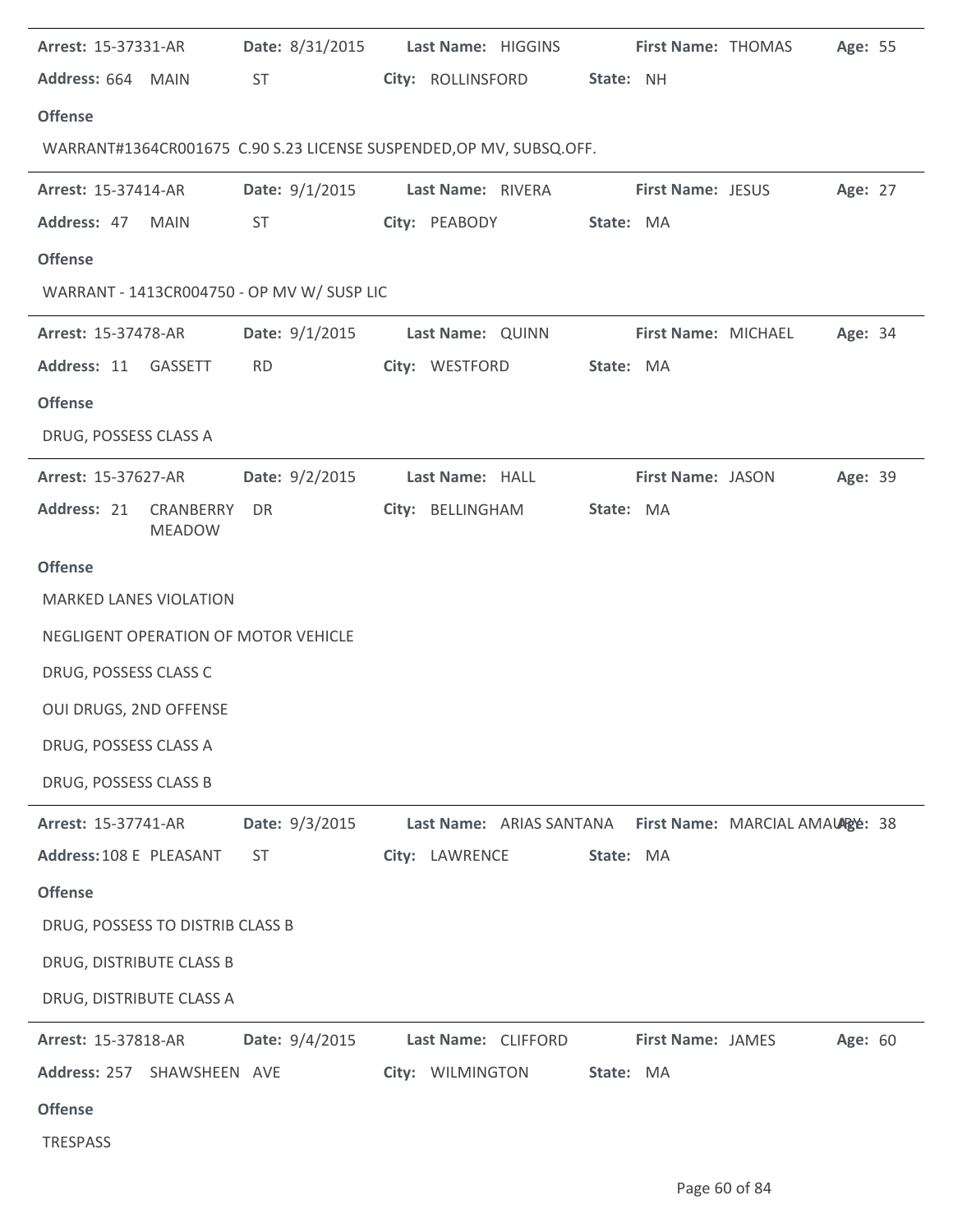| Arrest: 15-38012-AR                          | <b>Date: 9/5/2015</b>                                                                                          | Last Name: NICHOLS                                         |                          | First Name: ANTHONY<br>Age: 43 |  |
|----------------------------------------------|----------------------------------------------------------------------------------------------------------------|------------------------------------------------------------|--------------------------|--------------------------------|--|
| Address: 4791 WEST EPOE TER                  |                                                                                                                | City: DALLAX                                               | State: TX                |                                |  |
| <b>Offense</b>                               |                                                                                                                |                                                            |                          |                                |  |
| WARRANT-DOCKET#1518CR003706 - UNLIC OP OF MV |                                                                                                                |                                                            |                          |                                |  |
| Arrest: 15-38276-AR                          |                                                                                                                | Date: 9/7/2015 Last Name: GUERRA-MORALES First Name: ELVIN |                          | Age: 37                        |  |
| Address: 1<br>CHATHAM                        | <b>RD</b>                                                                                                      | City: BILLERICA                                            | State: MA                |                                |  |
| <b>Offense</b>                               |                                                                                                                |                                                            |                          |                                |  |
| INSPECTION/STICKER, NO                       |                                                                                                                |                                                            |                          |                                |  |
| UNLICENSED OPERATION OF MV                   |                                                                                                                |                                                            |                          |                                |  |
| UNREGISTERED MOTOR VEHICLE                   |                                                                                                                |                                                            |                          |                                |  |
| <b>Arrest: 15-38324-AR</b>                   | Date: 9/7/2015                                                                                                 | Last Name: PRIEST                                          | First Name: ROBERT       | Age: 66                        |  |
| Address: 108 PARK                            | <b>ST</b>                                                                                                      | City: ARLINGTON                                            | State: MA                |                                |  |
| <b>Offense</b>                               |                                                                                                                |                                                            |                          |                                |  |
| ALCOHOL IN MV, POSSESS OPEN CONTAINER OF     |                                                                                                                |                                                            |                          |                                |  |
| OUI LIQUOR, 2ND OFFENSE                      |                                                                                                                |                                                            |                          |                                |  |
| NEGLIGENT OPERATION OF MOTOR VEHICLE         |                                                                                                                |                                                            |                          |                                |  |
| <b>BRAKES VIOLATION, MV</b>                  |                                                                                                                |                                                            |                          |                                |  |
| <b>MARKED LANES VIOLATION</b>                |                                                                                                                |                                                            |                          |                                |  |
| <b>Arrest: 15-38352-AR</b>                   |                                                                                                                | Date: 9/7/2015 Last Name: MOONEY                           | <b>First Name: JAMES</b> | Age: 49                        |  |
| Address: 54 WALNUT                           | RD and the state of the state of the state of the state of the state of the state of the state of the state of | City: TEWKSBURY                                            | <b>State: MA</b>         |                                |  |
| <b>Offense</b>                               |                                                                                                                |                                                            |                          |                                |  |
| LICENSE REVOKED, OPERATE MV WITH             |                                                                                                                |                                                            |                          |                                |  |
| DRUG, POSSESS CLASS B                        |                                                                                                                |                                                            |                          |                                |  |
| Arrest: 15-38528-A-AR                        | Date: 9/8/2015                                                                                                 | Last Name: TEJEDA                                          | First Name: VICTOR       | Age: 26                        |  |
| Address: 51 OSGOOD                           | ST                                                                                                             | City: METHUEN                                              | State: MA                |                                |  |
| <b>Offense</b>                               |                                                                                                                |                                                            |                          |                                |  |
| DRUG, DISTRIBUTE CLASS B                     |                                                                                                                |                                                            |                          |                                |  |
| CONSPIRACY TO VIOLATE DRUG LAW               |                                                                                                                |                                                            |                          |                                |  |
| <b>Arrest: 15-38528-AR</b>                   | Date: 9/8/2015                                                                                                 | Last Name: MORALES                                         |                          | First Name: FRANCHESKA Age: 26 |  |
| Address: 57<br>BASSWOOD                      | - ST                                                                                                           | City: LAWRENCE                                             | State: MA                |                                |  |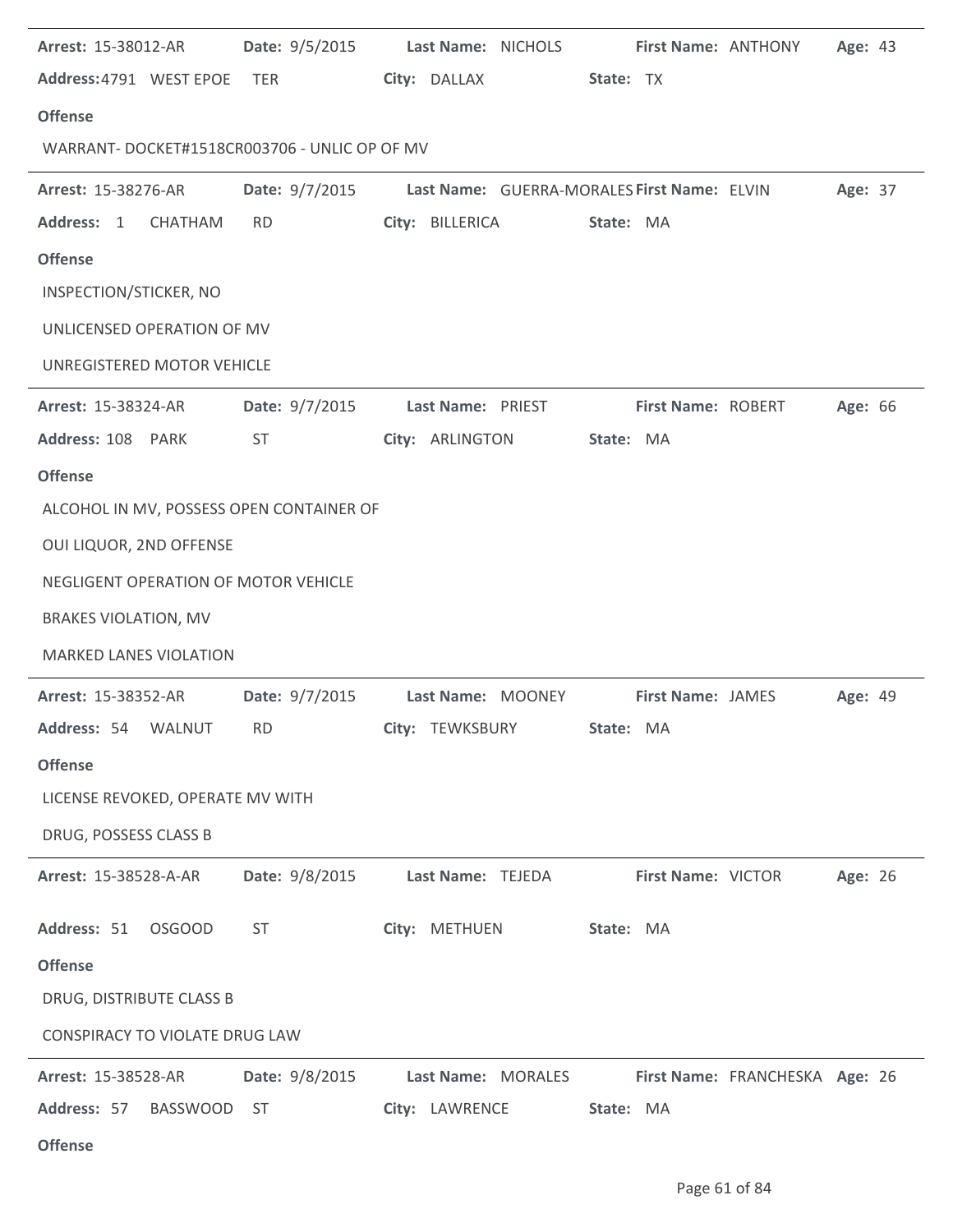| DRUG, DISTRIBUTE CLASS B               |                 |                     |                    |         |
|----------------------------------------|-----------------|---------------------|--------------------|---------|
| <b>CONSPIRACY TO VIOLATE DRUG LAW</b>  |                 |                     |                    |         |
| Arrest: 15-38537-AR                    | Date: 9/8/2015  | Last Name: MCCARTHY | First Name: RYAN   | Age: 35 |
| Address: 224 METHUEN                   | <b>ST</b>       | City: LOWELL        | State: MA          |         |
| <b>Offense</b>                         |                 |                     |                    |         |
| SHOPLIFTING \$100+ BY ASPORTATION      |                 |                     |                    |         |
| <b>Arrest: 15-38540-AR</b>             | Date: 9/8/2015  | Last Name: DENISO   | First Name: DAMON  | Age: 37 |
| Address: 30<br><b>DECAROLIS</b>        | DR              | City: TEWKSBURY     | State: MA          |         |
| <b>Offense</b>                         |                 |                     |                    |         |
| WARRANT                                |                 |                     |                    |         |
| Arrest: 15-38713-AR                    | Date: 9/9/2015  | Last Name: DOTSON   | First Name: ISAIAH | Age: 25 |
| Address: 440 NORTH                     | AVE             | City: HAVERHILL     | State: MA          |         |
| <b>Offense</b>                         |                 |                     |                    |         |
| LARCENY OVER \$250                     |                 |                     |                    |         |
| WITNESS, INTIMIDATE                    |                 |                     |                    |         |
| FIREARM, CARRY WITHOUT LICENSE         |                 |                     |                    |         |
| <b>KIDNAPPING</b>                      |                 |                     |                    |         |
| Arrest: 15-38798-AR                    | Date: 9/10/2015 | Last Name: MUTCH    | First Name: CHERYL | Age: 29 |
| Address: 9<br>JAY                      | <b>ST</b>       | City: TEWKSBURY     | State: MA          |         |
| <b>Offense</b>                         |                 |                     |                    |         |
| DRUG, POSSESS CLASS A                  |                 |                     |                    |         |
| Arrest: 15-38978-AR                    | Date: 9/11/2015 | Last Name: LAVALLE  | First Name: JAMES  | Age: 52 |
| Address: 75<br><b>HILLMAN</b>          | <b>ST</b>       | City: TEWKSBURY     | State: MA          |         |
| <b>Offense</b>                         |                 |                     |                    |         |
| UNREGISTERED MOTOR VEHICLE             |                 |                     |                    |         |
| LICENSE REVOKED, OP MV WITH, SUBSQ.OFF |                 |                     |                    |         |
| Arrest: 15-38984-AR                    | Date: 9/11/2015 | Last Name: RODAS    | First Name: FREDY  | Age: 30 |
| Address: 14<br><b>CORTHELL</b>         | <b>RD</b>       | City: BILLERICA     | State: MA          |         |
| <b>Offense</b>                         |                 |                     |                    |         |
| STOP/YIELD, FAIL TO                    |                 |                     |                    |         |
| UNLICENSED OPERATION OF MV             |                 |                     |                    |         |

 $\overline{\phantom{a}}$ 

 $\overline{a}$ 

 $\overline{a}$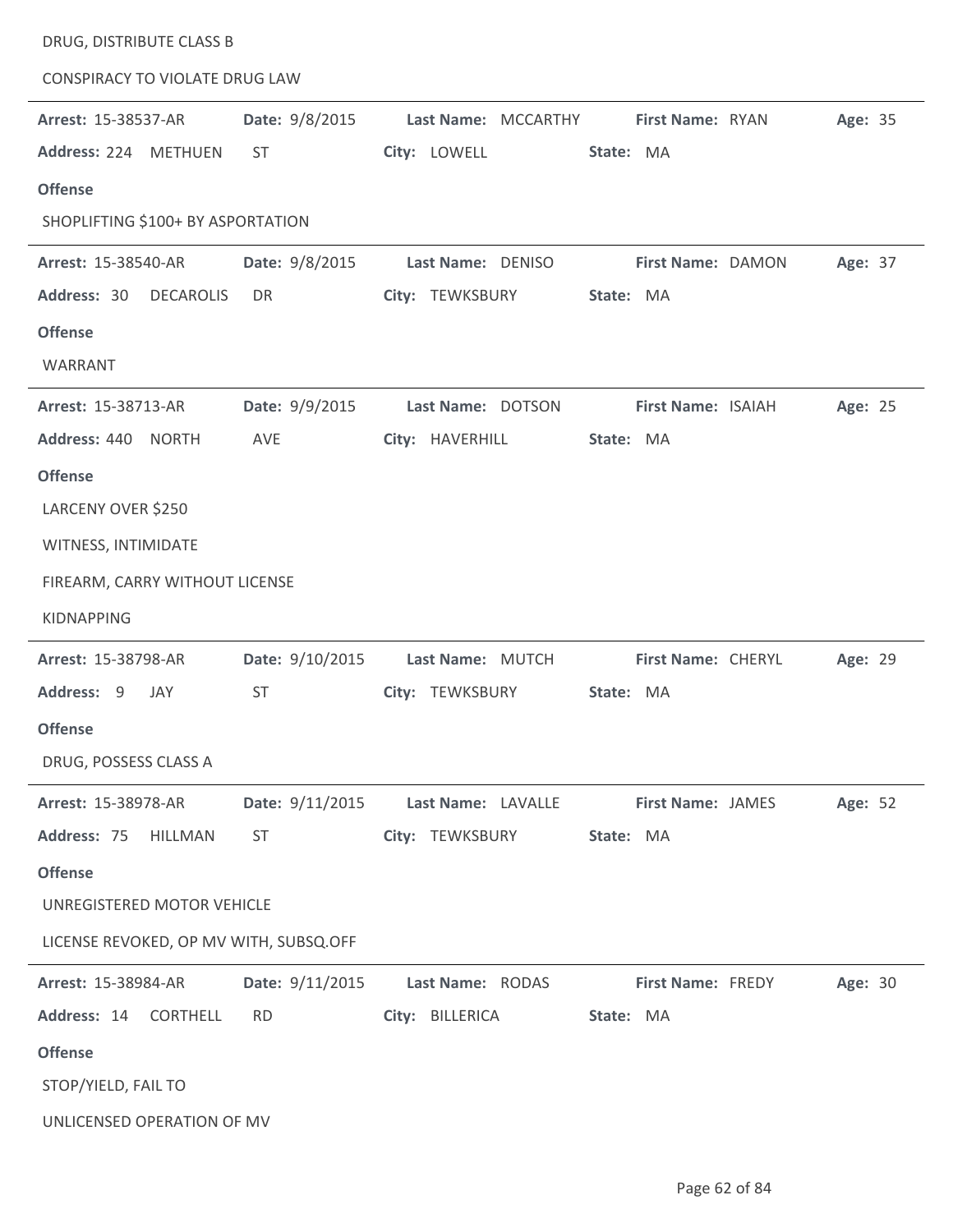| Arrest: 15-39314-AR                  |                | Date: 9/14/2015 Last Name: SCHNEIDER                                                                                                                                                                                           |                   |                   |           | First Name: DARLENE      | Age: 52 |  |
|--------------------------------------|----------------|--------------------------------------------------------------------------------------------------------------------------------------------------------------------------------------------------------------------------------|-------------------|-------------------|-----------|--------------------------|---------|--|
| Address: 17                          | <b>MAIVERN</b> | ST and the state of the state of the state of the state of the state of the state of the state of the state of the state of the state of the state of the state of the state of the state of the state of the state of the sta |                   | City: MANCHESTER  | State: NH |                          |         |  |
| <b>Offense</b>                       |                |                                                                                                                                                                                                                                |                   |                   |           |                          |         |  |
| A&B                                  |                |                                                                                                                                                                                                                                |                   |                   |           |                          |         |  |
| SHOPLIFTING BY CONCEALING MDSE       |                |                                                                                                                                                                                                                                |                   |                   |           |                          |         |  |
| <b>Arrest: 15-39339-AR</b>           |                | Date: 9/14/2015 Last Name: MANNINGHAM First Name: JAMES                                                                                                                                                                        |                   |                   |           |                          | Age: 52 |  |
| Address: 208 CARLETON                |                | <b>ST</b>                                                                                                                                                                                                                      |                   | City: LAWRENCE    | State: MA |                          |         |  |
| <b>Offense</b>                       |                |                                                                                                                                                                                                                                |                   |                   |           |                          |         |  |
| <b>DISORDERLY CONDUCT</b>            |                |                                                                                                                                                                                                                                |                   |                   |           |                          |         |  |
| <b>Arrest: 15-39531-AR</b>           |                | Date: 9/16/2015 Last Name: SCHNEIDER                                                                                                                                                                                           |                   |                   |           | First Name: DARLENE      | Age: 52 |  |
| Address: 17 MAIVERN                  |                | ST                                                                                                                                                                                                                             |                   | City: MANCHESTER  | State: NH |                          |         |  |
| <b>Offense</b>                       |                |                                                                                                                                                                                                                                |                   |                   |           |                          |         |  |
|                                      |                | WARRANT - 1511CR005411 - ASSAULT W/ DW                                                                                                                                                                                         |                   |                   |           |                          |         |  |
| <b>Arrest: 15-39648-AR</b>           |                | Date: 9/16/2015                                                                                                                                                                                                                |                   | Last Name: HANNON |           | First Name: JACKIE       | Age: 47 |  |
| Address: 21 SECOR                    |                | <b>WAY</b>                                                                                                                                                                                                                     |                   | City: TEWKSBURY   | State: MA |                          |         |  |
| <b>Offense</b>                       |                |                                                                                                                                                                                                                                |                   |                   |           |                          |         |  |
| <b>KIDNAPPING</b>                    |                |                                                                                                                                                                                                                                |                   |                   |           |                          |         |  |
| A&B                                  |                |                                                                                                                                                                                                                                |                   |                   |           |                          |         |  |
| Arrest: 15-39671-AR                  |                | Date: 9/17/2015                                                                                                                                                                                                                | Last Name: HINES  |                   |           | <b>First Name: JAMES</b> | Age: 34 |  |
| Address: 19                          | <b>ANTHONY</b> | <b>RD</b>                                                                                                                                                                                                                      | City: TEWKSBURY   |                   | State: MA |                          |         |  |
| <b>Offense</b>                       |                |                                                                                                                                                                                                                                |                   |                   |           |                          |         |  |
| NEGLIGENT OPERATION OF MOTOR VEHICLE |                |                                                                                                                                                                                                                                |                   |                   |           |                          |         |  |
| <b>OUI LIQUOR</b>                    |                |                                                                                                                                                                                                                                |                   |                   |           |                          |         |  |
| Arrest: 15-39861-A-AR                |                | Date: 9/18/2015                                                                                                                                                                                                                | Last Name: GOFF   |                   |           | First Name: DUTCH        | Age: 37 |  |
|                                      |                |                                                                                                                                                                                                                                |                   |                   |           |                          |         |  |
| Address: 32                          | <b>DUNDEE</b>  | <b>CIR</b>                                                                                                                                                                                                                     | City: BUXTON      |                   | State: ME |                          |         |  |
| <b>Offense</b>                       |                |                                                                                                                                                                                                                                |                   |                   |           |                          |         |  |
| WARRANT                              |                |                                                                                                                                                                                                                                |                   |                   |           |                          |         |  |
| Arrest: 15-39861-AR                  |                | Date: 9/18/2015                                                                                                                                                                                                                | Last Name: DANIEL |                   |           | <b>First Name: MARK</b>  | Age: 43 |  |
| Address: 24                          | <b>MYRTLE</b>  | <b>ST</b>                                                                                                                                                                                                                      | City: BIDDEFORD   |                   | State: ME |                          |         |  |
| <b>Offense</b>                       |                |                                                                                                                                                                                                                                |                   |                   |           |                          |         |  |
| WARRANT                              |                |                                                                                                                                                                                                                                |                   |                   |           |                          |         |  |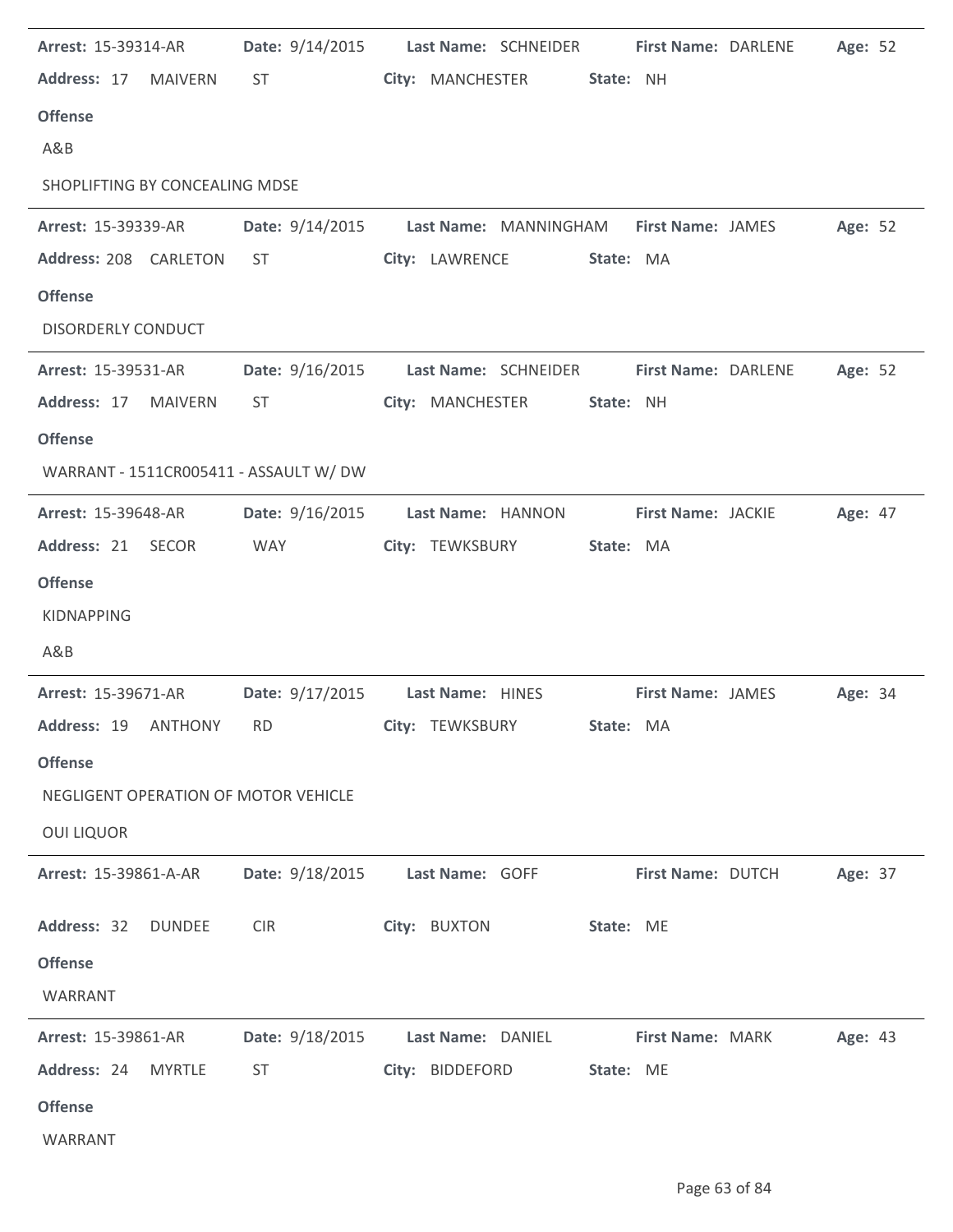| Arrest: 15-39925-AR                                        | Date: 9/19/2015 | Last Name: OK                                                           | First Name: DARARITH     | Age: 29 |
|------------------------------------------------------------|-----------------|-------------------------------------------------------------------------|--------------------------|---------|
| Address: 79 THISSELL                                       | AVE             | City: DRACUT                                                            | State: MA                |         |
| <b>Offense</b>                                             |                 |                                                                         |                          |         |
| OUI LIQUOR, 2ND OFFENSE                                    |                 |                                                                         |                          |         |
| NEGLIGENT OPERATION OF MOTOR VEHICLE                       |                 |                                                                         |                          |         |
| <b>MARKED LANES VIOLATION</b>                              |                 |                                                                         |                          |         |
| Arrest: 15-39953-AR                                        | Date: 9/19/2015 | Last Name: BERRY                                                        | <b>First Name: JAMES</b> | Age: 31 |
| Address: 12 HIGHLAND VIE RD                                |                 | City: TEWKSBURY                                                         | State: MA                |         |
| <b>Offense</b>                                             |                 |                                                                         |                          |         |
| WARRANT#1418CR006420 90/24RECKLESS OP. 90/23 LICENSE SUSP. |                 |                                                                         |                          |         |
| WARRANT#1511CR000605 90/23 SUSPENDED LICENSE               |                 |                                                                         |                          |         |
|                                                            |                 | WARRANT#1511CR000724 94C/34 DRUG, POSSESS CLASS A 94C/40 CONSPIRACY     |                          |         |
| WARRANT#1511CR001514 94C/34 DRUG, POSSESS CLASS B          |                 |                                                                         |                          |         |
| WARRANT#1318CR006239 90/23 LICENSE SUPENDED                |                 |                                                                         |                          |         |
|                                                            |                 | WARRANT#1553CR000687 90/23 LICENSE SUSP. 90/25 IDENTIFY SELF, REFUSE    |                          |         |
|                                                            |                 | WARRANT#1318CR007940 268/32B RESIST ARREST 265/13 A&B ON POLICE OFFICER |                          |         |
|                                                            |                 | WARRANT#1511CR002404 266/34 LARCENY OVER \$250 FALSE PRETENSE           |                          |         |
| Arrest: 15-40191-A-AR                                      | Date: 9/21/2015 | Last Name: RIDDLE                                                       | First Name: COLBY        | Age: 27 |
|                                                            |                 |                                                                         |                          |         |
| Address: 48 SAUNDERS                                       | <b>CIR</b>      | City: TEWKSBURY                                                         | State: MA                |         |
| <b>Offense</b>                                             |                 |                                                                         |                          |         |
| 1311CR006809 UNINSURED M/V                                 |                 |                                                                         |                          |         |
| 9464803 DRUG, DIST CLASS A                                 |                 |                                                                         |                          |         |
| 1511CR004859 DRUG, POSSESS CLASS A                         |                 |                                                                         |                          |         |
| 1448CR000495 LICENSE SUSP                                  |                 |                                                                         |                          |         |
| Arrest: 15-40191-AR                                        | Date: 9/21/2015 | Last Name: WHEATON                                                      | First Name: CHRISTINE    | Age: 22 |
| Address: 310 TRULL                                         | <b>RD</b>       | City: TEWKSBURY                                                         | State: MA                |         |
| <b>Offense</b>                                             |                 |                                                                         |                          |         |
| 1511CR004856 DRUG, POSSESS CLASS A                         |                 |                                                                         |                          |         |
| 1411CR000145 A&B                                           |                 |                                                                         |                          |         |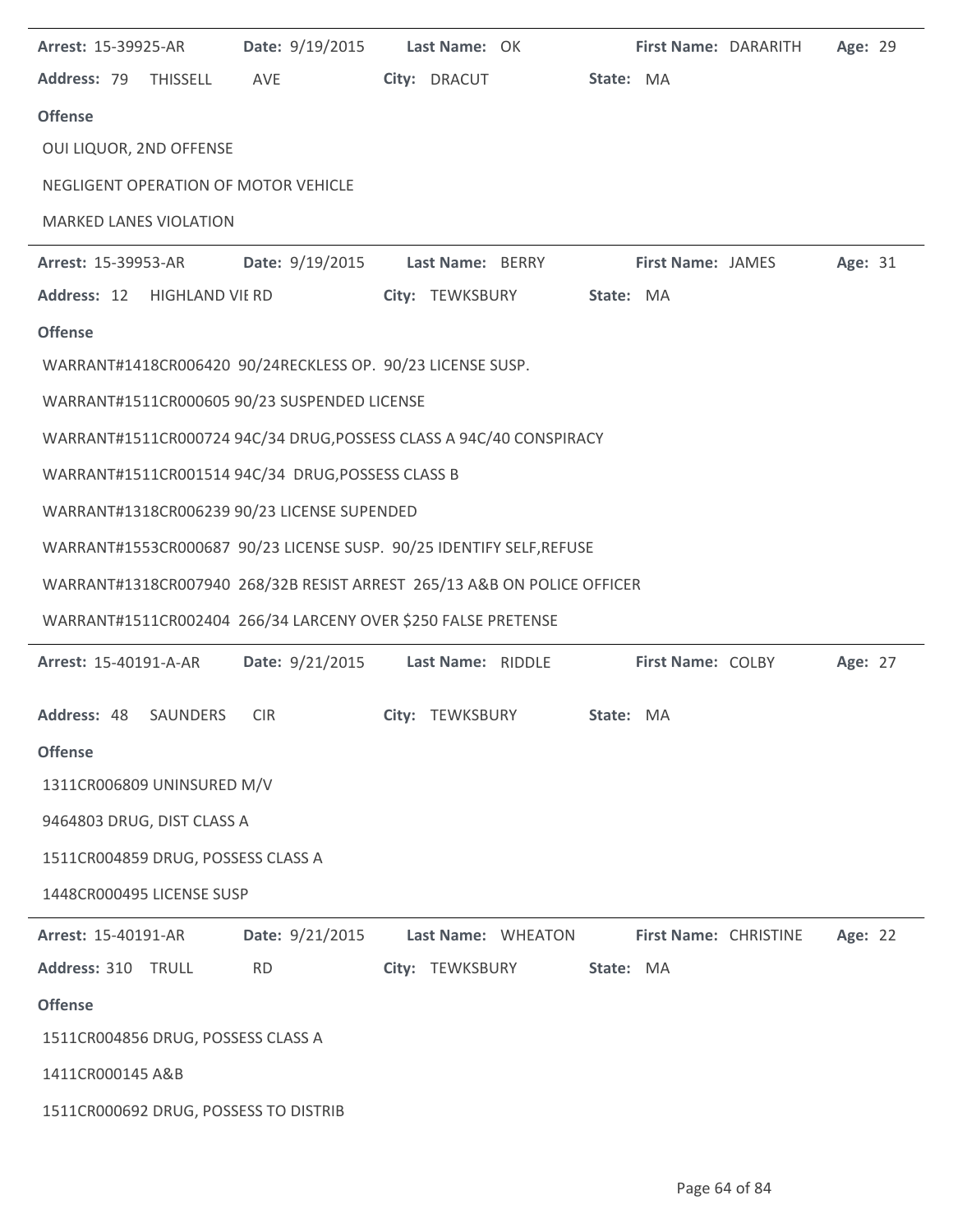|                            | <b>Arrest: 15-40345-AR</b> | Date: 9/22/2015 Last Name: TUFTS                              |              |                                                            |           | First Name: JOHN          | <b>Age: 48</b> |  |
|----------------------------|----------------------------|---------------------------------------------------------------|--------------|------------------------------------------------------------|-----------|---------------------------|----------------|--|
| Address: 384 PLACE         |                            | LN.                                                           |              | City: WOBURN                                               | State: MA |                           |                |  |
| <b>Offense</b>             |                            |                                                               |              |                                                            |           |                           |                |  |
| 1353CR001951A OUI LIQUOR   |                            |                                                               |              |                                                            |           |                           |                |  |
| <b>Arrest: 15-40493-AR</b> |                            | <b>Date:</b> 9/23/2015                                        |              | Last Name: ALLEN                                           |           | <b>First Name: JEROME</b> | Age: 19        |  |
| <b>Address:</b>            | <b>MAIN</b>                | ST                                                            |              | City: TEWKSBURY                                            | State: MA |                           |                |  |
| <b>Offense</b>             |                            |                                                               |              |                                                            |           |                           |                |  |
|                            |                            | WARRANT#1418CR006653 266/30A SHOPLIFTING                      |              |                                                            |           |                           |                |  |
| <b>Arrest: 15-40568-AR</b> |                            | Date: 9/24/2015 Last Name: STOKES                             |              |                                                            |           | First Name: BRANDON       | Age: 24        |  |
| Address: 849 WALNUT        |                            | ST                                                            |              | City: FALL RIVER                                           | State: MA |                           |                |  |
| <b>Offense</b>             |                            |                                                               |              |                                                            |           |                           |                |  |
|                            |                            | ATTEMPT TO COMMIT CRIME-ATTEMPTED LARCENY UNDER 250           |              |                                                            |           |                           |                |  |
|                            |                            | WARRANT-DOCKET# 1532CR001269-INTIMIDATION OF A WITNESS        |              |                                                            |           |                           |                |  |
| <b>Arrest: 15-41029-AR</b> |                            | Date: 9/28/2015 Last Name: BISHOP-SULLIVAN First Name: JOSHUA |              |                                                            |           |                           | Age: 27        |  |
| Address: 1417 AMES HILL    |                            | DR                                                            |              | City: TEWKSBURY                                            | State: MA |                           |                |  |
|                            |                            |                                                               |              |                                                            |           |                           |                |  |
| <b>Offense</b>             |                            |                                                               |              |                                                            |           |                           |                |  |
| WITNESS, INTIMIDATE        |                            |                                                               |              |                                                            |           |                           |                |  |
|                            |                            | WARRANT - 1401CR005344 - POSSESS CLASS B DRUG                 |              |                                                            |           |                           |                |  |
| <b>Arrest: 15-41274-AR</b> |                            | Date: 9/29/2015 Last Name: BALBONI First Name: STACY          |              |                                                            |           |                           | Age: 45        |  |
|                            |                            | Address: 2 HARJEEN RD City: BILLERICA                         |              |                                                            | State: MA |                           |                |  |
| <b>Offense</b>             |                            |                                                               |              |                                                            |           |                           |                |  |
|                            |                            | WARRANT#1511CR000705 266/30A SHOPLIFTING BY CONCEALMENT       |              |                                                            |           |                           |                |  |
|                            |                            | WARRANT#1125CR003071 266/18 B&E DAYTIME FOR FELONY            |              |                                                            |           |                           |                |  |
| Arrest: 15-41297-AR        |                            | Date: 9/29/2015                                               |              | Last Name: GARCIA-GUERRIDO First Name: CARLOS LUIS Age: 25 |           |                           |                |  |
| Address: 205 HICKORY       |                            | LN.                                                           | City: LOWELL |                                                            | State: MA |                           |                |  |
| <b>Offense</b>             |                            |                                                               |              |                                                            |           |                           |                |  |
|                            |                            | LICENSE SUSPENDED, OP MV WITH, SUBSQ.OFF                      |              |                                                            |           |                           |                |  |
| SEAT BELT, FAIL WEAR       |                            |                                                               |              |                                                            |           |                           |                |  |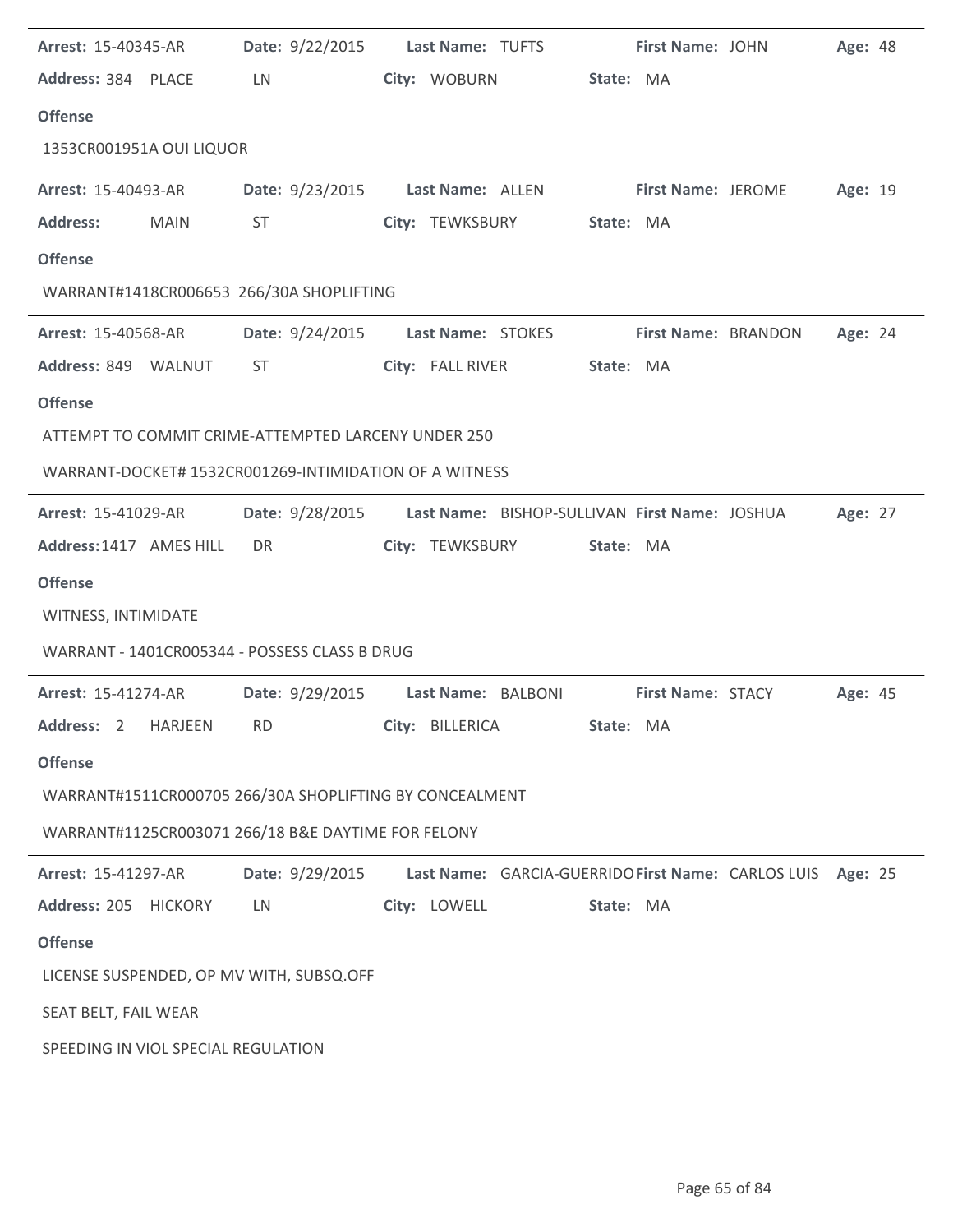| <b>Arrest: 15-41348-AR</b>           |                                                                                                                                                                                                                                | Date: 9/29/2015 Last Name: CROWLEY First Name: PHILIP |                          |                      | Age: 23 |
|--------------------------------------|--------------------------------------------------------------------------------------------------------------------------------------------------------------------------------------------------------------------------------|-------------------------------------------------------|--------------------------|----------------------|---------|
| Address: 158 MAPLE                   | ST and the state of the state of the state of the state of the state of the state of the state of the state of the state of the state of the state of the state of the state of the state of the state of the state of the sta | City: TEWKSBURY State: MA                             |                          |                      |         |
| <b>Offense</b>                       |                                                                                                                                                                                                                                |                                                       |                          |                      |         |
| <b>WARRANT (UNLICENSED OPER)</b>     |                                                                                                                                                                                                                                |                                                       |                          |                      |         |
| <b>Arrest: 15-41485-AR</b>           |                                                                                                                                                                                                                                | Date: 9/30/2015 Last Name: LANDERS First Name: LINDA  |                          |                      | Age: 69 |
| Address: 58<br>EMERALD               | <b>CT</b>                                                                                                                                                                                                                      | City: TEWKSBURY                                       | State: MA                |                      |         |
| <b>Offense</b>                       |                                                                                                                                                                                                                                |                                                       |                          |                      |         |
| <b>OUI LIQUOR</b>                    |                                                                                                                                                                                                                                |                                                       |                          |                      |         |
| NEGLIGENT OPERATION OF MOTOR VEHICLE |                                                                                                                                                                                                                                |                                                       |                          |                      |         |
| <b>Arrest: 15-41765-AR</b>           |                                                                                                                                                                                                                                | Date: 10/3/2015    Last Name: ALVES                   | <b>First Name: BRUCE</b> |                      | Age: 18 |
| Address: 115 COLUMBIA                | <b>RD</b>                                                                                                                                                                                                                      | City: LOWELL                                          | State: MA                |                      |         |
| <b>Offense</b>                       |                                                                                                                                                                                                                                |                                                       |                          |                      |         |
| LICENSE SUSPENDED, OP MV WITH        |                                                                                                                                                                                                                                |                                                       |                          |                      |         |
| <b>LIGHTS VIOLATION</b>              |                                                                                                                                                                                                                                |                                                       |                          |                      |         |
| UNREGISTERED MOTOR VEHICLE           |                                                                                                                                                                                                                                |                                                       |                          |                      |         |
| <b>Arrest: 15-41973-A-AR</b>         |                                                                                                                                                                                                                                | Date: 10/5/2015 Last Name: PARIS                      |                          | First Name: NICHOLAS | Age: 25 |
| Address: 25 WINTHROP<br><b>SHORE</b> | DR                                                                                                                                                                                                                             | City: WINTHROP                                        | State: MA                |                      |         |
| <b>Offense</b>                       |                                                                                                                                                                                                                                |                                                       |                          |                      |         |
| DISORDERLY CONDUCT                   |                                                                                                                                                                                                                                |                                                       |                          |                      |         |
| <b>RESIST ARREST</b>                 |                                                                                                                                                                                                                                |                                                       |                          |                      |         |
| Arrest: 15-41973-AR                  | Date: 10/5/2015                                                                                                                                                                                                                | Last Name: PERRY                                      | First Name: RACHAEL      |                      | Age: 24 |
| Address: 40<br><b>BOSTON</b>         | <b>RD</b>                                                                                                                                                                                                                      | City: CHELMSFORD                                      | State: MA                |                      |         |
| <b>Offense</b>                       |                                                                                                                                                                                                                                |                                                       |                          |                      |         |
| WARRANT (1511CR004975)               |                                                                                                                                                                                                                                |                                                       |                          |                      |         |
| Arrest: 15-41974-AR                  | Date: 10/5/2015                                                                                                                                                                                                                | Last Name: CAMPBELL                                   | First Name: MICHAEL      |                      | Age: 64 |
| Address: 100 CORINNE                 | WAY                                                                                                                                                                                                                            | City: TEWKSBURY                                       | State: MA                |                      |         |
| <b>Offense</b>                       |                                                                                                                                                                                                                                |                                                       |                          |                      |         |
| OUI LIQUOR, 2ND OFFENSE              |                                                                                                                                                                                                                                |                                                       |                          |                      |         |
| <b>MARKED LANES VIOLATION</b>        |                                                                                                                                                                                                                                |                                                       |                          |                      |         |
| NEGLIGENT OPERATION OF MOTOR VEHICLE |                                                                                                                                                                                                                                |                                                       |                          |                      |         |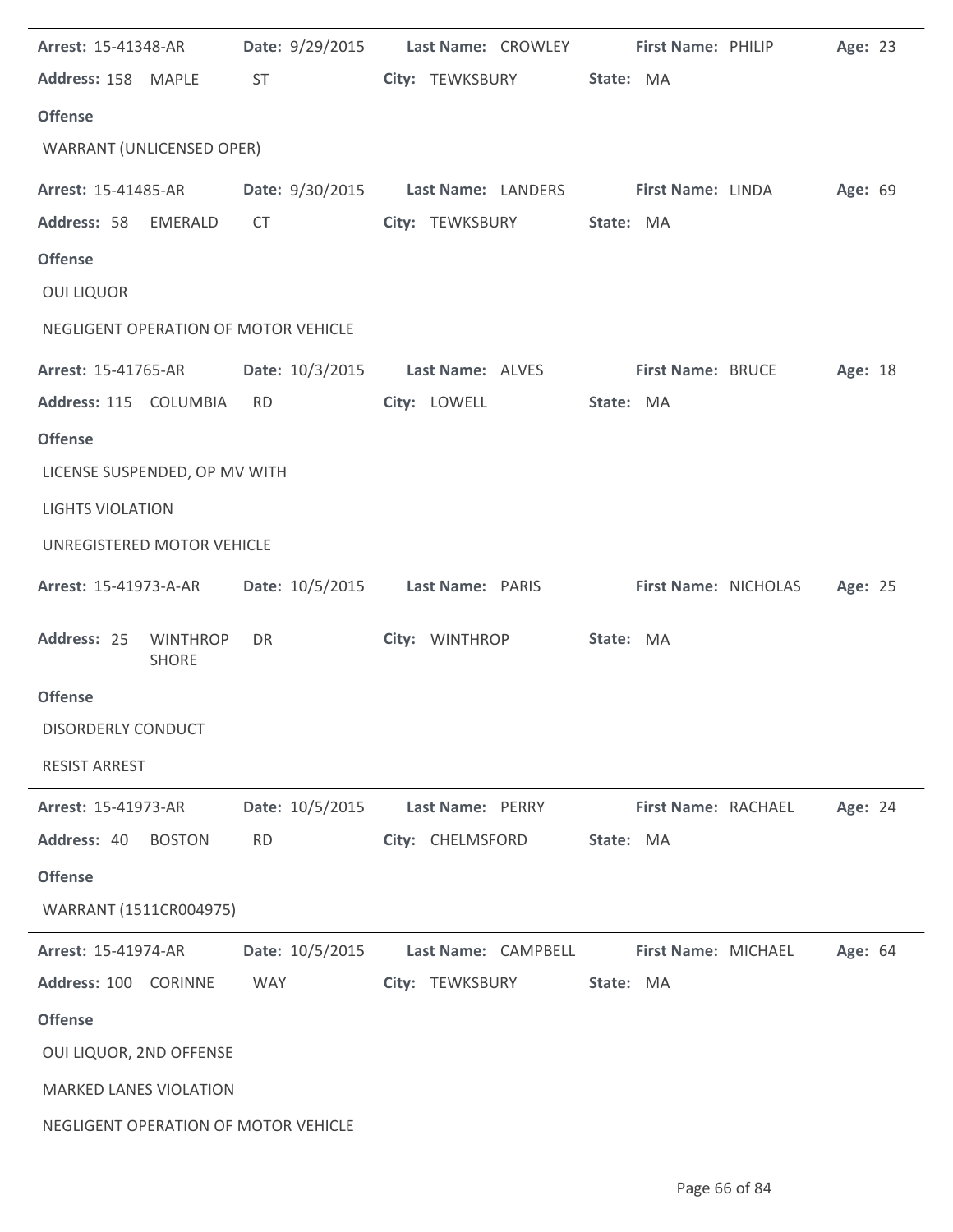| <b>Arrest: 15-42081-AR</b>                     |                                                                                                                                                                                                                                | Date: 10/5/2015 Last Name: FEBRES First Name: WOLFREDO         |                         | Age: 25 |
|------------------------------------------------|--------------------------------------------------------------------------------------------------------------------------------------------------------------------------------------------------------------------------------|----------------------------------------------------------------|-------------------------|---------|
| Address: 32 WILLIE                             | ST and the state of the state of the state of the state of the state of the state of the state of the state of the state of the state of the state of the state of the state of the state of the state of the state of the sta | City: LOWELL                                                   | State: MA               |         |
| <b>Offense</b>                                 |                                                                                                                                                                                                                                |                                                                |                         |         |
| WARRANT 1511CRF004626 A & B                    |                                                                                                                                                                                                                                |                                                                |                         |         |
| WARRANT 1511CR005397 THREAT TO COMMIT CRIME    |                                                                                                                                                                                                                                |                                                                |                         |         |
| <b>Arrest: 15-42239-AR</b>                     |                                                                                                                                                                                                                                | Date: 10/6/2015 Last Name: CARTER First Name: PETER            |                         | Age: 31 |
| Address: 5 GUILD                               | <b>RD</b>                                                                                                                                                                                                                      | City: BURLINGTON                                               | State: MA               |         |
| <b>Offense</b>                                 |                                                                                                                                                                                                                                |                                                                |                         |         |
| WARRANT 1418CR001309 SHOPLIFTING BY CONCEALING |                                                                                                                                                                                                                                |                                                                |                         |         |
| <b>Arrest: 15-42864-AR</b>                     |                                                                                                                                                                                                                                | Date: 10/11/2015    Last Name: BYSIEWICZ    First Name: DENNIS |                         | Age: 69 |
| Address: 9 BRADFORD                            | AVE                                                                                                                                                                                                                            | City: MEDFORD                                                  | State: MA               |         |
| <b>Offense</b>                                 |                                                                                                                                                                                                                                |                                                                |                         |         |
| TRESPASS                                       |                                                                                                                                                                                                                                |                                                                |                         |         |
| <b>Arrest: 15-42878-AR</b>                     | Date: 10/11/2015                                                                                                                                                                                                               | Last Name: KINSELLA First Name: JAMES                          |                         | Age: 21 |
| Address: 28 ANDOVER                            | <b>RD</b>                                                                                                                                                                                                                      | City: BILLERICA                                                | State: MA               |         |
| <b>Offense</b>                                 |                                                                                                                                                                                                                                |                                                                |                         |         |
| SHOPLIFTING BY ASPORTATION                     |                                                                                                                                                                                                                                |                                                                |                         |         |
| <b>Arrest: 15-43014-AR</b>                     |                                                                                                                                                                                                                                | Date: 10/12/2015  Last Name: ROUX  First Name: MATTHEW         |                         | Age: 35 |
| Address: 6<br><b>BOISVERT</b>                  | <b>RD</b>                                                                                                                                                                                                                      | City: TEWKSBURY                                                | State: MA               |         |
| <b>Offense</b>                                 |                                                                                                                                                                                                                                |                                                                |                         |         |
| <b>DISORDERLY CONDUCT</b>                      |                                                                                                                                                                                                                                |                                                                |                         |         |
| Arrest: 15-43191-AR                            | Date: 10/14/2015                                                                                                                                                                                                               | Last Name: MOLONEY                                             | First Name: TAYLOR      | Age: 22 |
| Address: 10 LARCHWOOD ST                       |                                                                                                                                                                                                                                | City: N BILLERICA                                              | State: MA               |         |
| <b>Offense</b>                                 |                                                                                                                                                                                                                                |                                                                |                         |         |
| NEGLIGENT OPERATION OF MOTOR VEHICLE           |                                                                                                                                                                                                                                |                                                                |                         |         |
| STOP/YIELD, FAIL TO                            |                                                                                                                                                                                                                                |                                                                |                         |         |
| SPEEDING                                       |                                                                                                                                                                                                                                |                                                                |                         |         |
| <b>OUI LIQUOR</b>                              |                                                                                                                                                                                                                                |                                                                |                         |         |
| <b>Arrest: 15-43551-AR</b>                     | Date: 10/16/2015                                                                                                                                                                                                               | Last Name: LOPEZ                                               | <b>First Name: RONY</b> | Age: 21 |
| Address: 29<br><b>GROVE</b>                    | AVE                                                                                                                                                                                                                            | City: LYNN                                                     | State: MA               |         |
| <b>Offense</b>                                 |                                                                                                                                                                                                                                |                                                                |                         |         |

l.

J.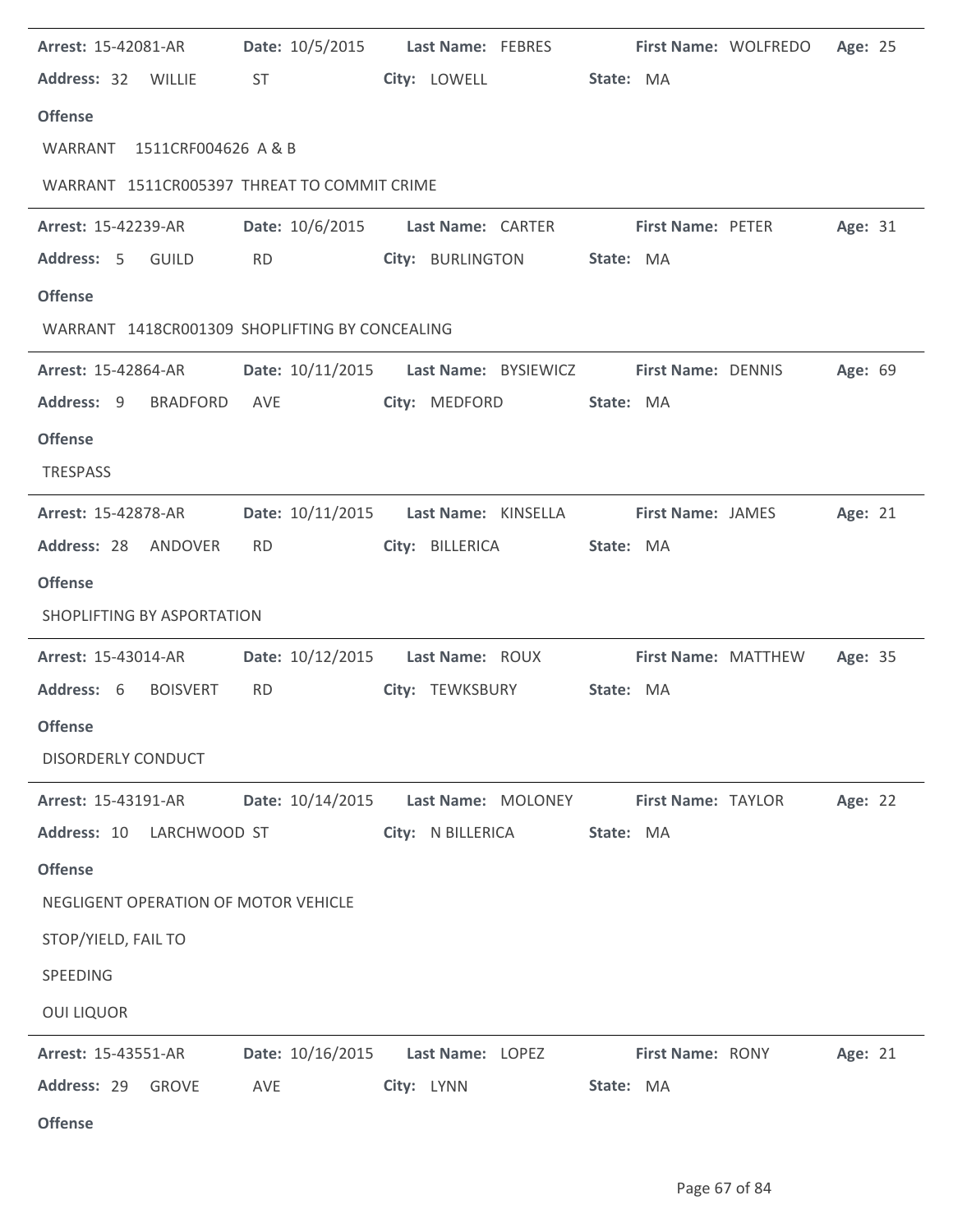| UNLICENSED OPERATION OF MV           |                                                            |                                                                           |           |                     |                                 |         |  |
|--------------------------------------|------------------------------------------------------------|---------------------------------------------------------------------------|-----------|---------------------|---------------------------------|---------|--|
| Arrest: 15-43706-AR                  | Date: 10/17/2015                                           | Last Name: MAY                                                            |           | First Name: MICHAEL |                                 | Age: 28 |  |
| Address: 30<br>LEE                   | <b>ST</b>                                                  | City: TEWKSBURY                                                           | State: MA |                     |                                 |         |  |
| <b>Offense</b>                       |                                                            |                                                                           |           |                     |                                 |         |  |
| WARRANT#1411CR003785 265/13A/B A&B   |                                                            |                                                                           |           |                     |                                 |         |  |
|                                      | WARRANT#1011CR008151 266/120 TRESSPASS                     |                                                                           |           |                     |                                 |         |  |
| <b>Arrest: 15-43789-AR</b>           | Date: 10/18/2015                                           | Last Name: UNDERWOOD                                                      |           | First Name: RICHARD |                                 | Age: 28 |  |
| Address: 45 BUTMAN                   | <b>RD</b>                                                  | City: LOWELL                                                              | State: MA |                     |                                 |         |  |
| <b>Offense</b>                       |                                                            |                                                                           |           |                     |                                 |         |  |
|                                      | WARRANT- DOCKET# 1511CR003519 - CONCEAL NUMBER PLATE       |                                                                           |           |                     |                                 |         |  |
|                                      | WARRANT- DOCKET# 1453CR002203 - OP MV W/ SUSP REGISTRATION |                                                                           |           |                     |                                 |         |  |
| <b>Arrest: 15-43855-A-AR</b>         |                                                            | Date: 10/18/2015    Last Name: VISSA                                      |           | First Name: JESSICA |                                 | Age: 33 |  |
| Address: 76 SEAVERNS BRI RD          |                                                            | City: AMHURST                                                             | State: NH |                     |                                 |         |  |
|                                      |                                                            |                                                                           |           |                     |                                 |         |  |
| <b>Offense</b>                       |                                                            |                                                                           |           |                     |                                 |         |  |
| DRUG, POSSESS TO DISTRIB CLASS A     |                                                            |                                                                           |           |                     |                                 |         |  |
|                                      |                                                            | CONSPIRACY TO VIOLATE DRUG LAW - TO WIT/ POSSESSION TO DISTRIBUTE CLASS A |           |                     |                                 |         |  |
| Arrest: 15-43855-AR                  | Date: 10/18/2015                                           | Last Name: CANADY                                                         |           |                     | First Name: CHRISTOPHER Age: 56 |         |  |
| Address: 18 PLEASANT                 | <b>ST</b>                                                  | City: MERRIMACK                                                           | State: NH |                     |                                 |         |  |
| <b>Offense</b>                       |                                                            |                                                                           |           |                     |                                 |         |  |
| DRUG, POSSESS TO DISTRIB CLASS A     |                                                            |                                                                           |           |                     |                                 |         |  |
|                                      |                                                            | CONSPIRACY TO VIOLATE DRUG LAW - TO WIT/ POSSESSION TO DISTRIBUTE CLASS A |           |                     |                                 |         |  |
| <b>Arrest: 15-43982-AR</b>           | Date: 10/19/2015                                           | Last Name: LOMBARD                                                        |           | First Name: JOHN    |                                 | Age: 35 |  |
| Address: 155<br><b>MEADOWS</b>       | MERRIMACK LN                                               | City: TEWKSBURY                                                           | State: MA |                     |                                 |         |  |
| <b>Offense</b>                       |                                                            |                                                                           |           |                     |                                 |         |  |
|                                      | WARRANT#1411CR002733 266/30/A LARCENY OVER \$250           |                                                                           |           |                     |                                 |         |  |
| Arrest: 15-44200-AR                  | Date: 10/20/2015                                           | Last Name: MILLER                                                         |           | First Name: JOHN    |                                 | Age: 29 |  |
| Address: 31 CLINTON                  | <b>ST</b>                                                  | City: MILFORD                                                             | State: NH |                     |                                 |         |  |
| <b>Offense</b>                       |                                                            |                                                                           |           |                     |                                 |         |  |
| POSSESSION OF AMMUNITION, NO LICENSE |                                                            |                                                                           |           |                     |                                 |         |  |
| <b>ASSAULT WEAPON SALE</b>           |                                                            |                                                                           |           |                     |                                 |         |  |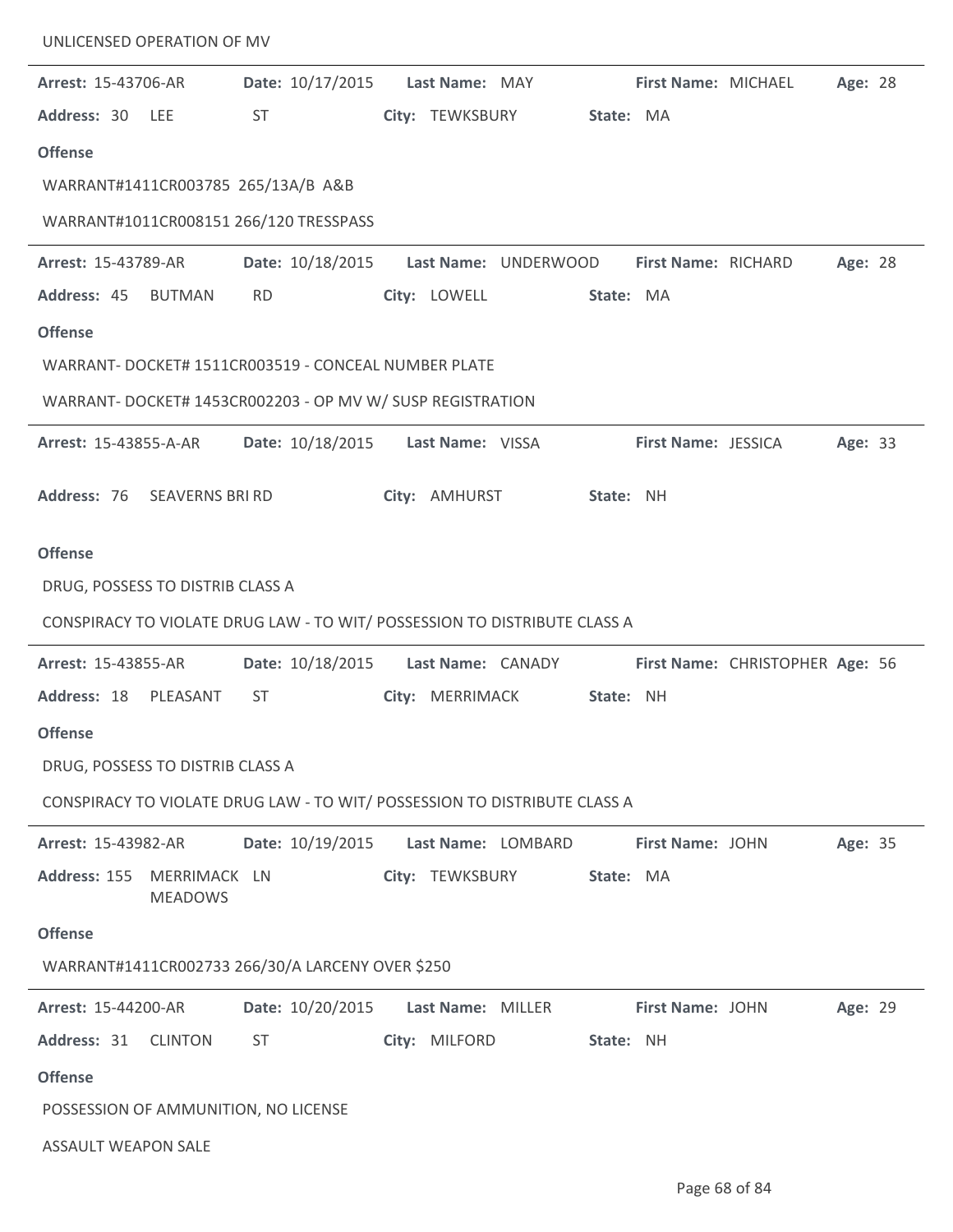| SALE OF LARGE CAPACITY SHOTGUN                                       |                                                    |
|----------------------------------------------------------------------|----------------------------------------------------|
| COMMISSION OF FELONY WHILE ARMED WITH FIREARM                        |                                                    |
| FIREARM, CARRY WITHOUT LICENSE                                       |                                                    |
| POSSESSION OF LARGE CAPACITY ASSAULT RIFLE                           |                                                    |
| AMMUNITION, UNLICENSED SALE OF                                       |                                                    |
| POSSESSION OF A LARGE CAPACITY FEEDING DEVICE                        |                                                    |
| POSSESSION OF LARGE CAPACITY SHOTGUN                                 |                                                    |
| POSSESSION OF A LARGE CAPACITY FEEDING DEVICE                        |                                                    |
| POSSESSION OF A LARGE CAPACITY FEEDING DEVICE                        |                                                    |
| <b>GUN TRAFFICKING (#2 GUNS)</b>                                     |                                                    |
| POSSESSION OF A LARGE CAPACITY FEEDING DEVICE                        |                                                    |
| POSSESSION OF A LARGE CAPACITY FEEDING DEVICE                        |                                                    |
| POSSESSION OF A LARGE CAPACITY FEEDING DEVICE                        |                                                    |
| POSSESSION OF A LARGE CAPACITY FEEDING DEVICE                        |                                                    |
| POSSESSION OF A LARGE CAPACITY FEEDING DEVICE                        |                                                    |
| POSSESSION OF A LARGE CAPACITY FEEDING DEVICE                        |                                                    |
| POSSESSION OF A LARGE CAPACITY FEEDING DEVICE                        |                                                    |
| POSSESSION OF A LARGE CAPACITY FEEDING DEVICE                        |                                                    |
| <b>Arrest: 15-44203-A-AR</b><br>Date: 10/20/2015<br>Last Name: BAKER | First Name: ROBERT<br>Age: 28                      |
|                                                                      |                                                    |
| Address: 18 DEPOT<br><b>ST</b>                                       | City: WESTFORD State: MA                           |
| <b>Offense</b>                                                       |                                                    |
| SHOPLIFTING BY CONCEALING MDSE                                       |                                                    |
| Date: 10/20/2015<br>Last Name: LYDSTON<br>Arrest: 15-44203-AR        | Age: 27<br>First Name: MICHAEL                     |
| Address: 17 SYCAMORE<br>City: SOMERVILLE<br>TER                      | State: MA                                          |
| <b>Offense</b>                                                       |                                                    |
| LICENSE SUSPENDED, OP MV WITH                                        |                                                    |
| Date: 10/24/2015<br><b>Arrest: 15-44950-AR</b>                       | Last Name: CURTATONE<br>First Name: MIA<br>Age: 21 |
| Address: 5<br><b>MINTON</b><br><b>RD</b><br>City: BILLERICA          | State: MA                                          |
| <b>Offense</b>                                                       |                                                    |
| 1453CR001375 SHOPLIFTING                                             |                                                    |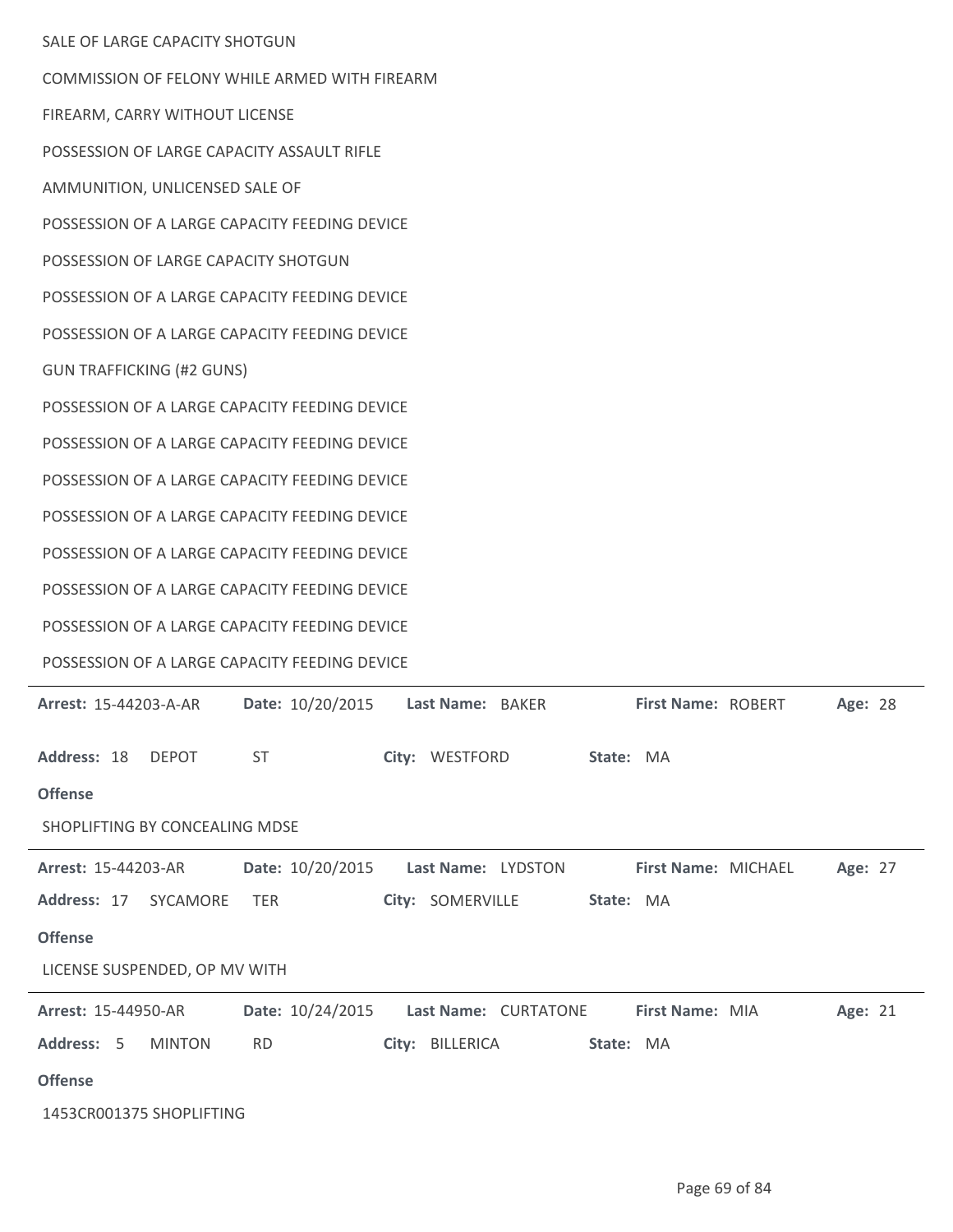| Arrest: 15-45060-AR                        | Date: 10/25/2015 | Last Name: FAY                          | First Name: JOSEPH  | Age: 48 |
|--------------------------------------------|------------------|-----------------------------------------|---------------------|---------|
| Address: 3<br><b>CHAMPION</b>              | ST               | City: TEWKSBURY                         | State: MA           |         |
| <b>Offense</b>                             |                  |                                         |                     |         |
| NEGLIGENT OPERATION OF MOTOR VEHICLE       |                  |                                         |                     |         |
| STOP/YIELD, FAIL TO                        |                  |                                         |                     |         |
| <b>OUI LIQUOR</b>                          |                  |                                         |                     |         |
| <b>MARKED LANES VIOLATION</b>              |                  |                                         |                     |         |
| Arrest: 15-45294-AR                        | Date: 10/27/2015 | Last Name: COILEY                       | First Name: SEAN    | Age: 35 |
| Address: 190 SHUTE                         | ST               | City: EVERETT                           | State: MA           |         |
| <b>Offense</b>                             |                  |                                         |                     |         |
| OUI LIQUOR, 2ND OFFENSE                    |                  |                                         |                     |         |
| LICENSE SUSPENDED, OP MV WITH, SUBSQ.OFF   |                  |                                         |                     |         |
| LEAVE SCENE OF PERSONAL INJURY             |                  |                                         |                     |         |
| NEGLIGENT OPERATION OF MOTOR VEHICLE       |                  |                                         |                     |         |
| <b>Arrest: 15-45695-AR</b>                 | Date: 10/29/2015 | Last Name: MARTEL                       | First Name: PETER   | Age: 24 |
| Address: 24 WAYSIDE                        | <b>RD</b>        | City: TEWKSBURY                         | State: MA           |         |
| <b>Offense</b>                             |                  |                                         |                     |         |
| LARCENY OVER \$250                         |                  |                                         |                     |         |
| <b>B&amp;E BUILDING DAYTIME FOR FELONY</b> |                  |                                         |                     |         |
| <b>B&amp;E BUILDING DAYTIME FOR FELONY</b> |                  |                                         |                     |         |
| <b>Arrest: 15-45819-AR</b>                 |                  | Date: 10/30/2015    Last Name: CARDINAL | First Name: JESSICA | Age: 21 |
| Address: 18 B                              | <b>ST</b>        | City: BILLERICA                         | State: MA           |         |
| <b>Offense</b>                             |                  |                                         |                     |         |
| WARRANT                                    |                  |                                         |                     |         |
| <b>Arrest: 15-46050-AR</b>                 | Date: 11/1/2015  | Last Name: MCCUE                        | First Name: ROBERT  | Age: 26 |
| Address: 6 EDGEWORTH ST                    |                  | City: BILLERICA                         | State: MA           |         |
| <b>Offense</b>                             |                  |                                         |                     |         |
| <b>MARKED LANES VIOLATION</b>              |                  |                                         |                     |         |
| OUI DRUGS, 2ND OFFENSE                     |                  |                                         |                     |         |
| DRUG, POSSESS CLASS B                      |                  |                                         |                     |         |
| NEGLIGENT OPERATION OF MOTOR VEHICLE       |                  |                                         |                     |         |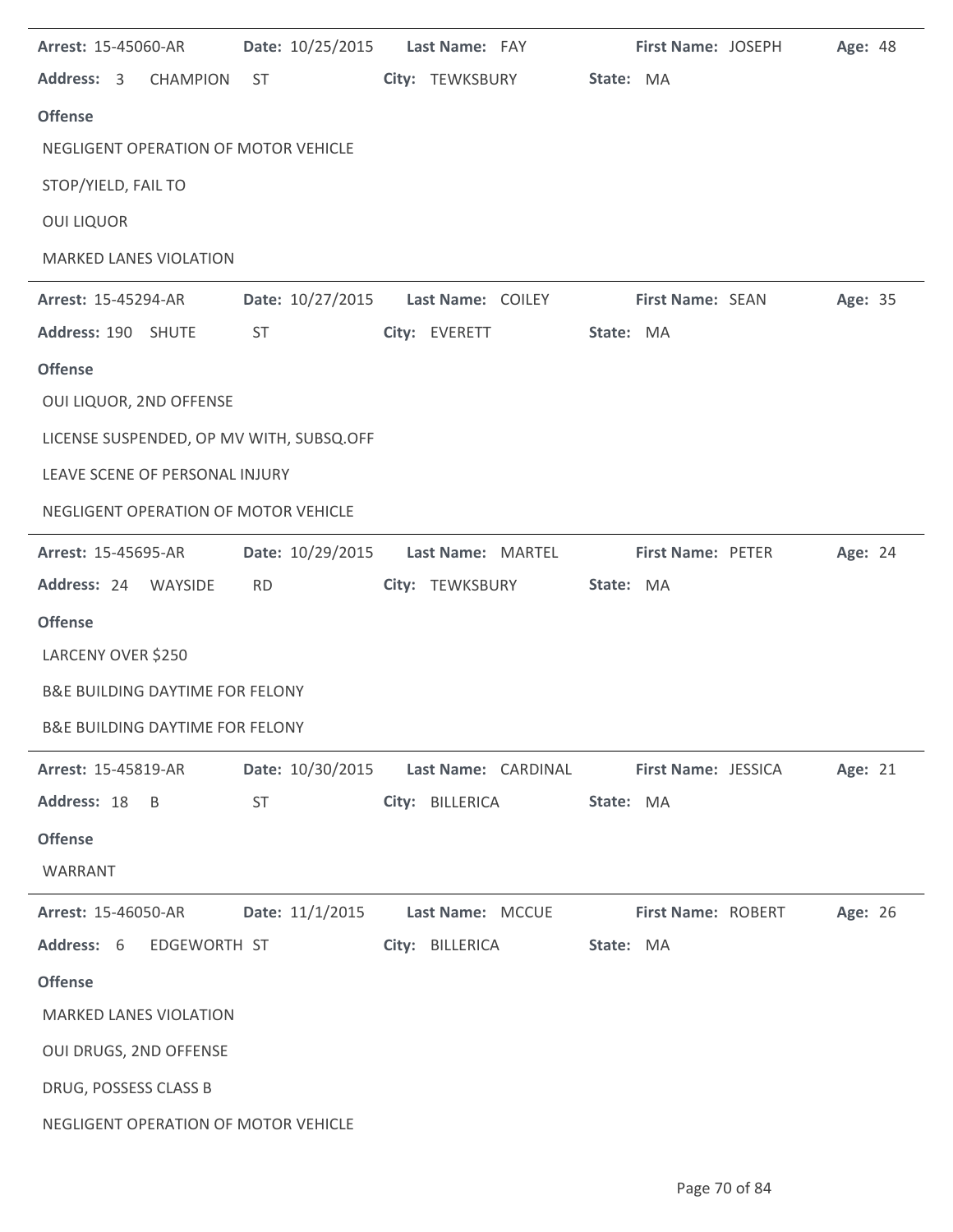| <b>Arrest: 15-46114-AR</b>        | Date: 11/1/2015    Last Name: SPILLER                                 |                   |                           |           | First Name: MARK                      |                                   | Age: 22 |  |
|-----------------------------------|-----------------------------------------------------------------------|-------------------|---------------------------|-----------|---------------------------------------|-----------------------------------|---------|--|
| Address: 197 LEXINGTON            | <b>RD</b>                                                             | City: DRACUT      |                           | State: MA |                                       |                                   |         |  |
| <b>Offense</b>                    |                                                                       |                   |                           |           |                                       |                                   |         |  |
| SHOPLIFTING BY ASPORTATION        |                                                                       |                   |                           |           |                                       |                                   |         |  |
| <b>Arrest: 15-46389-AR</b>        | Date: 11/3/2015 Last Name: LEGERSTROM First Name: CHRISTOPHER Age: 23 |                   |                           |           |                                       |                                   |         |  |
| Address: 91 JOHN                  | <b>ST</b>                                                             |                   | City: TEWKSBURY           | State: MA |                                       |                                   |         |  |
| <b>Offense</b>                    |                                                                       |                   |                           |           |                                       |                                   |         |  |
|                                   | 1538CR001065A OPERATING AFTER SUSPEND LIC                             |                   |                           |           |                                       |                                   |         |  |
| <b>Arrest: 15-46628-AR</b>        | Date: 11/5/2015                                                       | Last Name: NELSON |                           |           | First Name: JOSEPH                    |                                   | Age: 28 |  |
| Address: 5 PINE RIDGE             | <b>RD</b>                                                             |                   | City: BURLINGTON          | State: MA |                                       |                                   |         |  |
| <b>Offense</b>                    |                                                                       |                   |                           |           |                                       |                                   |         |  |
| DRUG, POSSESS CLASS B, SUBSQ.OFF. |                                                                       |                   |                           |           |                                       |                                   |         |  |
| DRUG, POSSESS CLASS C, SUBSQ.OFF. |                                                                       |                   |                           |           |                                       |                                   |         |  |
| DRUG, POSSESS CLASS E             |                                                                       |                   |                           |           |                                       |                                   |         |  |
| OUI DRUGS, 2ND OFFENSE            |                                                                       |                   |                           |           |                                       |                                   |         |  |
| <b>Arrest: 15-46733-AR</b>        | Date: 11/5/2015                                                       | Last Name: HOEY   |                           |           |                                       | First Name: CHRISTOPHER Age: 44   |         |  |
| Address: 100 MASS MILL            | DR                                                                    | City: LOWELL      |                           | State: MA |                                       |                                   |         |  |
| <b>Offense</b>                    |                                                                       |                   |                           |           |                                       |                                   |         |  |
|                                   | WARRANT#1511CR003234 90/23 LICENSE SUSPENDED                          |                   |                           |           |                                       |                                   |         |  |
|                                   | Arrest: 15-46863-AR   Date: 11/6/2015   Last Name: RYAN               |                   |                           |           |                                       | <b>First Name: AMANDA Age: 29</b> |         |  |
| Address: 14 NELSON                | AVE                                                                   |                   | City: TEWKSBURY State: MA |           |                                       |                                   |         |  |
| <b>Offense</b>                    |                                                                       |                   |                           |           |                                       |                                   |         |  |
| <b>OUI DRUGS</b>                  |                                                                       |                   |                           |           |                                       |                                   |         |  |
| DRUG, POSSESS CLASS E             |                                                                       |                   |                           |           |                                       |                                   |         |  |
| DRUG, POSSESS CLASS A             |                                                                       |                   |                           |           |                                       |                                   |         |  |
| DRUG, POSSESS CLASS B             |                                                                       |                   |                           |           |                                       |                                   |         |  |
| <b>Arrest: 15-46876-AR</b>        | Date: 11/6/2015                                                       |                   |                           |           | Last Name: RONDEAU First Name: DANIEL |                                   | Age: 22 |  |
| Address: 7 LARSON                 | <b>RD</b>                                                             |                   | City: TYNGSBORO           | State: MA |                                       |                                   |         |  |
|                                   |                                                                       |                   |                           |           |                                       |                                   |         |  |
| <b>Offense</b>                    |                                                                       |                   |                           |           |                                       |                                   |         |  |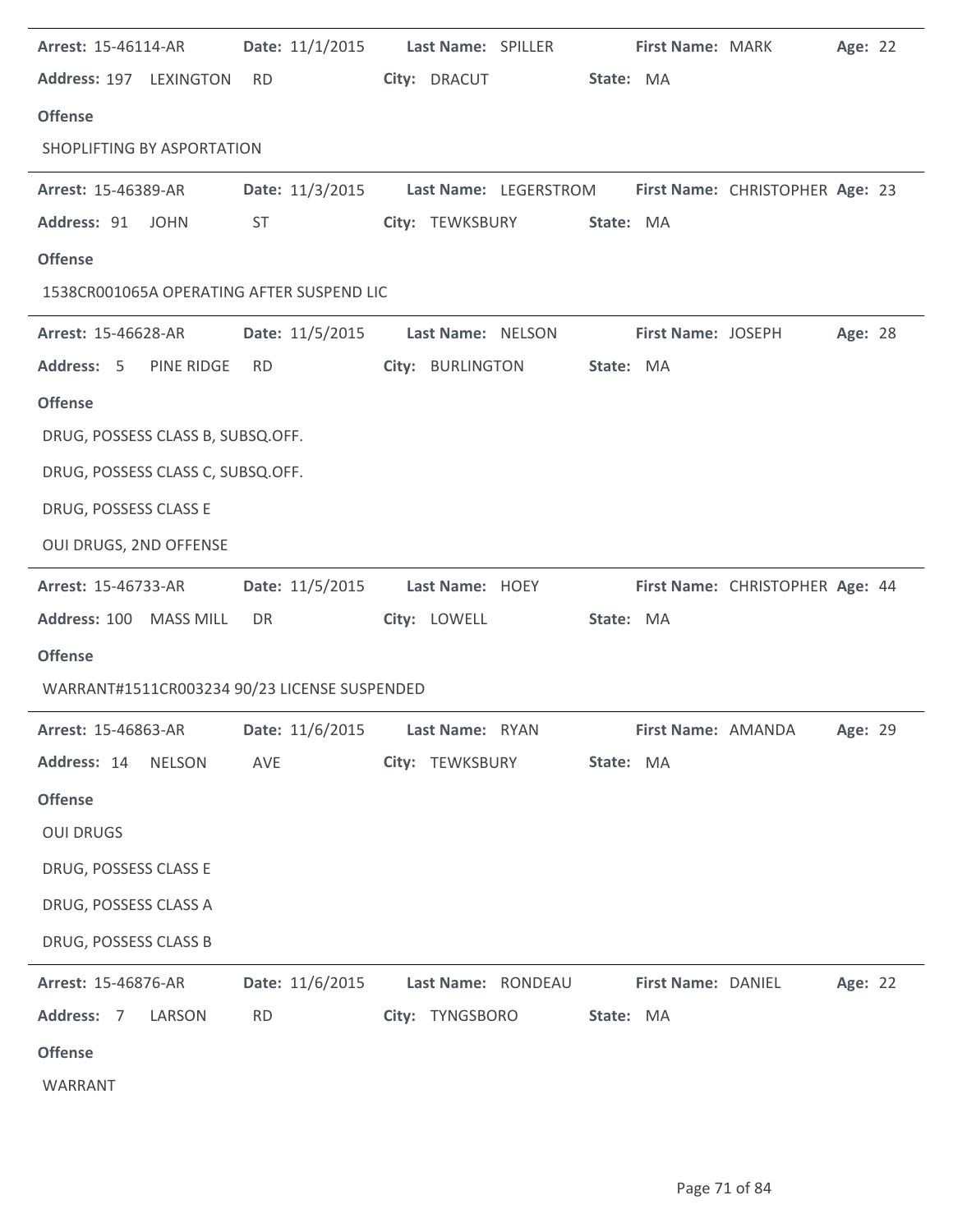| <b>Arrest: 15-46904-A-AR</b>            | Date: 11/6/2015 Last Name: MARRA     |                    |                                       |                          | <b>First Name: SCOTT</b> | Age: 46 |  |
|-----------------------------------------|--------------------------------------|--------------------|---------------------------------------|--------------------------|--------------------------|---------|--|
| Address: 270 LITTLETON                  | <b>RD</b>                            | City: CHELMSFORD   | State: MA                             |                          |                          |         |  |
| <b>Offense</b>                          |                                      |                    |                                       |                          |                          |         |  |
| UNLICENSED OPERATION OF MV              |                                      |                    |                                       |                          |                          |         |  |
| <b>Arrest: 15-46904-AR</b>              | Date: 11/6/2015                      |                    | Last Name: POVENTUD First Name: HARRY |                          |                          | Age: 22 |  |
| Address: 15G STATE                      | <b>ST</b>                            | City: LEOMINSTER   |                                       | State: MA                |                          |         |  |
| <b>Offense</b>                          |                                      |                    |                                       |                          |                          |         |  |
| SHOPLIFTING \$100+ BY CONCEALING MDSE   |                                      |                    |                                       |                          |                          |         |  |
| <b>Arrest: 15-46922-AR</b>              | Date: 11/7/2015 Last Name: AHERN     |                    |                                       | <b>First Name: DEREK</b> |                          | Age: 26 |  |
| Address: 179 LOWELL                     | <b>BLVD</b>                          | City: METHUEN      |                                       | State: MA                |                          |         |  |
| <b>Offense</b>                          |                                      |                    |                                       |                          |                          |         |  |
| WARRANT - 1561CR001597 - A&B DW         |                                      |                    |                                       |                          |                          |         |  |
| <b>Arrest: 15-47043-AR</b>              | Date: 11/8/2015    Last Name: SILVA  |                    |                                       | <b>First Name: DEAN</b>  |                          | Age: 43 |  |
| Address: 93 BEARSE                      | AVE                                  | City: METHUEN      |                                       | State: MA                |                          |         |  |
| <b>Offense</b>                          |                                      |                    |                                       |                          |                          |         |  |
| NEGLIGENT OPERATION OF MOTOR VEHICLE    |                                      |                    |                                       |                          |                          |         |  |
| <b>MARKED LANES VIOLATION</b>           |                                      |                    |                                       |                          |                          |         |  |
| <b>OUI LIQUOR</b>                       |                                      |                    |                                       |                          |                          |         |  |
| Arrest: 15-47088-AR                     | Date: 11/8/2015    Last Name: GALVIN |                    |                                       |                          | First Name: SAMANTHA     | Age: 25 |  |
| Address: 52 WILLOWDALE AVE              |                                      | City: TYNGSBOROUGH |                                       | State: MA                |                          |         |  |
| <b>Offense</b>                          |                                      |                    |                                       |                          |                          |         |  |
| WARRANT 1411CR006083 LICENSE SUSPENDED  |                                      |                    |                                       |                          |                          |         |  |
| SHOPLIFTING BY ASPORTATION              |                                      |                    |                                       |                          |                          |         |  |
| <b>Arrest: 15-47130-A-AR</b>            | Date: 11/9/2015                      | Last Name: GOODWIN |                                       | <b>First Name: COREY</b> |                          | Age: 20 |  |
| Address: 112 THORNTON                   | AVE                                  | City: LOWELL       |                                       | State: MA                |                          |         |  |
| <b>Offense</b>                          |                                      |                    |                                       |                          |                          |         |  |
| LARCENY OVER \$250                      |                                      |                    |                                       |                          |                          |         |  |
| <b>Misleading Police Officer</b>        |                                      |                    |                                       |                          |                          |         |  |
| CONSPIRACY - TO WIT/ LARCENY OVER \$250 |                                      |                    |                                       |                          |                          |         |  |
| LARCENY UNDER \$250                     |                                      |                    |                                       |                          |                          |         |  |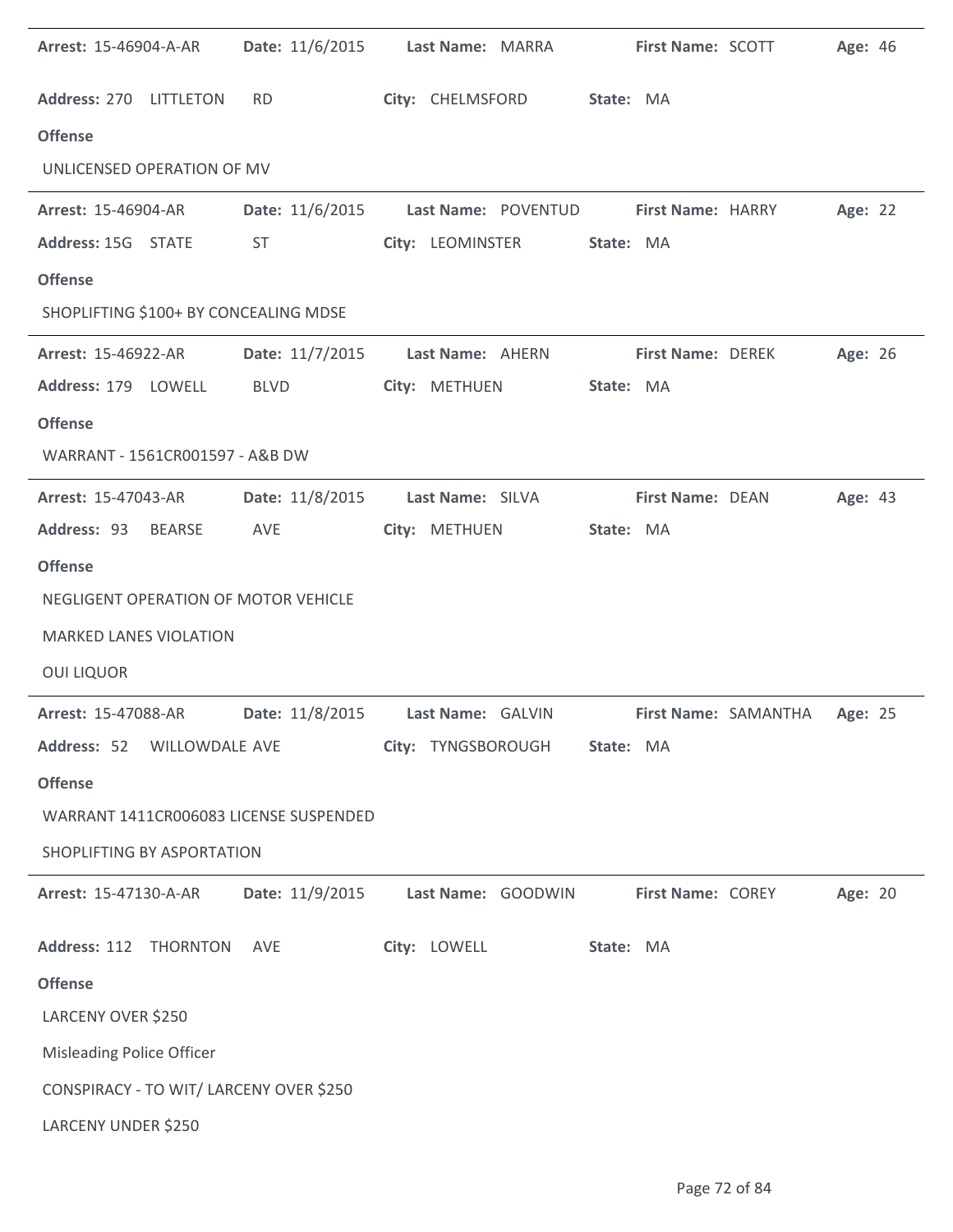| Arrest: 15-47130-AR                         | Date: 11/9/2015  | Last Name: GRIFFIN |                      |           |                     | First Name: ALEXANDER | Age: 19 |  |
|---------------------------------------------|------------------|--------------------|----------------------|-----------|---------------------|-----------------------|---------|--|
| Address: 31<br>WEST 6TH                     | <b>ST</b>        | City: LOWELL       |                      | State: MA |                     |                       |         |  |
| <b>Offense</b>                              |                  |                    |                      |           |                     |                       |         |  |
| LARCENY UNDER \$250                         |                  |                    |                      |           |                     |                       |         |  |
| Misleading Police Officer                   |                  |                    |                      |           |                     |                       |         |  |
| LARCENY OVER \$250                          |                  |                    |                      |           |                     |                       |         |  |
| CONSPIRACY - TO WIT/ LARCENY OVER \$250     |                  |                    |                      |           |                     |                       |         |  |
| <b>Arrest: 15-47576-AR</b>                  | Date: 11/11/2015 |                    | Last Name: HERNANDEZ |           | First Name: JULIO   |                       | Age: 30 |  |
| Address: 40<br>EVERETT                      | ST               | City: LAWRENCE     |                      | State: MA |                     |                       |         |  |
| <b>Offense</b>                              |                  |                    |                      |           |                     |                       |         |  |
| UNLICENSED OPERATION OF MV                  |                  |                    |                      |           |                     |                       |         |  |
| STOP/YIELD, FAIL TO                         |                  |                    |                      |           |                     |                       |         |  |
| Arrest: 15-47617-AR                         | Date: 11/11/2015 | Last Name: SAVOIE  |                      |           | First Name: RENE    |                       | Age: 43 |  |
| Address: 94 W 6TH ST REA                    |                  | City: LOWELL       |                      | State: MA |                     |                       |         |  |
| <b>Offense</b>                              |                  |                    |                      |           |                     |                       |         |  |
| WARRANT #1511CR004820 SHOPLIFTING           |                  |                    |                      |           |                     |                       |         |  |
| LARCENY OVER \$250                          |                  |                    |                      |           |                     |                       |         |  |
| Arrest: 15-47708-AR                         | Date: 11/12/2015 | Last Name: TOSI    |                      |           | First Name: MICHAEL |                       | Age: 32 |  |
| Address: 64<br>SOUTH                        | <b>ST</b>        | City: BIDDEFORD    |                      | State: ME |                     |                       |         |  |
| <b>Offense</b>                              |                  |                    |                      |           |                     |                       |         |  |
| LICENSE SUSPENDED, OP MV WITH               |                  |                    |                      |           |                     |                       |         |  |
| FALSE NAME TO A POLICE OFFICER, MV OPERATOR |                  |                    |                      |           |                     |                       |         |  |
| LIGHTS VIOLATION, MV                        |                  |                    |                      |           |                     |                       |         |  |
| NUMBER PLATE VIOLATION                      |                  |                    |                      |           |                     |                       |         |  |
| REGISTRATION SUSPENDED, OP MV WITH          |                  |                    |                      |           |                     |                       |         |  |
| <b>Arrest: 15-47726-AR</b>                  | Date: 11/12/2015 |                    | Last Name: HANNAGAN  |           | First Name: DANIEL  |                       | Age: 60 |  |
| Address: 4101 ARCHSTONE AVE                 |                  |                    | City: TEWKSBURY      | State: MA |                     |                       |         |  |
| <b>Offense</b>                              |                  |                    |                      |           |                     |                       |         |  |
| A&B ON +60/DISABLED WITH INJURY             |                  |                    |                      |           |                     |                       |         |  |
| WITNESS, INTIMIDATE                         |                  |                    |                      |           |                     |                       |         |  |
| A&B ON +60/DISABLED WITH INJURY             |                  |                    |                      |           |                     |                       |         |  |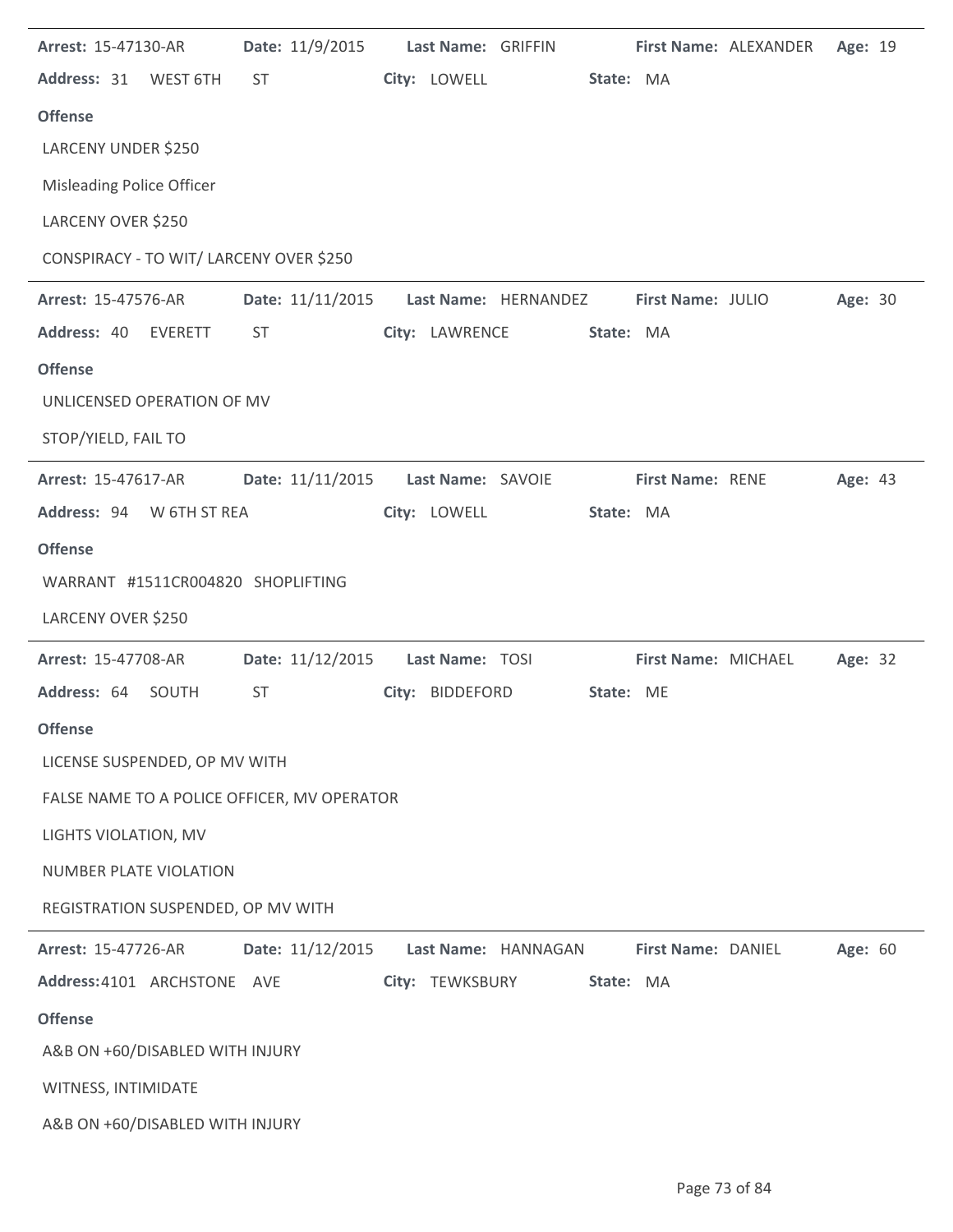| Arrest: 15-47843-AR                   | Date: 11/13/2015 | Last Name: CARTER        | First Name: ROBERT  |                               | Age: 54 |
|---------------------------------------|------------------|--------------------------|---------------------|-------------------------------|---------|
| Address: 45 OAK                       | ST               | City: BILLERICA          | State: MA           |                               |         |
| <b>Offense</b>                        |                  |                          |                     |                               |         |
| DRUG, POSSESS TO DISTRIB CLASS A      |                  |                          |                     |                               |         |
| <b>MARKED LANES VIOLATION</b>         |                  |                          |                     |                               |         |
| LICENSE REVOKED, OPERATE MV WITH      |                  |                          |                     |                               |         |
| Arrest: 15-47867-AR                   | Date: 11/13/2015 | Last Name: FLEMING       | First Name: DAVID   |                               | Age: 48 |
| Address: 6<br>LAURIE                  | DR               | City: TEWKSBURY          | State: MA           |                               |         |
| <b>Offense</b>                        |                  |                          |                     |                               |         |
| <b>OUI LIQUOR</b>                     |                  |                          |                     |                               |         |
| NEGLIGENT OPERATION OF MOTOR VEHICLE  |                  |                          |                     |                               |         |
| Arrest: 15-47966-A-AR                 | Date: 11/14/2015 | Last Name: DEJESUS       | First Name: HAROLYN |                               | Age: 27 |
| Address: 19 GROVE                     | ST               | City: METHUEN            | State: MA           |                               |         |
| <b>Offense</b>                        |                  |                          |                     |                               |         |
| DRUG, DISTRIBUTE CLASS B              |                  |                          |                     |                               |         |
|                                       |                  |                          |                     |                               |         |
| Arrest: 15-47966-AR                   | Date: 11/14/2015 | Last Name: HINES         | First Name: JASON   |                               | Age: 42 |
| Address: 14 CLAIRE                    | <b>ST</b>        | City: TEWKSBURY          | State: MA           |                               |         |
| <b>Offense</b>                        |                  |                          |                     |                               |         |
| <b>RESIST ARREST</b>                  |                  |                          |                     |                               |         |
| DRUG, POSSESS TO DISTRIB CLASS A      |                  |                          |                     |                               |         |
| <b>CONSPIRACY TO VIOLATE DRUG LAW</b> |                  |                          |                     |                               |         |
| Arrest: 15-47966-B-AR                 | Date: 11/14/2015 | Last Name: NIEVES-FLORES | First Name: EDWIN   |                               | Age: 35 |
| Address: 19<br><b>GROVE</b>           | <b>ST</b>        | City: METHUEN            | State: MA           |                               |         |
| <b>Offense</b>                        |                  |                          |                     |                               |         |
| DRUG, DISTRIBUTE CLASS B              |                  |                          |                     |                               |         |
| Arrest: 15-48214-AR                   | Date: 11/16/2015 | Last Name: DENEGREIRO    |                     | First Name: JHONATTAN Age: 18 |         |
| Address: 104 CHAPEL                   | <b>ST</b>        | City: LOWELL             | State: MA           |                               |         |
| <b>Offense</b>                        |                  |                          |                     |                               |         |
| SPEEDING IN VIOL SPECIAL REGULATION   |                  |                          |                     |                               |         |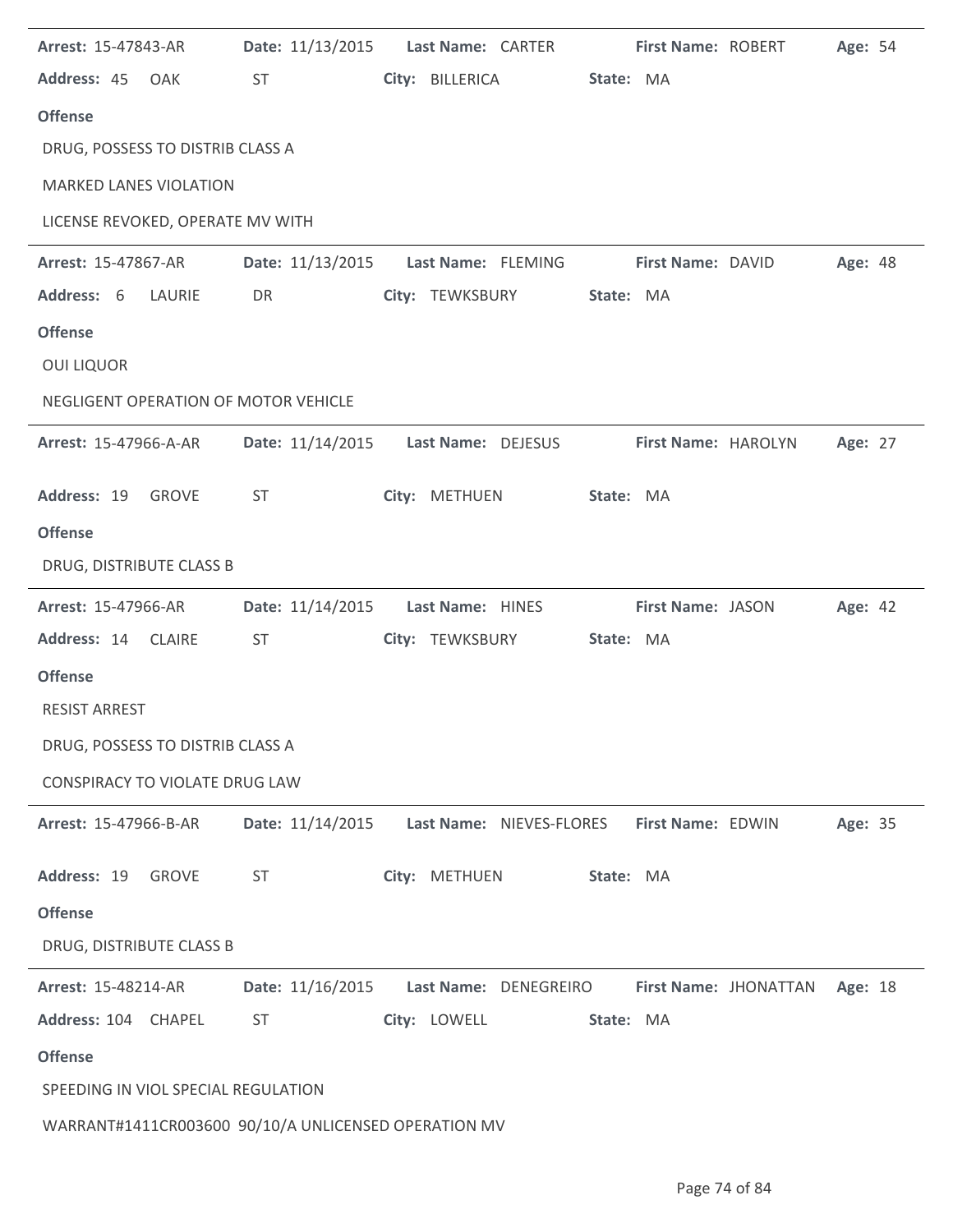| LICENSE SUSPENDED, OP MV WITH                          |                  |                    |                     |                      |         |
|--------------------------------------------------------|------------------|--------------------|---------------------|----------------------|---------|
| Arrest: 15-48449-AR                                    | Date: 11/17/2015 | Last Name: PONTE   | First Name: NUNO    |                      | Age: 41 |
| Address: 573 LAWRENCE                                  | <b>ST</b>        | City: LOWELL       | State: MA           |                      |         |
| <b>Offense</b>                                         |                  |                    |                     |                      |         |
| WARRANT#1311CR002451 265/16 MURDER, ATT., A&B          |                  |                    |                     |                      |         |
| <b>Arrest: 15-48583-AR</b>                             | Date: 11/18/2015 | Last Name: GALVIN  |                     | First Name: SAMANTHA | Age: 25 |
| Address: 52<br>WILLOWDALE AVE                          |                  | City: TYNGSBOROUGH | State: MA           |                      |         |
| <b>Offense</b>                                         |                  |                    |                     |                      |         |
| WARRANT - DOCKET 1518CR006164 (SHOPLIFTING)            |                  |                    |                     |                      |         |
| WARRANT - DOCKET 1511CR006549 (SHOPLIFTING)            |                  |                    |                     |                      |         |
| SHOPLIFTING BY ASPORTATION, 2ND OFF.                   |                  |                    |                     |                      |         |
| WARRANT - DOCKET 1411CR006083 (OPER W/ SUSP LICENSE)   |                  |                    |                     |                      |         |
| Arrest: 15-48592-AR                                    | Date: 11/18/2015 | Last Name: RIVERA  | First Name: RAFAEL  |                      | Age: 33 |
| Address: 22<br>ENNELL                                  | <b>ST</b>        | City: LOWELL       | State: MA           |                      |         |
| <b>Offense</b>                                         |                  |                    |                     |                      |         |
| UNLICENSED OPERATION OF MV                             |                  |                    |                     |                      |         |
| INSPECTION/STICKER, NO                                 |                  |                    |                     |                      |         |
| Arrest: 15-48723-AR                                    | Date: 11/19/2015 | Last Name: BURTON  | First Name: MICHAEL |                      | Age: 36 |
| Address: 154 SEAVER                                    | <b>ST</b>        | City: BOSTON       | State: MA           |                      |         |
| <b>Offense</b>                                         |                  |                    |                     |                      |         |
| SEX OFFENDER FAIL TO REGISTER                          |                  |                    |                     |                      |         |
| SEAT BELT, FAIL WEAR                                   |                  |                    |                     |                      |         |
| Arrest: 15-48733-AR                                    | Date: 11/19/2015 | Last Name: BOURQUE | First Name: JERRY   |                      | Age: 30 |
| Address: 61<br>WHIPPLE                                 | <b>RD</b>        | City: BILLERICA    | State: MA           |                      |         |
| <b>Offense</b>                                         |                  |                    |                     |                      |         |
| WARRANT#SUCR1310615 269/10/J FIREARM, CARRY WO LICENSE |                  |                    |                     |                      |         |
| Arrest: 15-48747-AR                                    | Date: 11/19/2015 | Last Name: MERCADO | First Name: VICTOR  |                      | Age: 37 |
| Address: 134 WILLARD                                   | <b>ST</b>        | City: LOWELL       | State: MA           |                      |         |
| <b>Offense</b>                                         |                  |                    |                     |                      |         |
| UNLICENSED OPERATION OF MV                             |                  |                    |                     |                      |         |
| <b>BRAKES VIOLATION, MV</b>                            |                  |                    |                     |                      |         |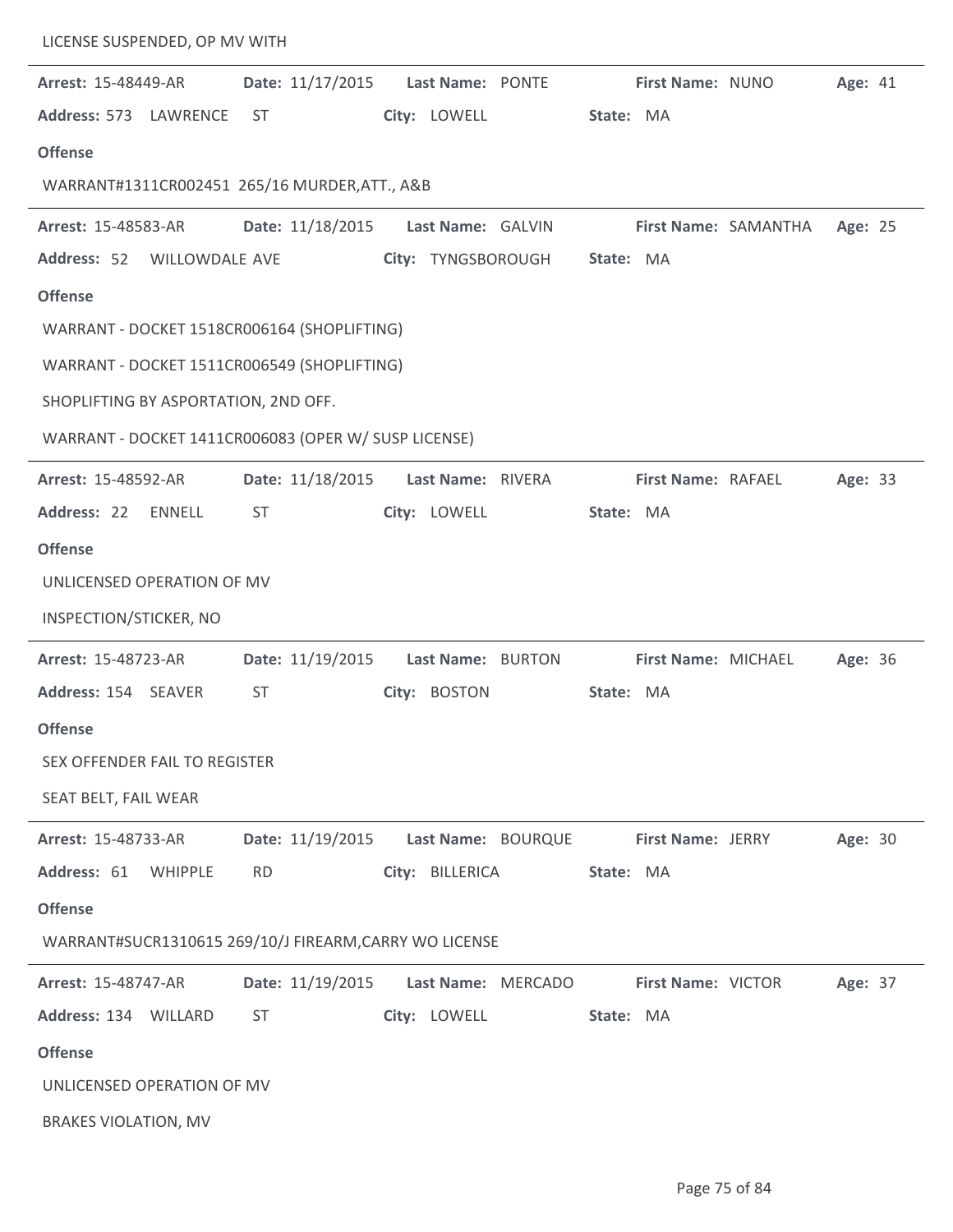| Arrest: 15-48887-AR                        |                  | Date: 11/20/2015    Last Name: SWEENEY                              | <b>First Name: MARK</b>                                       | Age: 43 |
|--------------------------------------------|------------------|---------------------------------------------------------------------|---------------------------------------------------------------|---------|
| Address: 78 JEAN                           | AVE              | City: LOWELL                                                        | State: MA                                                     |         |
| <b>Offense</b>                             |                  |                                                                     |                                                               |         |
| DRUG, POSSESS CLASS B                      |                  |                                                                     |                                                               |         |
| <b>Arrest: 15-48920-AR</b>                 |                  |                                                                     | Date: 11/20/2015    Last Name: AMBREFE    First Name: STEPHEN | Age: 55 |
| Address: 3 CHERRY TREE LN                  |                  | City: GROVELAND                                                     | State: MA                                                     |         |
| <b>Offense</b>                             |                  |                                                                     |                                                               |         |
| OUI LIQUOR, 2ND OFFENSE                    |                  |                                                                     |                                                               |         |
| NEGLIGENT OPERATION OF MOTOR VEHICLE       |                  |                                                                     |                                                               |         |
| <b>MARKED LANES VIOLATION</b>              |                  |                                                                     |                                                               |         |
| <b>Arrest: 15-49277-AR</b>                 | Date: 11/23/2015 | Last Name: HIGGINS                                                  | <b>First Name: MATTHEW</b>                                    | Age: 39 |
| Address: 71 NOLAN                          | <b>CT</b>        | City: TEWKSBURY                                                     | State: MA                                                     |         |
| <b>Offense</b>                             |                  |                                                                     |                                                               |         |
| REGISTRATION REVOKED, OP MV WITH           |                  |                                                                     |                                                               |         |
| INSPECTION/STICKER, NO                     |                  |                                                                     |                                                               |         |
| STOP FOR POLICE, FAIL                      |                  |                                                                     |                                                               |         |
| LICENSE SUSPENDED, OP MV WITH              |                  |                                                                     |                                                               |         |
| UNINSURED MOTOR VEHICLE                    |                  |                                                                     |                                                               |         |
| Arrest: 15-49496-AR                        |                  | Date: 11/24/2015    Last Name: HAND                                 | First Name: MATTHEW                                           | Age: 22 |
| Address: 13 SOUTH                          |                  | ST <b>City: MANCHESTER</b>                                          | State: NH                                                     |         |
| <b>Offense</b>                             |                  |                                                                     |                                                               |         |
| SEX OFFENDER FAIL TO REGISTER LEVEL 2 OR 3 |                  |                                                                     |                                                               |         |
| <b>Arrest: 15-49503-AR</b>                 | Date: 11/24/2015 |                                                                     | Last Name: CUNNINGHAM First Name: SPENCER                     | Age: 30 |
| Address: 3203 ARCHSTONE AVE                |                  | City: TEWKSBURY                                                     | State: MA                                                     |         |
| <b>Offense</b>                             |                  |                                                                     |                                                               |         |
| UNREGISTERED MOTOR VEHICLE                 |                  |                                                                     |                                                               |         |
|                                            |                  | WARRANT#1510CR000664 90/23/D LICENSE SUSP. 90/20 INSPECTION STICKER |                                                               |         |
| LICENSE SUSPENDED, OP MV WITH              |                  |                                                                     |                                                               |         |
| INSPECTION/STICKER, NO                     |                  |                                                                     |                                                               |         |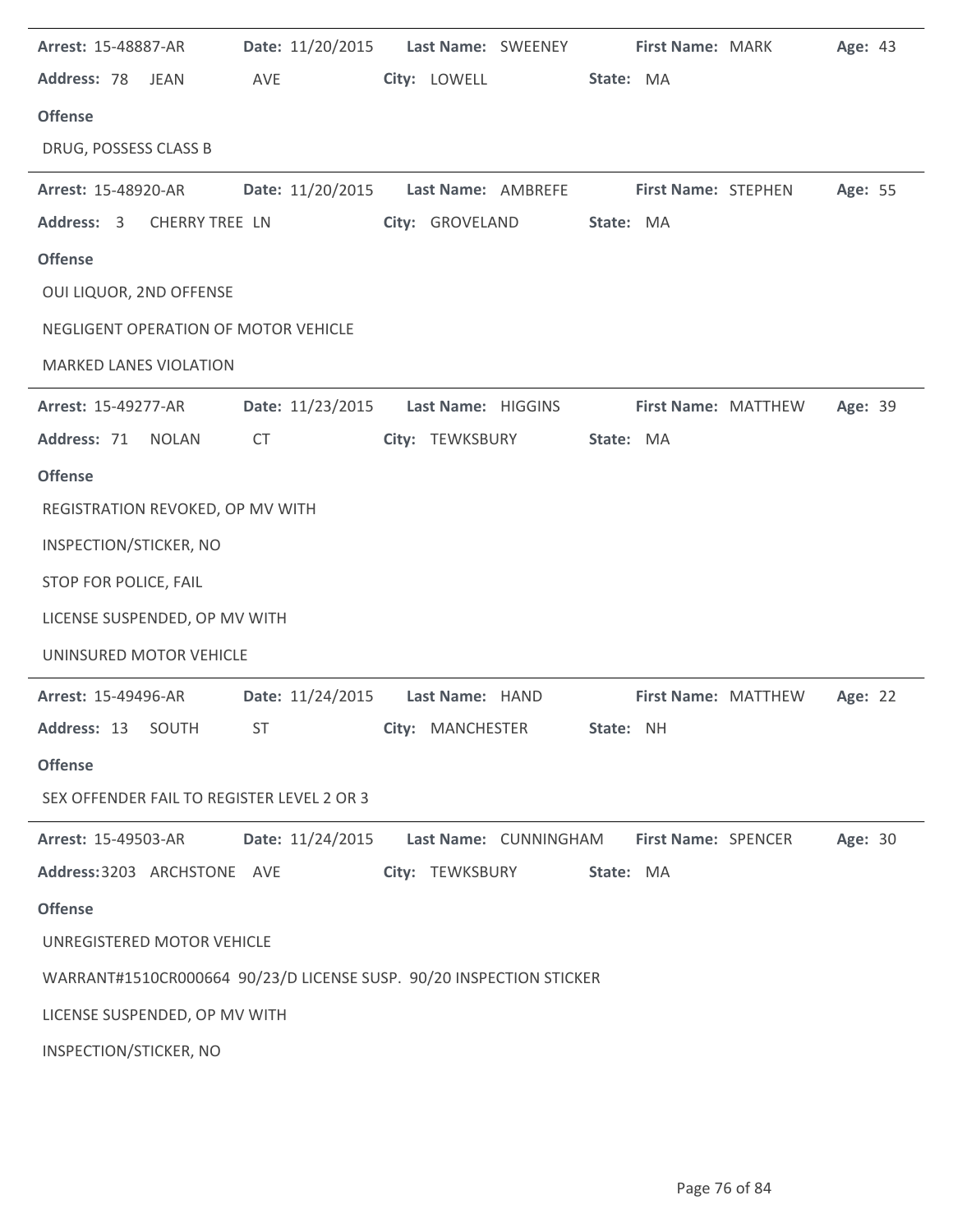| <b>Arrest: 15-49526-A-AR</b>                      |     | Date: 11/24/2015    Last Name: IACI                                                                                                                                                                                            |                                                                         |           | First Name: LISA         |                             | Age: 36 |  |
|---------------------------------------------------|-----|--------------------------------------------------------------------------------------------------------------------------------------------------------------------------------------------------------------------------------|-------------------------------------------------------------------------|-----------|--------------------------|-----------------------------|---------|--|
| Address: 12 PINE RIDGE                            | RD. |                                                                                                                                                                                                                                | City: WINDHAM State: NH                                                 |           |                          |                             |         |  |
| <b>Offense</b>                                    |     |                                                                                                                                                                                                                                |                                                                         |           |                          |                             |         |  |
| LARCENY OVER \$250                                |     |                                                                                                                                                                                                                                |                                                                         |           |                          |                             |         |  |
| DRUG, POSSESS CLASS A                             |     |                                                                                                                                                                                                                                |                                                                         |           |                          |                             |         |  |
| <b>Arrest: 15-49526-AR</b>                        |     |                                                                                                                                                                                                                                | Date: 11/24/2015    Last Name: MCGONIAGLE    First Name: JONATHON       |           |                          |                             | Age: 21 |  |
| Address: 48 GEORGETOWI DR                         |     |                                                                                                                                                                                                                                | City: MILFORD                                                           | State: NH |                          |                             |         |  |
| <b>Offense</b>                                    |     |                                                                                                                                                                                                                                |                                                                         |           |                          |                             |         |  |
| LARCENY OVER \$250                                |     |                                                                                                                                                                                                                                |                                                                         |           |                          |                             |         |  |
| 1511CR002345 SHOPLIFTING BY ASPOTATION            |     |                                                                                                                                                                                                                                |                                                                         |           |                          |                             |         |  |
| 1553CR001242 SHOPLIFTING                          |     |                                                                                                                                                                                                                                |                                                                         |           |                          |                             |         |  |
| 1418CR006980 LARCENY OVER                         |     |                                                                                                                                                                                                                                |                                                                         |           |                          |                             |         |  |
| <b>Arrest: 15-50024-AR</b>                        |     |                                                                                                                                                                                                                                | Date: 11/28/2015    Last Name: PELLETIER                                |           | <b>First Name: MARCY</b> |                             | Age: 37 |  |
| Address: 95 BEECH                                 | ST  |                                                                                                                                                                                                                                | City: TEWKSBURY                                                         | State: MA |                          |                             |         |  |
| <b>Offense</b>                                    |     |                                                                                                                                                                                                                                |                                                                         |           |                          |                             |         |  |
| STOP FOR POLICE, FAIL                             |     |                                                                                                                                                                                                                                |                                                                         |           |                          |                             |         |  |
| UNLICENSED OPERATION OF MV                        |     |                                                                                                                                                                                                                                |                                                                         |           |                          |                             |         |  |
| SHOPLIFTING BY ASPORTATION                        |     |                                                                                                                                                                                                                                |                                                                         |           |                          |                             |         |  |
| NEGLIGENT OPERATION OF MOTOR VEHICLE              |     |                                                                                                                                                                                                                                |                                                                         |           |                          |                             |         |  |
| <b>Arrest: 15-50034-AR</b>                        |     |                                                                                                                                                                                                                                | Date: 11/28/2015 Last Name: ABREU-NIEVES First Name: TAISHAMARY Age: 28 |           |                          |                             |         |  |
| Address: 767 MERRIMACK ST                         |     |                                                                                                                                                                                                                                | City: LOWELL                                                            | State: MA |                          |                             |         |  |
| <b>Offense</b>                                    |     |                                                                                                                                                                                                                                |                                                                         |           |                          |                             |         |  |
| WARRANT#1118CR001585 90/24/P USE MV W/O AUTHORITY |     |                                                                                                                                                                                                                                |                                                                         |           |                          |                             |         |  |
| <b>Arrest: 15-50095-AR</b>                        |     |                                                                                                                                                                                                                                | Date: 11/29/2015    Last Name: PERRY                                    |           |                          | <b>First Name: KIMBERLY</b> | Age: 21 |  |
| Address: 49 RICHARDSON RD                         |     |                                                                                                                                                                                                                                | City: N CHELMSFORD State: MA                                            |           |                          |                             |         |  |
| <b>Offense</b>                                    |     |                                                                                                                                                                                                                                |                                                                         |           |                          |                             |         |  |
| <b>OUI LIQUOR</b>                                 |     |                                                                                                                                                                                                                                |                                                                         |           |                          |                             |         |  |
| <b>Arrest: 15-50405-AR</b>                        |     |                                                                                                                                                                                                                                | Date: 12/1/2015 Last Name: CHOINIERE First Name: PIERRE                 |           |                          |                             | Age: 34 |  |
| Address: 18 SUMMIT                                |     | ST and the state of the state of the state of the state of the state of the state of the state of the state of the state of the state of the state of the state of the state of the state of the state of the state of the sta | City: FRAMINGHAM                                                        | State: MA |                          |                             |         |  |
| <b>Offense</b>                                    |     |                                                                                                                                                                                                                                |                                                                         |           |                          |                             |         |  |
| WARRANT - 1562CR008107 - LARCENY UNDER \$250      |     |                                                                                                                                                                                                                                |                                                                         |           |                          |                             |         |  |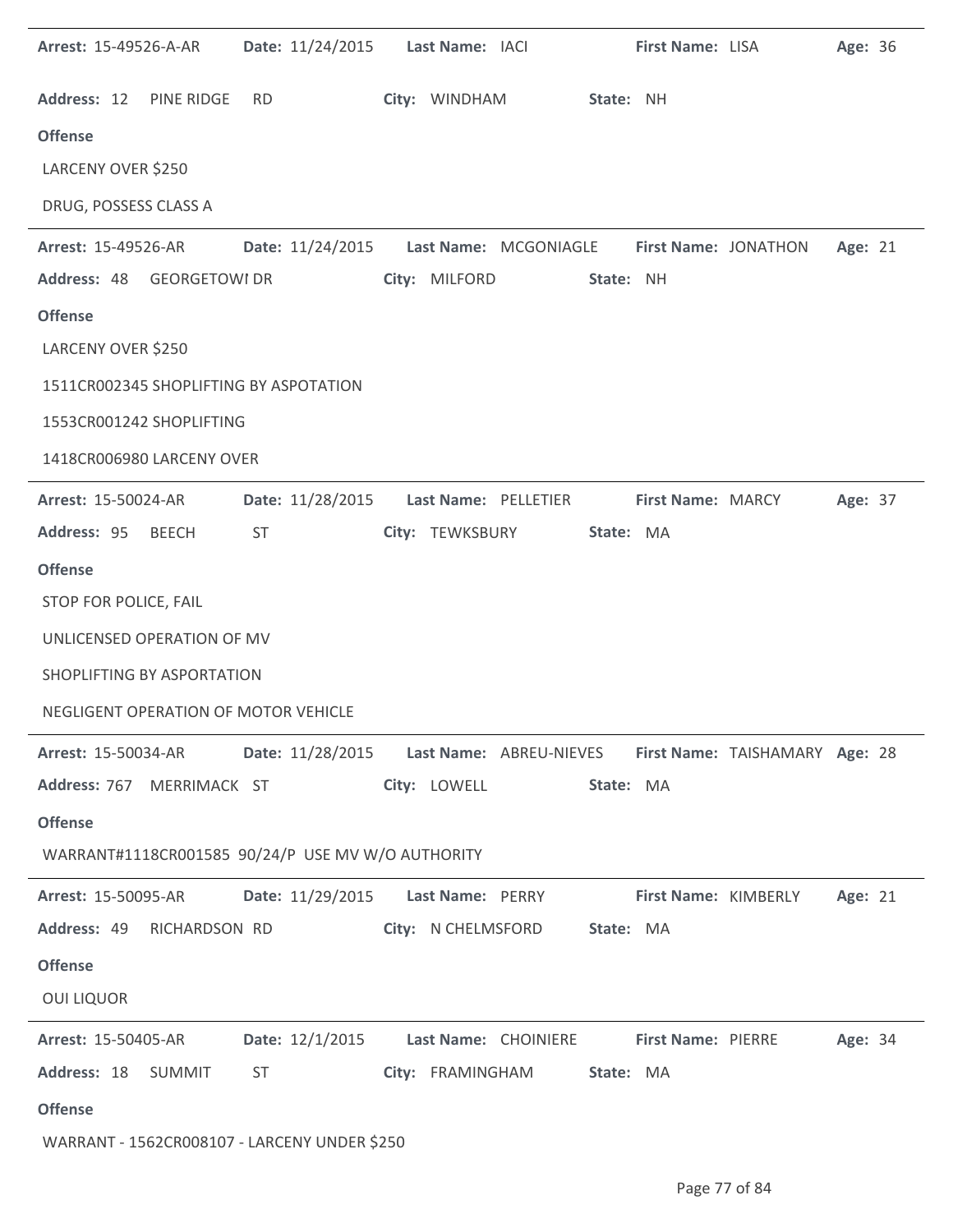| <b>Arrest: 15-50432-AR</b>                           |                                                                                                                                                                                                                                | Date: 12/1/2015 Last Name: MORALES First Name: JONATHAN |                          | Age: 32 |
|------------------------------------------------------|--------------------------------------------------------------------------------------------------------------------------------------------------------------------------------------------------------------------------------|---------------------------------------------------------|--------------------------|---------|
| Address: 393 WILDER                                  | ST and the state of the state of the state of the state of the state of the state of the state of the state of the state of the state of the state of the state of the state of the state of the state of the state of the sta | City: LOWELL                                            | State: MA                |         |
| <b>Offense</b>                                       |                                                                                                                                                                                                                                |                                                         |                          |         |
| WARRANT#1311CR003709 90/23/D LICENSE SUSPENED, OP MV |                                                                                                                                                                                                                                |                                                         |                          |         |
| <b>Arrest: 15-50506-AR</b>                           | Date: 12/1/2015                                                                                                                                                                                                                | Last Name: BROOKS First Name: PETER                     |                          | Age: 60 |
| Address: 2                                           | IRONWOOD ST                                                                                                                                                                                                                    | City: BILLERICA                                         | State: MA                |         |
| <b>Offense</b>                                       |                                                                                                                                                                                                                                |                                                         |                          |         |
| LEAVE SCENE OF PERSONAL INJURY                       |                                                                                                                                                                                                                                |                                                         |                          |         |
| <b>Arrest: 15-50770-A-AR</b>                         |                                                                                                                                                                                                                                | Date: 12/3/2015 Last Name: MURRAY First Name: GINA      |                          | Age: 23 |
| Address: 135 ELM                                     | ST <sub>2</sub>                                                                                                                                                                                                                | City: TEWKSBURY                                         | State: MA                |         |
| <b>Offense</b>                                       |                                                                                                                                                                                                                                |                                                         |                          |         |
| DRUG, POSSESS CLASS E                                |                                                                                                                                                                                                                                |                                                         |                          |         |
| DRUG, POSSESS CLASS C                                |                                                                                                                                                                                                                                |                                                         |                          |         |
| WARRANT - 1553CR000419 - POSSESS CLASS A             |                                                                                                                                                                                                                                |                                                         |                          |         |
| <b>Arrest: 15-50770-AR</b>                           |                                                                                                                                                                                                                                | Date: 12/3/2015 Last Name: DOWNING                      | First Name: PATRICK      | Age: 23 |
| Address: 24 JUNIPER                                  | LN                                                                                                                                                                                                                             | City: TEWKSBURY                                         | State: MA                |         |
|                                                      |                                                                                                                                                                                                                                |                                                         |                          |         |
| <b>Offense</b>                                       |                                                                                                                                                                                                                                |                                                         |                          |         |
| WARRANT - 15567CR001374 - LARCENY OVER \$250         |                                                                                                                                                                                                                                |                                                         |                          |         |
| DRUG, POSSESS CLASS C                                |                                                                                                                                                                                                                                |                                                         |                          |         |
| DRUG, POSSESS CLASS E                                |                                                                                                                                                                                                                                |                                                         |                          |         |
| <b>Arrest: 15-50785-AR</b>                           | Date: 12/3/2015                                                                                                                                                                                                                | Last Name: WHITE                                        | <b>First Name: MARIE</b> | Age: 56 |
| Address: 6<br>ROSEWOOD RD                            |                                                                                                                                                                                                                                | City: METHUEN                                           | State: MA                |         |
| <b>Offense</b>                                       |                                                                                                                                                                                                                                |                                                         |                          |         |
| LICENSE REVOKED, OPERATE MV WITH                     |                                                                                                                                                                                                                                |                                                         |                          |         |
| Arrest: 15-50843-AR                                  | Date: 12/3/2015                                                                                                                                                                                                                | Last Name: PARKER                                       | First Name: MAKEELIA     | Age: 24 |
| Address: 333 CHESTNUT                                | <b>ST</b>                                                                                                                                                                                                                      | City: LYNN                                              | State: MA                |         |
| <b>Offense</b>                                       |                                                                                                                                                                                                                                |                                                         |                          |         |
| WARRANT                                              |                                                                                                                                                                                                                                |                                                         |                          |         |
| <b>Arrest: 15-50968-AR</b>                           | Date: 12/4/2015                                                                                                                                                                                                                | Last Name: CRISCITELLO First Name: FRANK                |                          | Age: 34 |
| Address: 17<br>ELLSWORTH ST                          |                                                                                                                                                                                                                                | City: LOWELL                                            | State: MA                |         |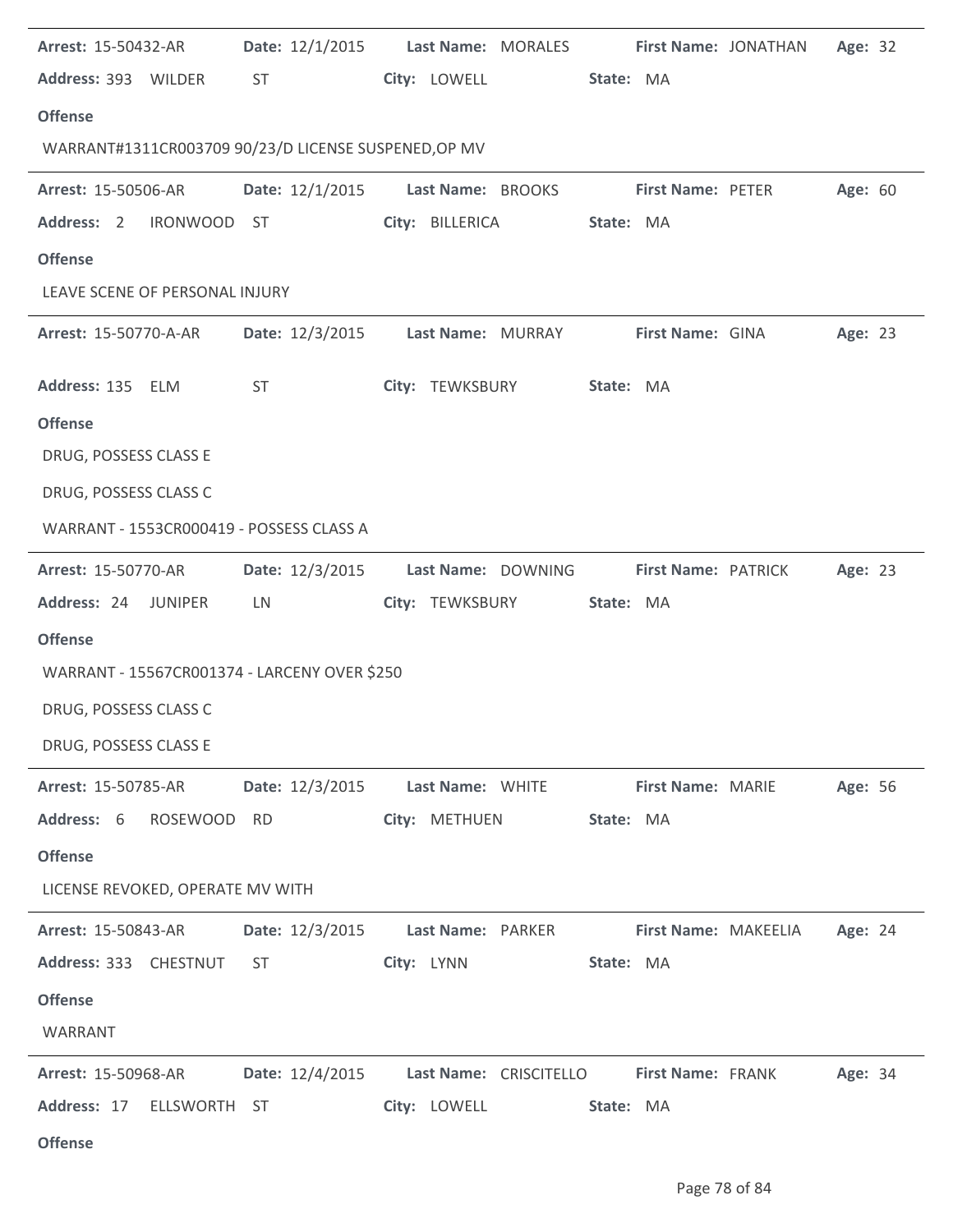| UNREGISTERED MOTOR VEHICLE           |                 |                                      |                         |         |
|--------------------------------------|-----------------|--------------------------------------|-------------------------|---------|
| LICENSE SUSPENDED, OP MV WITH        |                 |                                      |                         |         |
| Arrest: 15-51144-AR                  | Date: 12/5/2015 | Last Name: MCCANN                    | First Name: JARETT      | Age: 38 |
| Address: 11<br><b>DECAROLIS</b>      | DR              | City: TEWKSBURY                      | State: MA               |         |
| <b>Offense</b>                       |                 |                                      |                         |         |
| WARRANT                              |                 |                                      |                         |         |
| Arrest: 15-51146-AR                  | Date: 12/6/2015 | Last Name: MESSINA                   | <b>First Name: JOHN</b> | Age: 64 |
| Address: 62<br><b>WOBURN</b>         | <b>ST</b>       | City: LOWELL                         | State: MA               |         |
| <b>Offense</b>                       |                 |                                      |                         |         |
| OUI LIQUOR, 5TH OFFENSE              |                 |                                      |                         |         |
| NEGLIGENT OPERATION OF MOTOR VEHICLE |                 |                                      |                         |         |
| Arrest: 15-51179-AR                  | Date: 12/6/2015 | Last Name: CUPAN                     | First Name: TABITHA     | Age: 21 |
| Address: 58<br><b>BRAND</b>          | <b>ST</b>       | City: WILMINGTON                     | State: MA               |         |
| <b>Offense</b>                       |                 |                                      |                         |         |
| SHOPLIFTING BY CONCEALING MDSE       |                 |                                      |                         |         |
| Arrest: 15-51180-AR                  | Date: 12/6/2015 | Last Name: MOORHOUSE                 | First Name: BRIAN       | Age: 38 |
|                                      |                 |                                      |                         |         |
| Address: 20<br>PATRIOT               | <b>RD</b>       | City: TEWKSBURY                      | State: MA               |         |
| <b>Offense</b>                       |                 |                                      |                         |         |
| <b>COURTESY BOOKING</b>              |                 |                                      |                         |         |
| <b>Arrest: 15-51335-A-AR</b>         |                 | Date: 12/7/2015    Last Name: HUGHES | First Name: ROBERT      | Age: 26 |
| Address: 10<br>EDGBASTON ST          |                 | City: BILLERICA                      | State: MA               |         |
| <b>Offense</b>                       |                 |                                      |                         |         |
| DRUG, POSSESS TO DISTRIB CLASS C     |                 |                                      |                         |         |
| DRUG, DISTRIBUTE CLASS B             |                 |                                      |                         |         |
| DRUG, DISTRIBUTE CLASS C             |                 |                                      |                         |         |
| Arrest: 15-51335-AR                  | Date: 12/7/2015 | Last Name: ALLARD                    | First Name: ANDREW      | Age: 24 |
| Address: 2<br>ALLARD                 | WAY             | City: BILLERICA                      | State: MA               |         |
| <b>Offense</b>                       |                 |                                      |                         |         |
| DRUG, POSSESS CLASS B, SUBSQ.OFF.    |                 |                                      |                         |         |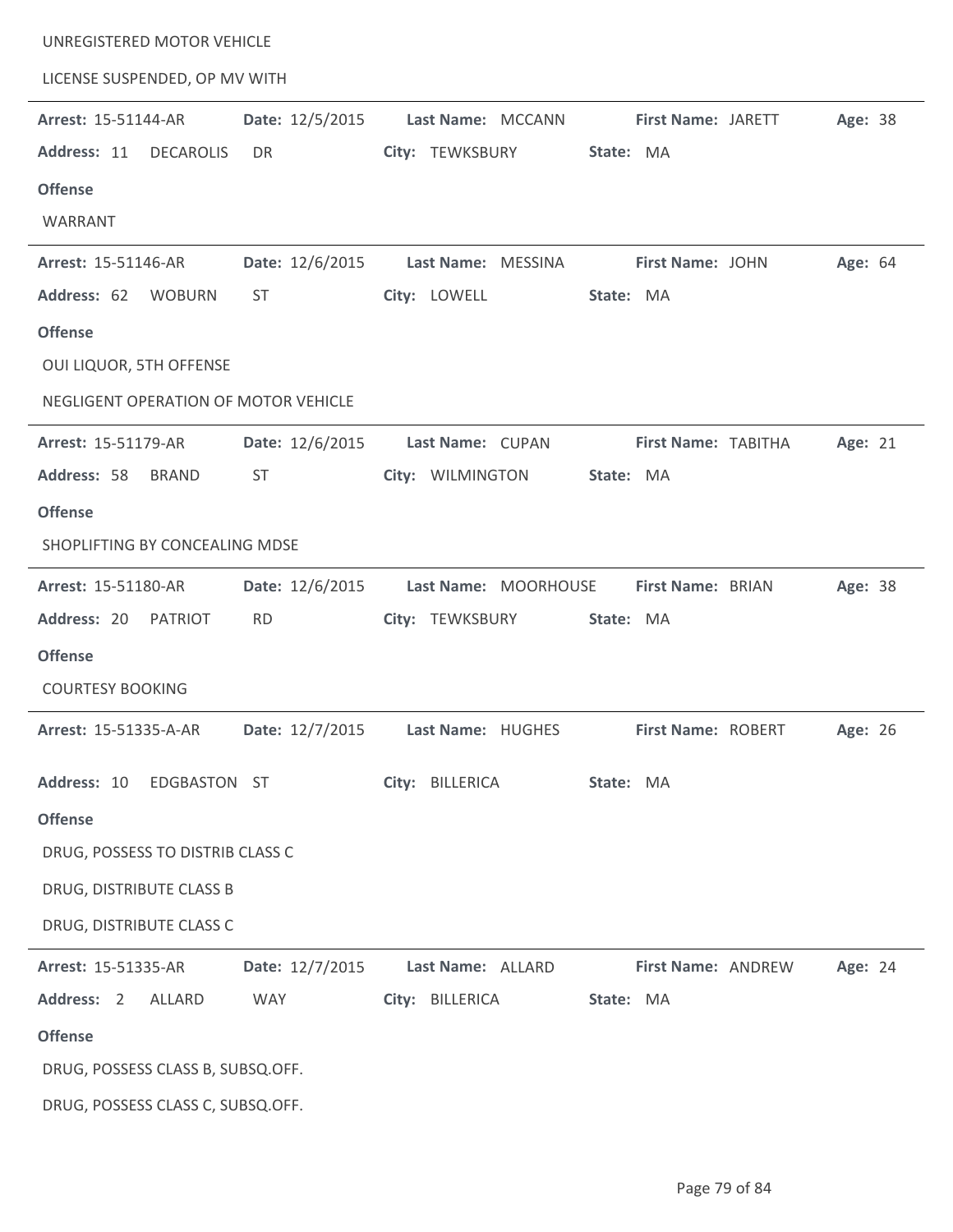| Arrest: 15-51496-AR                          | Date: 12/8/2015                      |  | Last Name: SKRZAT     |  | First Name: PETER          |  | Age: 29 |  |
|----------------------------------------------|--------------------------------------|--|-----------------------|--|----------------------------|--|---------|--|
| Address: 435 CHESTNUT                        | ST                                   |  | City: UXBRIDGE        |  | State: MA                  |  |         |  |
| <b>Offense</b>                               |                                      |  |                       |  |                            |  |         |  |
| DRUG, POSSESS CLASS C, SUBSQ.OFF.            |                                      |  |                       |  |                            |  |         |  |
| DRUG, POSSESS CLASS B SUBOXONE               |                                      |  |                       |  |                            |  |         |  |
| LICENSE REVOKED FOR OUI, OPER MV WITH        |                                      |  |                       |  |                            |  |         |  |
| Arrest: 15-51528-AR                          | Date: 12/8/2015                      |  | Last Name: MOORE      |  | First Name: ROLAND         |  | Age: 46 |  |
| Address: 8<br><b>TANAGER</b>                 | <b>RD</b>                            |  | City: TEWKSBURY       |  | State: MA                  |  |         |  |
| <b>Offense</b>                               |                                      |  |                       |  |                            |  |         |  |
| FIREARM WITHOUT FID CARD, POSSESS            |                                      |  |                       |  |                            |  |         |  |
|                                              | POSSESSION OF AMMUNITION, NO LICENSE |  |                       |  |                            |  |         |  |
| POSSESSION OF AMMUNITION, NO LICENSE         |                                      |  |                       |  |                            |  |         |  |
| POSSESSION OF AMMUNITION, NO LICENSE         |                                      |  |                       |  |                            |  |         |  |
| FIREARM WITHOUT FID CARD, POSSESS            |                                      |  |                       |  |                            |  |         |  |
| FIREARM WITHOUT FID CARD, POSSESS            |                                      |  |                       |  |                            |  |         |  |
| FIREARM WITHOUT FID CARD, POSSESS            |                                      |  |                       |  |                            |  |         |  |
| FIREARM/LICENSE/FID CARD, FAIL SURRENDER     |                                      |  |                       |  |                            |  |         |  |
| Arrest: 15-51551-AR                          | Date: 12/8/2015                      |  | Last Name: KHABBAZ    |  | First Name: JOE            |  | Age: 34 |  |
| Address: 11 WESCOTT                          | <b>CIR</b>                           |  | City: TEWKSBURY       |  | State: MA                  |  |         |  |
| Offense                                      |                                      |  |                       |  |                            |  |         |  |
| WARRANT 1581CR00077 DRUG, DISTRIBUTE CLASS B |                                      |  |                       |  |                            |  |         |  |
| Arrest: 15-51695-AR                          | Date: 12/9/2015                      |  | Last Name: FITZEMEYER |  | First Name: MELANIE        |  | Age: 41 |  |
| Address: 110 HERITAGE                        | DR                                   |  | City: TEWKSBURY       |  | State: MA                  |  |         |  |
| <b>Offense</b>                               |                                      |  |                       |  |                            |  |         |  |
| <b>OUI LIQUOR</b>                            |                                      |  |                       |  |                            |  |         |  |
| <b>Arrest: 15-52006-AR</b>                   | Date: 12/11/2015                     |  | Last Name: SPINOS     |  | <b>First Name: CHARLES</b> |  | Age: 50 |  |
| Address: 20<br><b>HICKORY</b>                | LN                                   |  | City: TEWKSBURY       |  | State: MA                  |  |         |  |
| <b>Offense</b>                               |                                      |  |                       |  |                            |  |         |  |
| DRUG, POSSESS TO DISTRIB CLASS D             |                                      |  |                       |  |                            |  |         |  |
| DRUG, DISTRIBUTE CLASS D                     |                                      |  |                       |  |                            |  |         |  |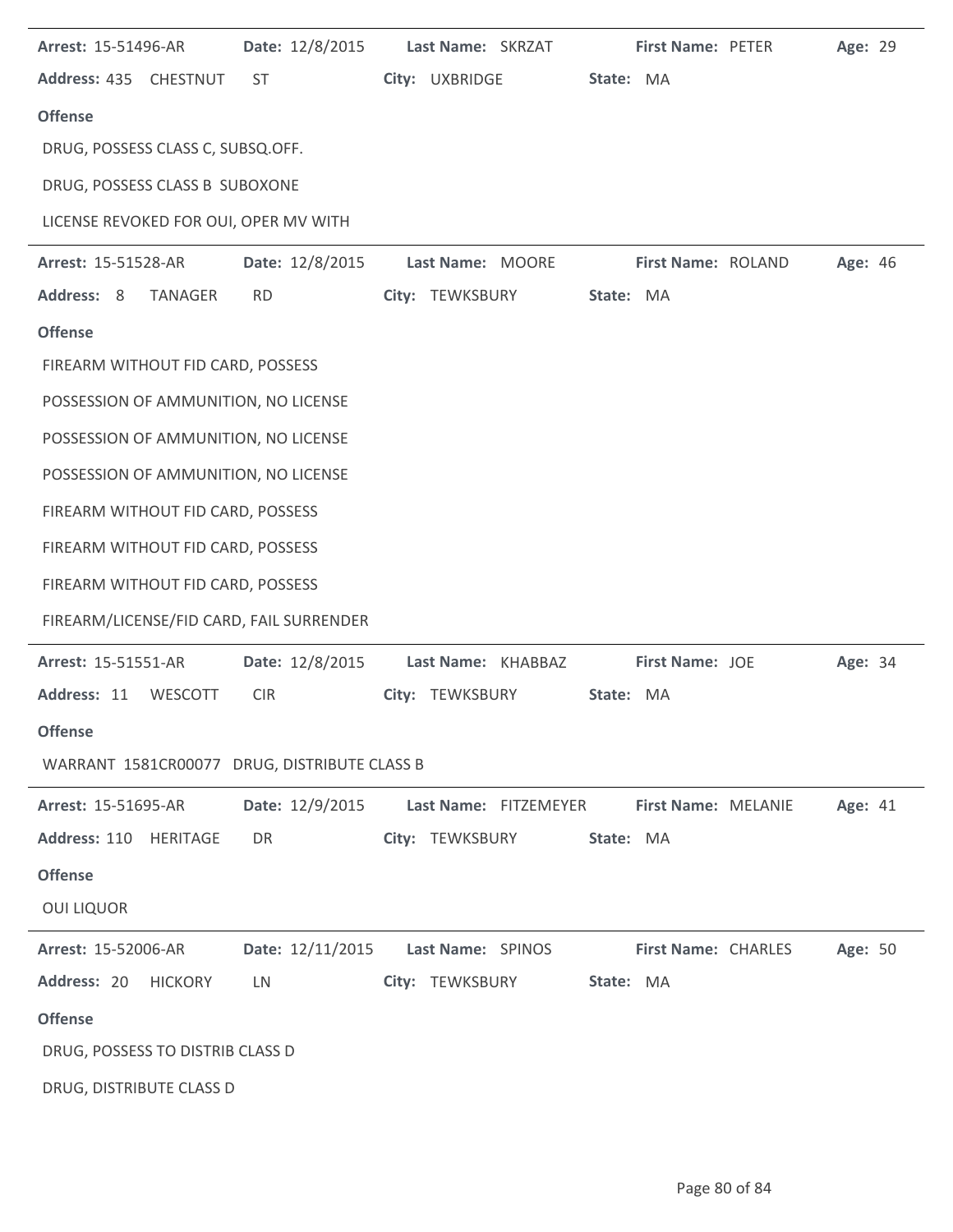| Arrest: 15-52007-AR                         | Date: 12/11/2015 | Last Name: DOYLE                        | First Name: SHAWN    | Age: 48 |
|---------------------------------------------|------------------|-----------------------------------------|----------------------|---------|
| Address: 1323 SOUTH                         | ST               | City: TEWKSBURY                         | State: MA            |         |
| <b>Offense</b>                              |                  |                                         |                      |         |
| UNLICENSED OPERATION OF MV                  |                  |                                         |                      |         |
| <b>MARKED LANES VIOLATION</b>               |                  |                                         |                      |         |
| <b>OUI LIQUOR</b>                           |                  |                                         |                      |         |
| NEGLIGENT OPERATION OF MOTOR VEHICLE        |                  |                                         |                      |         |
| <b>Arrest: 15-52028-A-AR</b>                |                  | Date: 12/12/2015    Last Name: HOBBS    | First Name: RASHAD   | Age: 27 |
| Address: 64A CHENEY                         | <b>ST</b>        | City: DORCHESTER                        | State: MA            |         |
| <b>Offense</b>                              |                  |                                         |                      |         |
| 1354CR002357 LICENSE SUSPENDED              |                  |                                         |                      |         |
| USE MV WITHOUT AUTHORITY                    |                  |                                         |                      |         |
| Arrest: 15-52102-AR                         |                  | Date: 12/12/2015    Last Name: PESATURO | First Name: LUKE     | Age: 24 |
| Address: 127 SALEM                          | ST               | City: LOWELL                            | State: MA            |         |
| <b>Offense</b>                              |                  |                                         |                      |         |
| LICENSE SUSPENDED, OP MV WITH               |                  |                                         |                      |         |
| Arrest: 15-52111-AR                         | Date: 12/12/2015 | Last Name: LAMONTE                      | First Name: ELAINE   | Age: 59 |
| Address: 103 MERRIMACK LN<br><b>MEADOWS</b> |                  | City: TEWKSBURY                         | State: MA            |         |
| Offense                                     |                  |                                         |                      |         |
| OUI LIQUOR, 2ND OFFENSE                     |                  |                                         |                      |         |
| NEGLIGENT OPERATION OF MOTOR VEHICLE        |                  |                                         |                      |         |
| <b>Arrest: 15-52148-AR</b>                  | Date: 12/12/2015 | Last Name: DAMELIO                      | First Name: NICHOLAS | Age: 22 |
| Address: 26 DUNTON                          | <b>RD</b>        | City: WILMINGTON                        | State: MA            |         |
| <b>Offense</b>                              |                  |                                         |                      |         |
| <b>OUI LIQUOR</b>                           |                  |                                         |                      |         |
| <b>MARKED LANES VIOLATION</b>               |                  |                                         |                      |         |
| NEGLIGENT OPERATION OF MOTOR VEHICLE        |                  |                                         |                      |         |
| Arrest: 15-52405-AR                         | Date: 12/14/2015 | Last Name: EMOND                        | First Name: RICHARD  | Age: 33 |
| Address: 65<br><b>FOREST</b>                | <b>RD</b>        | City: WESTFORD                          | State: MA            |         |
| <b>Offense</b>                              |                  |                                         |                      |         |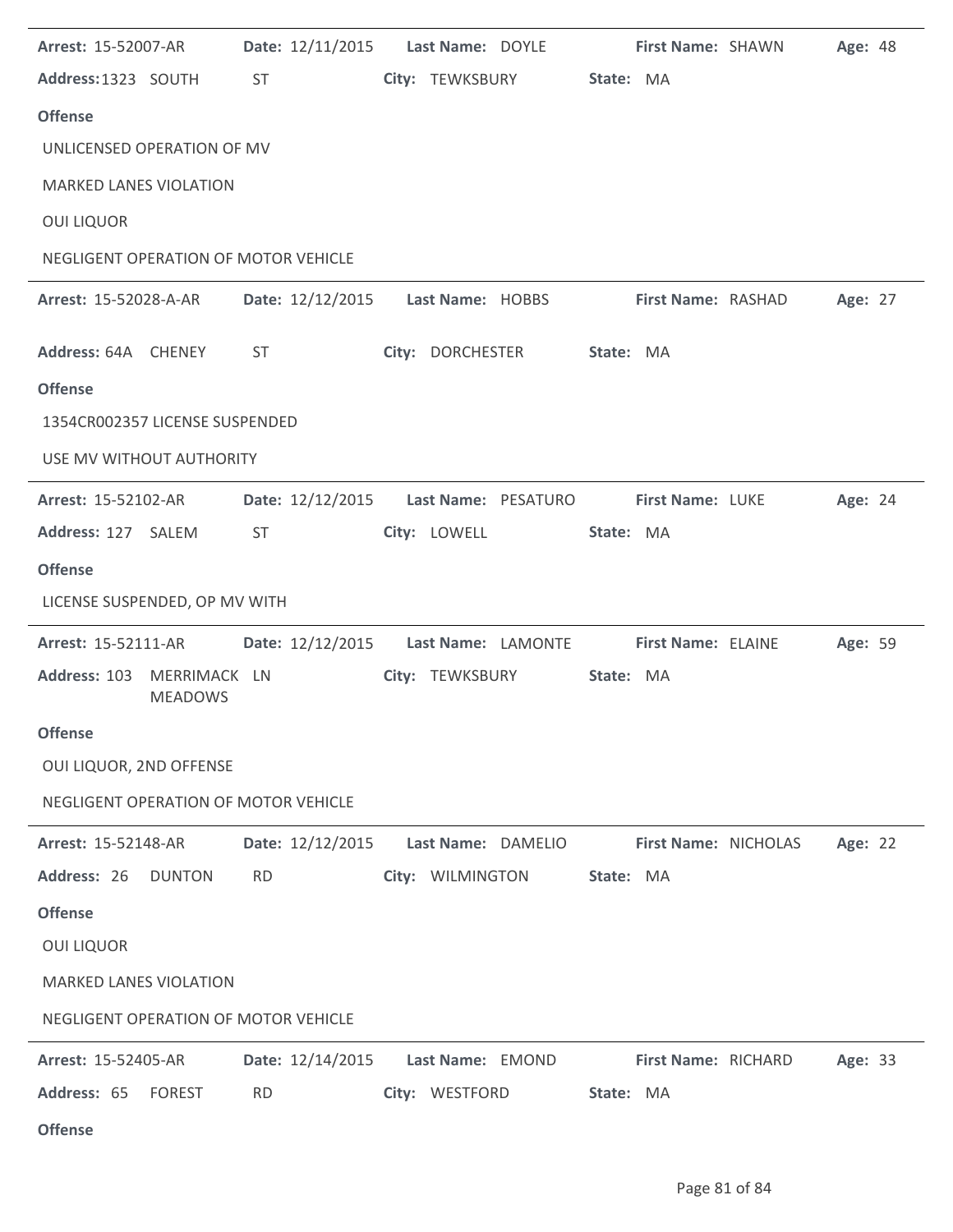| Arrest: 15-52516-AR                           | Date: 12/15/2015                         |                     | Last Name: BURDETTE First Name: JOSEPH |                          |                                 | Age: 34 |  |
|-----------------------------------------------|------------------------------------------|---------------------|----------------------------------------|--------------------------|---------------------------------|---------|--|
| Address: 2<br><b>ELMORE</b>                   |                                          | City: LYNN          |                                        | State: MA                |                                 |         |  |
| <b>Offense</b>                                |                                          |                     |                                        |                          |                                 |         |  |
| WARRANT - 1451CR001652 - POSS CLASS B         |                                          |                     |                                        |                          |                                 |         |  |
| WARRANT - 1421CR001401 - A&B                  |                                          |                     |                                        |                          |                                 |         |  |
| Arrest: 15-52908-AR                           | Date: 12/17/2015                         | Last Name: GOUVEIA  |                                        | <b>First Name: JAMES</b> |                                 | Age: 49 |  |
| Address: 150 CARVER                           | ST                                       | City: TEWKSBURY     |                                        | State: MA                |                                 |         |  |
| <b>Offense</b>                                |                                          |                     |                                        |                          |                                 |         |  |
| LARCENY OVER \$250                            |                                          |                     |                                        |                          |                                 |         |  |
| Arrest: 15-52957-AR                           | Date: 12/18/2015                         | Last Name: IMPINK   |                                        | First Name: VICTOR       |                                 | Age: 52 |  |
| Address: 30<br><b>GEDDES</b>                  | DR                                       | City: TEWKSBURY     |                                        | State: MA                |                                 |         |  |
| <b>Offense</b>                                |                                          |                     |                                        |                          |                                 |         |  |
| <b>OUI LIQUOR</b>                             |                                          |                     |                                        |                          |                                 |         |  |
| NEGLIGENT OPERATION OF MOTOR VEHICLE          |                                          |                     |                                        |                          |                                 |         |  |
| <b>Arrest: 15-53124-AR</b>                    | Date: 12/18/2015                         | Last Name: LI       |                                        | First Name: CHEUNG       |                                 | Age: 50 |  |
| Address: 25<br>JAMES ONEILL ST                |                                          | City: BOSTON        |                                        | State: MA                |                                 |         |  |
| <b>Offense</b>                                |                                          |                     |                                        |                          |                                 |         |  |
| SEXUAL CONDUCT FOR FEE                        |                                          |                     |                                        |                          |                                 |         |  |
| Arrest: 15-53235-AR                           | Date: 12/19/2015    Last Name: GONCALVES |                     |                                        | First Name: JOAO         |                                 | Age: 52 |  |
| Address: 53 PLEASANT                          | <b>ST</b>                                | City: LOWELL        |                                        | State: MA                |                                 |         |  |
| <b>Offense</b>                                |                                          |                     |                                        |                          |                                 |         |  |
| WARRANT#1111CR005628 90/10/A UNLICENSED OP.MV |                                          |                     |                                        |                          |                                 |         |  |
| Arrest: 15-53308-AR                           | Date: 12/19/2015                         | Last Name: RAICSICS |                                        |                          | First Name: CHRISTOPHER Age: 41 |         |  |
| Address: 12 VILLA ROMA DR                     |                                          | City: TEWKSBURY     |                                        | State: MA                |                                 |         |  |
| <b>Offense</b>                                |                                          |                     |                                        |                          |                                 |         |  |
| REGISTRATION NOT IN POSSESSION                |                                          |                     |                                        |                          |                                 |         |  |
| STOP FOR POLICE, FAIL                         |                                          |                     |                                        |                          |                                 |         |  |
| LIGHTS VIOLATION, MV                          |                                          |                     |                                        |                          |                                 |         |  |
| LICENSE NOT IN POSSESSION                     |                                          |                     |                                        |                          |                                 |         |  |

SHOPLIFTING BY ASPORTATION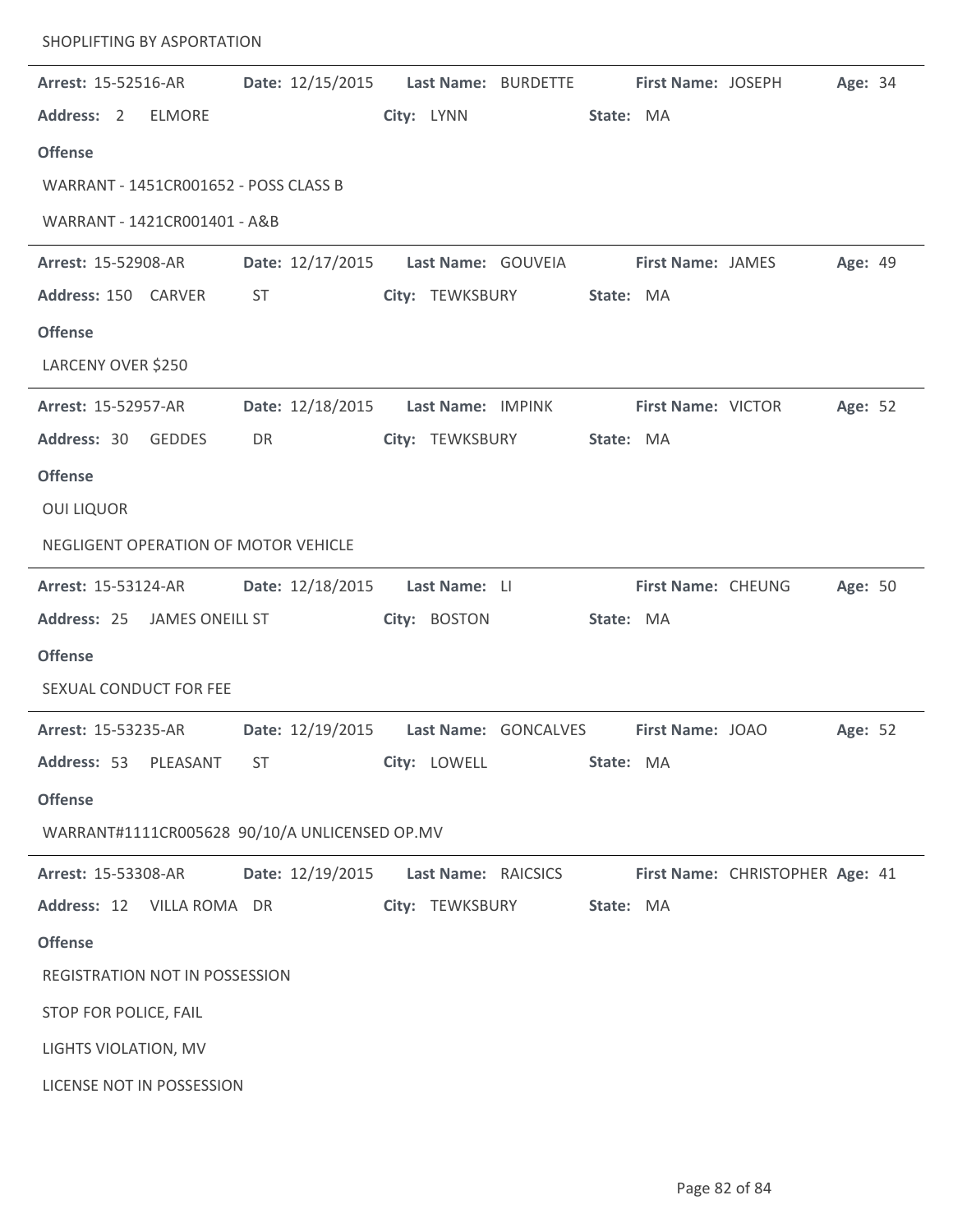| <b>Arrest: 15-53502-AR</b>    |                                      | Date: 12/21/2015    Last Name: LAPOINTE    First Name: KAREN |                   |                 |           |                    |                                                               | Age: 51 |  |
|-------------------------------|--------------------------------------|--------------------------------------------------------------|-------------------|-----------------|-----------|--------------------|---------------------------------------------------------------|---------|--|
| Address: 205 MIDDLESEX ST     |                                      |                                                              |                   | City: LOWELL    | State: MA |                    |                                                               |         |  |
| <b>Offense</b>                |                                      |                                                              |                   |                 |           |                    |                                                               |         |  |
|                               | WARRANT - 1211CR002237 - SHOPLIFTING |                                                              |                   |                 |           |                    |                                                               |         |  |
| Arrest: 15-53929-AR           |                                      |                                                              |                   |                 |           |                    | Date: 12/23/2015    Last Name: DAWKINS    First Name: CHARLES | Age: 31 |  |
| Address: 165 SMITH            | ST                                   |                                                              |                   | City: LOWELL    | State: MA |                    |                                                               |         |  |
| <b>Offense</b>                |                                      |                                                              |                   |                 |           |                    |                                                               |         |  |
|                               | LICENSE SUSPENDED, OP MV WITH        |                                                              |                   |                 |           |                    |                                                               |         |  |
| <b>ILLEGAL UTURN</b>          |                                      |                                                              |                   |                 |           |                    |                                                               |         |  |
| <b>MARKED LANES VIOLATION</b> |                                      |                                                              |                   |                 |           |                    |                                                               |         |  |
| <b>Arrest: 15-53947-AR</b>    |                                      | Date: 12/23/2015 Last Name: MARIA                            |                   |                 |           | First Name: ROBERT |                                                               | Age: 76 |  |
| Address: 26 MONTVIEW AVE      |                                      |                                                              | City: LOWELL      |                 | State: MA |                    |                                                               |         |  |
| <b>Offense</b>                |                                      |                                                              |                   |                 |           |                    |                                                               |         |  |
| SEXUAL CONDUCT FOR FEE        |                                      |                                                              |                   |                 |           |                    |                                                               |         |  |
| <b>Arrest: 15-53951-AR</b>    |                                      | Date: 12/23/2015                                             | Last Name: ALPER  |                 |           | First Name: MARC   |                                                               | Age: 58 |  |
| Address: 26 10TH              | AVE                                  |                                                              |                   | City: HAVERHILL | State: MA |                    |                                                               |         |  |
| <b>Offense</b>                |                                      |                                                              |                   |                 |           |                    |                                                               |         |  |
| SEXUAL CONDUCT FOR FEE        |                                      |                                                              |                   |                 |           |                    |                                                               |         |  |
| <b>Arrest: 15-53955-AR</b>    |                                      | Date: 12/23/2015                                             | Last Name: DIAS   |                 |           |                    | First Name: VALDECY                                           | Age: 51 |  |
| Address: 93                   | CHAPEL<br><b>ST</b>                  |                                                              | City: LOWELL      |                 | State: MA |                    |                                                               |         |  |
| <b>Offense</b>                |                                      |                                                              |                   |                 |           |                    |                                                               |         |  |
| SEXUAL CONDUCT FOR FEE        |                                      |                                                              |                   |                 |           |                    |                                                               |         |  |
| Arrest: 15-53959-AR           |                                      | Date: 12/23/2015                                             | Last Name: CROSBY |                 |           | First Name: JAMES  |                                                               | Age: 28 |  |
| Address: 80                   | <b>ROGERS</b><br><b>ST</b>           |                                                              | City: TOWNSEND    |                 | State: MA |                    |                                                               |         |  |
| <b>Offense</b>                |                                      |                                                              |                   |                 |           |                    |                                                               |         |  |
| SEXUAL CONDUCT FOR FEE        |                                      |                                                              |                   |                 |           |                    |                                                               |         |  |
| Arrest: 15-54223-AR           |                                      | Date: 12/25/2015                                             | Last Name: ROPER  |                 |           | First Name: DONNA  |                                                               | Age: 47 |  |
| Address: 125                  | ANDOVER<br><b>RD</b>                 |                                                              | City: BILLERICA   |                 | State: MA |                    |                                                               |         |  |
| <b>Offense</b>                |                                      |                                                              |                   |                 |           |                    |                                                               |         |  |
| WARRANT                       |                                      |                                                              |                   |                 |           |                    |                                                               |         |  |